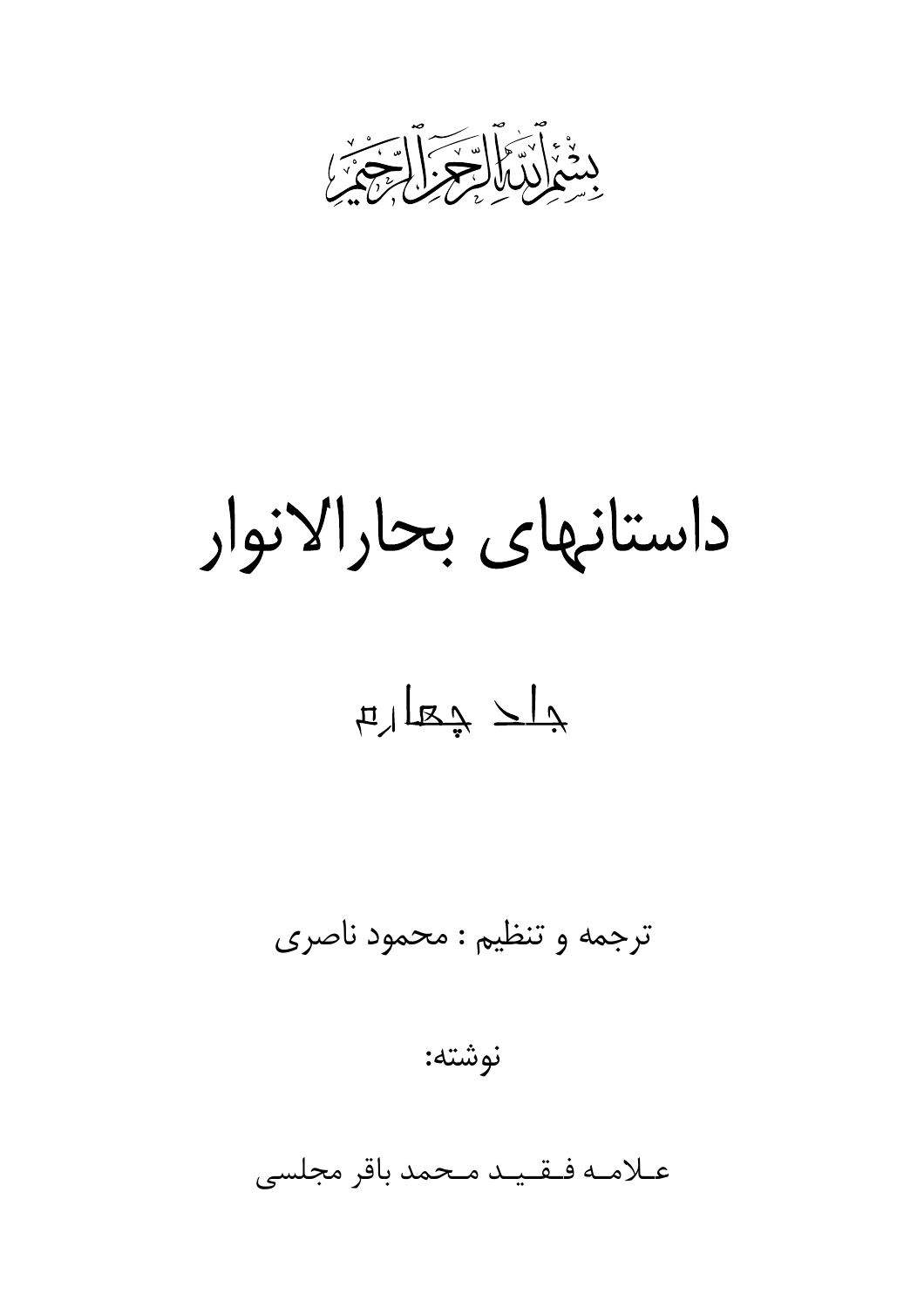يبشگفتار

داسـتانهاى بحارالانوار را در واقع بايد جز خواندنيترين وآموزندهترين بخشهای کتاب ارزشمند و معتبر بحارالانوار علامهبزرگوار مجلسی قــلمداد نمود. محتوای معنوی و علمی کتاب راستی تداعی گر معنای عمیق نام آن «دریاهای نور» است. عـلامـه فـقـیـد مـحـمـد بـاقـر مـجلسى در تاریخ هزار و سى و هفت هـجـریقـمری در اصفهان دیده به جهان گشود و پس از هفتاد و سه سـال خـدمـتبه اسلام و عالم تشيع و گردآوري بزرگترين مجموعه روایی شیعی، بهدیدار حق شتافت و در اصفهان جنب مسجد عتیق به خـاک سپرده شد.مرقد ایشان اکنون مورد توجه و عنایت دوستداران و شیفتگان آن عالم, بانی است. عبلاميه مجيليسي بيه عننبوان فردي يارسا و عامل به آداب اسلامي، هـمـوارەاحـیـاگـر مـجالس و مراسم دینی و عبادی شناخته می شده است.علي رغم نفوذ آن عالم جليل القدر در دولت صفوي و ميان مردم، |از تـعـلـقـات دنـيـوى مـبـرا بـوده و بـا تواضع و معنويت و نفوذ كامل |; ندگے مے کر د. علامه مجلسي جامع علوم اسلامي بود و در تفسير، حديث، فقه،اصول، تـاریـخ، رجال و دارایه سر آمد روزگار خود محسوب میگشت.برخی مـانـنـد صـاحب حدايق ايشان را از بعد شخصيت علمي در طولتاريخ اسلام بی نظیر دانستهاند. محقق کاظمی در مقابیس می نویسد: «مجلسه منبع فضایل و اسرار و فردی حکیم و شناور در دریای نورو... بود و مثل او را چشم روزگار ندیده است!» درست به دليـل هـمـيـن فـضـايـل و خـصـوصـيات بوده است كه علامهبحرالعلوم و شیخ اعظم انصاری او را «علامه» میخواندند. |آگــاهــي عــلامــه مــجــلــســي بــه عــلوم عقلي و علومي چون ادبيات، |لغت،ریاضیات، جغرافیا، طب، نجوم و... از مراجعه به آثار و کتابهای وی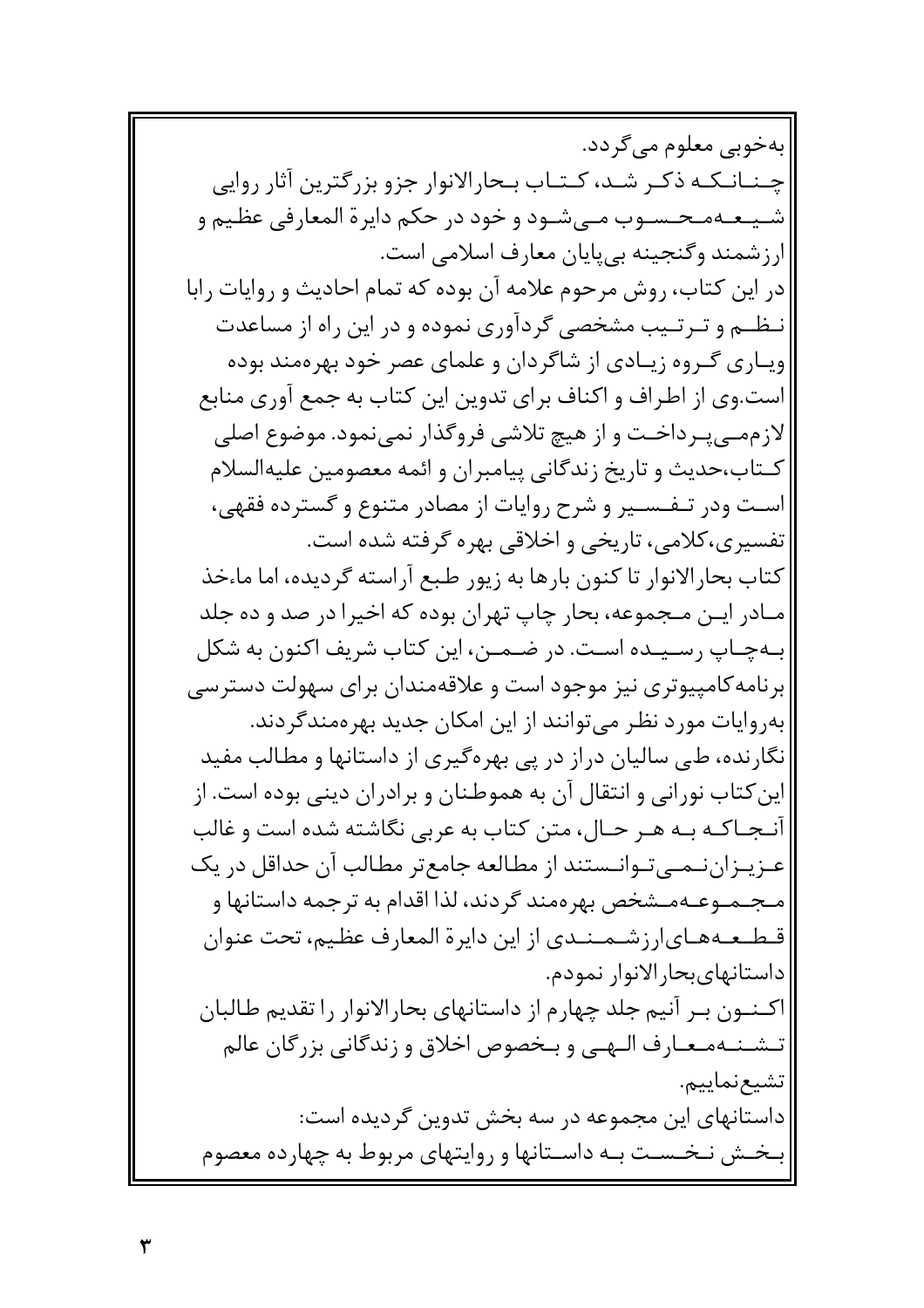|عليهم|لسلام اختصاص دارد. بخش دوم با عنوان معاصرين چهارده معصوم عليهم السلام (نكتهها وگفتهها) میباشد. |پـیامبران علیهم السلام و امتهای گذشته نیز عنوان بخش سوم کتاب راتشکیل میدهد. لازم بـه ذکـر اسـت، در تـرجـمـه ايـن داستانها گاه با حفظ امانت، از |تـرجمهتحت اللفظي گامي فراتر نهادهايم تا به جذابيت و همين طور |انستقـالمـعـنـاي حقيقي عبارات افزوده باشيم، در اين مسير بعضا از ً یار های تر جمههای موجود نیز بهره گرفتهایم. به طـور قـطـع، ایـنـجـانـب از کاستیهای احتمالی در ترجمه و ارائه مجموعه حاضر مطلع بوده و ادعایی ندارد، ولی امید است اهل نظر با یپیشنیهباداتارزنیده خبود، ما را هر چه بیشتر در تکمیل این جلد و مجلدات بعدی یاری نمایند.

محمود ناصري قم حوزه علميه (پائيز ٧٨)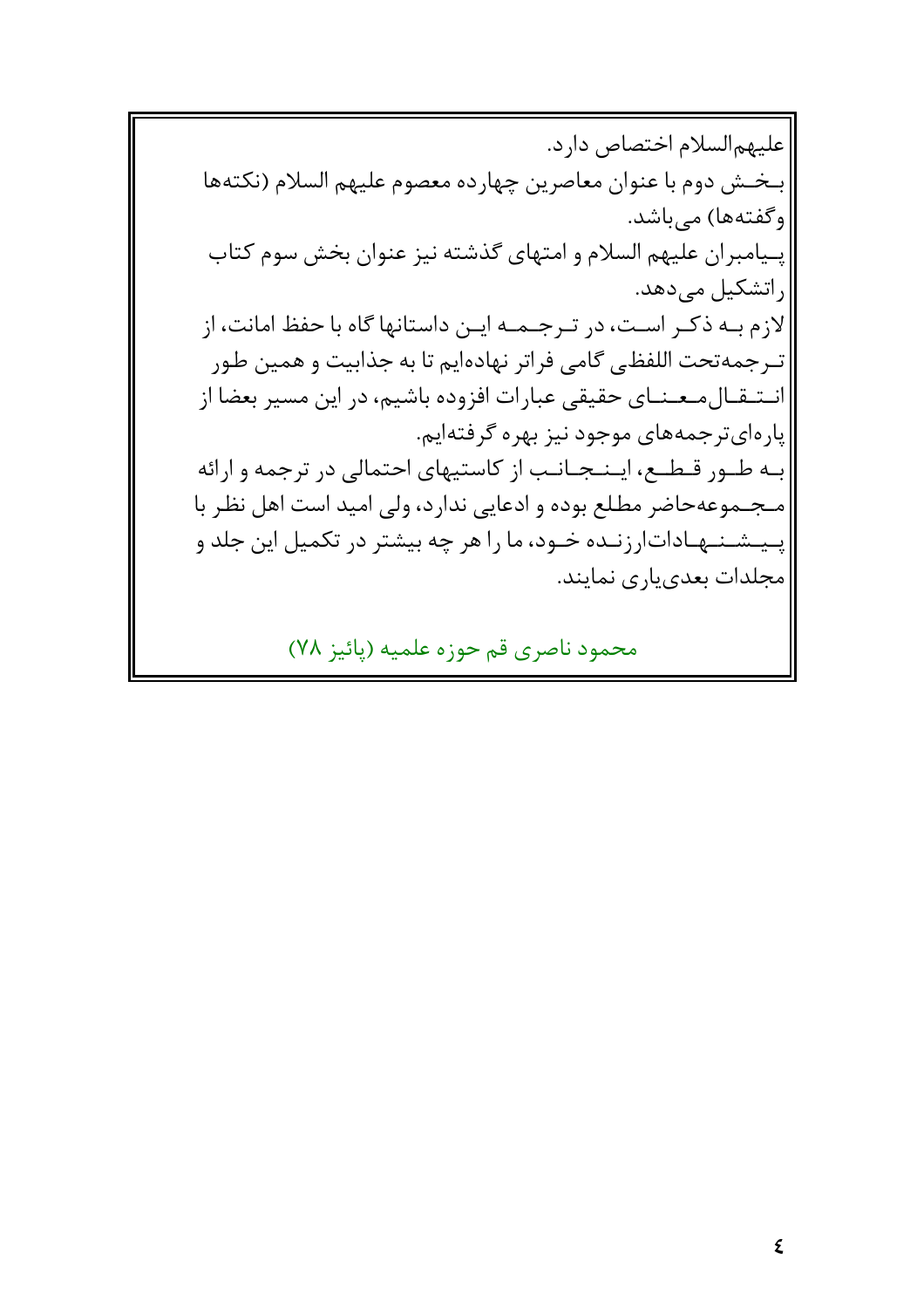بخش اول: چهارده معصوم چهارده دریای نور

۱- چگونه گناهان فرو میریزد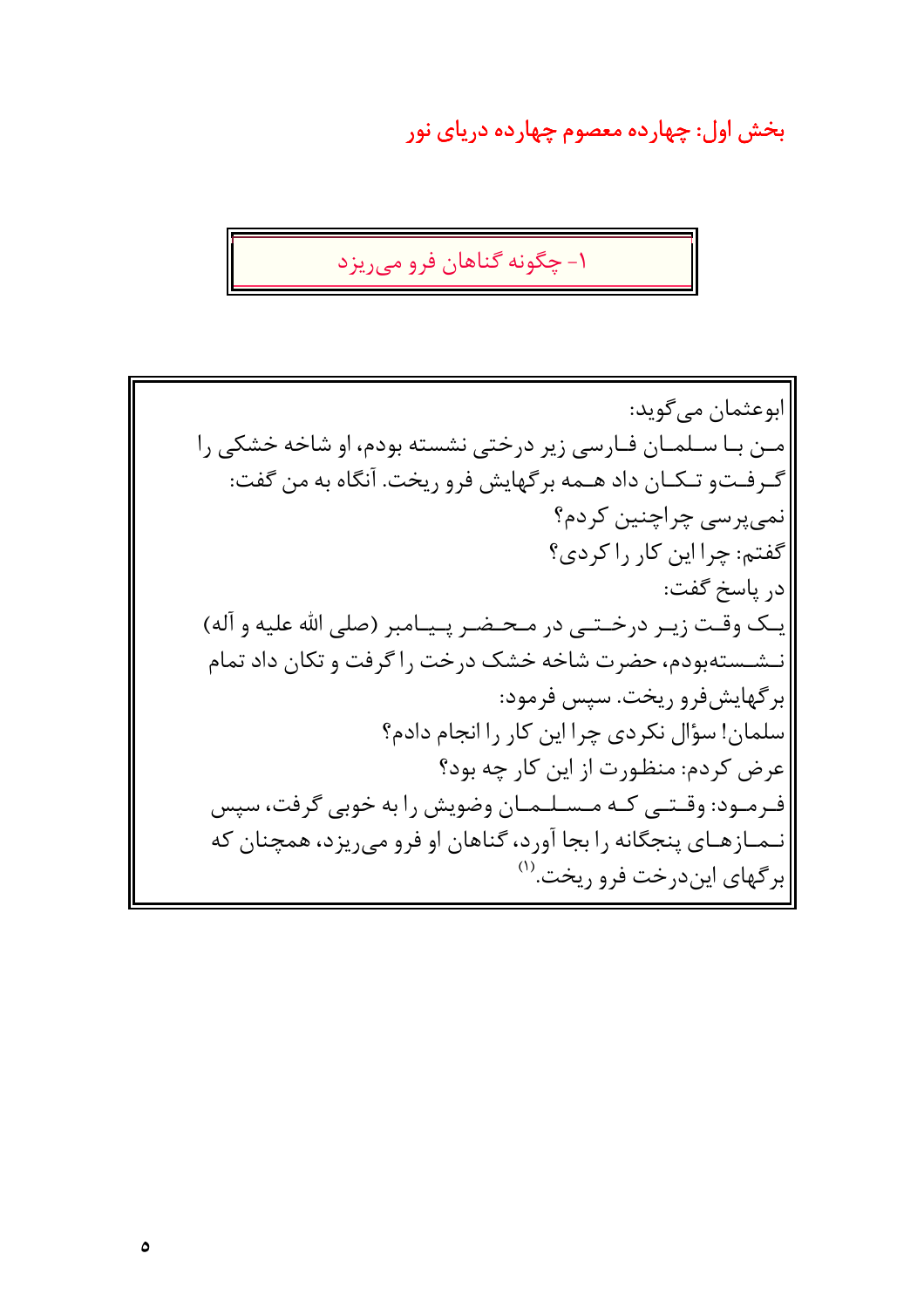## ۲- بنده سیاسگزار

پیمامبیر گیرامبی (صلبی الله عبلییه و آلیه) آن قیدر بیرای نماز و عـبـادتمى|يستاد كه پاهايش ورم مى كرد، آن قدر نماز شب مىخواند کـهچـهـرهاش زرد مـیشـد و آن قدر در حال عبادت میگریست که ا بى حال مى گشت. شخصی به آن حضرت عرض کرد: مگر نه ایـن اسـت کـه خداوند گناه گذشته و آینده تو را بخشیده است.<sup>(۲)</sup>چرا خود را این گونه زحمت میدهی؟ |حضرت در پاسخ فرمود: ارافلا اکون عبدا شکورا)): آیا بنده سپاسگزار خدانباشم.(٣)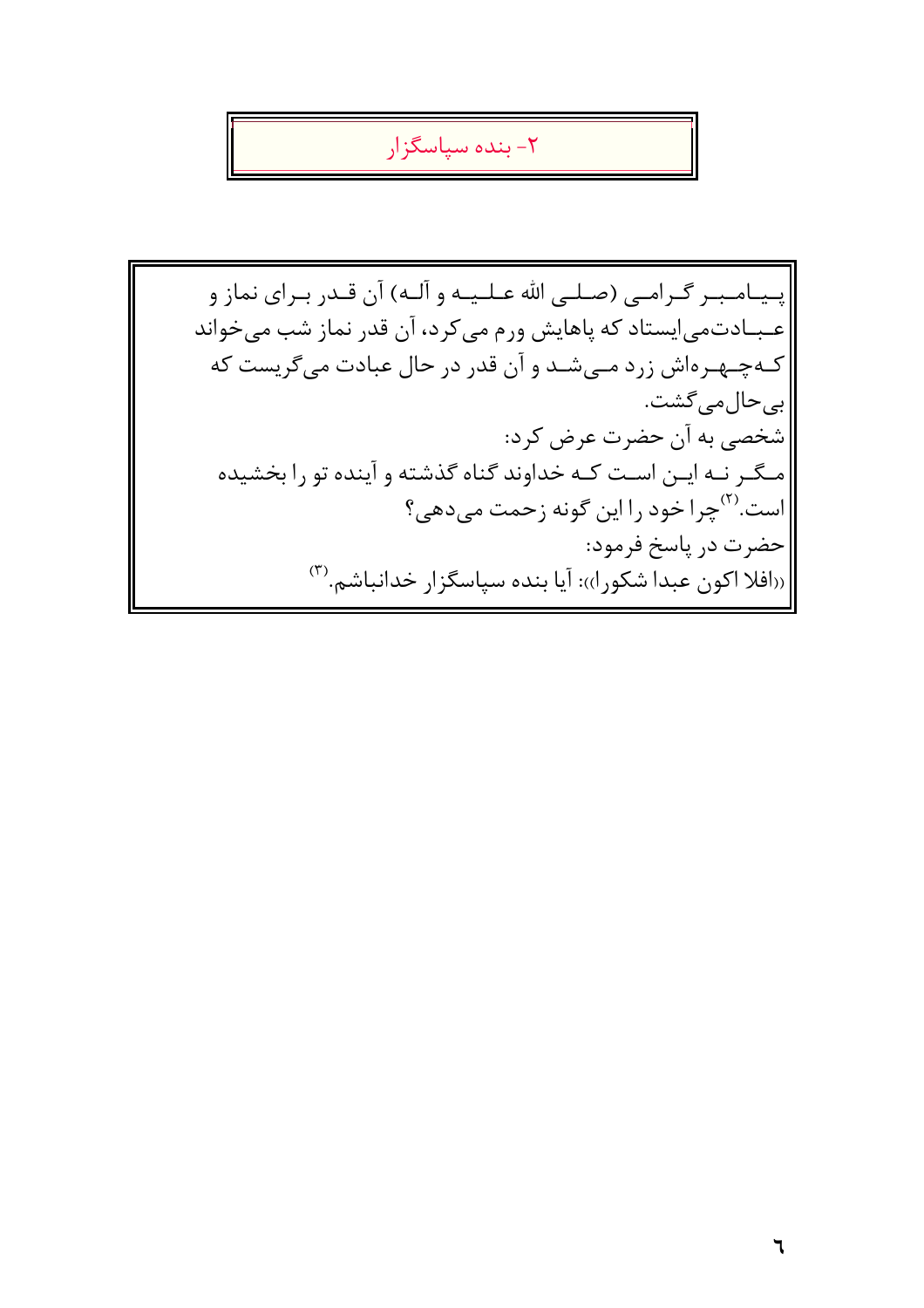#### خ زندگی دنیا  $-1$

ابس مسعود که یکی از دانشمندان اصحاب رسول اکرم بود روزیوارد اتاق پیغمبر (صلی الله علیه و آله) شد، در حالی که حضرت رویحصیر خوابيده بود. هـمـیـن کـه پـیـغـمـبر از خواب بیدار شد، ابن مسعود ملاحظـه کرد اثرچوبهای خشک و زبر حصیر روی بدن پیامبر دیده میشود. با مشاهده اين وضع عرض كرد: يا رسول الله! اگر صلاح است، براي اتاق خواب شما وسايل آسايشتهيه كنيم؟ حضرت فرمود: ابــن مــسـعـود! وســايــل آســايــش ايــن دنيا، برايم مهم نيست. زيرا من هــمــانندمسافري هستم كه پس از استراحت اندک در سايه درختي، به سویمقصد حر کت کند.<sup>(۴)</sup> اینجا خانه اصلی من نیست که در آبادی |آنبكوشم.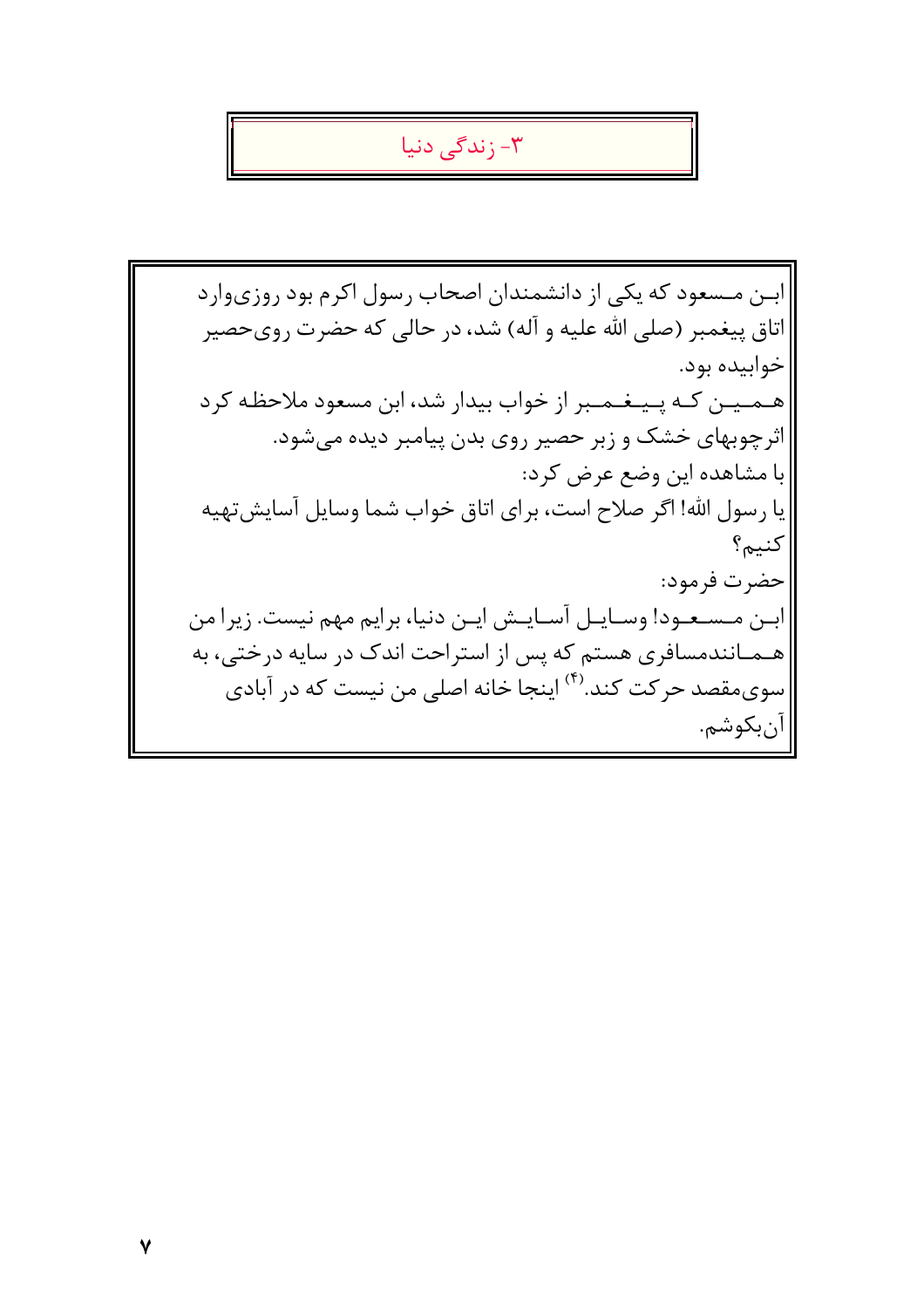## ۴- مردی که باغهای بهشت را به دنیا فروخت

|مرد مسلمانی بود که شاخه یکی از درختان خرمای او به حیاطخانه مرد فيقييير و عبيالمندي رفته بود، صاحب درخت گاهي بدون اجازهوارد حـياط خانه مے شد و براي چيدن خرماها بالاي درخت مے,رفت،گاهي تبعیدادی خبرمیا بیه حیییاط مرد فقیر می افتاد و کودکانش خرماها را ب رمـی۱شـتـنـد، مـرد از درخـت پـایـین میآمد و خرماها را از دست آنهامیگرفت و اگر خرما را در دهان یکی از بچهها میدید انگشتش را درداخل دهان می کرد و خرما را بیرون می آورد. مـرد فـقـیـر خـدمـت پـیـامبر رسید و از صاحب درخت شکایت کرد. پـیـامـبـر(صـلـی الله عـلـیـه و آلـه) و سـلم فرمود: برو تا به شکایتت |, سیدگے کنم. سییس پیپامیبر صاحب درخت را دید و به او فرمود: این درختی که |شــاخــهـهايش به خانه فلان كس آمده است به من مے دهے ٍ تا در مقابل آن،درخت خرمایی در بهشت از آن تو باشد؟ |مـرد گـفـت: نـمىدهم! من خيلي درختان خرما دارم و خرماي هيچ كدامبه خوبي اين درخت نيست. حـضـرت فـرمـود: اگـر بـدهـی من در مقابلش باغی در بهشت به تو |می٥هم.مرد گفت: نمی٥هم! ابو دحداح یکی از صحابه پیامبر بود، سخن رسول خدا را شنید. وعرض کـرد: يـا رسـول الله اگـر مـن ايـن درخـت را از او بـخـرم و بـه شـما واگـذار كـنـم آيـا شما آنچه را كه به آن مرد مىدادى به من مرحمت مبي كـنبي؟فرمود: آرى. ابو دحداح رفت با صاحب درخت صحبت كرد مـرد گـفت:محمد (صلى الله عليه و آله) و سلم مىخواست مقابل اين درختدرختهایی در بهشت به من بدهد من نپذیرفتم چون خرمای این درخـتبـسيار لذيذ است. ابو دحداح گفت: آيا حاضري بفروشي يا نه؟ گـفـت نه،مگر اينكه چهل درخت به من بدهي. ابو دحداح گفت: چه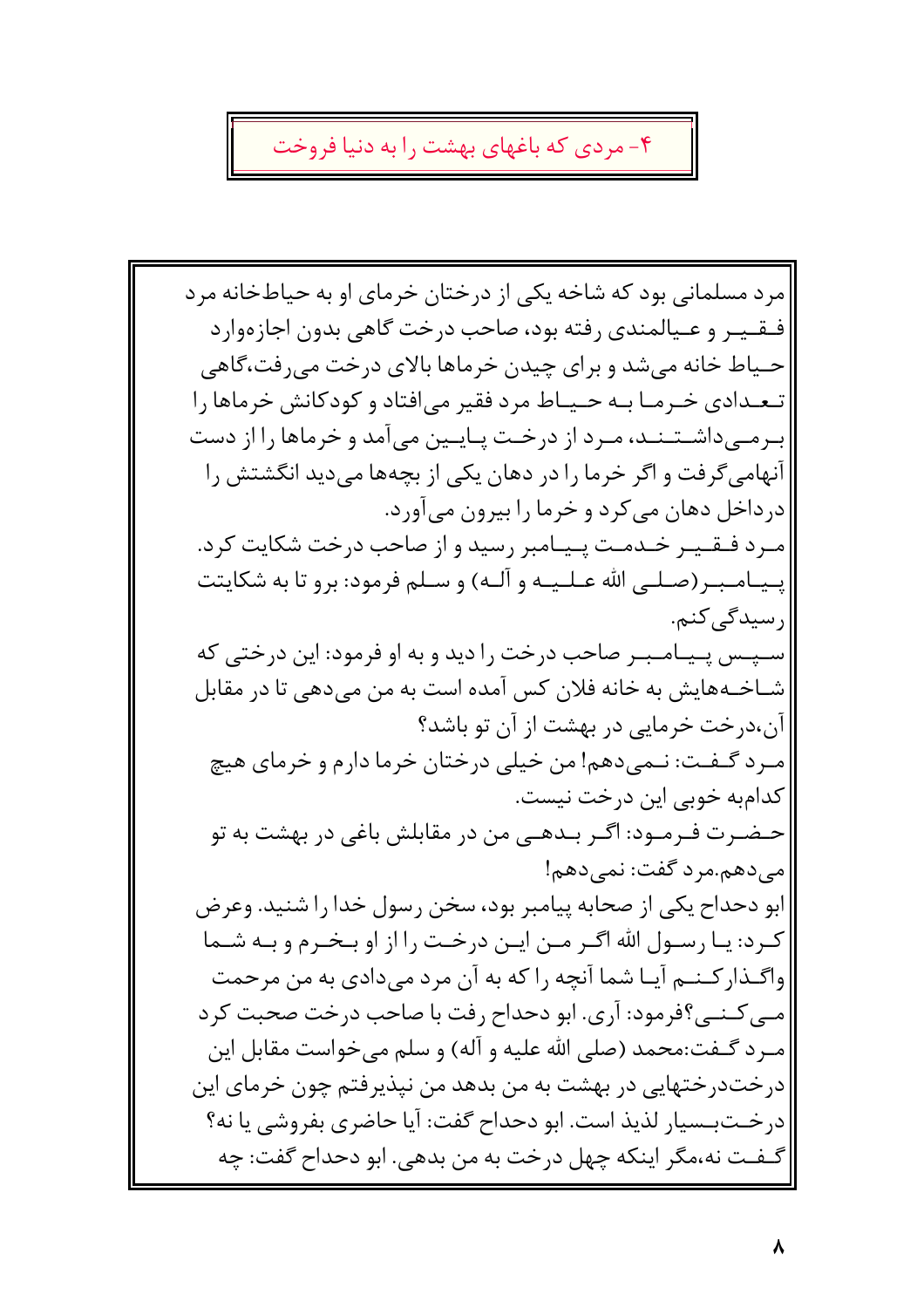بـهـايسـنگيني براي درخت كچ شده مطـالبه مي كني. ابو دحداح پس |ازسکوت کوتاه گفت خیلی خوب چهل درخت به تو می دهم. مرد طـمـع كـار گفت: اگر راست مىگويى چند نفر بعنوان شاهد بسیاور! اب ودحـداح عدهای را برای انجام معامله شاهد گرفت آنگاه به محضر پیامبر آمد و عرض کرد: یا رسول الله درخت خرما را خریدم ملک من شده است، تقدیم خدمت مبارکتان میکنم، تقاضا دارم آن را از من |بـپــذيــر وبــاغ بــهشتى كه به آن مرد مىدادى قبول نكرد اينك به من |عنايتفرما. اییامبر فرمود: ای ابو دحداح! نه یک باغ بلکه تعدادی از باغهای بهشتدر |اختيار شماست. پيامبر به سراغ مرد فقير رفت و به او گفت ايندرخت ًاز آن تــو و فــرزنــدان تــو اســت.<sup>(۵)</sup> بــه ايــن تــرتــيب مرد كوتاه نظـر برای زنـدگـی چـند روزه دنیا باغ بهشتی را از دست داد و ابو دحداح |مالک آنباغ و باغهای دیگر شد.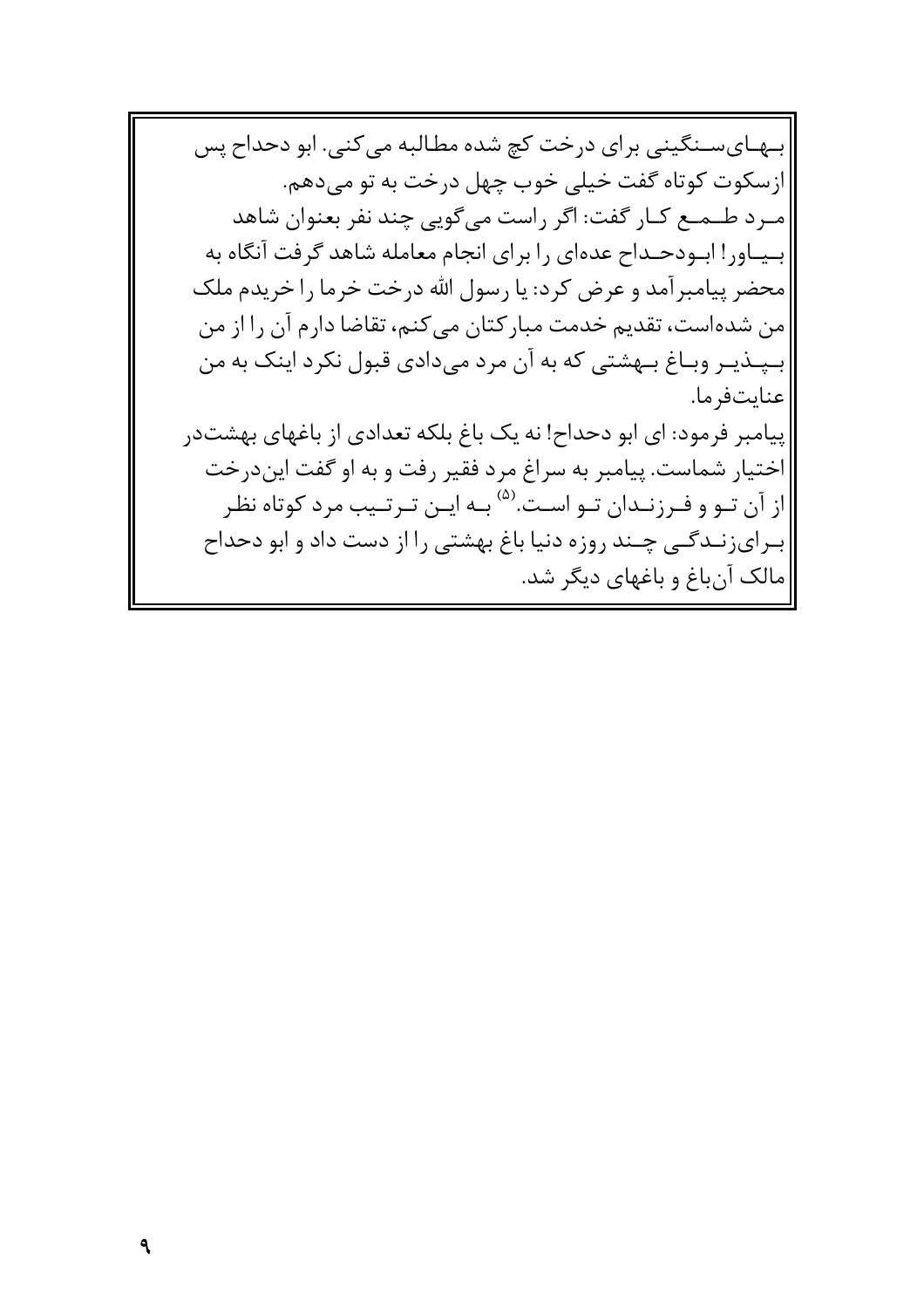#### ۵- خصلتهای پسندیده

گیروهیی از استیران کافر را به حضور پیامبر اسلام علیهالسلامآوردند. یـیامبر دستور داد همه را اعدام کنند، به جز یک نفر، که مورد عفوقرار گرفت و آزاد شد. مرد با تعجب پرسید: برای چه تنها مرا آزاد کردی!؟ فـرمــود: جــبــرئيــل امــين، به من خبر داد كه در وجود تو پنج خصلت خوبوجود دارد که خداوند و پیامبرش آنها را دوست میدارند. ۱ـ آن که نسبت به ناموس خودت دارای غیرت شدید هستی. ٢ـ از صفات سخاوت، بذل و بخشش بر خورداري. ۳ـ اخلاق خوب داري. ۴ـ همواره راستگو بوده هرگز دروغ نمی گویی. ۵ـ مرد شجاع و دليري هستي. |میرد استیپر کته سیختنان پیامبر را با حالات درونی خود مطابق یافت |بـهحـقـانـيـت اسلام پي برد، مسلمان شد و تا آخرين لحظه در عقيده |پاکخود باقی میماند.<sup>(۶)</sup>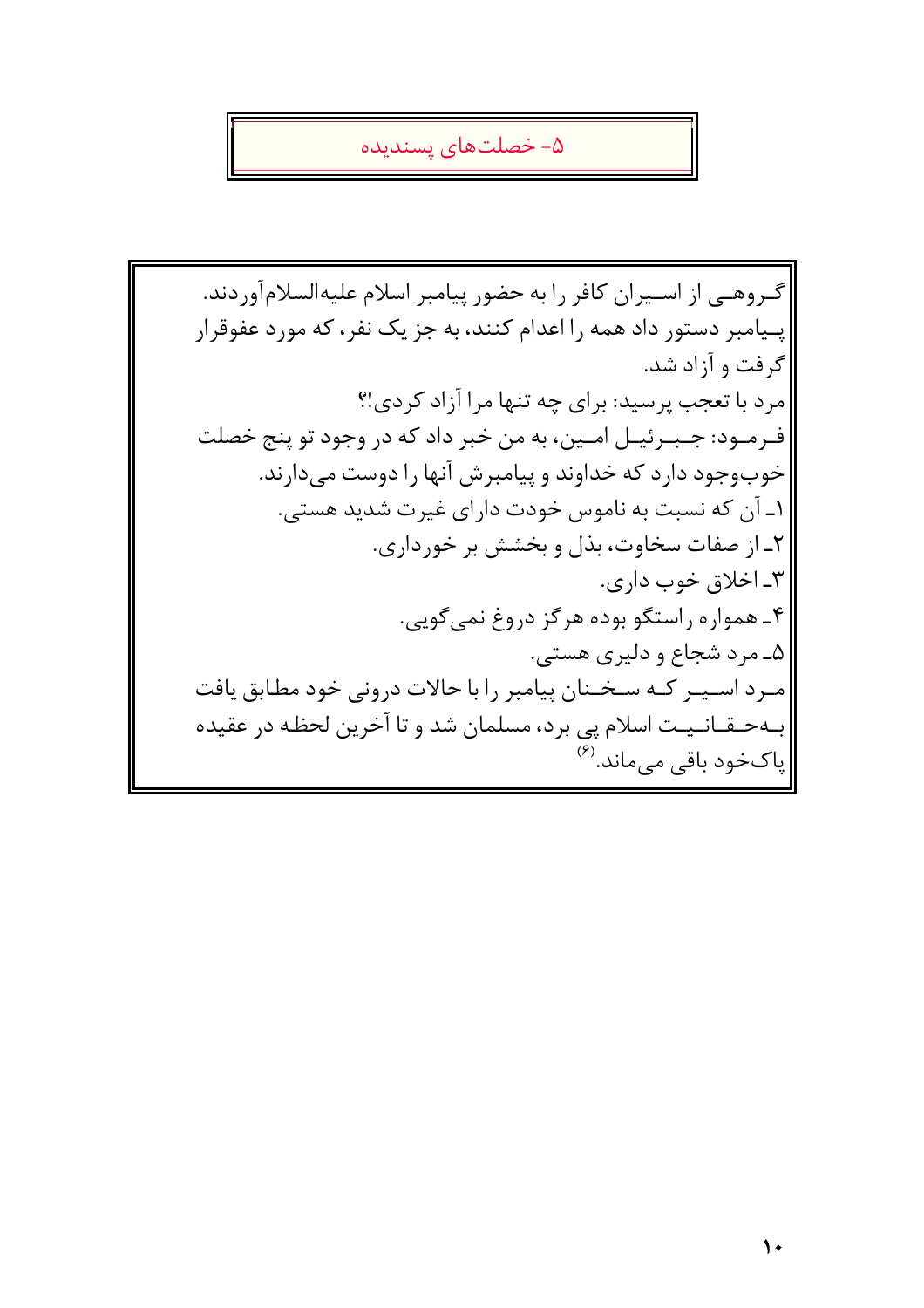### ۶- دروغ کوچک در نامه اعمال

|اسماء دختر عميس مي گويد: مین شب زفیاف عبایشه را آماده کرده به نزد پیغمبر (صلی الله علیه و آلــه)بـردم و عــدهای از زنــان هــمــراه مــن بودند. به خدا سوگند! نزد حضرتغذایی جز یک ظرف شیر نبود. رسول خدا مقداری از آن خورد. سـپـس ظـرف شیر را به دست عایشه داد، عایشه حیا نمود بگیرد. به او گـفـتم:دست پیغمبر را رد نکن! عایشه با شرم ظرف شیر را گرفت و |مقداریخورد. آنگاه پیامبر فرمود: ظرف شیر را به همراهان خود بده! آنها گفتند: ما اشتها نداریم. |ييامبر خدا فرمود: هرگز گرسنگی و دروغ را با هم جمع نکنید. اســمــاء گــفــت: يــا رســول الله! اگر يكي از ما بگويد اشتها نداريم، اين دروغ حساب می شود؟ |پـیـامـبـر فـرمود: بلی! دروغ در نامه عمل انسان نوشته میشود. حتی دروغ کوچک در نامه اعـمـال بـه عـنـوان دروغ کـوچـک شتمىگردد. (<sup>٧)</sup>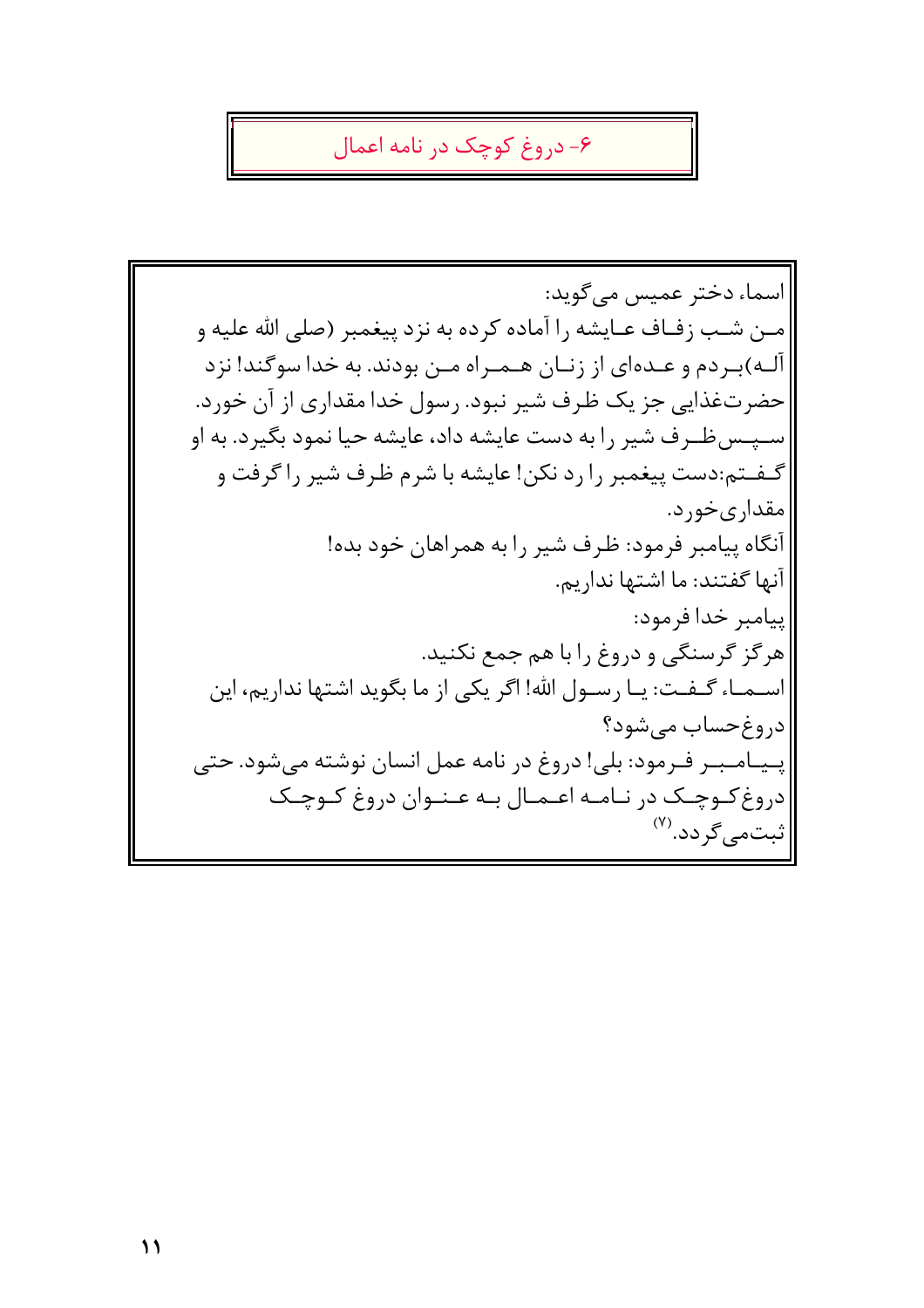# کنترل زبان $-$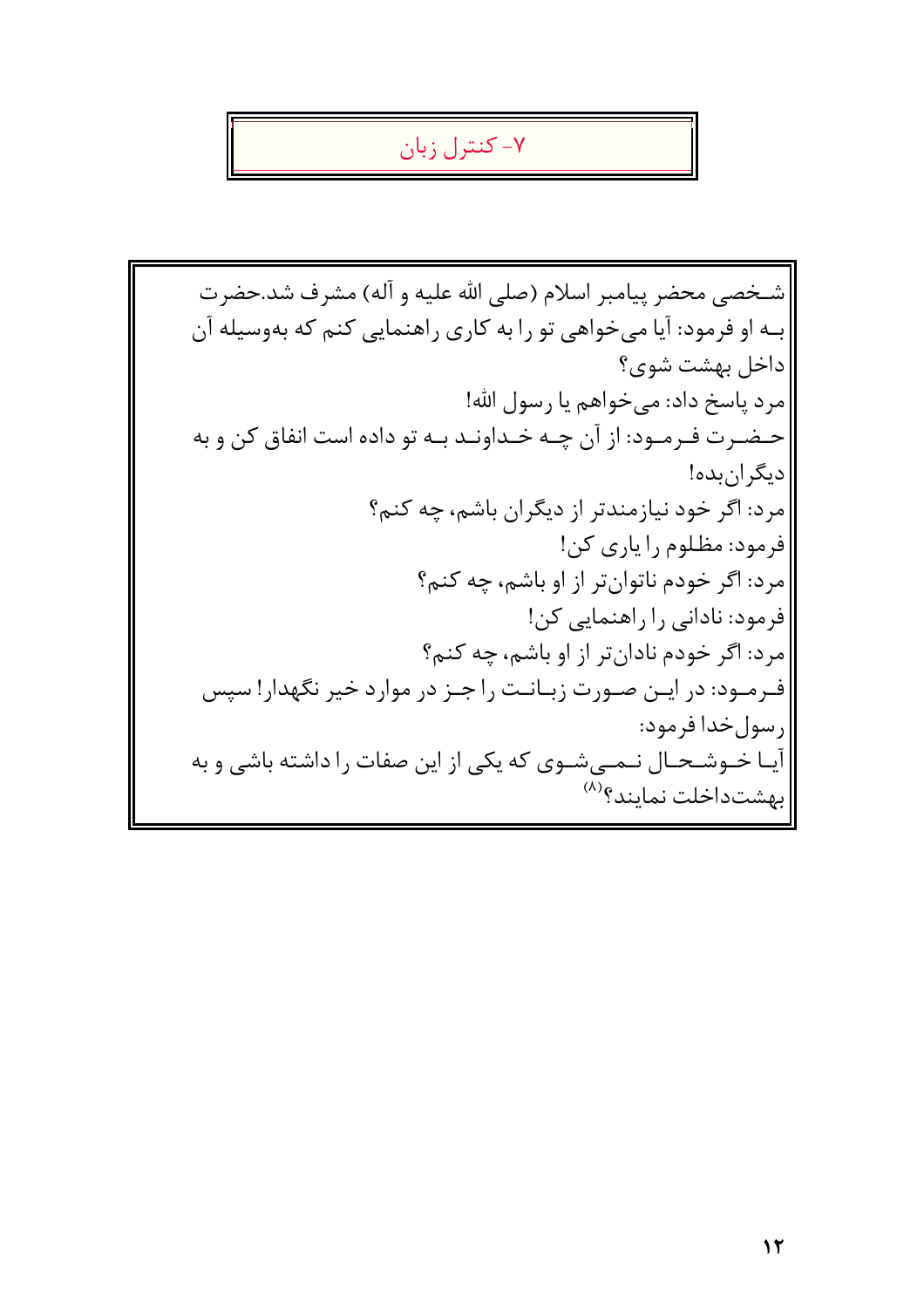#### ٨- انسان خوشبخت

روزی کاروان پیامبر اسلام (صلی الله علیه و آله) از محلی میگذشت، به اصحاب فرمود: اکـنـون شـخصی از طرف این بیابان ظاهر میگردد که سه روز است شیطان|رتباطی با او ندارد. طـولـی نـکشید عربی نمایان گشت که پوستش به استخوان چسبیده بــود،چــشــمهایش به گودی افتاده و لبهایش از خوردن گیاهان سبز شده بود.نزدیک آمد، پرسید: پیغمبر کیست؟ رسـول خـدا (صـلـى الله عـلـيـه و آلـه) را بـه او نـشان دادند. خدمت پیغمبر (صلی الله علیه و آله) که رسید عرض کرد: یا رسول الله! اسلام را به من یاد بده! حـضـرت فـرمـود: بـگـو! ((اشـهـد ان لا الـه الله و اشـهـد ان محمدا ار سول الله)). مرد اقرار کرد. حضرت: نماز پنجگانه را باید بخوانی و ماه رمضان را روزه بگیری؟ مرد: يذيرفتم. حضرت: حج خانه خدا را بايد انجام دهي، زكات بدهي و غسل جنابت را بجاي آوري. مرد: قبول كردم. میرد عیرب پیس از پیذیبرش اسپلام هیمیراه کیاروان مسلمانان به راه افتاد.مقداری راه طبی کردند، کم کم شتر عرب از کاروان عقب ماند. يسيغهمسبر (صلبي الله عليه و آله) كه متوجه گشت، ايستاد و از حال وي جويا شد. عـرض كـردنـد: شـتـرش نتوانست همگام با كاروان حركت كند، عقب ماند.مسلمانان برای جستجوی او به عقب برگشتند. |نــاگــاه ديــدنــد پاي شتر به سوراخ موشي فرو رفته، مرد از بالاي شتر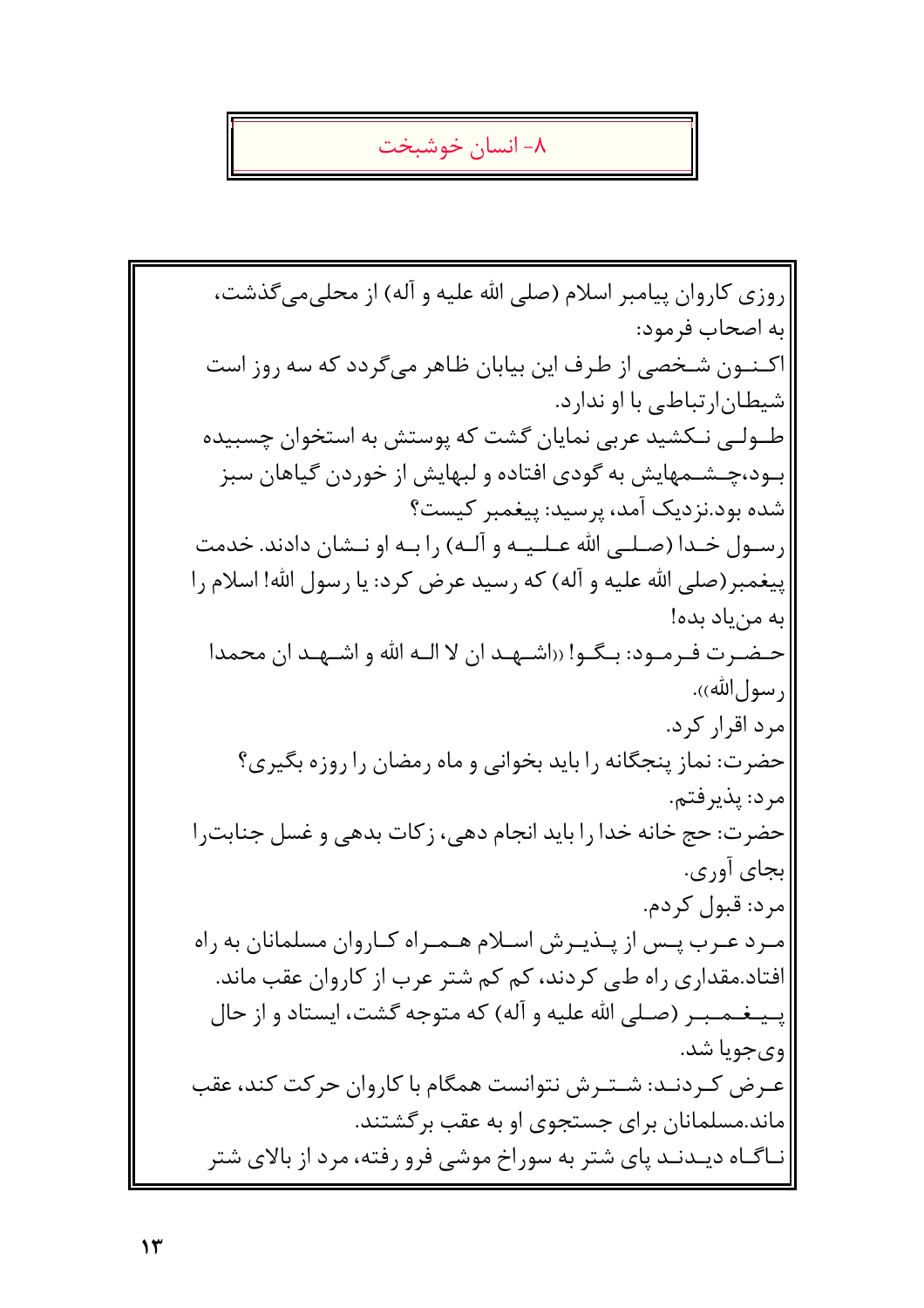افستادهاست، گردن وی و گردن شترش شکسته و هر دو همانجا جان دادەاند. پـیـامـبـر (صـلـی الله عـلـیـه و آلـه) دسـتور داد خیمهای زدند و در خىيىمىەغىسىلىش دادنىد. سپس رسول خدا خود وارد خيمه شد، او را كفن كر د. آنگاه از خیمه بیرون آمد در حالبی کـه از پـیـشانی مبارکش عـرق،می ریخت، فرمود: این مرد اعرابی، در حال گرسنه از دنیا رفت و او کسی است که ایمان آورد و ایمانش آلوده به ظلم نگشت، با ایمان پاک |از دنیارفت. |از ایـنــرو حــوریــان با میوههای بهشتی به پیشواز او آمدند، اطـرافش را |گرفتهبودند و هر کدامشان عرض میکرد: ً يـا رســول الله! شــما واسطـه شويد اين مرد، در بهشت با من ازدواج كند وهمسر من باشد.<sup>(۹)</sup>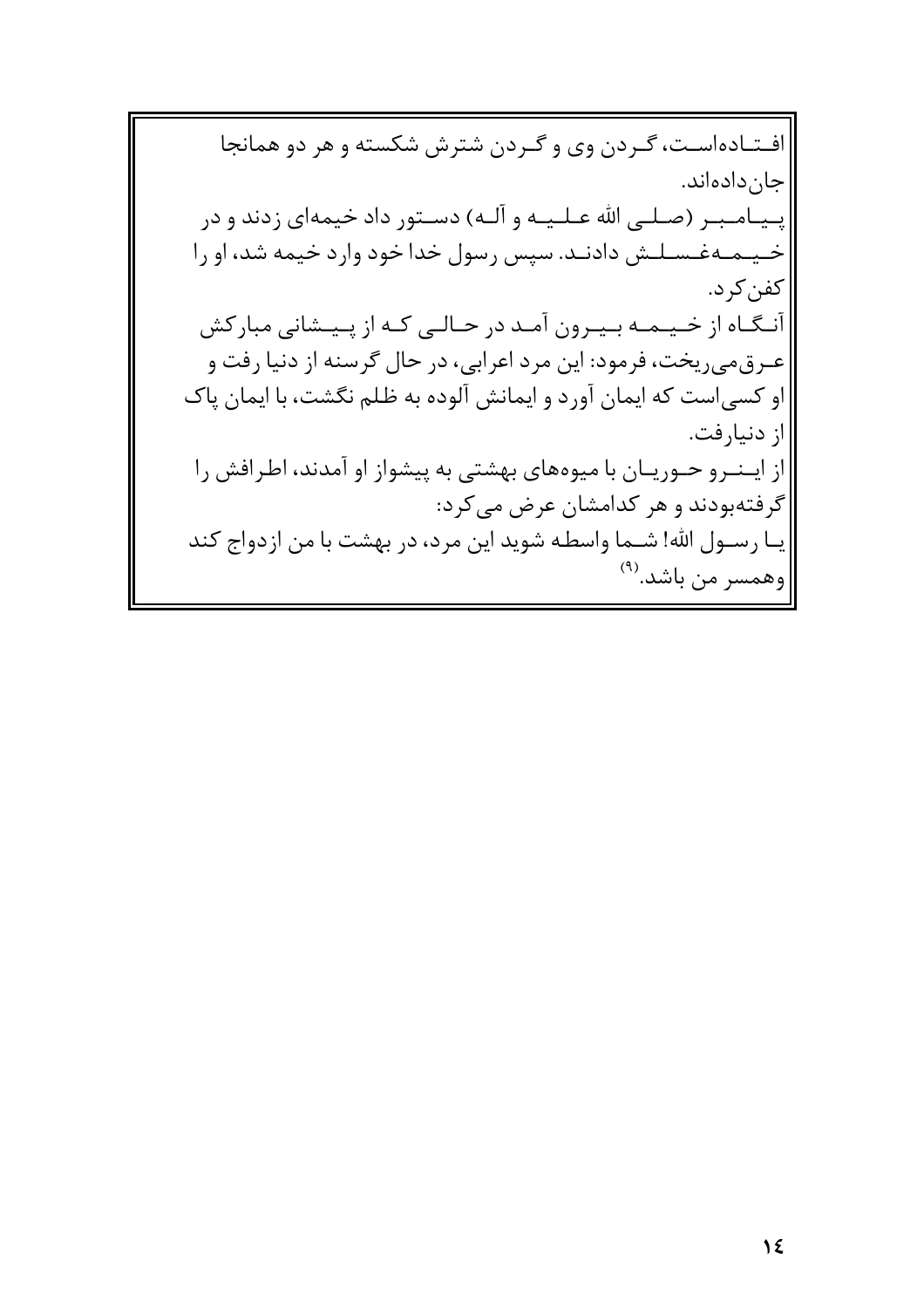#### - زنده شدن مردگان $-9$

روزي يكي از دشمنان اسلام به نام «ابي پسر خلف» قطعهاستخوان پـوسـیـدهای را نـزد پیامبر اسلام آورد. (به خیال خود می تواندسخنان رسول خدا (صلى الله عليه و آله) را درباره معاد، با آن باطل كند.) و آن را در دست خود نرم کرد و در فضا پراکنده ساخت وگفت: کدام قدرتی می تواند این استخوان های پوسیده و خاک شده را از نوزنده كند! و كدام عقل آن را باور كند؟ خـداونـد متعال به پیامبر (صلی الله علیه و آله) دستور داد که در پاسخ اوبگويد: همان خدایی که در ابتدا این استخوانها را از خاک آفریده و زندگی به آنداده اسـت، مـبي تـواند بار ديگر اين استخوان هاي پوسيده پراکنده را احمع کرده و زنده نماید. ((و ضرب لنا مثلا و نسي خلقه قل من يحي العظام و هي رميم قل يحيها الذي انشاءها اول مرة و هو بكل خلق عليم.)) ((ابنی پیسبر خیلیف)) میے گیویید: چنه کیسبی میے تیوانید ایین |استخوان های یوسیده را زنده کند؟ اي پـيـامـبـر ما! به او بگو همان كسي آن را زنده مي كند كه بار اول آن راآفریده و حیات و زندگی داد و او به هر آفریده شده آگاهاست.(۱۰)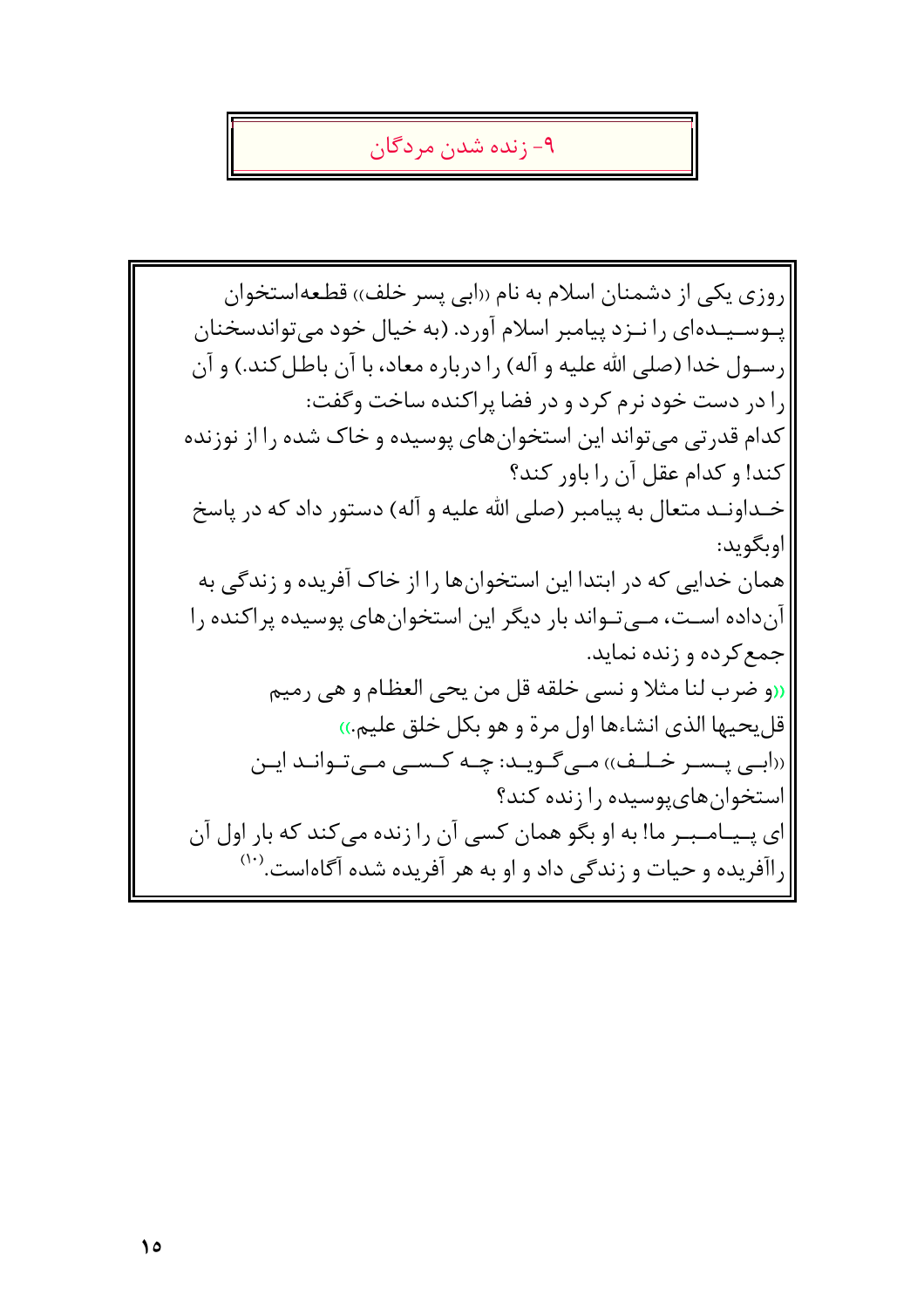### ۱۰- علامتهای آخرالزمان

ابن عباس نقل می کند: مـا بـا يـيـامـبر (صلى الله عليه و آله) در آخرين حجى كه در سال آخر عـمـرخود بجاي آورد (حجة الوداع) بوديم. رسول خدا (صلى الله عليه وآله) حلقه در خانه كعبه راگرفت و رو به ما كرد و فرمود: آيا حاضريد شما را از علامتهاى آخرالزمان باخبر سازم؟ سلهمان که در آن روز از همه به پیامبر (صلی الله علیه و آله) نزدیک ابود،عرض کرد: |آرى، يا رسول الله! ٰ پيامبر (صلى الله عليه و آله) فرمود: از عــلامــتـهــاي آخرالزمان ضايع كردن نماز، پيروي از شهوات، تمايل بـههـوايرستي، گرامي داشتن ثروتمندان و فروختن دين به دنياست و در آنوقـت قلب مؤمن در درونش آب مے،شود مثل آب نمک در آب! از |این همه زشتیها که می بیند و قدرت بر جلوگیری آن را ندارد. |سلمان پرسید: آیا چنین چیزی واقع خواهد شد؟ حـضـرت فـرمـود: آرى، سـوگـنـد بـه خـداونـد! اى سـلمان! در آن وقتزمامداران ظالم، وزيراني فاسق، كارشناسان ستمگر و امنايي خائن |برمردم حكومت كنند. سلمان پرسید: آیا چنین امری واقع خواهد شد؟ |پیامبر (صلی الله علیه و آله) فرمود: آري، سـوگــنــد بــه خــدا! اي ســلــمــان! در آن وقـت زشــتي ها زيبا و زیبیایے مازشت مے شود. امانت به خیانتکار سیرده مے شود و امانتدار خیانتمی کند، دروغگو تصدیق می شود و راستگو تکذیب! اسلمان پرسید: آيا اين امر واقع خواهد شد؟ |پيامبر (صلى الله عليه و آله) فرمود: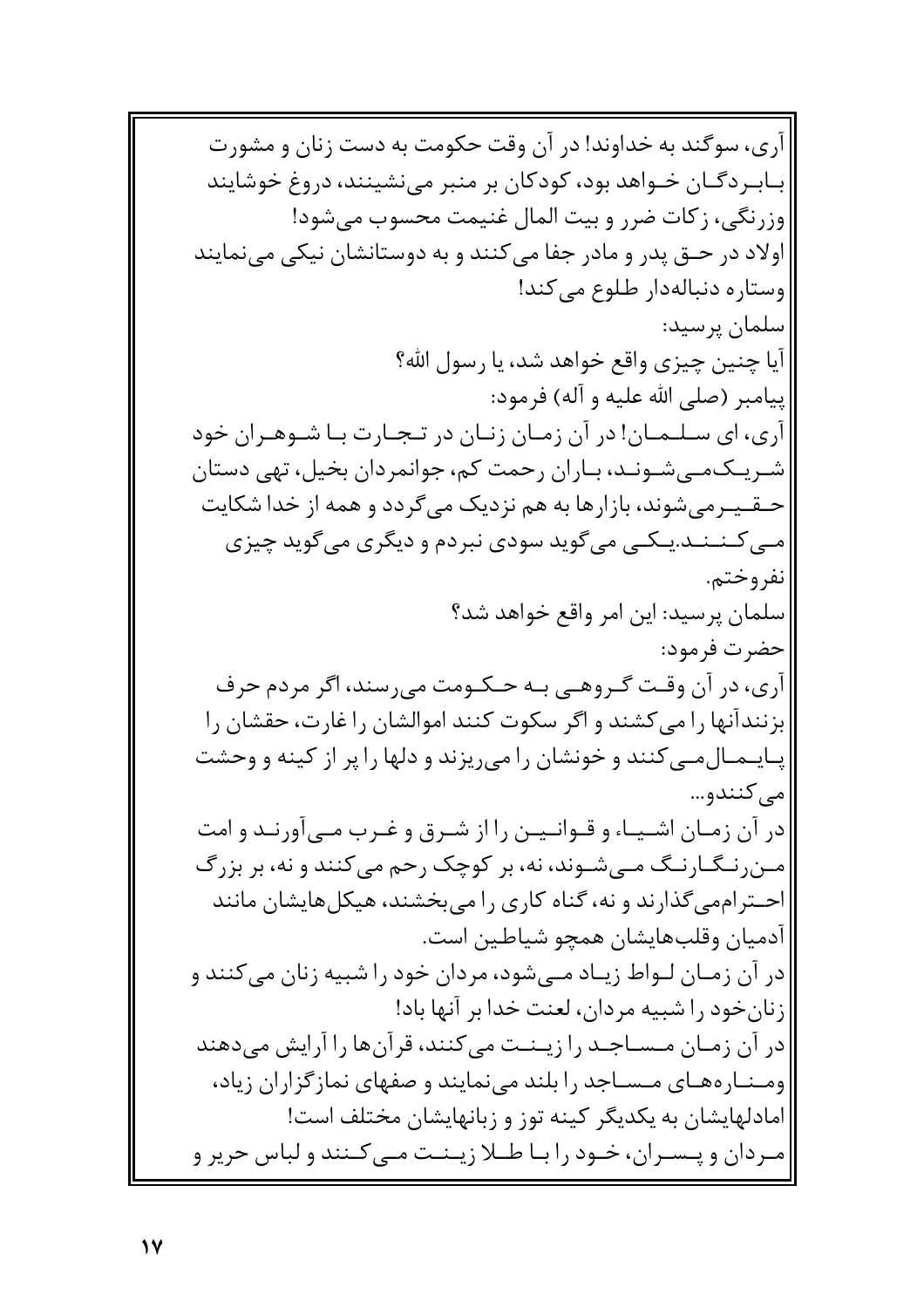|دیباج می پوشند، پوست پلنگ را برای اظهار بزرگی در بر می کنند. اربـا در بـیـن مـردم شـایـع مـی شـود و مـعـامـلات بـا غیبت و رشوه انجامهی گیرد، دین را میگذارند و دنیا را بر میدارند! طبلاق زیباد می شبود، حیدود اجبرا نیمبی گیردد، زنبان خبواننده و آلاتنوازندگی آشکار میگردد و اشرار امت به دنبال آنها |مهیرونـد،ثـروتمندان برای تفریح و طبقه متوسط برای تجارت و فقرا ابرای ریا وخودنمایی به حج می روند! عدهای قرآن را برای غیر خدا و عدهای برای خوانندگی یاد میگیرند اوگــروهــی نیز علم را برای غیر خدا می آموزند، زنازاده فراوان می شود وبرای دنیا یا یکدیگر عداوت مے کنند! یـردههـای حـرمت یاره می گردد، گناه زیاد می شود، بدان بر خوبان مسسلطمي شوند دروغ فراوان، لجاجت شايع و فقر فزوني مي يابد، با انبواع ليبـاسـهـا بير يـكديگر فخر مىفروشند، قمار و آلات موسيقى را تعریف می کنند و امر به معروف و نهی از منکر را زشت می شمرند. مئومن واقتعني در أن زمنان خنوار است، قنارينان قنرأن و عنبنادت کـنـنـدگان پیوسته از یکدیگر بدگویی می کنند و در ملکوت آسمانها |آنان , ا افر ادیلید مے دانند. |ثیروتیمینیدان از فیقیر میےتیرسند و بر فقرا رحم نمی کنند و آدمهای نـالايــقدرباره جامعه سخن مى گويند كه حقيقت ندارند، حرفهايشان |فقط شعار است! |در آن زمـان صـداي تـواءم بـا لـرزش از زمـيـن بـر مـيخيزد كه همه |مــیشنوند،گنجهای طلا و نقره بیرون میریزند ولی برای انسان دیگر |سودینخواهند داشت و دنیا به آخر می رسد...<sup>(۱۱)</sup>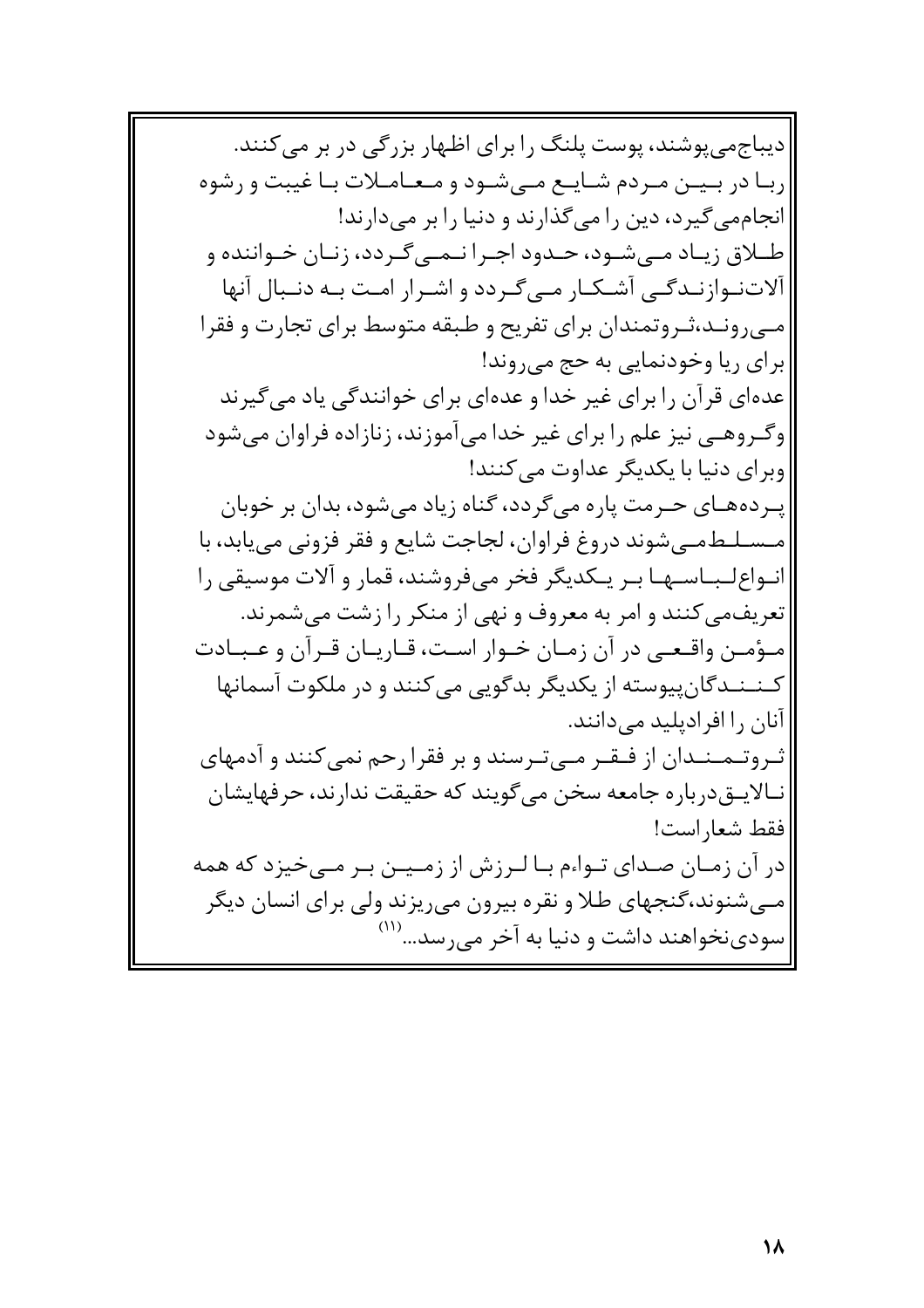١١- على عليهالسلام مظهر عدالت

يىس از شىهيادت اميير الىمىؤمىنىيىن عىلىيىەالىسىلام ((سىودە)) دخـتـر ((عـماره)) براي شكايت از فرماندار ظـالمي كه معاويه بر آنها گماشتهبود، پیش معاویه رفت. سوده در جهنگ صفین همراه لشکر علی علیهالسلام بود و مردم را بر ضدسیاه معاویه میشورانید. معاویه که او را شناخت به شکایتش گوش نداد و او را سرزنش نمود وگفت: فـرامـوش كـردهاي در جـنـگ صـفـيـن لـشكر على را عليه ما تهييج مي کر دي؟اکنون سخن تو چيست؟ سوده گفت: خـداونـد در مـورد مـا از تـو بـازخواست خواهد کرد، نسبت به حقوقی کـهلازم اسـت آنـهـا را مـراعـات کـنــی. پیوسته افرادی از جانب تو بر |مباحیک ومت ملی کنند، ستم روا می دارند و با قهر و غضب به ما ظلم |مبی کنندو همانند خوشه گندم ما را درو کرده، اسفندگونه نابودمان |می کنند، ما بهرا ذلت و خواری کشانده و خونابه مرگ بر ما می چشانند. ایـن بـسربن ارطاة است که از طرف تو بر ما حکومت می کند، مردان ما راكشت وامبوالبميان رابيه يبغيميا ببرد. اگر اطاعت تو را ملاحظه نهی کردیم،می توانستیم به خوبی جلویش را بگیریم و زیر بار ظلمش نـرویــم. اینکاگر او را بر کنار کنبی سیاسگزار خواهیم بود وگرنه، با تو دشمنی خواهیم کرد. معاويه گفت: میرا بیا قیدرت قیبییلیه ات تیهیدید می کنی؟ فرمان می دهم تو را بر شـتـرچـموش سوار كنند و پیش بسربن ارطاة بازگردانند تا او هر چه تصمیم گرفت درباره تو انجام دهد. |سـوده کـمـی سـر به زیر انداخت آنگاه سر برداشت و این دو سطر شعر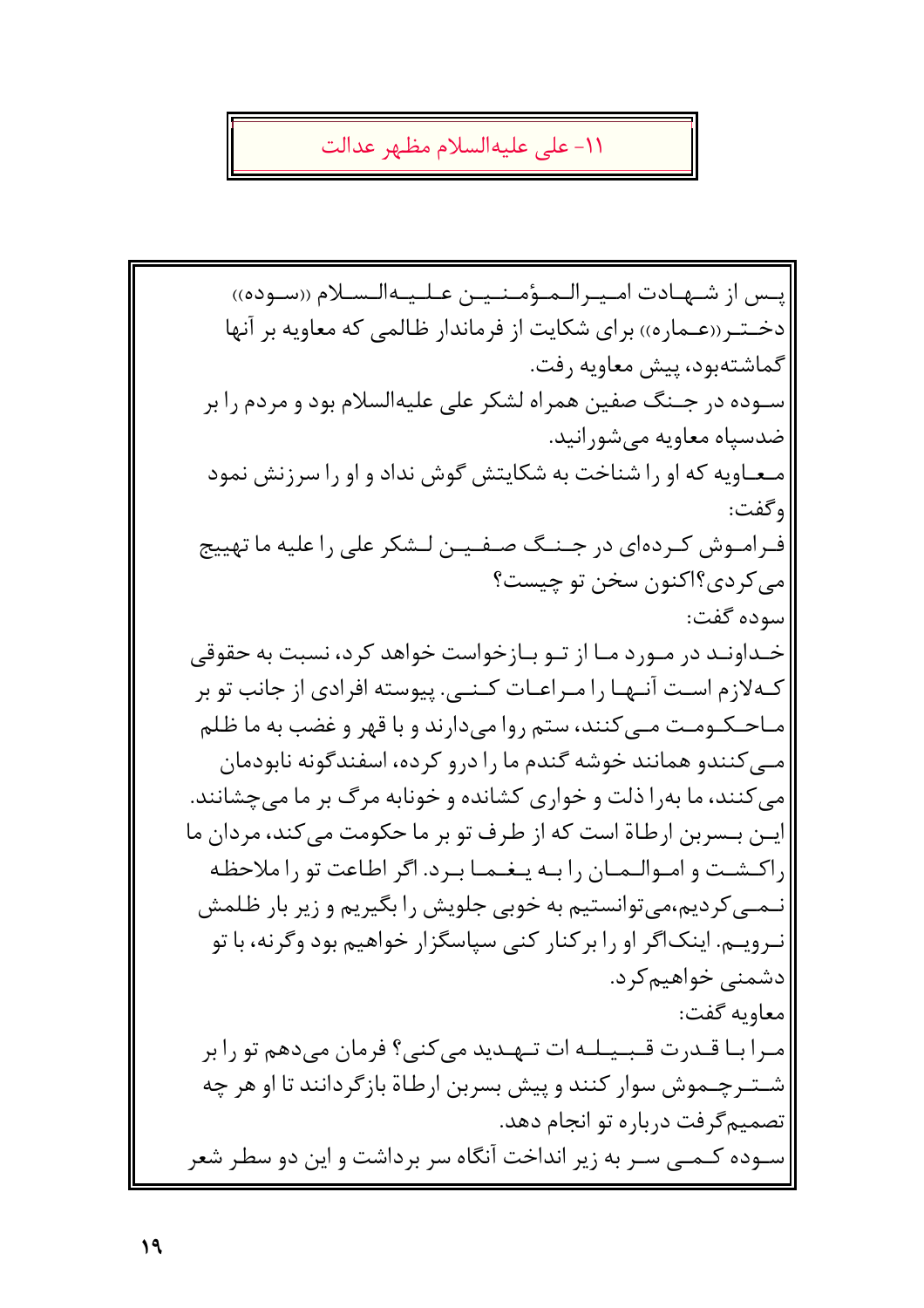, اخواند: درود خداوند بر آن پیکر باد که وقتی در دل خاک جای گرفت عدالت انيزبا او دفن شد. آن پـیـکـری که با حق هم پیمان بود، جز با عدالت حکومت نمی کرد و باایمان و حقیقت پیوند ناگسستنی داشت.<sup>(۱۲</sup> معاويه پرسيد: |منظورت كيست؟ سوده ياسخ داد: بـه خـدا سـوگـنـد! مـنـظـورم اميرالمؤمنين على عليهالسلام است. آنگاهخاطرهای از حکومت و عدالت علی علیهالسلام را چنین نقل کرد: در زمـان حـكـومـت عـلـى عـلـيـهالسلام يكى از ماموران براى جمع آوری صدقیات آمیده بیود، بیه میا سیتیم کرد، شکایت او را پیش علی علیهبردیم,وقتی رسیدیم که برای نماز ایستاده بود. همین که چشمش به من افتاد،دست از نماز برداشت با خوش رویی و مهر و محبت فراوان به من توجهنموده، فرمود: کاری داشتے ؟ عرض كردم: آري! سـپـس سـتـم مـاءمور را شرح دادم. به محض این که سخنانم را شنید شـروع بـه گـريـه كـرد، قطرات اشك از چشمان على عليهالسلام فرو [ریخت و بر گونههایش جاری شد و گفت: ((اللهم انت الشاهد على و عليهم اني لم آمر هم بظلم خلقک و |لایترک حقک)): )) |پـروردگار! تو گواهي من هيچگاه نگفتهام اين ماءموران بر مردم ستم كنندو حق تو را رها نمايند. فوری پاره پوستی برداشت نوشت: <sup>(۱۳)</sup> بیرای شیمیا دلیپیل و برهانی آمد. شما باید در معاملات، پیمانه و ترازو را،درست و کـامـل کـنـیـد، از امـوال مردم کم نکنید، در روی زمین |فسادننماييد و پس از اصلاح آن... |هــمــين كه نامه مرا خواندي اموالي كه دستور جمع آوري آن را دادهام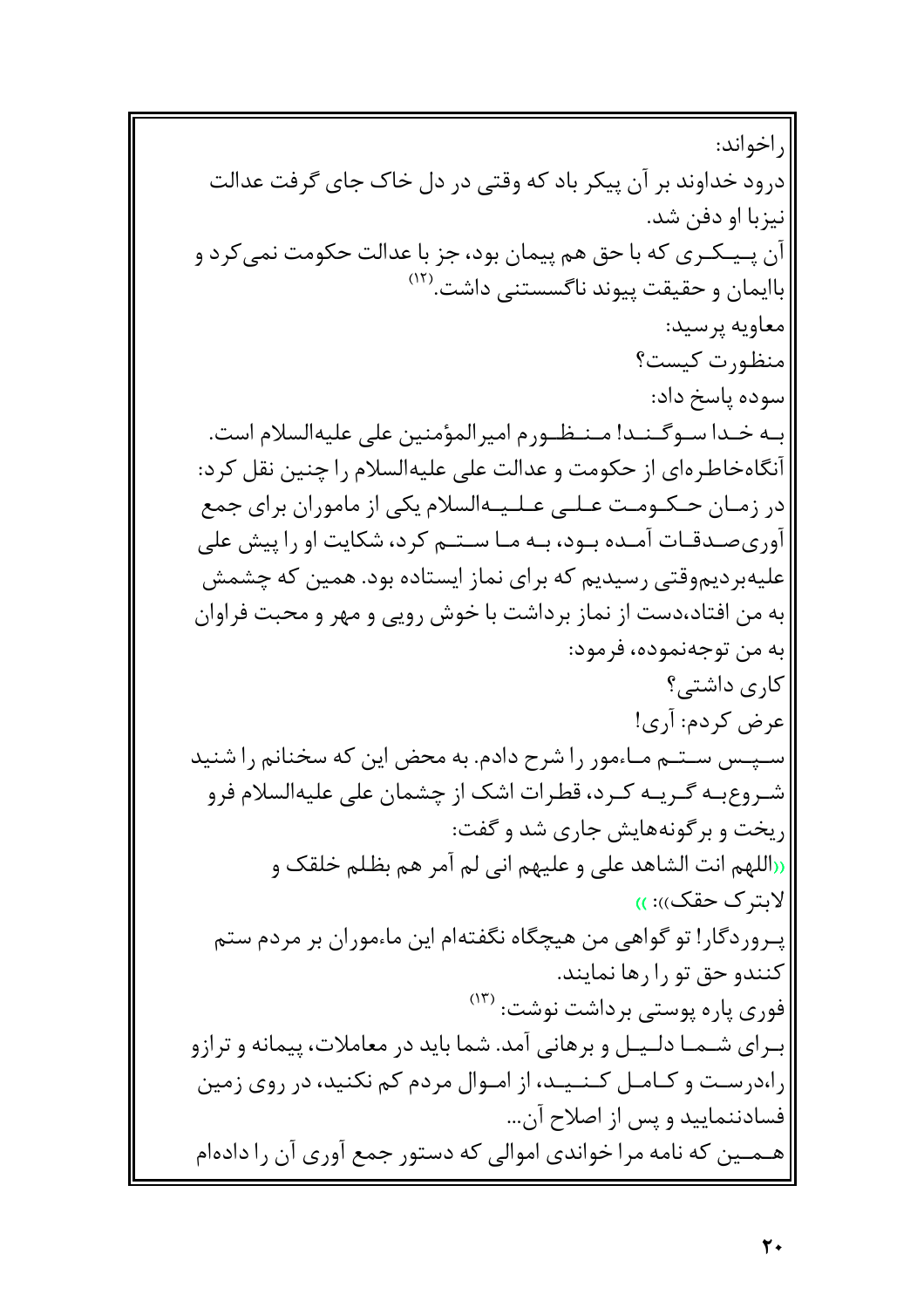|هـرچـه تا كنون گرفتهاي نگهدار تاكسي را كه ميفرستم از تو تحويل |بگيرد.والسلام. |نامه را به من داد به آن شخص رسانیدم و با همان دستور از سمت خود بركنار شد. |مـعـاويـه گـفـت: خـواسـته اين زن هر چه هست برايش بنوسيد و او |رابارضایت به وطن خود بازگردانید. <sup>(۱۴)</sup>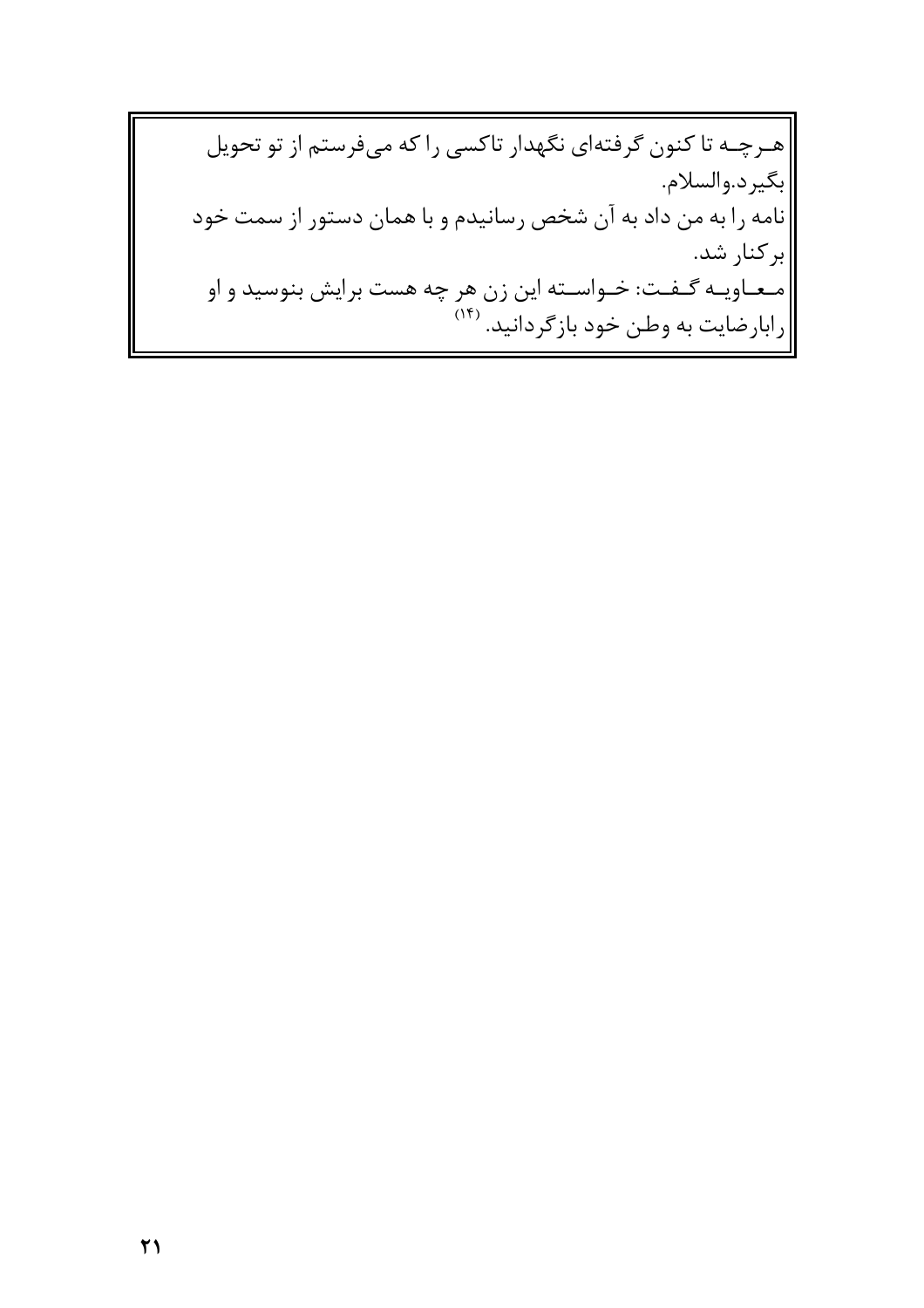١٢- در انديشه سرانجام

|سويد پسر غفله مي گويد: ايــس از آن كــه بــراي خلافت اميرالمؤمنين از مردم بيعت گرفته شد، روزیخدمت حضرت رسیدم، دیدم روی حصیر کوچکی نشسته است و درآن خـانــه جـز آن حـصـيـر چـيـز ديـگـرى نـيست. عرض كردم: يا الـمـؤمـنين!بيت المال در اختيار شماست، در اين خانه جز حصير چيز دیگری ازلوازم نمی بینم؟ |فرمود: پسسر غفله! آدم عاقل در خانهای که باید از آنجا نقل مکان کند، اسباب ووسـايـل جـمـع نـمـى كـند، ما منزل امن و راحتى در پيش داريم كه |بسهستـریــن|ســبــاب خــود را به آنجا میفرستیم و به زودی به سوی آن |منزل کوچ خواهیم کرد. <sup>(۱۵</sup>)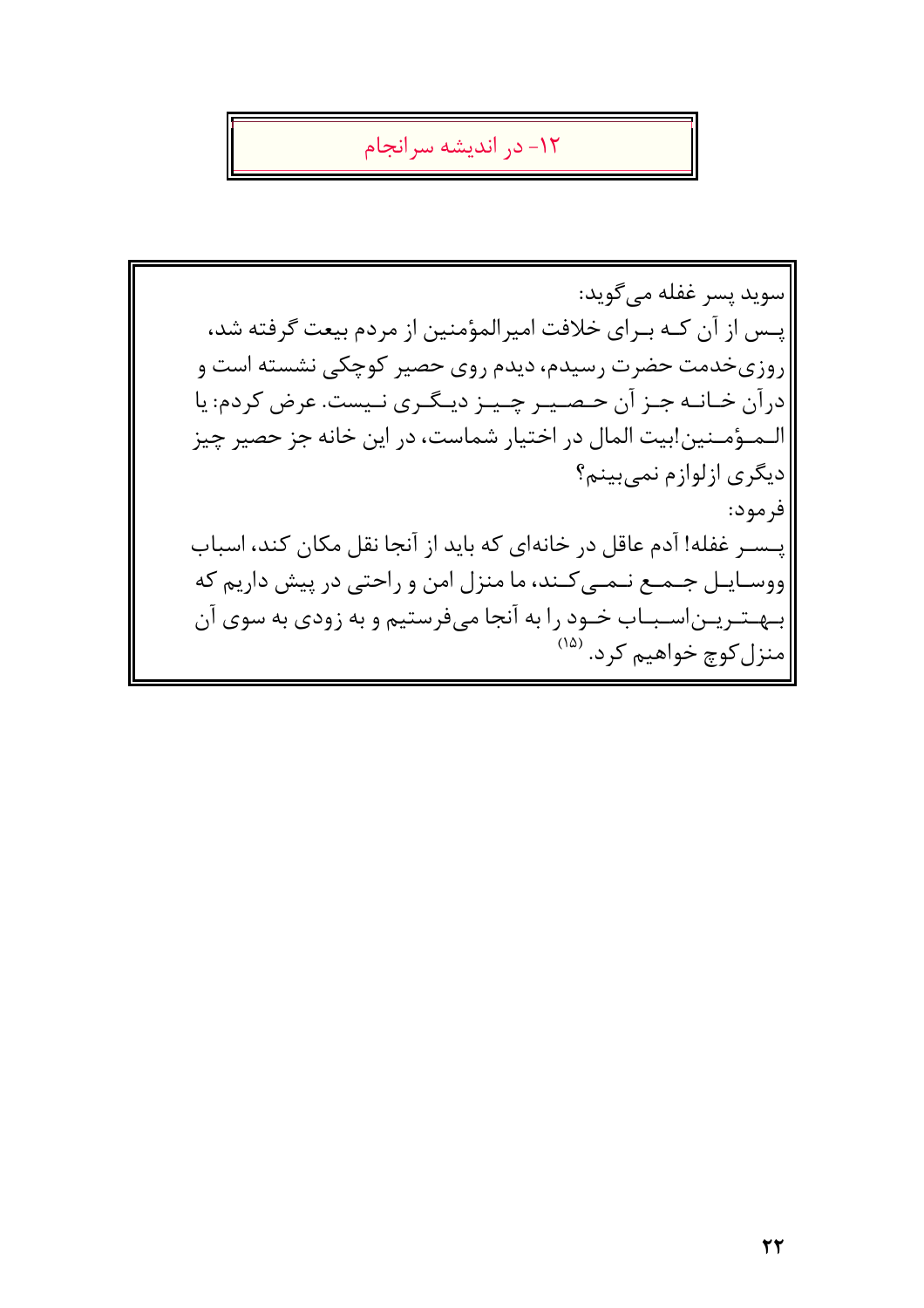### ١٣ -آيا قلب پر ادرت يا ما پود؟

اوليين جينگي كه در دوران زمامداري اميرالمؤمنين علىعليهالسلام اتــفــاق افتاد، جنگ جمل بود. لشکر علی علیهالسلام در این نبر د پیروز شید و جینیگ خاتمه یافت، یکی از اصحاب حضرت که درجنگ شرکت داشـت، گـفـت: دوسـت داشتم برادرم در این جا بود ومی دید چگونه خـداوند شما را بر دشمن پیروز نمود. او نیز خوشحال می شد و به اجر و پاداش نایل میگشت. امام عليهالسلام فرمود: آيا قلب و فكر برادرت با ما بود؟ گفت: آري! امام علیهالسلام فرمود: بنابراین او نیز در این جنگ همراه ما بودهاست. آنـگـاه افـزود: نـه تـنـهـا ايـشـان بـلـكه آنها كه در صلب يدران و در |, حــممــاد, انــشــان هستند، اگر در این نبرد با ما هم فکر و هم عقیده |بـاشــند،همگی با ما هستند که به زودی پا به جهان گذاشته و ایمان و |دین بهوسیله آنان نیرو میگیرد. <sup>(۱۶</sup>)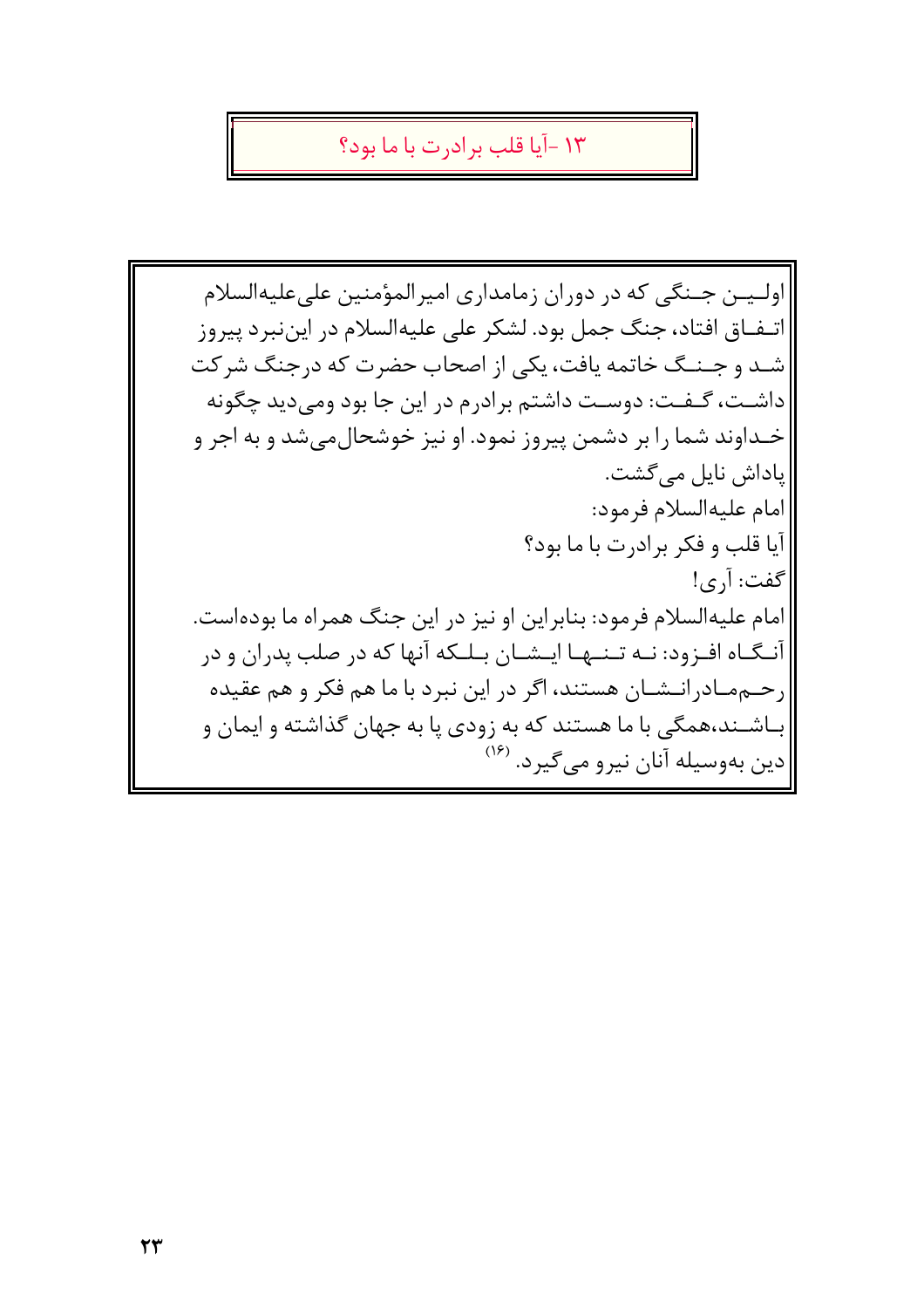#### ١۴- نماز خالصانه

بـراي پـيامبر خدا صلى الله عليه و آله دو شتر بزرگ آوردند.حضرت به |اصحاب فرمود: آییا در میپیان شیمیا کسی هست دو رکعت نماز بخواند که در آن هیچ گونهفکر دنیا به خود راه ندهد، تا یکی از این دو شتر را به او بدهم. ایـن فـرمـایـش راچـنـد بـار تـكـرار فـرمـود. كـسى از اصحاب پاسخ نداد.امیر المؤمنین علیهالسلام به پا خواست و عرض کرد: يا رسول الله! من مي توانم آن دو ركعت نماز را بخوانم. پيامبر صلى الله عليه و آله فرمود: |بسيار خوب بجاي آور! امىيىر المؤمنين عليهالسلام مشغول نماز شد، هنگامى كه سلام نماز را دادجبرئیل نازل شد، عرض کرد: خداوند مے فرماید یکے از شترها را به علی بده! |رسول خدا صلى الله عليه و آله فرمود: |شیرط مین ایین بیود کیه هینگام نماز اندیشهای از امور دنیا را به خود راهنـدهـد. عـلـی در تشهد که نشسته بود فکر کرد کدام یک از شترها , ابگیر د. جبرئيل گفت: خداوند میفرماید: هـدف عـلـی ایـن بـود کـدام شـتر چاقتر است او را بگیرد، بکشد و به فقر ابدهد، اندیشهاش برای خدا بود. نه برای خودش بود و نه برایدنیا. آنـگـاه پيامبر صلى الله عليه و آله به خاطر تشكر از على عليهالسلام هر دوشـتـر را بـه او داد. خـداونـد نـيـز در ضـمـن آيـهاى از آن حضرت اقدر دانے نموده و فرمود: الله في ذاليك للذكترى للمين كان له قلب او القي السمع و هوشهيد» (۱۷)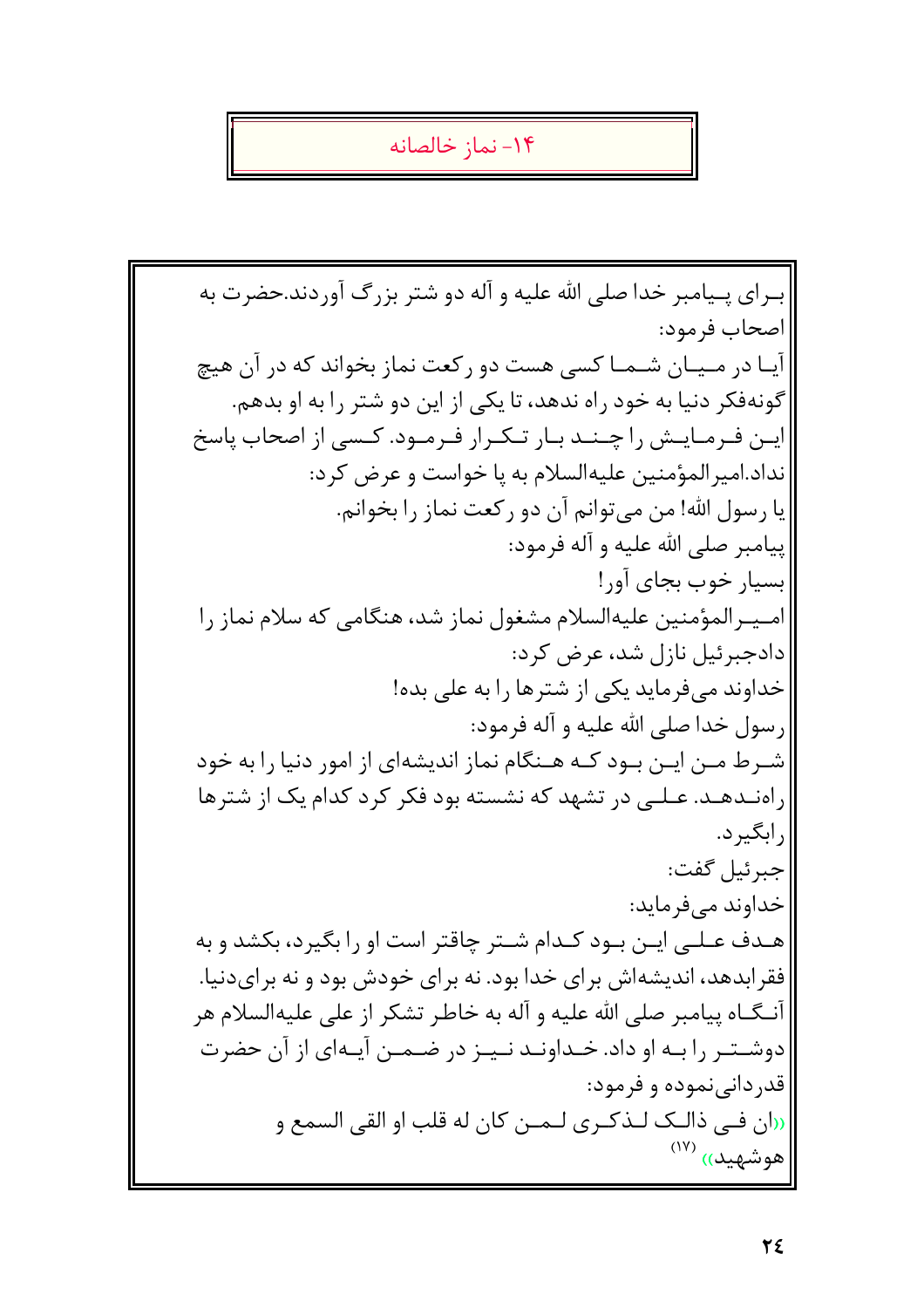|سپس رسول خدا صلى الله عليه و آله فرمود: ||هـر کـس دو رکـعت نماز بخواند و در آن اندیشهای از امور دنیا به خود<br>||راهندهد، خداوند از او خشنود شده و گناهانش را میآمرزد.<sup>(۱۸</sup>)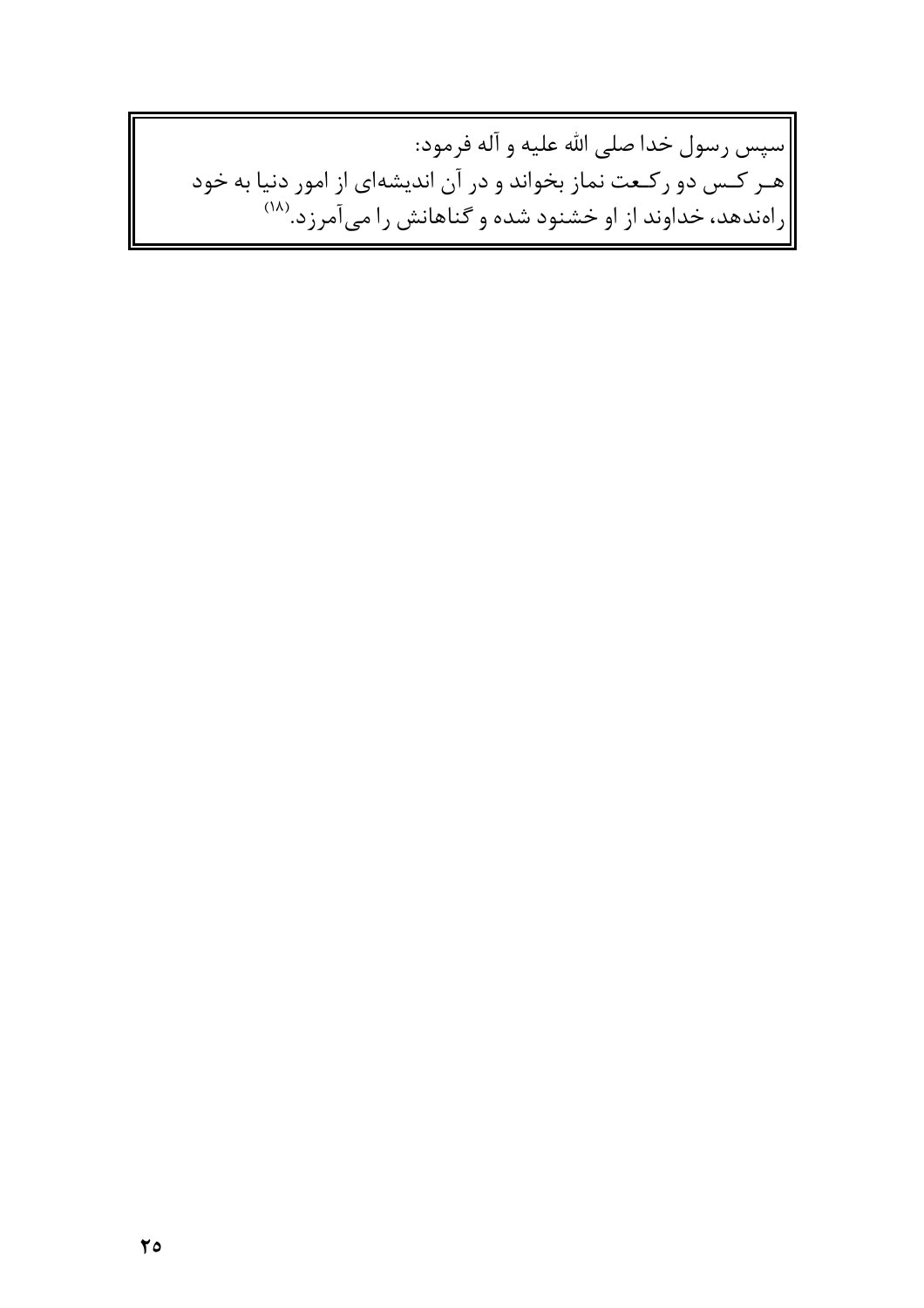۱۵- شراب در ماه رمضان

نجاشی شاعر، یکی از اطرافیان و ارادتمندان علی علیهالسلام بودو با اشعارش سیاه علی علیهالسلام را بر ضد معاویه تحریک می کرد،بارها در |سياه اميرالمؤمنين عليهالسلام با دشمن جنگيد، ولي همين شخص يک بار پایش لغزید و در ماه رمضان شراب خورد. وی را پیش|میرالمؤمنین آوردند و شرابخواریش را ثابت کردند. حـضـرت عـلـی خـودش هـشتاد تازیانه به او زد و یک شب نیز زندانی کرد.روز بعد دستور داد نجاشی را آوردند، حضرت بیست تازیانه دیگر بر اوزد. نجاشی عرض کرد: يا اميرالمؤمنين! اين بيست تازيانه براي چيست؟ |على عليه|لسلام فرمود: |ایــن بــیــسـت تــازیــانه به خاطر جسارت و جراءت تو به شرابخواری در |ماهرمضان است. (<sup>١٩)</sup>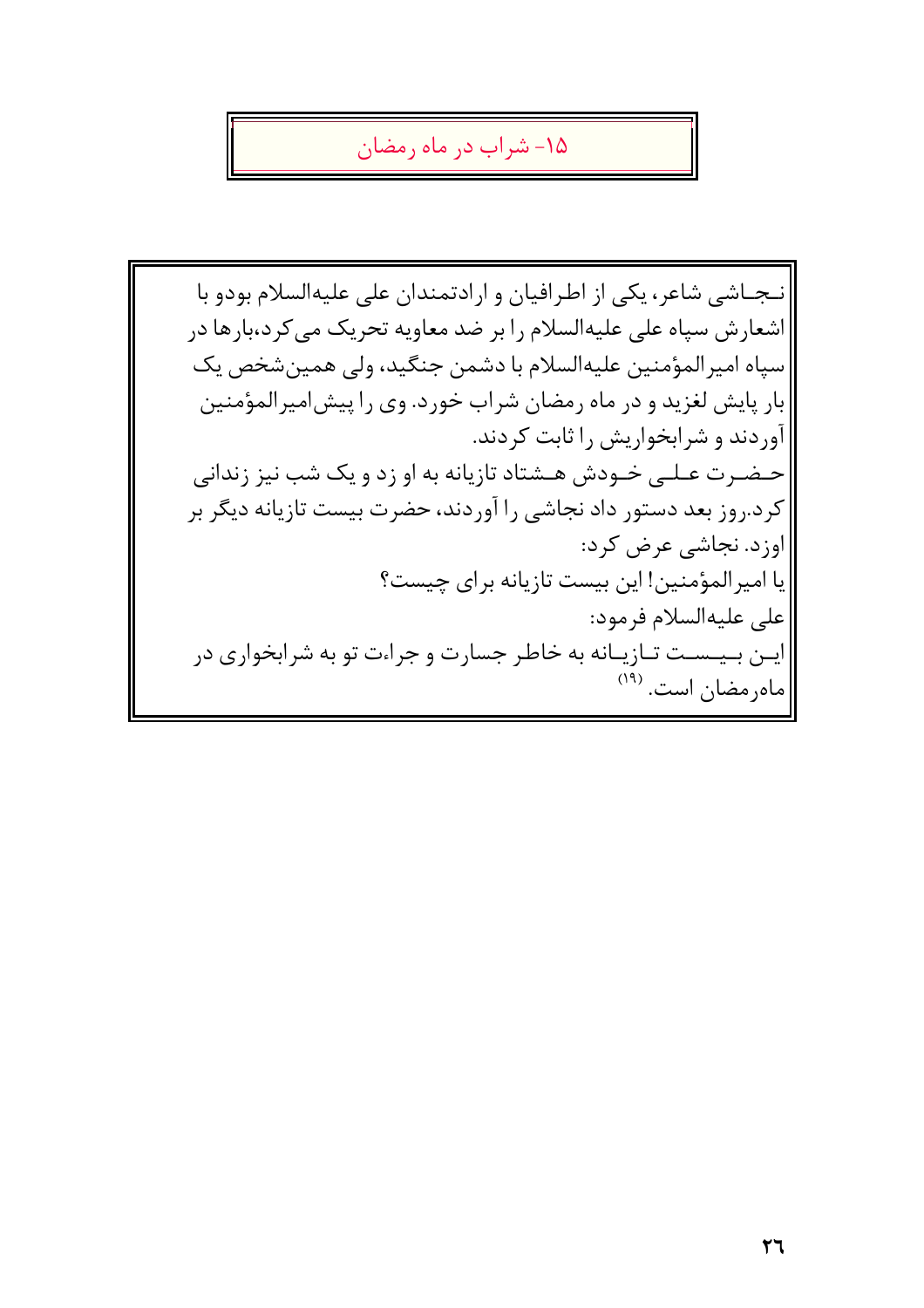۱۶– ساده زیستی در اسلام

|شريح قاضي <sup>(۲۰)</sup> مي گويد: خــانهای را به هشتاد دینار خریدم، به نام خود قباله کردم و گواهان بر آن گرفتم. خبرش به اميرالمؤمنين عليهالسلام رسيد، مرا احضار كرد و فرمود: ای شـریـح! شـنـیـدهام خانهای به هشتاد دینار خریدهای و بر آن قباله نوشتهو چند نفر گواه گرفتهای!؟ گفتم: آری، درست است. امام علیهالسلام نگاه خشمگین به من کرد و فرمود: شــریــح از خدا بترس به زودی کسی (عزرائیل) به سوی تو خواهد آمد. نهبه قبالهات نگاه می کند و نه به امضای آن گواهان اهمیت می دهد و تـو رااز آن خـانـه حـيـران و سـرگـردان خـارج مي كند و در گودال |قبر تمے گذار د. |ای شـریـح! خـوب تـاءمـل کن! مبادا این خانه را از مال دیگران خریده باشی و بهای آن را از مال حرام پرداخته باشی؟ که در این صورت، در دنیا وآخرت خویشتن را بدبخت ساختهای. |سيس فرمود: ای شـریـح! آگـاه باش! اگر وقت خرید خانه نزد من آمده بودی برای تـوقـبـالـهاي مـينوشتم، كه به خريد اين خانه حتى به يک درهم هم رغـبـتنمى كردى من اين چنين قباله مىنوشتم: اين خانهاى است كه بىنىدەخىوار و ذلىيىل، از شخص مردەاي كە آمادە كوچ بە عالم آخرت است،خـریـداری کـرده کـه در سـرای فـریـب (دنیا)، در محله فانی شـونـدگـان و در کوچه هلاک شدگان قرار دارد، که دارای چهار حد است: حد اول آن، به پیشامدهای ناگوار (آفات و بلاها) منتهی میشود. و حد دوم، به مصیبتها (مرگ عزیزان و...) متصل است.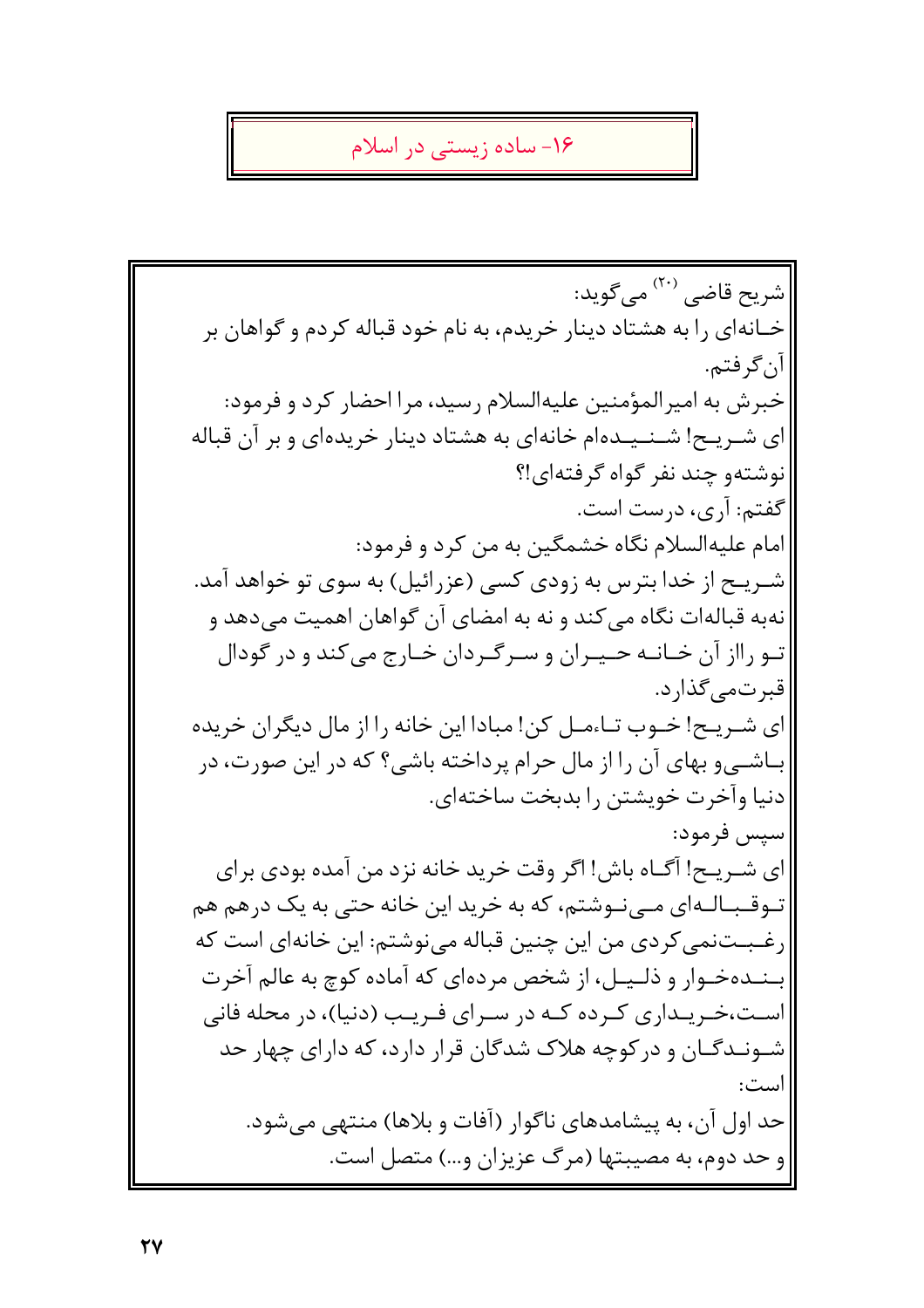و حد سوم، به هوسهای نفسانی و آرزوهای تباه کننده اتصال دارد. و حـد چـهـارمـش، شـيـطـان گمراه كننده است و درب اين خانه از |حدچهارم باز میگردد. ایین خیانیه را شخص فیرییفتیه آرزوهیا از کیسی کیه پس از مدت |کـوتـاهىمىميرد به مبلغ خارج شدن از عزت قناعت و داخل شدن در |پستی دنیاپرستی خریده است... <sup>(۲۱)</sup> آری نگاه انسانهای وارسته نسبت به زندگی پست همیناست.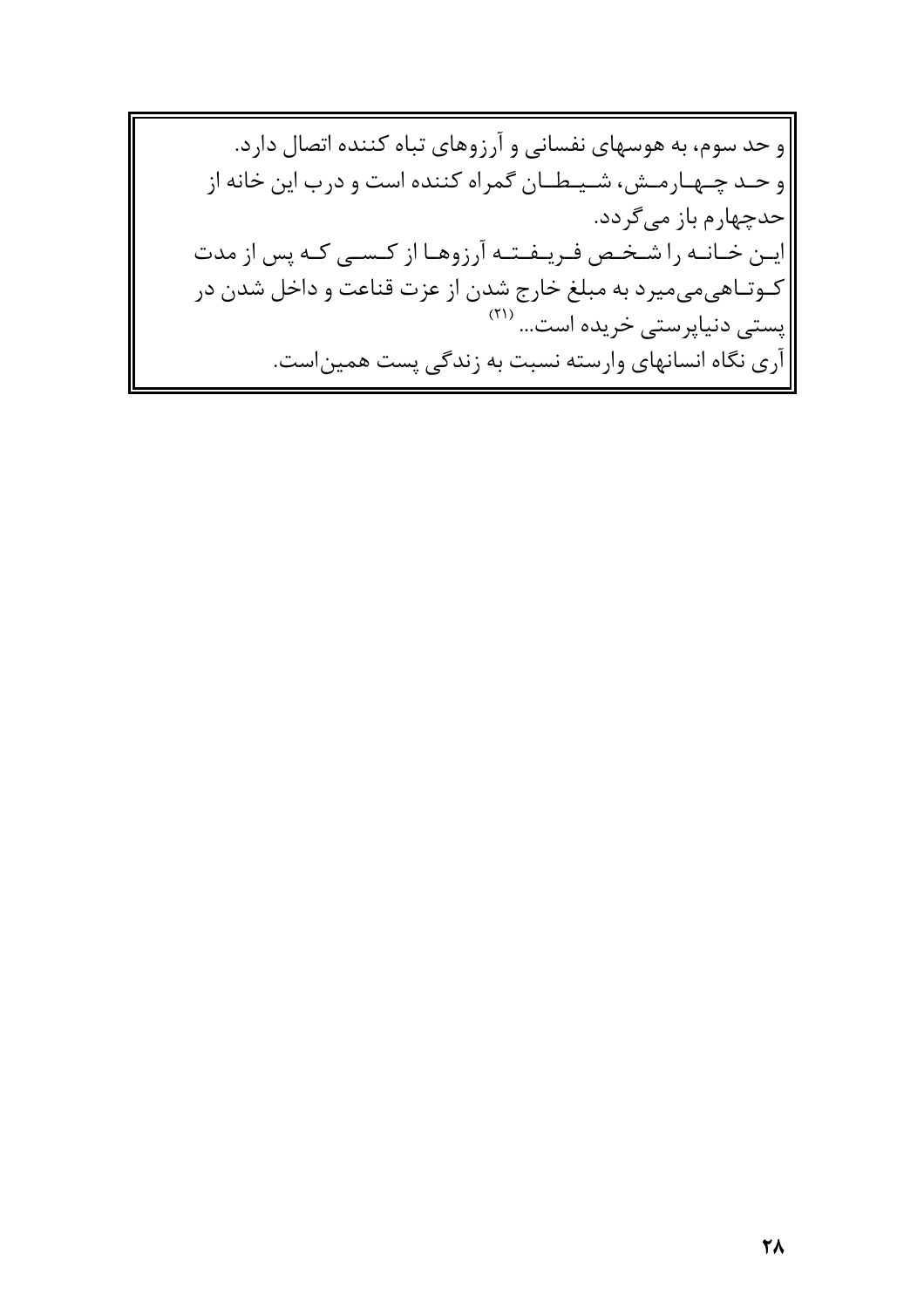## ۱۷- چرا دعاهای ما مستجاب نمیشود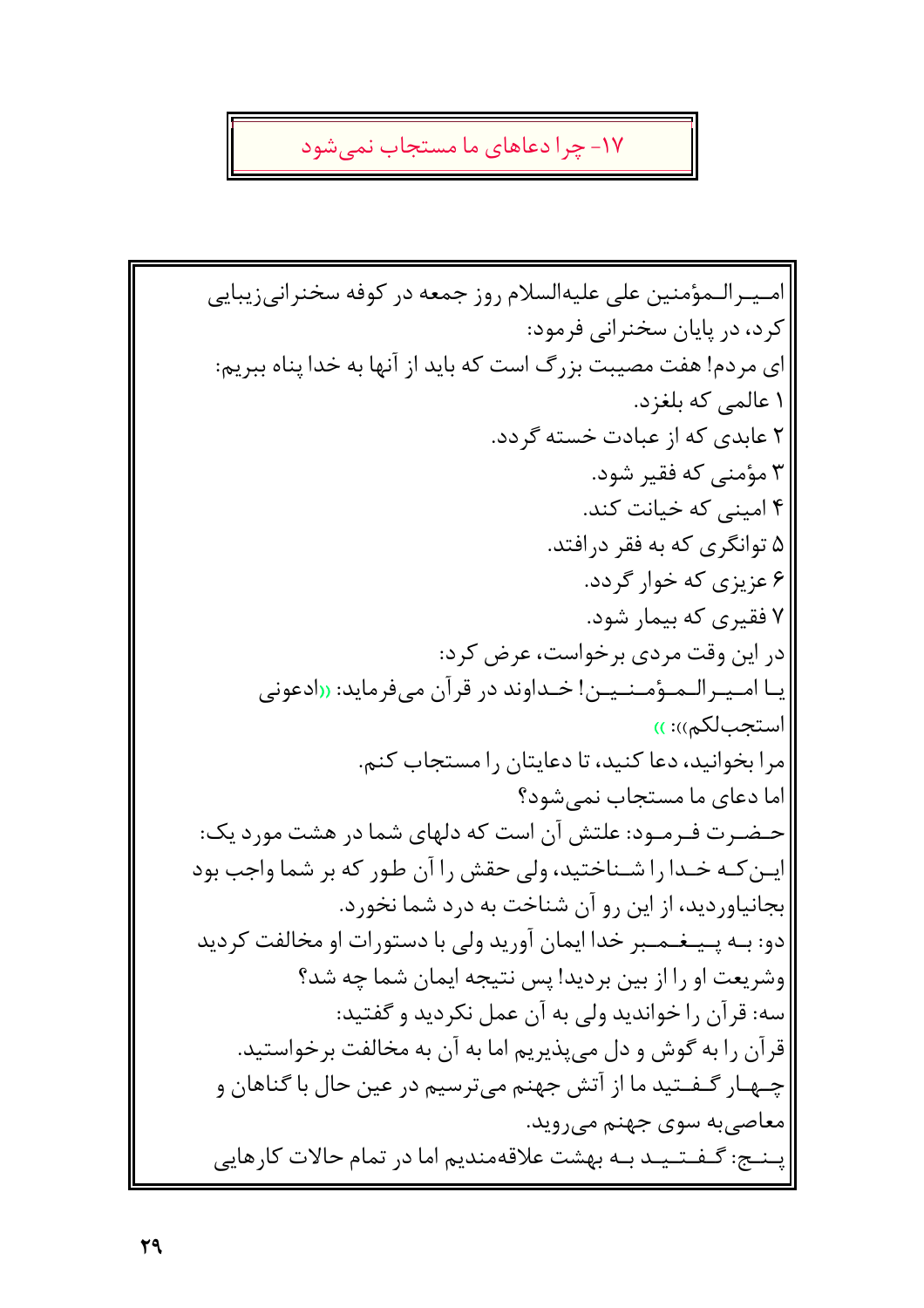|انجاممی دهید که شما را از بهشت دور میسازد. پس علاقه و شوق شما انسبتبه بهشت كجاست؟ |شش: نعمت خدا را خوردید، ولی سپاسگزاری نکردید. هـفـت: خـداونـد شـمـا را بـه دشمنى با شيطان دستور داد و فرمود: ((ان شييطـان لـكـم عـدو فـاتـخذوه عدوا)): )) شيطان |دشــمــن شــمــاســت، پس شما او را دشمن بداريد! به زبان با او دشمني کردید ولی در عمل به دوستی با او برخاستید. هسشت: عـیـبـهای مردم را در برابر دیدگانتان قرار دادید و از عیوب خـودبـی خـبـر مـاندید (نادیده گرفتید) و در نتیجه کسی را سرزنش می کنید کهخود به سرزنش سزاوارتر از او هستید. با ايـن وضـع چـه دعـايـى از شـما مستجاب مىشود؟ در صورتى كه |شمادرهای دعا و راههای آن را بستهاید پس از خدا بترسید و عملهایتان رااصلاح كـنـيـد و امـر بـه مـعـروف كـنـيـد و نهى از منكر نماييد تا |خداونددعاهایتان را مستجاب کند. <sup>(۲۲</sup>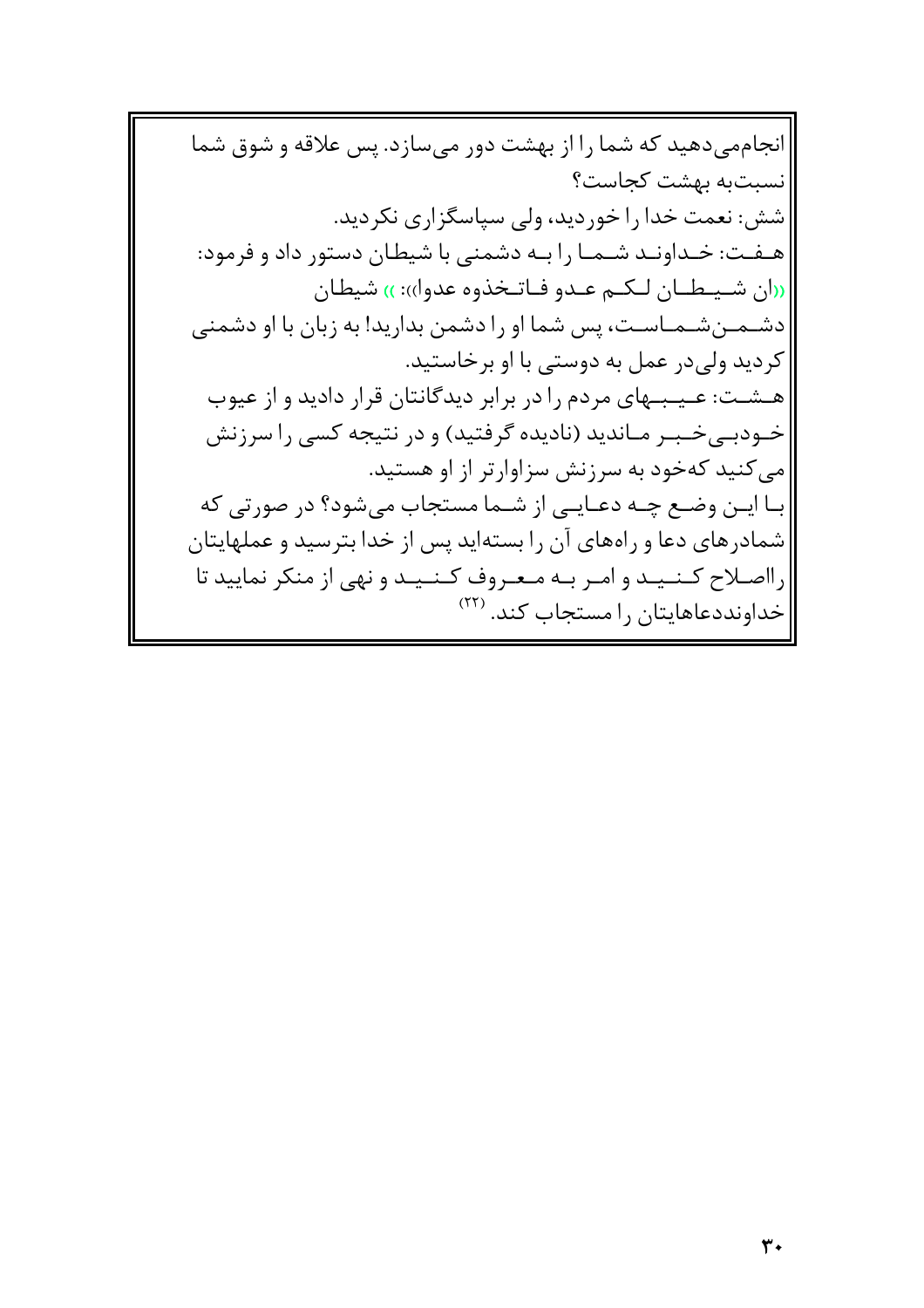#### ١٨- عشق سوزان

مرد سياه چهرهاي به حضور على عليهالسلام رسيد عرض كرد: يا امير المؤمنين من دزدي كردهام مرا ياك كن! حدى بر من جاريساز! یس از آن کـه سـه بـار اقـرار بـه دزدی کـرد، امـام علیهالسلام چهار انـگــشت دست راست او را قطـع نمود. از محضر على عليهالسلام بيرون آمد و بهسوی خانه خود رهسپار گردید با این که ضربه سختی خورده بود در بین راه باشور شوق خاص فریاد میزد: دسـتـم را امـيـرالمؤمنين، پيشواي پرهيزگاران و سفيدرويان، آن كه رهبردین و آقای جانشینان است، قطع کرد. مردم از هـر طـرف اطـرافـش راكرفته بودند، او همچنان در مدح |علي سخن مي گفت. امیام حسین و امیام حسیین از گیفتار مرد با خبر شدند آمدند او را مبور دمـحـبـت قـرار دادنـد، سـیس محضر یدر گرامیشان رسیدند و عرض کردند: |پـدر جـان! مـا در بـیـن راه مـرد سـیـاه چهرهای که دستش را بریده بودي،ديديم تو را مدح مي كرد. امـام عـلـيـهالـسـلام دسـتور داد او را به حضورش آوردند. حضرت به وي عنايت نمود و فرمود: من دست تو را قطع کردم، تو مرا مدح و تعریف می کنی؟ عرض کرد: يـا امـير المؤمنين! عشق با گوشت و يوست و استخوانم آميخته است، اگ رییکرم را قطعه قطعه کنند، عشق و محبت شما از دلم یک لحظه بيرون نمي رود. شما با اجراي حكم الهي پا كم نمودي. امبام عبلیهالیسیلام دربیاره او دعیا کبرد، آنگاه انگشتان بریدهاش را |بجایشانگذاشت، انگشتان پیوند خورد و مانند اول سالم شد. <sup>(۲۳)</sup>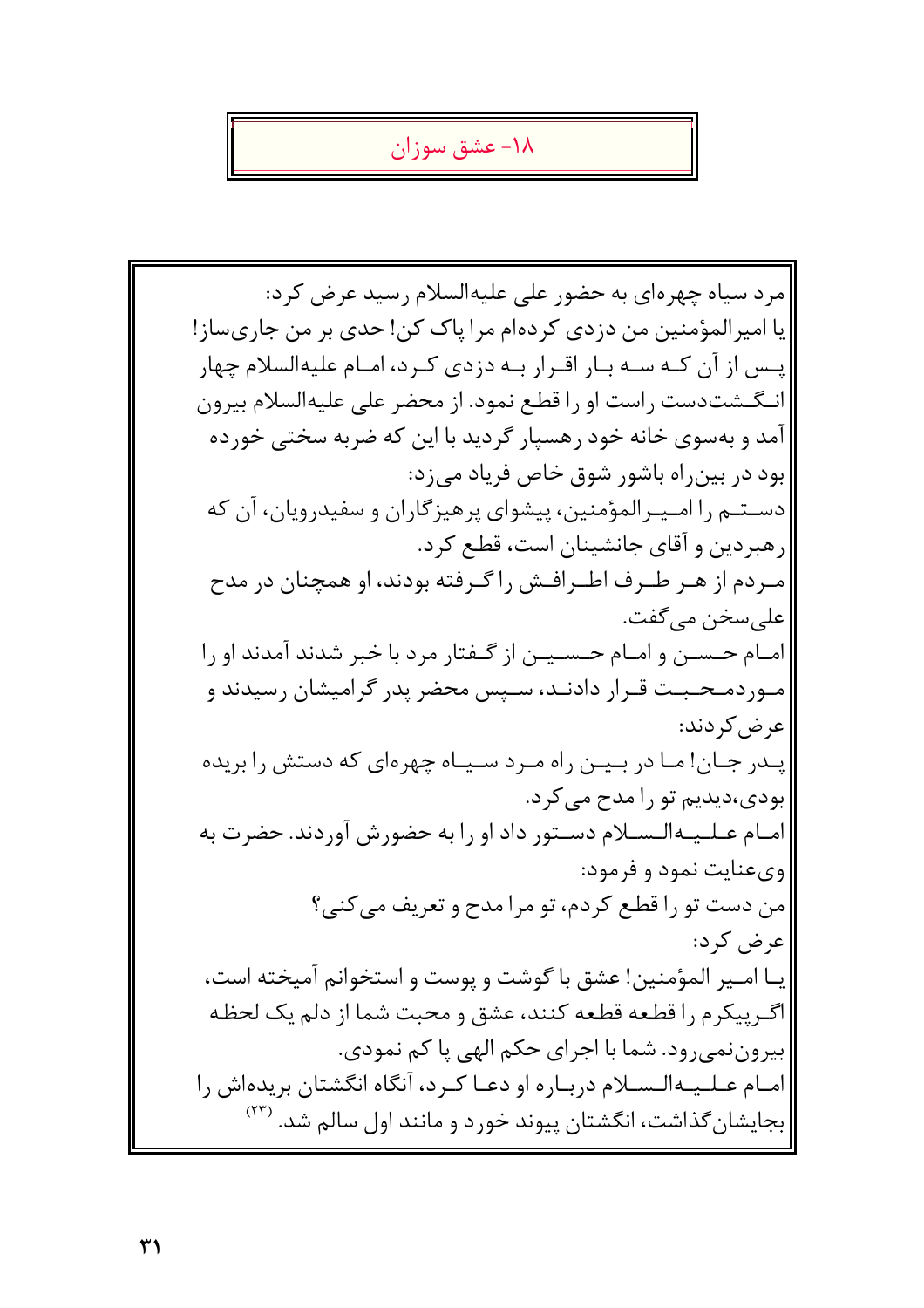1۹- در سرزمین وادی السلام

روزی امیرالمؤمنین علی علیهالسلام از کوفه حرکت کرد و بهسرزمین نجف آمد و از آن هم گذشت. قنبر گفت: یا امیرالمؤمنین! اجازه میدهی عبایم را زیر شما پهن کنم؟ حـضـرت فـرمـود: نـه، ايـنـجا محلى است كه خاكهاى مؤمنان در آن قراردارد و پهن كردن عبا مزاحمتي براي آنهاست. |اصبغ مےگوید، عرض کردم: یا امیرالمؤمنین! خاک مؤمنان را دانستم چیست، ولی مزاحمت آنها چگونه است؟ |فـرمـود: ای اصـبــغ! اگـر پـرده از مـقــابـل چــشمانت برداشته شود، ارواح موه ان را می بینید که در اینجا حلقه حلقه دور هم نشستهاند و |یکدیگررا ملاقات می کنند و با هم مشغول صحبت هستند، اینجا جایگاه |ارواحمؤمنان است و ارواح کافران در برهوت قرار گرفتهاند!(۲۴)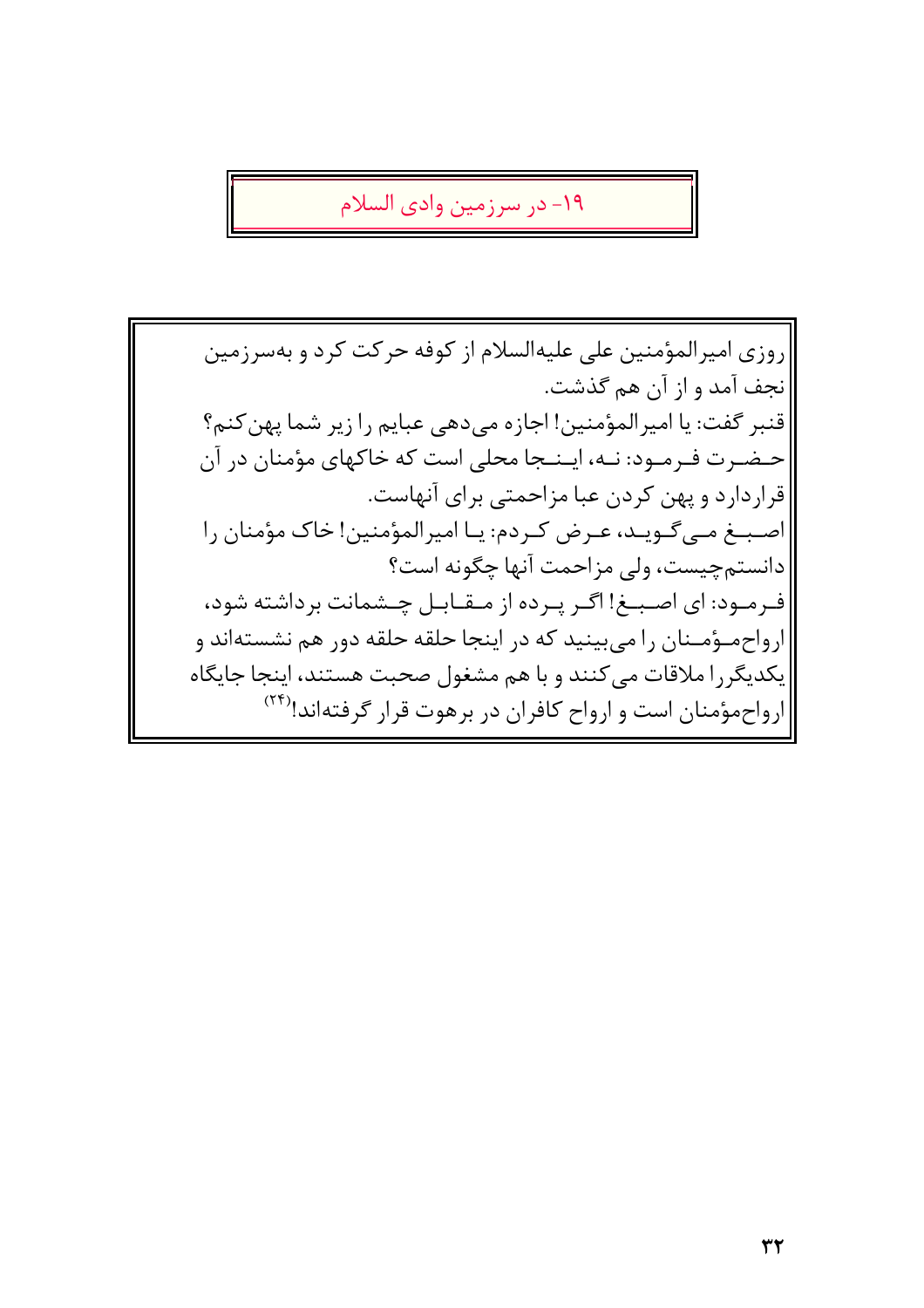#### ۲۰– ماجر ای مشک عسل

يس از شـهادت على عليهالسلام برادرش عقيل وارد دربار معاويهشد، مبعباوييه از عبقيبيل داسيتيان آهين گيداخته را پرسيد، عقبل از ياد آوریبرادری مانند علی علیهالسلام قطرههای اشک از یده فروریخت، سيس گفت: مـعـاویــه! نـخــست داستان دیگری از برادرم علی نقل می کنم آنگاه از آنچەپرسيدى سخن مىگويم. روزی مهمانی به امام حسین علیهالسلام وارد شد. حضرت برای پذیرایی او یــک درهــم وام گــرفـت. چون خورشتی نداشت از خادمشان،قنبر، خواست یکی از مشک\$عای عسل را که از یمن آورده بودند باز کند،قنبر اطــاعــت كــرد، حــســيــن عــليهالسلام يك ظـرف عسل از آن برداشت ومبهبمبانیش را بیا نیان و عیسیل پیذیبرایی نیمبود. هنگامی که علی عـلـيـهالـسلامخواست عسل را ميان مسلمانان تقسيم كند، ديد دهانه |مشک باز شدهاست. فرمود: ـ قنبر! دهانه این مشک عسل باز شده و به آن دست خورده است. قنير عرض كرد: بلي، درست است. سپس جريان حسين عليهالسلام را بيان نمود. امام سخت خشمگین شد، دستور داد حسین را آوردند شلاق را بلندکرد او را بزند حسين عليهالسلام عرض كرد: بـه حـق عـمـويــم جـعـفر از من بگذر! هر گاه امام را به حق برادرش جـعـفر طيار قسم مے دادند غضبش فرو مے نشست. امام آرام گرفت و فرزندش حسین را بخشید. سيس فرمود: چـرا پـیـش از آن کـه عـسـل مـیـان مـسـلمانان تقسیم گردد به آن  $\mathcal{E}_{\mathcal{L}}$ دست; دی عرض کرد: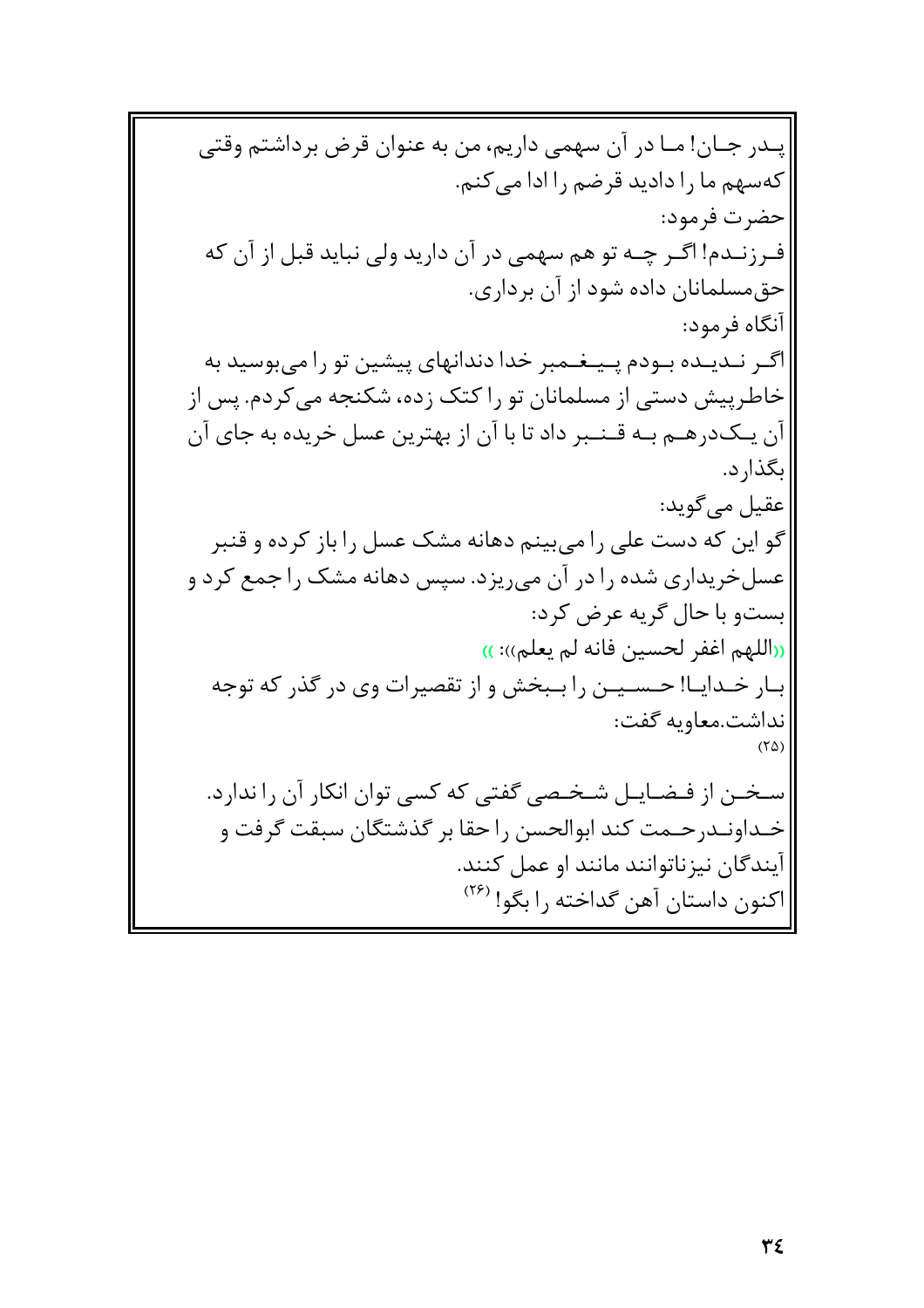## ٢١- جمجمه انوشيروان سخن مي گويد

به امام على عليهالسلام خبر رسيد معاويه تصميم دارد با لشكرمجهز به |سرزمینهای اسلامی حمله کند. عـلـی عـلـیـهالـسـلام بـرای سرکوبی دشمنان از کوفه بیرون آمد و با سـپـاهمـجـهـز به سوى صفين حركت كردند در سر راه به شهر مدائن (پیایتختپادشاهان ساسانی) رسیدند و وارد کاخ کسری شدند. حضرت پس ازادای نـماز با گروهی از پارانش مشغول گشت ویرانههای کاخ انـوشیروانشدند و به هر قسمت کاخ که میرسیدند کارهایی را که در آنـجـا انـجـامشـده بود به پارانش توضیح میدادند به طوری که باعث تعجب اصحاب می شد و عاقبت یکی از آنان گفت: يبا امـيـر الـمـؤمـنين! أنجنان وضع كاخ را توضيح مے دهيد گويا شما مدتھااینجا زندگے کردہاید! در آن لـحـظــات كــه ويـرانــههـاي كاخها و تالارها را تماشا مي كردند، نـاگاه علی علیهالسلام جمجمهای پوسیده را در گوشه خرابه دید، به ایکی ازیارانش فرمود: او را برداشته همراه من بيا! سـپـس عـلـی عـلـیهالسلام بر ایوان کاخ مدائن آمد و در آنجا نشست ودستور داد طـشـتـی آوردنـد و مقداری آب در طشت ریختند و به آورنـدهجـمـجمه فرمود: آن را در طشت بگذار. وی هم جمجمه را در |میان طشت گذاشت. آنگاه على عليهالسلام خطاب به جمجمه فرمود: ای جمجمه! تو را قسم میدهم! بگو من کیستم و تو کیستی؟ جمجمه |بابيان رسا گفت: تــو امــيــرالــمــؤمــنــين، سرور جانشينان و رهبر پرهيزگاران هستي و منبندهای از بندگان خدا هستم. على عليهالسلام پرسيد: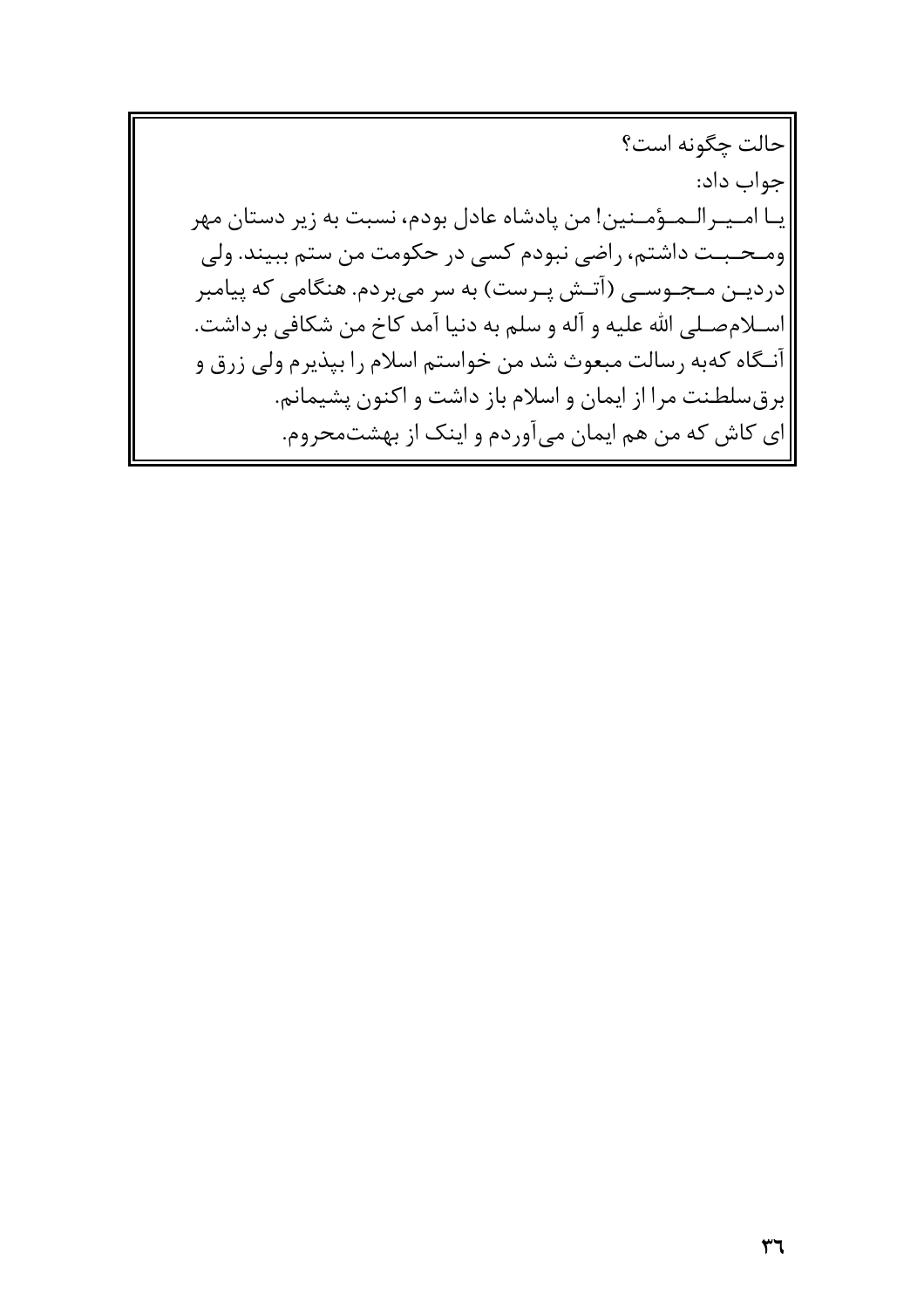### ٢٢- فاطمه عليهاالسلام در هاله عفت و عصمت

در آخـریـن روزهـای زنـدگـی، زهـرای مـرضـیـه بـه اسماء (\*\*) دختر عميس فرمود: اســمــاء! مــن ايــن عــمــل را زشــت مــے دانــم که (جنازه را روی چهار چـوبمـی گـذارنـد و پـارچهای روی جناره زنان می|ندازند، به سوی قـبـرسـتانمیبرند) زیرا اندام او از زیر پارچه نمایان است و هر کسی از حجم وچگونگی او آگاه میشود. اسماء گفت: مـن در حـبـشـه چـیزی دیدم، اکنون شکل آن را به تو نشان میدهم. آنـگـاهچـنـد شاخهتر خواست. شاخهها راخم کرد و پارچهای روی آنها كشيد.به صورت تابوت كنوني در آورد حضرت زهرا عليهاالسلام فرمود: ـ چـه چـیـز (تـابـوت) خـوبی است. زیرا جنازهای که در میان آن قرار |گیردتشخیص داده نمیٍشود که جنازه زن است، یا جنازه مرد. <sup>(۲۸</sup>) آري زهـراي اطــهر راضي نبود پس از مرگ نيز نامحرمي حجم بدان او راببيند.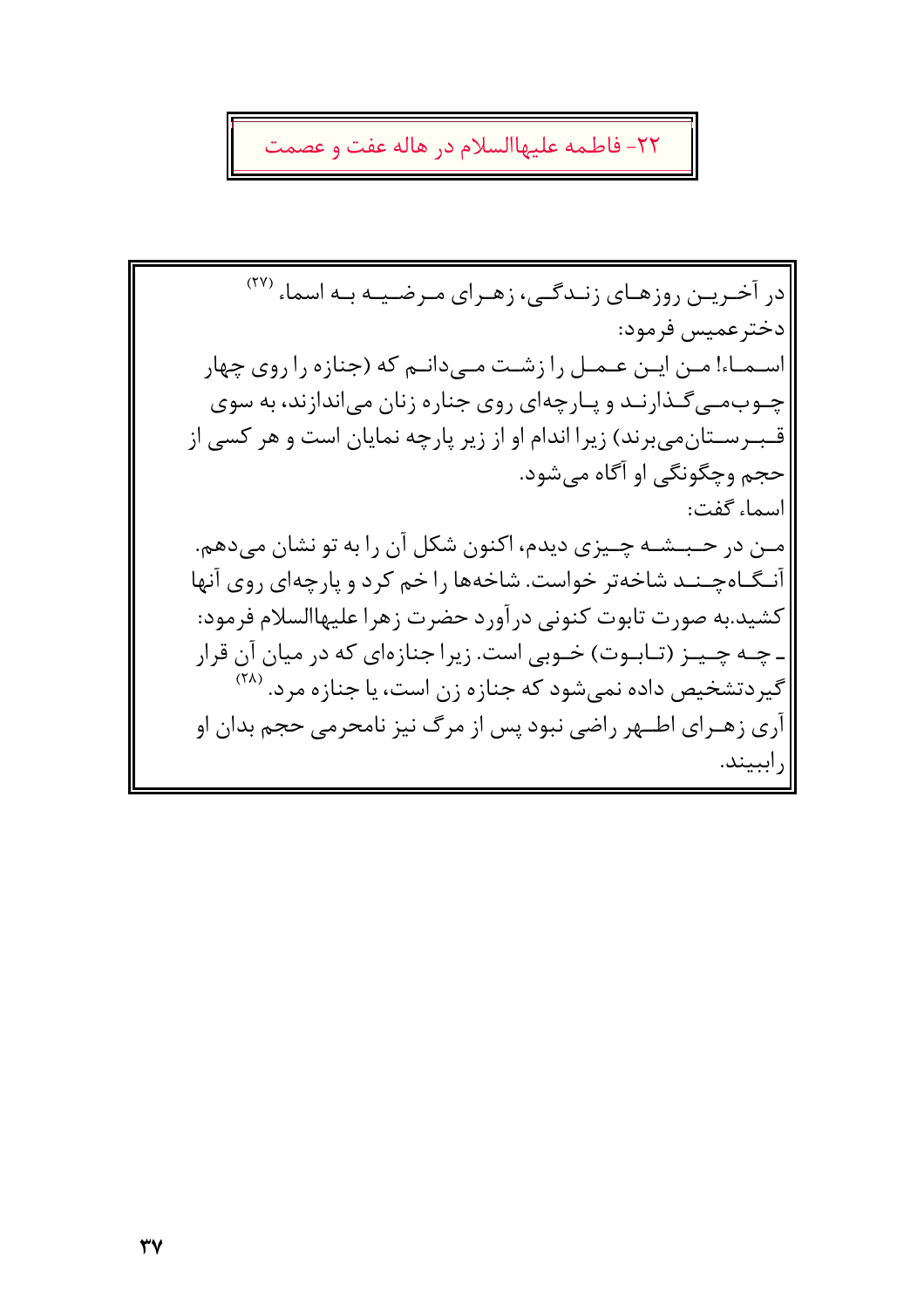# ۲۳- جلوه گاهی از تربیت فاطمه علیهاالسلام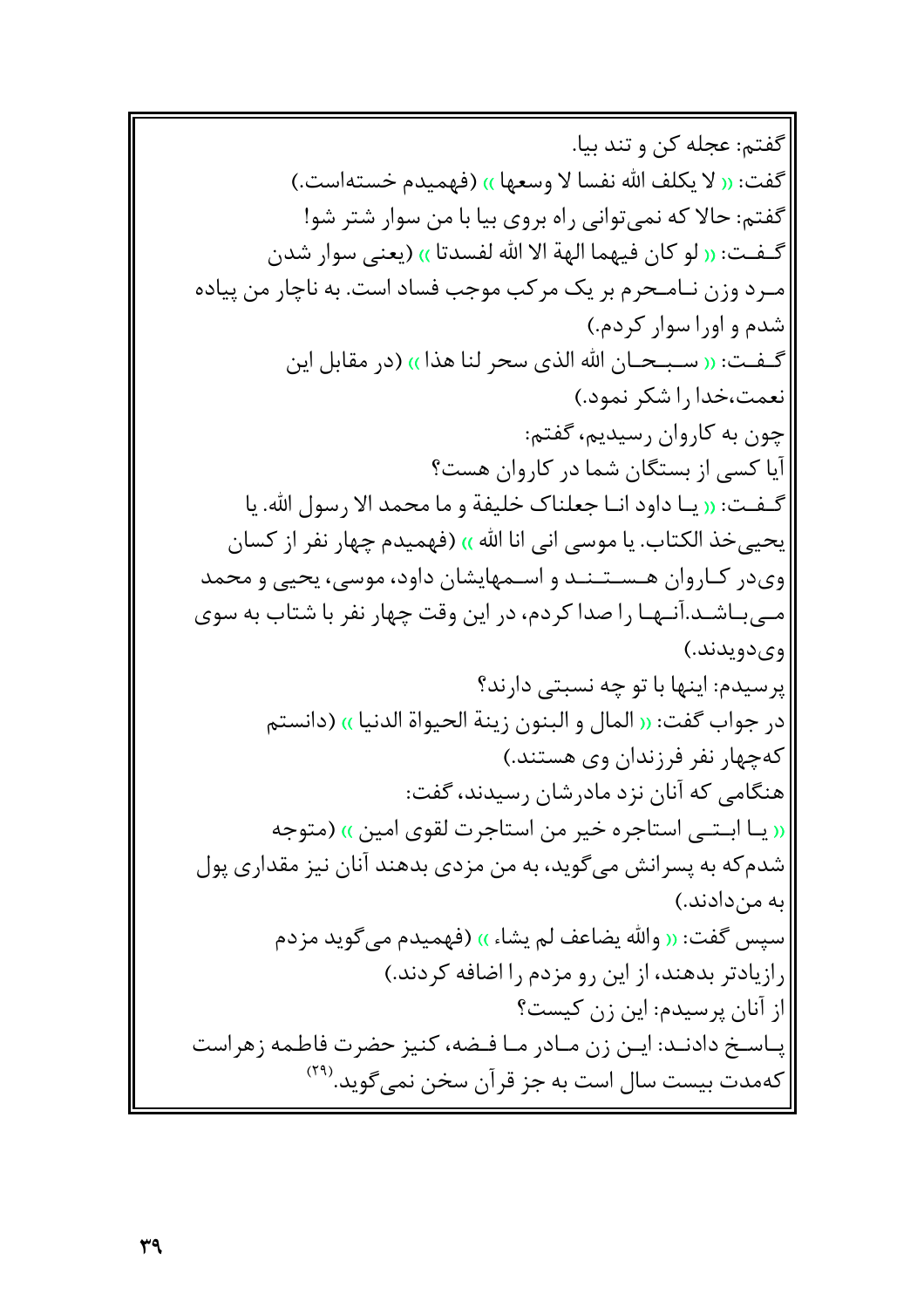#### ۲۴- قطر ههای اشک امام حسن علیهالسلام

|امـام حـسـن عليهالسلام در زمان خويش عابدترين، زاهدترين وبرترين میردم به شمار می رفت. وقتی حج بجای می آورد بسیاری ازاوقات پای ب رهـنـه می رفت. هر وقت به یاد مرگ می افتاد، می گریست واگر در حـضـورش از قـبـر سـخـن بـه ميان ميأمد گريان ميشد و چون به یبادقییامت و برانگیخته شدن در محشر میافتاد اشک می ریخت و هر وقتبه یاد عبور از صراط می|فتاد گریه می کرد و هرگاه به یاد حضور مردمبرای حساب در پیشگاه خداوند می|فتاد ناگهان فریاد میکشید و ازشـدت بـیـم و هـراس از هوش میرفت و غش میکرد، هرگاه برای نـمـازآمـاده مىشد اعضايش از خوف خدا مىلرزيد، هر وقت از بهشت ودوزخ سخن می گفت چون شخص مارگزیده مضطرب می شد آنگاه ازخـدا خـواستار بهشت می شد و از آتش جهنم به او پناه می برد و چون آيه(( يا ايها الذين امنوا )) , ا تلاوت مي كرد، مي فرمود: (( لبيک! اللهم لبيک!...<sup>(٣٠)</sup>)) |مبارکش زرد می گشت وقتی که می پرسیدند: جرا چنین حالی پیدا می کنی؟ |مىفرمود: سزاوار است کسی که در مقابل پروردگار عرش میایستد، رنگش زرد |واعضای او دچار رعشه گردد. هر وقت به در مسجد میرسید روی به آسمان مینمود، عرضمی کرد: بیار خیداییا! میهیمیان تیو بیر در خیانیهات ایسستاده است، ای خدای بخشنده!شخصی گناهکار پیش تو آمده، ای خدای مهربان! از گناهان |من بهخاطر بزرگواریت درگذر!<sup>(۳۱)</sup>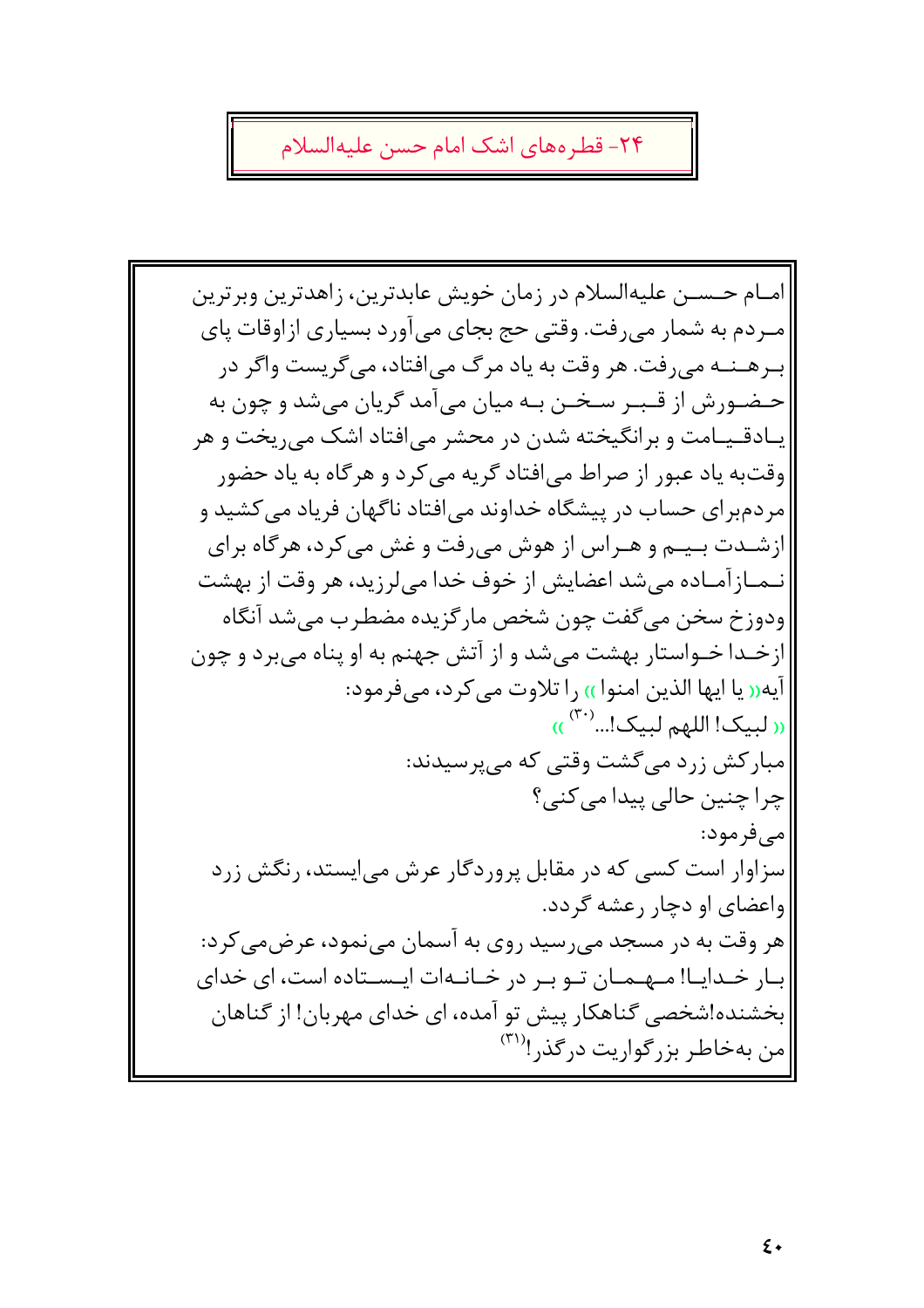#### ۲۵- کودکی در مکتب وحی

امـام حـسـن عليهالسلام در هفت سالگې در مجلس رسول خداشر کت |مــی کــرد، آیات قر آنی را میشنید و حفظ می کرد. وقتی محضرمادرش می آمد آنچه را که حفظ کرده بود بیان مینمود. اميير الىمىؤمىنين عليهالسلام به منزل كه مى آمد، فاطمه عليهالسلام آیهتازهای از قرآن را برای علی علیهالسلام می خواند. |اميرالمؤمنين ميفرمود: فــاطــمــه جان! این آیه را از کجا یاد گرفتهای تو که در مجلس پیامبر (صلىالله عليه و آله) نبودي؟ |مےفرمود: یسرت حسن در مجلس بابایش یاد می گیرد و برایم می گوید: روزی عـلـے عـلـیـهالـسـلام در گـوشـه منزل پنهان شد امام حسن عليه السلام مانند , وزهاى گذشته محضر ماد, ش فاطمه آمد، تا آنجه , ا که از آیاتقرآنی شنیده بیان کند. زبانش به لکنت افتاد، نتوانست سخن بگويد،فاطمه عليهالسلام از اين پيشامد تعجب كرد! امام حسن عرض کرد: |مـادر جـان! تـعـجـب نـكـن! حـتـمـا شـخص بزرگواري سخنانم را می شنود،گوش دادن او مرا از سخن گفتن بازداشته است. ناگاه علی علیهالسلام بیرون آمد و فرزند عزیزش حسن را بغل گرفت |وبوسيد.(٣٢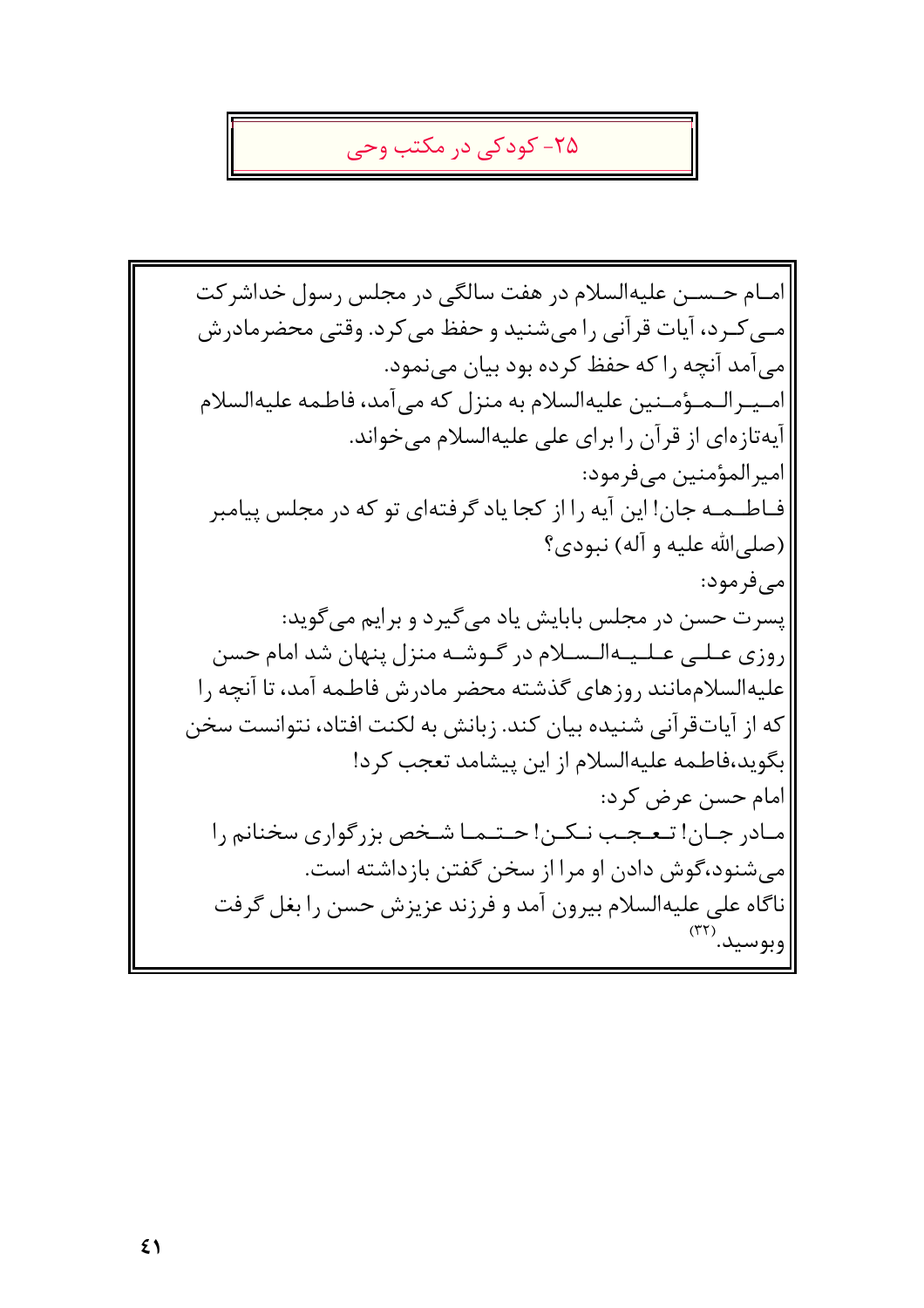# ٢۶- پاسخ امام حسن عليهالسلام به معاويه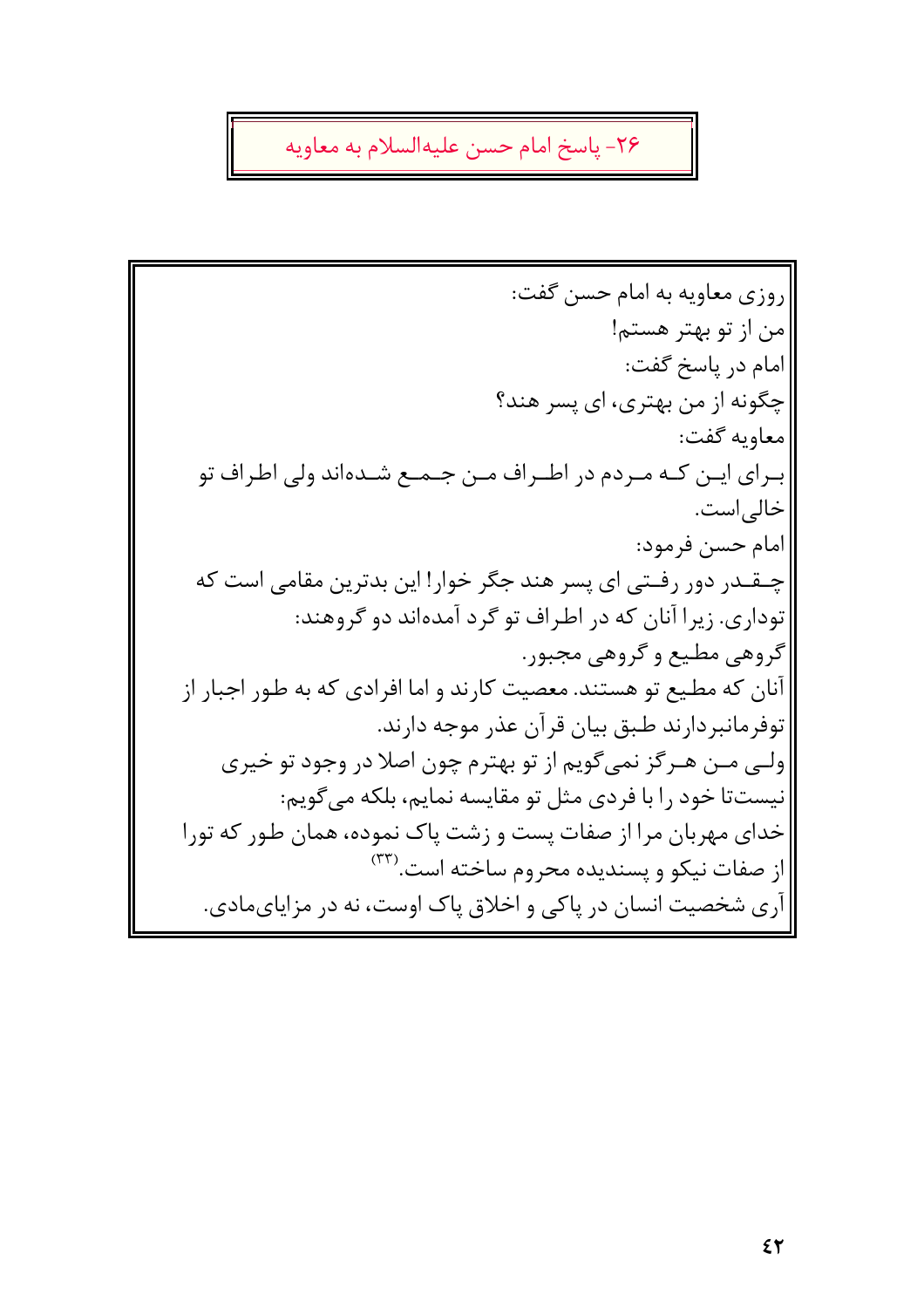### ۲۷- شاخهای از درخت نبوت

یکی از فرزندان امام حسن علیهالسلام به نام عمرو با کاروان امامحسین به کربلا آمد و چون کودک بود (۱۱) سال داشت کشته نشد و باکاروان اسرا به مدینه بازگشت. وقــتــی اســیران کربلا را در شام به کاخ یزید وارد کردند، چشم یزید به عمروپسر امام حسن افتاد و به او گفت: آيا با فرزندم خالد كشتى مى گيرى؟ عمرو گفت: نـه. ولـكـن يـك چـاقـو بـه پسرت بده و يک چاقو به من بده كه با هم بجنگیم،تا بدانی که کدام یک از ما شجاعتر است. يـزيد از شنيدن سخن قهرمانانه، آن هم از يک کودک اسير، تعجب کرد وگفت: خاندان نبوت چه کوچک و چه بزرگشان همواره با ما دشمنی می کنند. |سیس این شعر را خواند: |ایـن خـویـی اسـت کـه مـن از اخـزم سـراغ دارم آیـا از مـار جـز مـار امتولدمي شود.(٣۴) |مسنطور یهزید این بود که آقازاده، شاخهای از درخت نبوت است که |چنینشجاعانه سخن میگوید.<sup>(۳۵)</sup>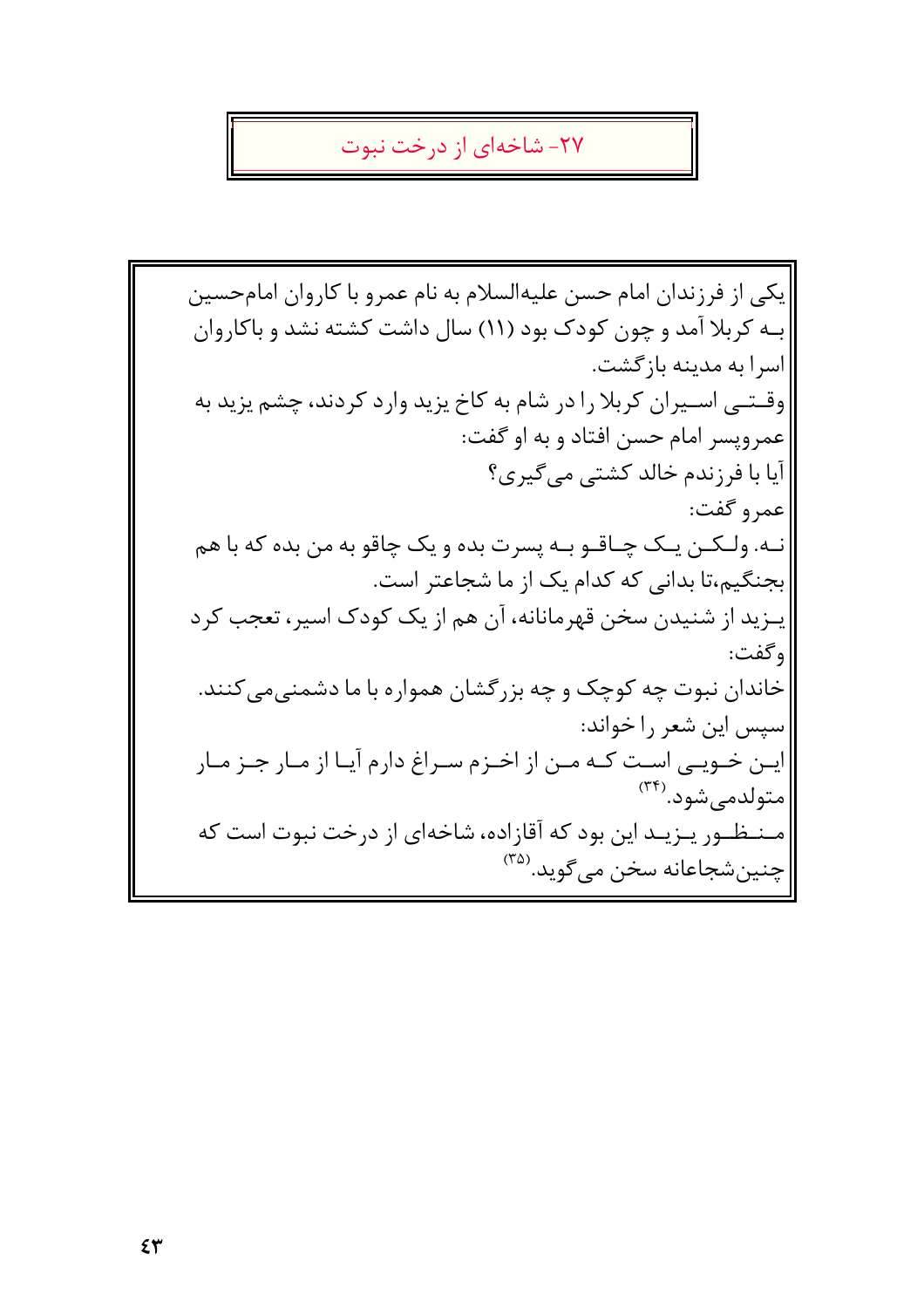## ٢٨- مرد لطيفه گو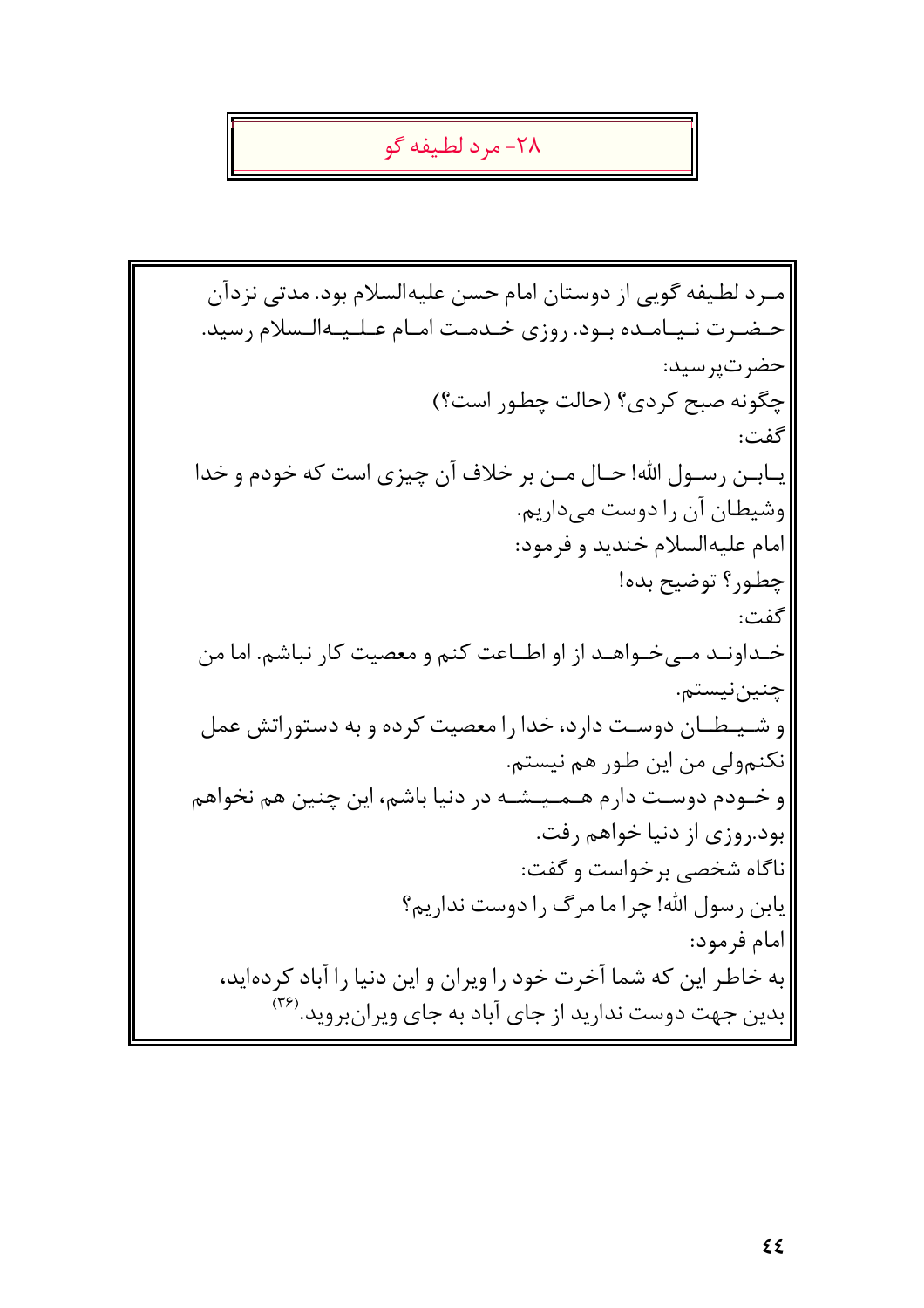# ۲۹- امام حسین علیهالسلام و مرد فقیر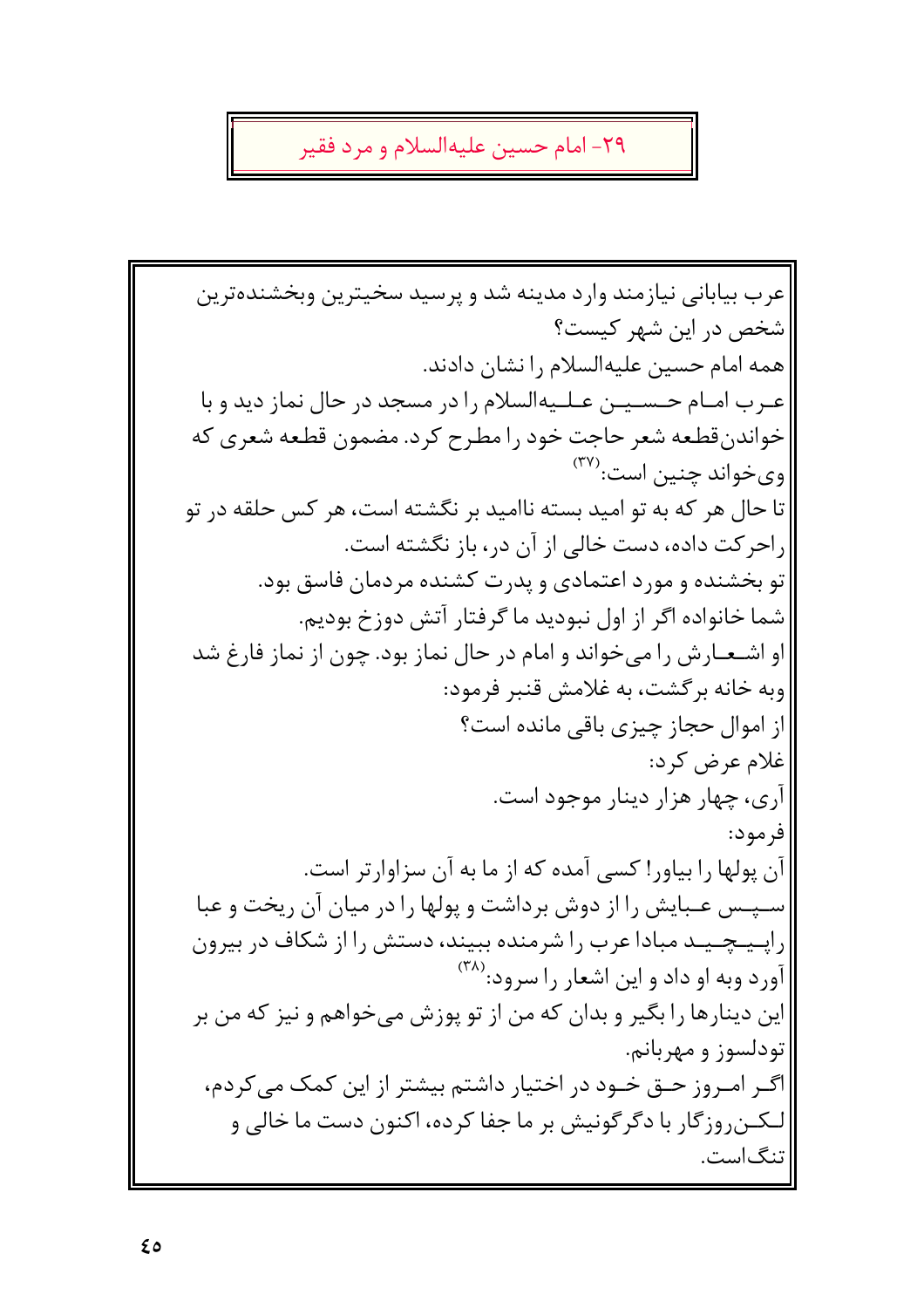امام عليهالسلام با اين اشعار از او عذر خواهي كرد. |عرب پولها را گرفت و از روی شوق گریه کرد. |امام پرسید: چرا گریستی شاید احسان ما را کم شمردی؟ |گفت: گریهام برای این است که چگونه این دستهای بخشنده را خاک ||دربر میگیرد و در زیر خاک میماند.<sup>(۳۹)</sup>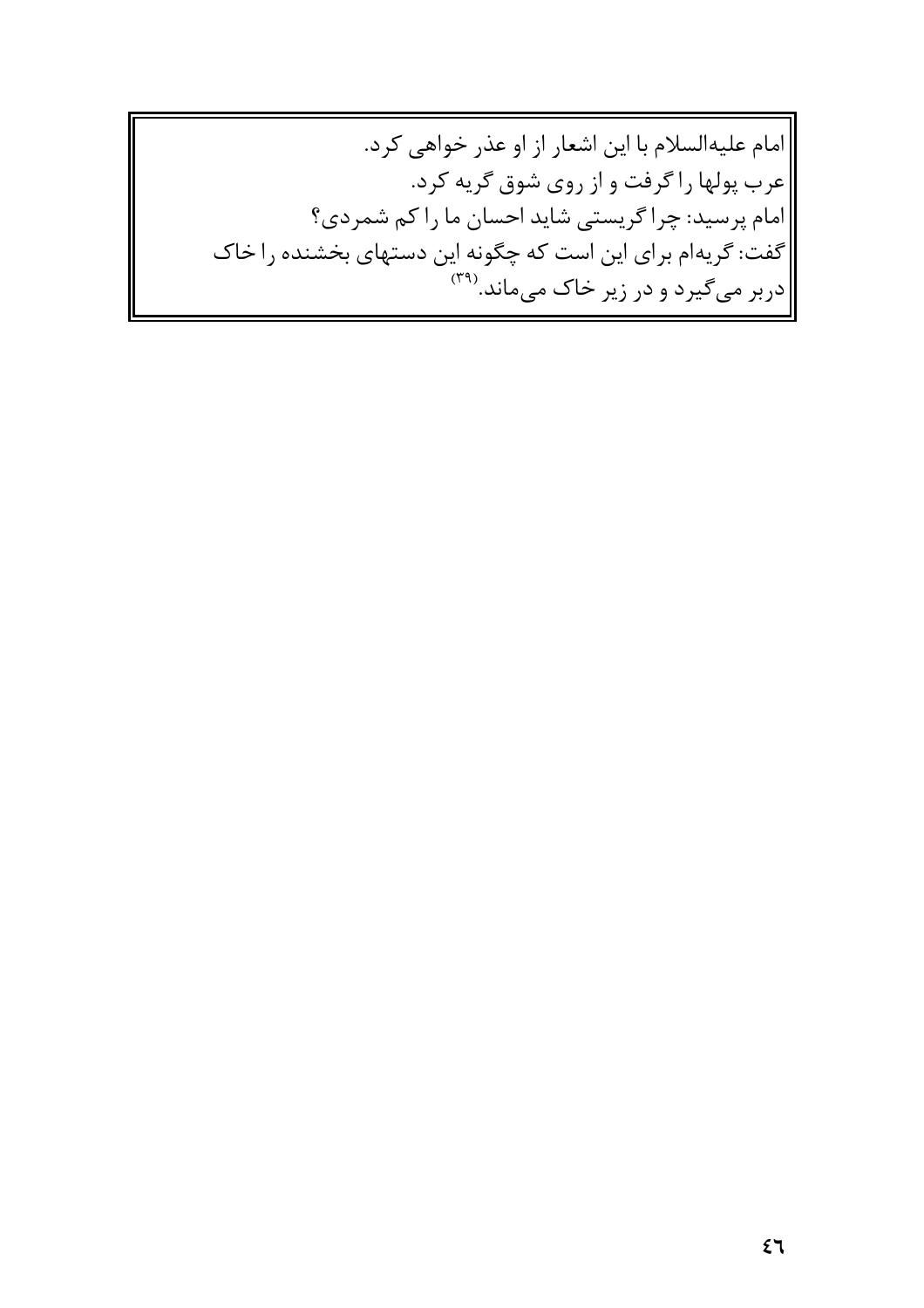٣٠- سفير امام حسين عليهالسلام

|هنگامی که کاروان امام حسین علیهالسلام در مسیر خود به سوی کوفه به منزلگاه حاجز رسید، این نامه را به مردم کوفه نوشت: بـه نـام خـداونـد بخشنده و مهربان...نامه مسلمبن عقيل به من رسيد ونـوشته است شما با هماهنگے و راءی نیک در راه پاری ما خاندان بوده وآماده مطالبه حق ما میباشید. از خداوند میخواهم که همه آینده مرا بـهخـیـر نـمـوده و شما را موفق گرداند، خداوند بر همه شما ثواب و اجـربـزرگ عـنايت فرمايد و من هم روز سه شنبه، هشتم ذي حجه، از مـکـه بـهسـوی شـما حرکت کردهام، جلوتر سفیر خودم را فرستادم، با رسـیـدننامه من به سرعت کارهای خود را سر و سامان دهید و من به ازودی واردخواهم شد. نامه را به قیس مسهر صیداوی داد و او را به سوی کوفه فرستاد. قـیـس بـا شـتـاب بـه سوی کوفه حرکت نمود ولی در قادسیه حصین |پسرنمیر که آن سامان را تحت کنترل داشت او را دستگیر کرد، خواست او راتـفـتـیـش کند قیس نامه امام حسین را یاره کرد و پراکنده نمود. حـصـيـن او رانزد ابن زياد فرستاد. وقتى كه قيس به نزد ابن زياد وارد شد. ابن زیادیرسید: تو کیستی؟ قيس ياسخ داد: من یکی از شیعیان امیرمؤمنان علی علیهالسلام و فرزندان او هستم. ابن زیاد: چرا نامه را یاره کردی؟ قیس: تا ندانی که در نامه چه نوشته شده است. ابن زیاد: نامه را چه کسی برای چه شخصی نوشته است؟ قيس: نامه از امام حسين عليهالسلام به جمعيتي از مردم كوفه بود كه نامآنها را نمیدانم. ابن زیاد خشمگین شد و گفت: هرگز از تو دست بر نمیدارم مگر این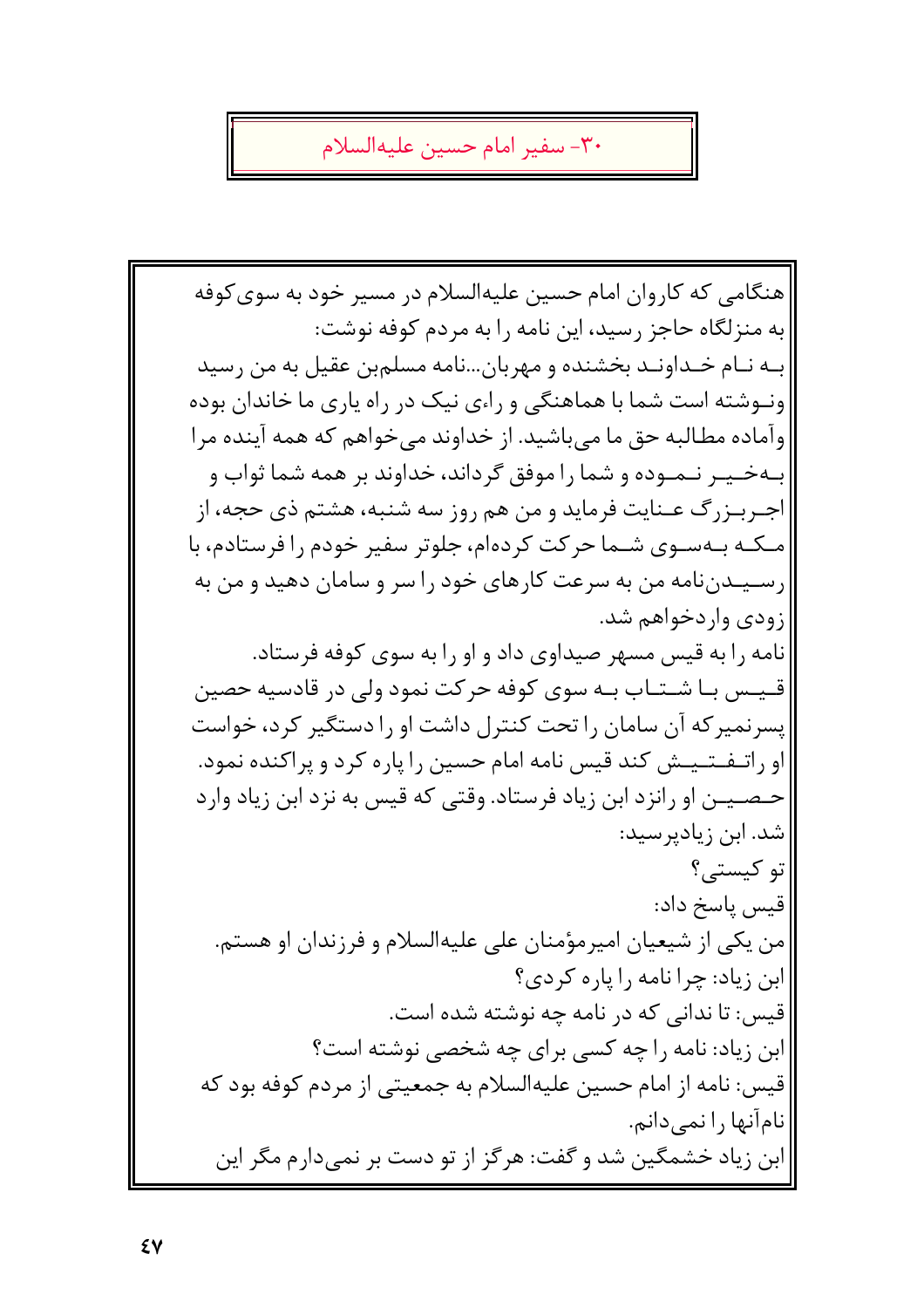کهنام آنها را که نامه برایشان فرستاده شده بگویی، یا بالای منبر بروی و بىرحىسىيىن وپىدر وبىرادرش لىعىن بىگىويى وگرنه قطعه قطعهات |خواهم کر د. قييس گيفت: نيامهاي أنيان را نخبواهيم گيفت. ولي براي لعن |كردنحاضرم. قیس بالای منبر رفت، پس از حمد و ثنا و درود بر خاندان پیامبر و لعن |بـرابـن زيـاد و بـنــى|مــيـه گــفت: مردم كوفه! من سفير امام حسين عـليهالسلام بهسوى شما هستم، كاروان امام عليهالسلام را در منزلگاه حاجز گذاشتهدعوت او را احایت کنید! |زیـاد آنـچنان غضبناک شد دستور داد قیس را بالای دارالعماره برده و |از هــمــانــجــا بــه زمين انداختند و استخوانهای بدنش خورد شد. اندی رمقداشت یکی از دژخیمان ابن زیاد به نام عبدالملک پسر عمیر سرش را ازبدن جدا کرد و بدین گونه قیس به شهادت رسید(ره).<sup>(۴۰)</sup>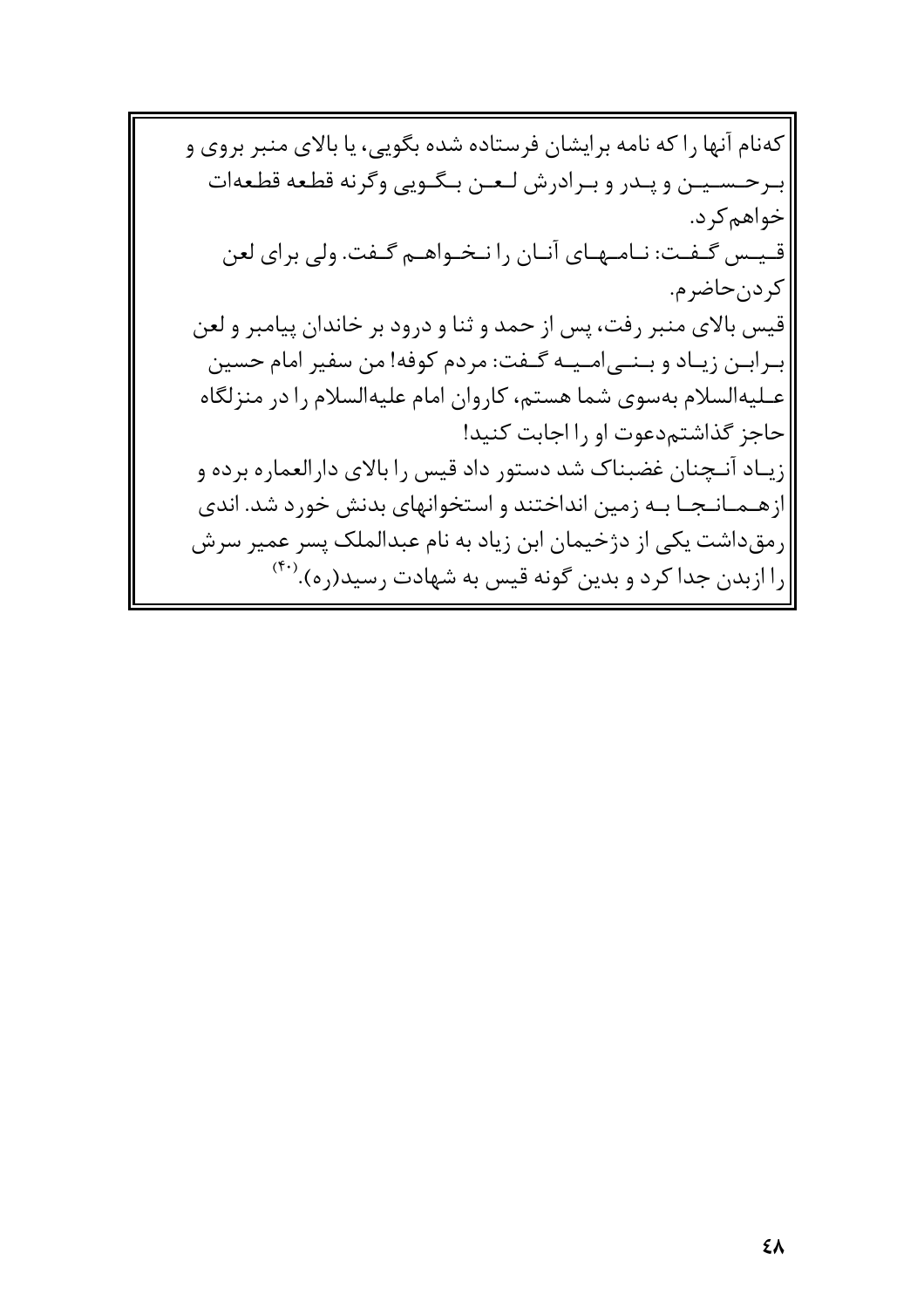٣١- زائر امام حسين عليهالسلام

احمد پسر داود مے گوید: همسایهای داشتم، به نام علی پسر محمد، نقل کرد: مباهبی پیک میرتیبیه از کیوفیه بیه زیارت قبر امام حسین علیهالسلام مـی رفـتـم،چون پیر شدم و جسمم ناتوان شد، نتوانستم به زیارت امام بروم. یک بارپای پیاده به راه افتادم، پس از چند روز به زیارت قبر مطهر امـام مـشـرفشـدم و سـلام كـردم و دو ركـعت نماز زيارت خواندم و خــوابيدم. در عالم٫رؤيا ديدم امام حسين عليهالسلام از قبر بيرون آمد و فر مود: ای عـلـی! چـرا در حـق مـن جـفـا کـردی؟ در صـورتـی که تو به من مهربان بودي؟ اعرض کردم: اسیرورم! جیسیمیم ضعییف شیده و پیاهیاییم توان راه رفتن ندارد و |احساس می کنم عمر م به پایان رسیده است و اکنون که آمدهام چند روز در راهبودم و بـا سـخـتــی بسیار به زیارتت مشرف شدم، دوست دارم روایتی را کهنقل کردهاند از خود شما بشنوم. حضرت فرمود: بگو كدام است؟ عرض كردم: روایت کردهاند، که فرمودهاید: هـر كـس در حـال حـيـاتـش مـرا زيارت كند، من او را پس از وفاتش |; یا<sub>د</sub>تخواهم کرد؟ امام عليهالسلام فرمود: بـلــي من گفتهام. (افزون بر اين) هرگاه ببينم زوار من گرفتار آتش جهنماست، او را از آتش جهنم بیرون میآورم. (۴۱)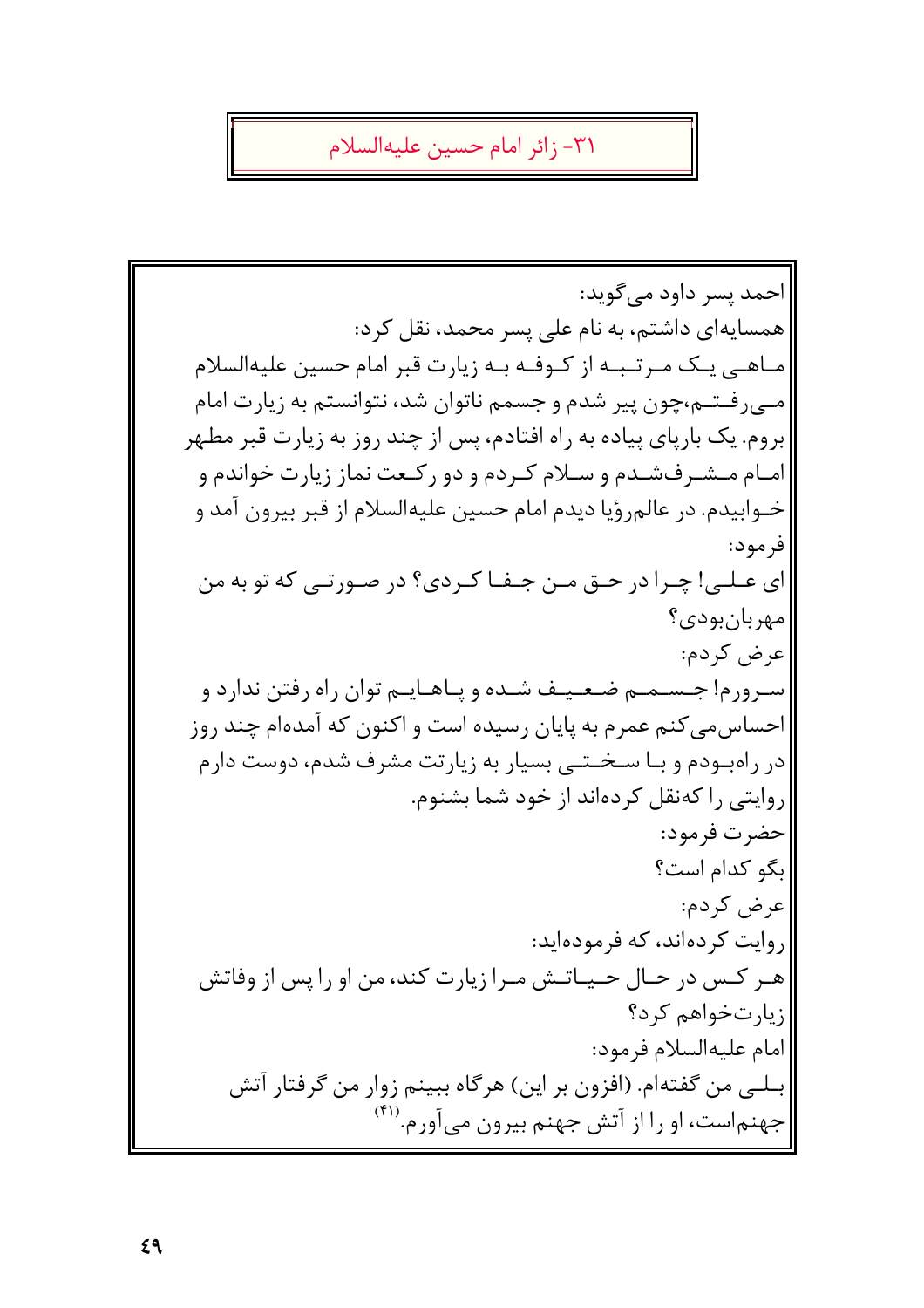٣٢- امام زين العابدين و مرد دلقک

|در مـديـنـه مـرد دلـقـكـي بـود كه با رفتار خود مردم را مىخندانيد، |ولي خودش مي گفت: من تا کنون نتوانستهام این مرد «علی بن حسین» را بخندانم. روزی امـام بـه هـمـراه دو غـلامـش رد میشد، عبای آن حضرت را از دوشمسبارکش برداشت و فرار کرد! امام به رفتار زشت او اهمیت نداد. غلامان عبا را از آن مرد گرفته و بر دوش حضرت انداختند. امام پرسید: |این شخص کیست؟ گفتند: دلقکی است که مردم را با کارهایش میخنداند. حضرت فرمود: |بـه او بـگـويـيد: «ان لله يوما يخسر فيه المبطلون» خدا راروزی است کـه در آن روز بـیـهودهگـران بـه زیـان خـود اپىمىبرند.(۴۲)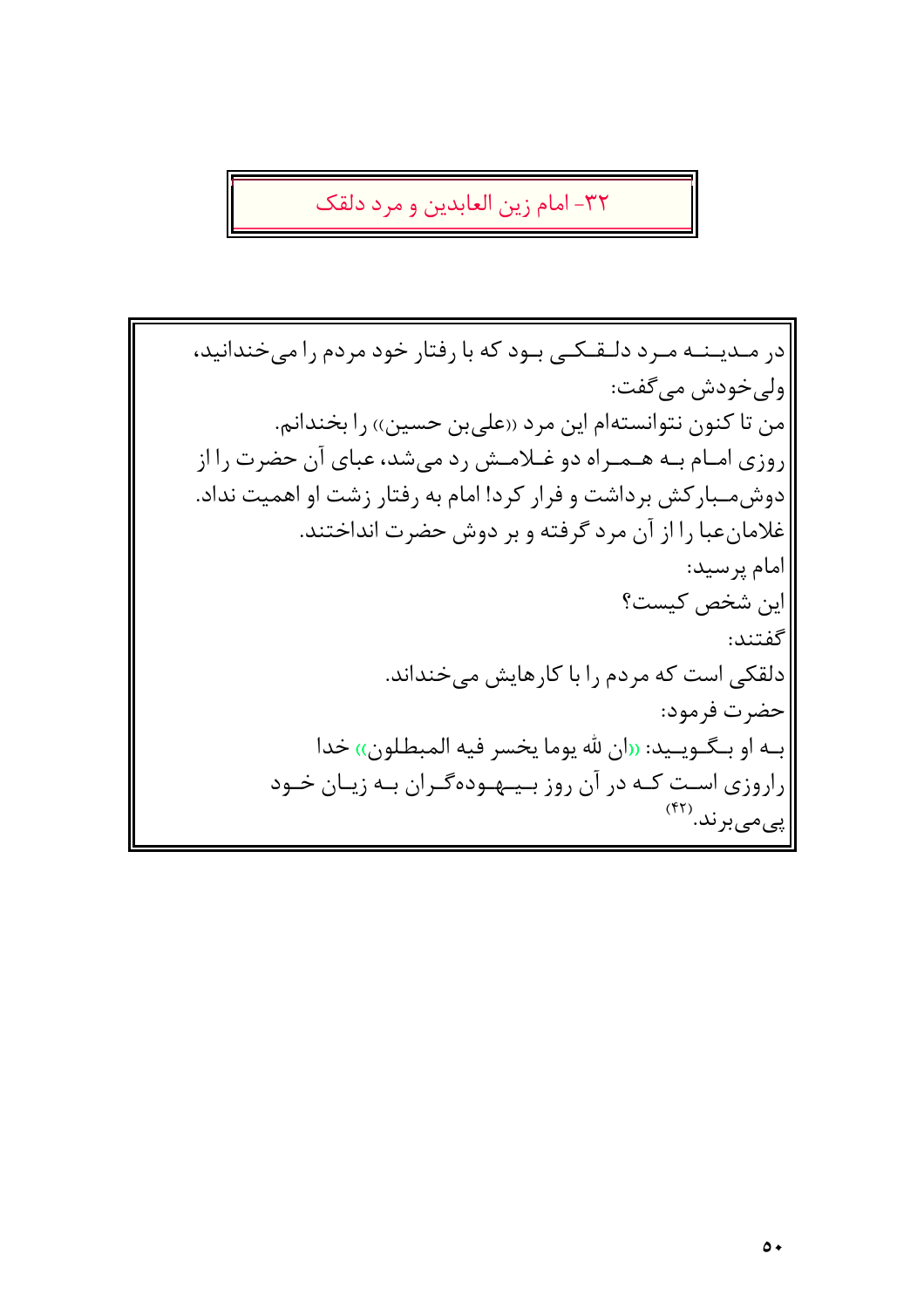### ٣٣- طولاني ترين روز عمر انسان

شـخـصـی محضر امام زین العابدین رسید و از وضع زندگیششکایت نمود. امام عليهالسلام فرمود: بیچاره فرزند آدم هرگز روز گرفتار سه مصیبت است که از هیچکدام از آنــهـا پــند و عبرت نمى گيرد. اگر عبرت بگيرد دنيا و مشكلات آن برايشآسان مي شود. مـصـیـبـت اول ایـنـکه، هر روز از عمرش کاسته میشود. اگر زیان در اموالوی پیش بیاید غمگین می5ردد، با اینکه سرمایه ممکن است بار دیگرباز گردد ولی عمر قابل برگشت نیست. دوم: هـر روز، روزي خـود را مي خورد، اگر حلال باشد بايد حساب آن رايس بدهد و اگر حرام باشد بايد بر آن كيفر ببيند. |سيس فرمود: سومی مهمتر از این است. گفته شد، آن چیست؟ |امام فرمود: هـر روز را كـه بـه پـايـان مـىرسـانـد يـك قدم به آخرت نزديک شده امانمیداند به سوی بهشت میرود یا به طرف جهنم. |آنگاه فرمود: طـولانـی تـریـن روز عـمـر آدم، روزی اسـت کـه از مـادر مـتـولـد |مـےشـود.دانـشمندان گفتهاند این سخن را کسی پیش از امام سجاد |عليه|لسلامنگفته است.(۴۳)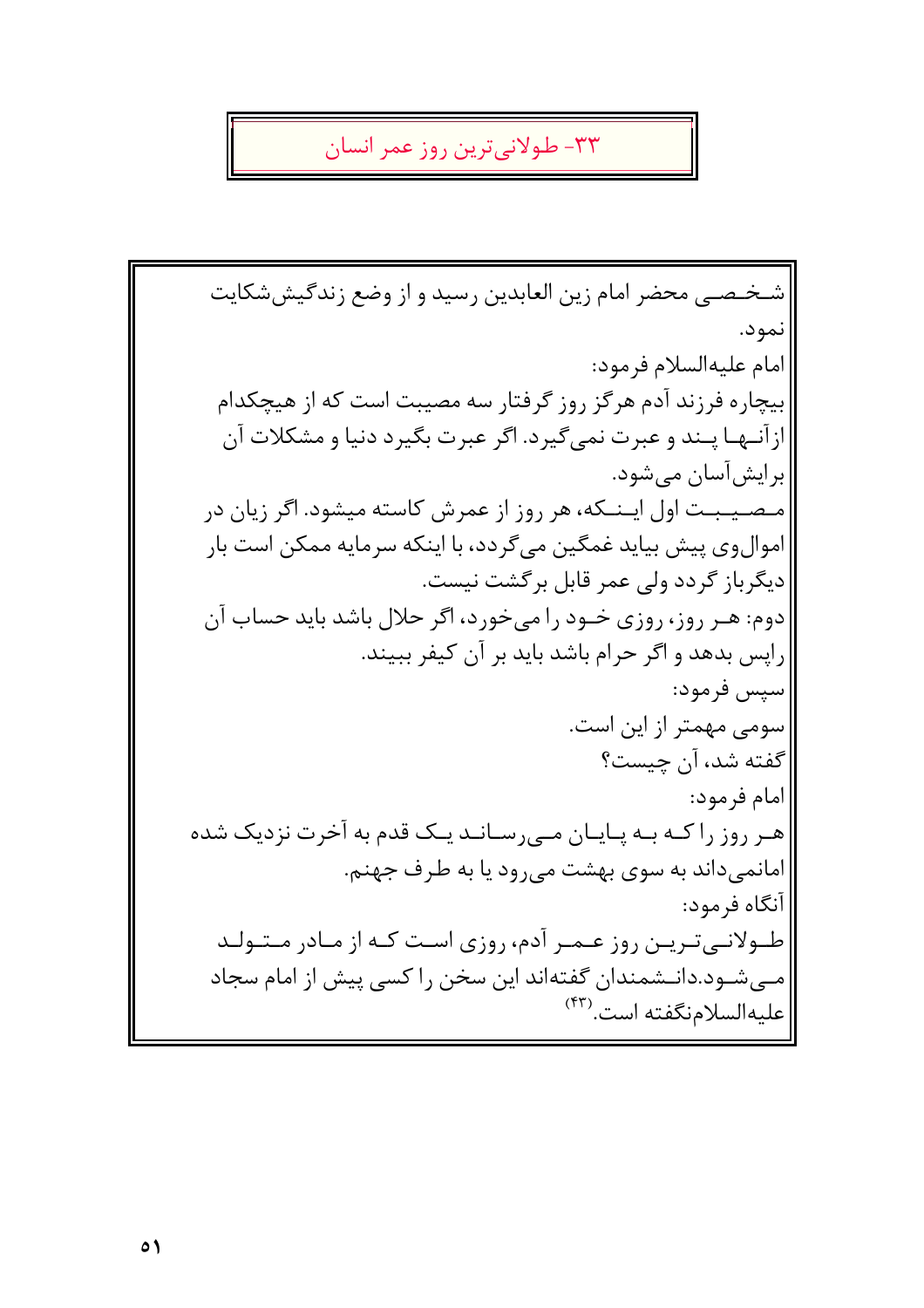# ۳۴- انقلاب درونی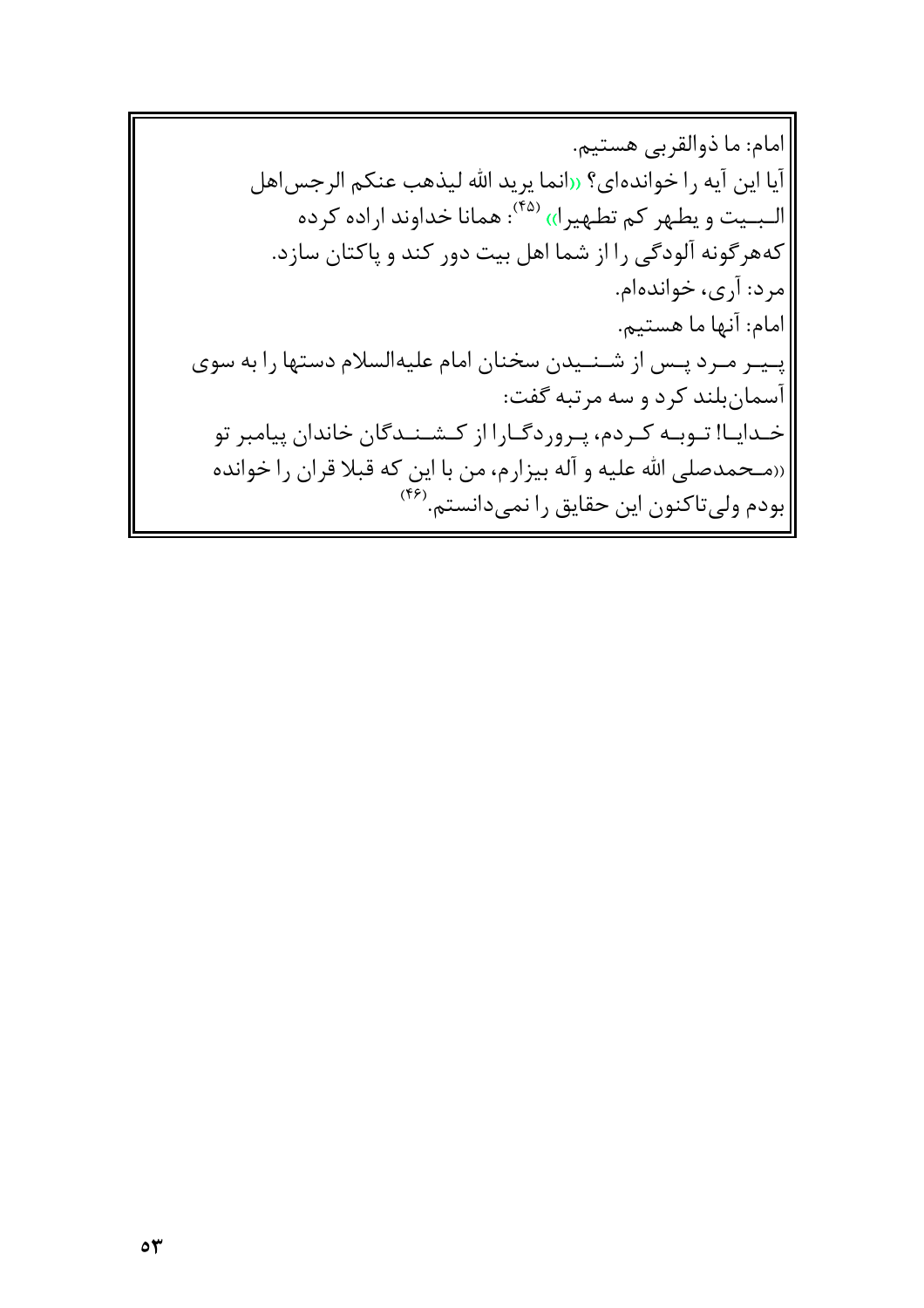## ۳۵- معجزهای از امام باقر علیهالسلام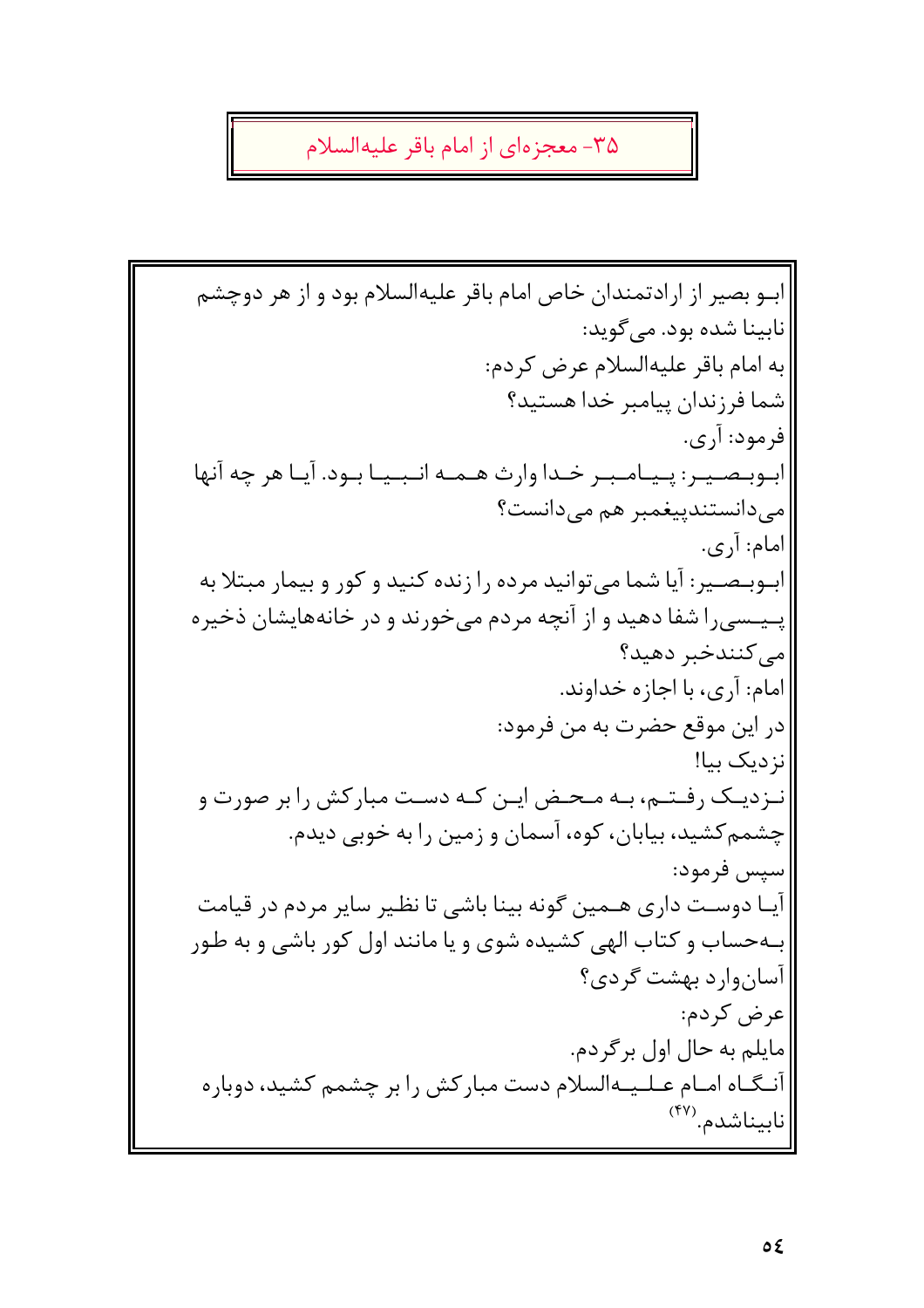٣۶- فرمان امام باقر عليهالسلام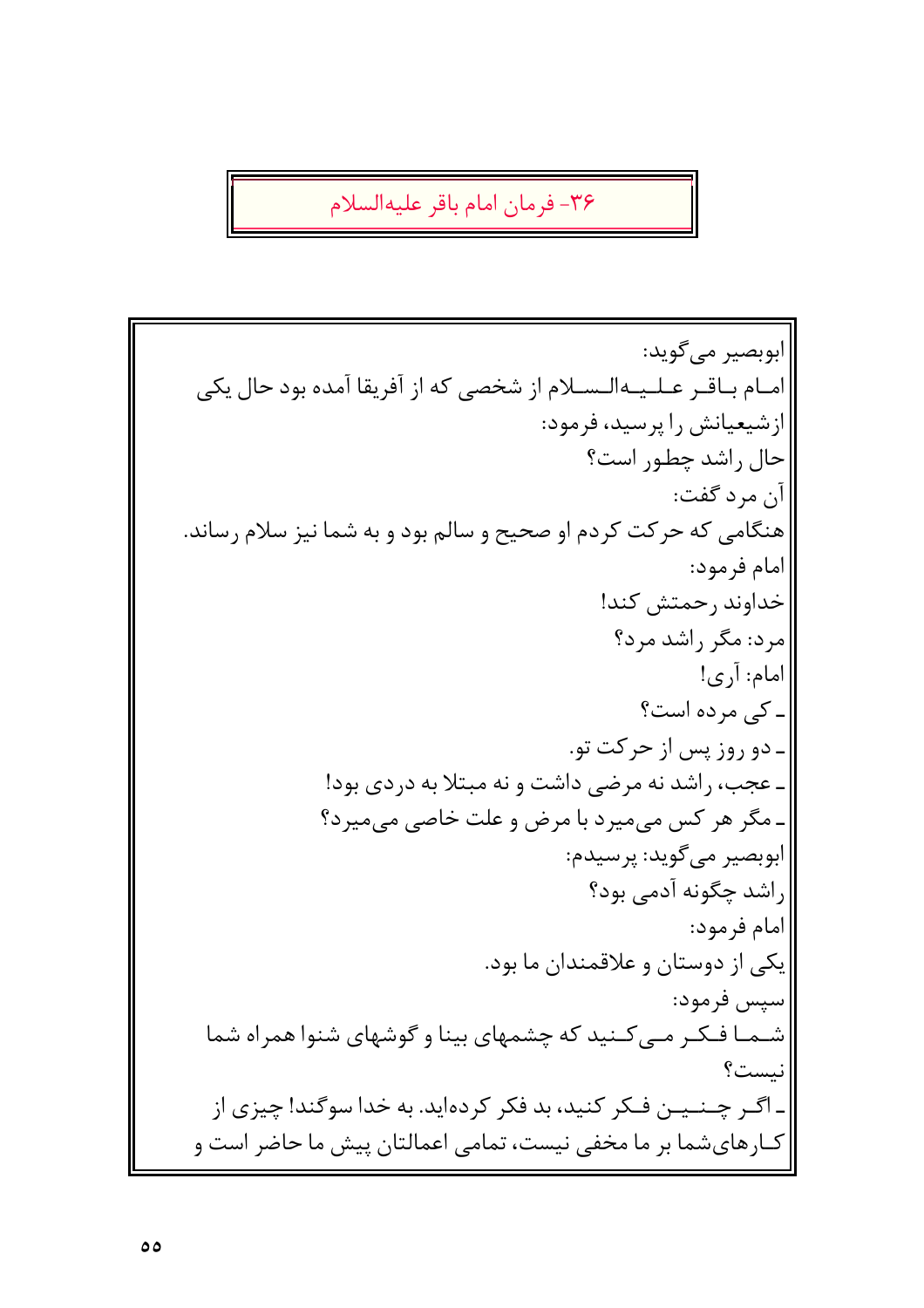|مـاهـمـيشه متوجه رفتار شما هستيم. سعى كنيد خودتانرا به كارهاى خوبعادت دهید و جزو خوبان باشید و با همین نشانه نیک هم شناخته ||شـویـدو مـن فـرزنـدان خـود و هـمـه شـیـعـیانم را به کارهای نیک<br>||فرمانمی۵هم.<sup>(۴۸)</sup>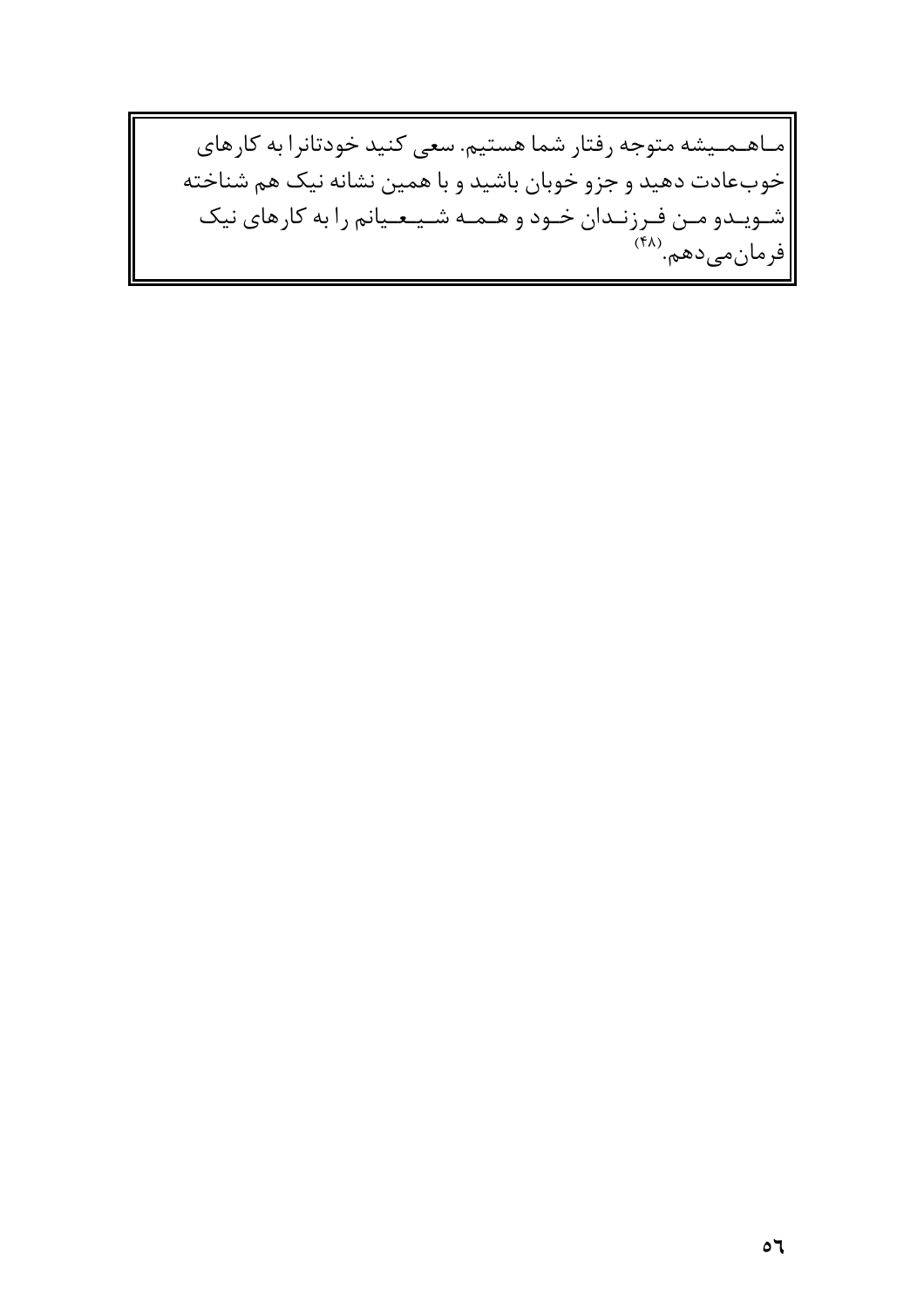#### ٣٧- جنيان در محضر ائمه عليهالسلام

|سعد اسکافی می گوید: حضور امام باقر عليهالسلام رفته بودم، چون اجازه ورود خواستم، |امامفرمود: عجله نکن! گروهی از برادران شما پیش من هستند، سخنی دارند. مـن در بـيـرون مـنـزل مـانـدم طـولى نكشيد عدهاى بيرون آمدند با قـيـافـهمـخصوص، شبيه يكديگر، گو اينكه از يک پدر و مادرند، لباس ویژهای به تن دارند، به من سلام کردند و من جواب سلام را دادم. پس از آن وارد محضر امام شدم، گفتم: |فـدايـت شـوم! ايـنــهـا كـه از حـضـورتان بيرون آمدند، نشناختم، چه كسانى بودند؟ فرمود: اینها برادران دینی شما از طایفه جنیان هستند. گفتم: اجنهها نيز به حضور شما مي آيند؟ |فـرمـود: آرى، آنـان نـيـز مـىآيـنـد هـمـانـند شما از مسائل حلال و حرام می پر سند.<sup>(۴۹)</sup>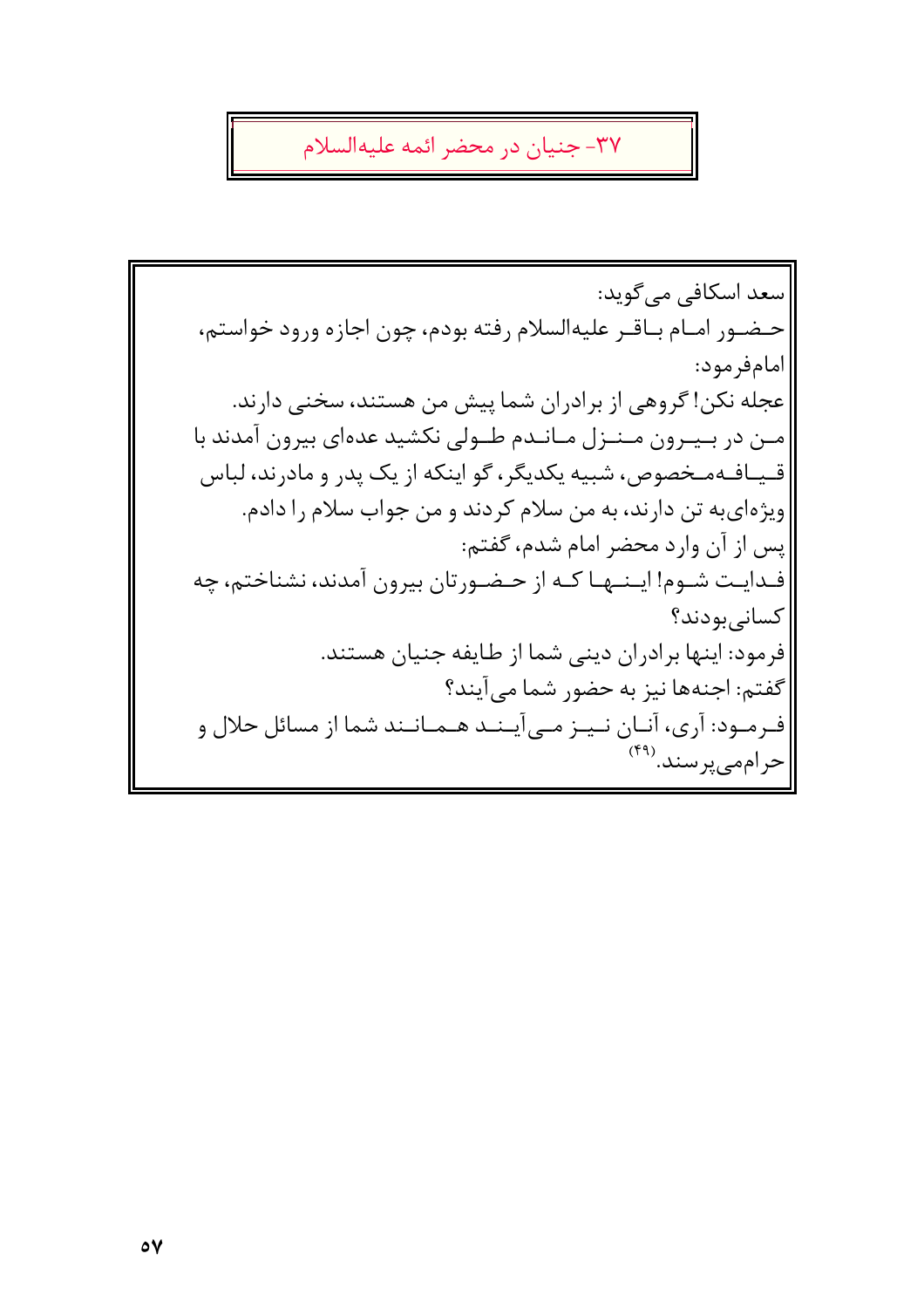## ۳۸- محاکمه دو کبوتر

محمدبن مسلم راوي معتبر مي گويد: روزی خـدمـت امـام بـاقـر بـودم، نـاگاه یک جفت کبوتر نر و ماده به نیزدحضرت آمدند و به زبان خود صدا می کردند و حضرت جوابی چند بهآنها فرمود. پــس از چند لحظـه پرواز کردند و بر سر دیوار نشستند و در آنجا نیز هر دواندکی صحبت کردند و رفتند. حقيقت ماجرا را از امام پرسيدم، فرمود: پــســر مــســلــم! هــر چــه خدا آفريده، پرندگان، حيوانات و هر موجود زندهای|ز ما اطاعت می کنند. ایین کیبیوتیر نیر، گیمان بدی به جفت خود داشت و کبوتر ماده قسم يــادمــي كرد كه من ياكم، گمان بد به من نداشته باش! كبوتر نر قبول نمے کر د. ماده گفت: راضی هستی برای محکمه نزد امام باقر برویم و درباره ما قضاوت کند؟ |نر يذير فت. ِييش من كه آمدند، گفتم: مـاده راسـت مــىگويد و بىگناه است. آنها هم قضاوت مرا پذيرفتند ورفتند.(۵۰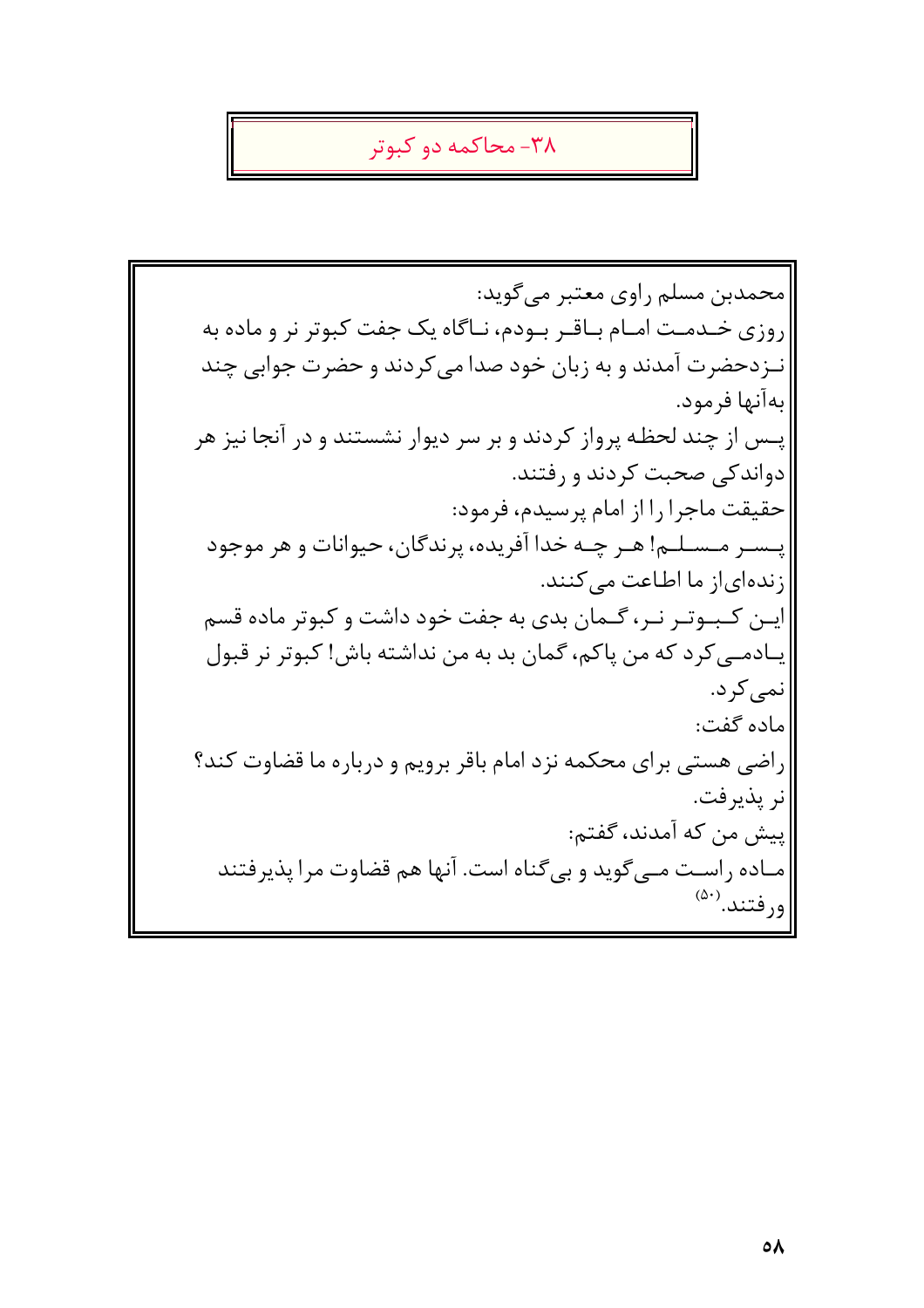## ۳۹- حق را نباید بخاطر باطل ترک کرد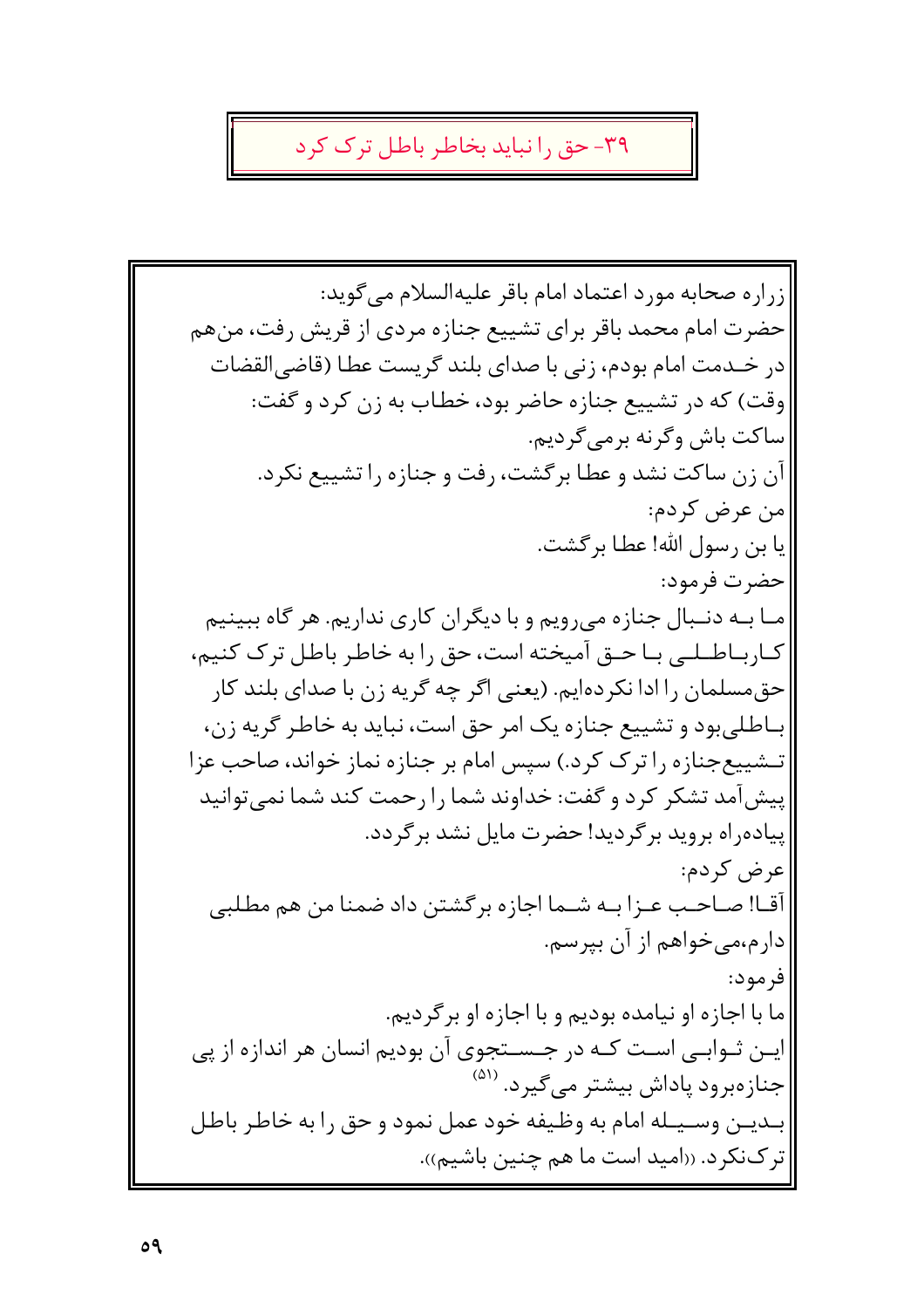۴۰- امام صادق علیهالسلام و مرد گدا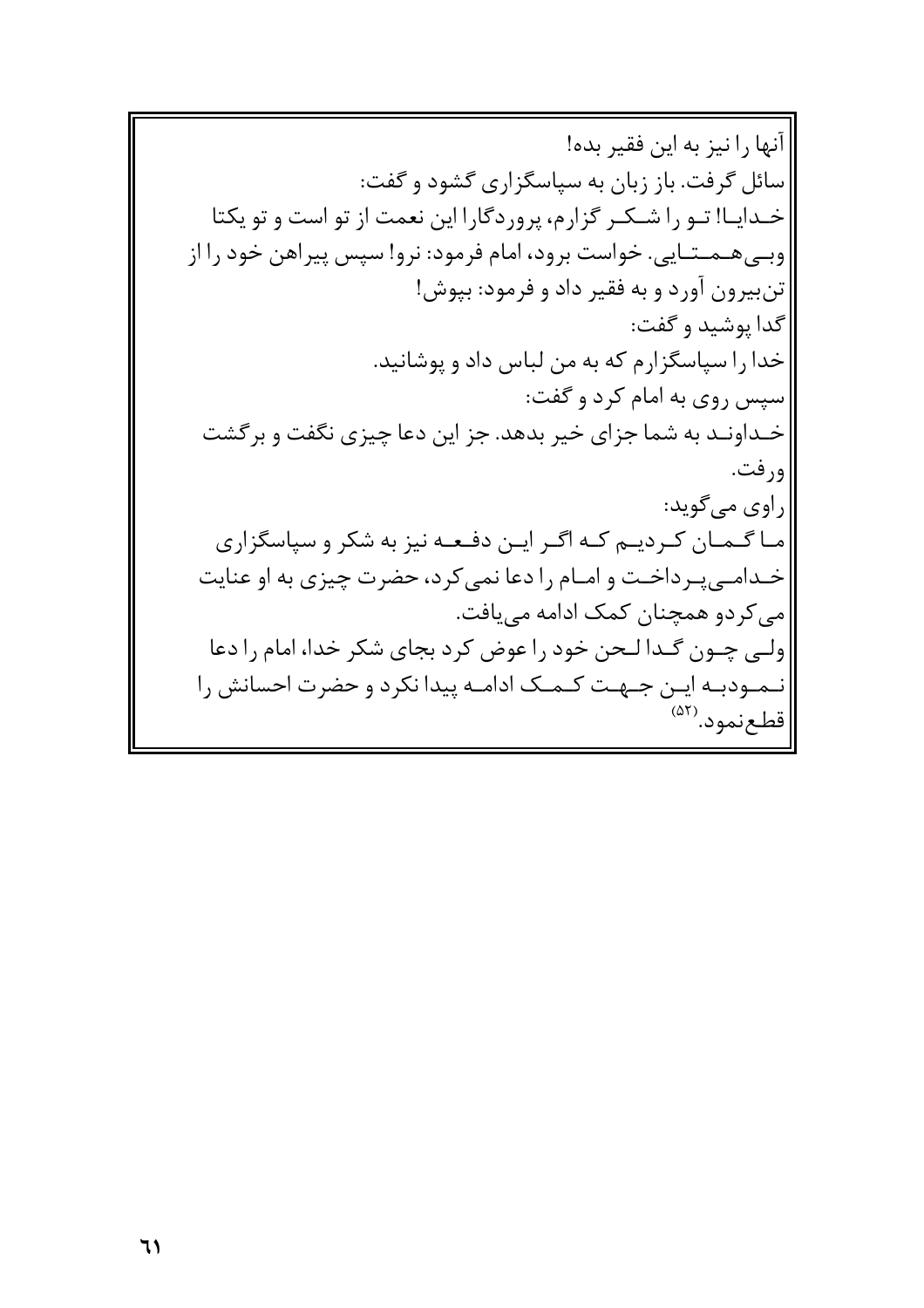#### ۴۱– راه عذر بسته می شود

|امام صادق عليه|لسلام مي فرمايد: زن زیـبـایـی را روز قـیـامت در دادگاه عدل البهی حاضر می کنند که بخاطرجمال و زیبایی خود به گناه افتاده است، می پرسند: چراگناه کردی؟ در پاسخ میگوید: خـدايــا! چــون مــرا زيــبــا آفــريــدى بــه اين جهت به گناه آلوده شدم. خداونددستور میدهد مریم رامی آورند،و به آن زن گفته می شود که تـو زیـباتربودی یا مریم؟ در حالی که او را زیبا آفریدیم، اما، او به خاطر جمال خود فريب نخورد. آنیگیاه میرد صیاحیب جیمالی را در دادگاه حاضر می کنند که بخاطر زیبایے خود به گناه آلوده شده است مے گوید: ايروردگارا! مرا زيبا آفريدي و زنان به سوي من ميل و رغبت پيدا كردند |ومـرا فريفتند و گرفتار گناه گشتم. در اين وقت پوسف عليهالسلام ر امي آورند و به او مي گويند: تـو زیـبـاتـر بـودی یـا پوسف؟ ما ره او جمال و زیبای دادیم ولی فریب |; نان نخو<sub>د</sub> د‼ سپیس صاحب بیلا را مے آورنید کیه بیه خیاطیر بیلاهیا و گرفتاری هایش معصیت کرده است. او هم میگوید: خـداونـدا! بالها و مصيبتـها را بر من سخت كردي لذا به گناه افتادم. دراین موقع ایوب علیهالسلام را میآورند و به آن شخص میگویند: بلای تو سختتر بود یا بلای ایوب؟ در صورتی که ما او را به بلایسخت مبتلا کردیم اما مرتکب گناه نشد.!<sup>(۵۳)</sup> بدین گونه راه عذر و بهانه برگناهکاران بسته میشود.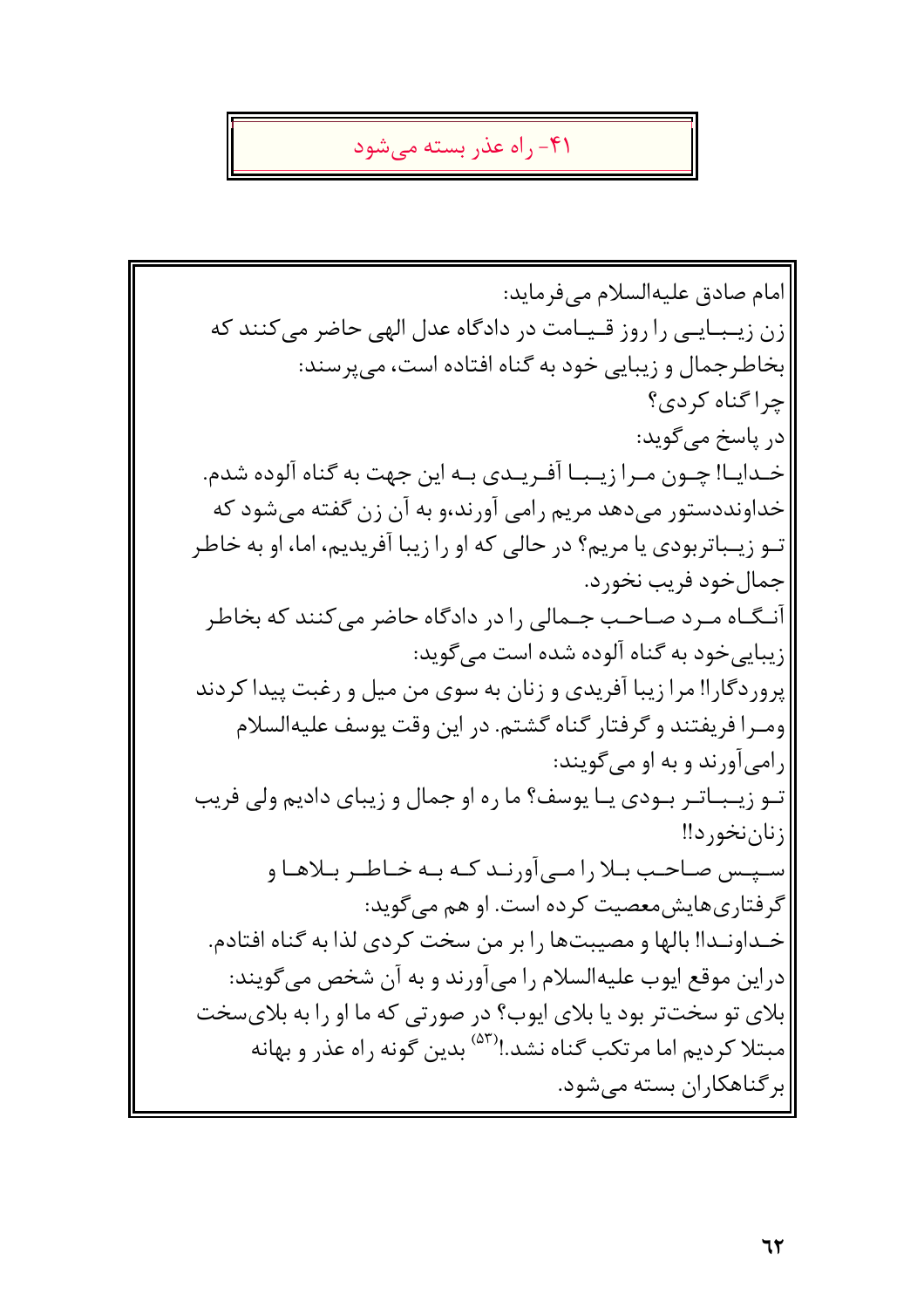#### ۴۲- خطر تفسیر های غلط

|امام صادق عليهالسلام ميفرمايد: شینییده بیودم، شیخیصبی را مردم عوام تعریف می کنند و از بزرگی وبزر گواری او سخن می گویند. فکر کردم به طوری که مرا نشناسد، او را ازنزدیک ببینم و اندازه شخصیتش را بدانم. یک روز در جـایـی او را دیـدم که ارادتمندانش که همه از طبقه عوام بودند،اطراف وی را گرفته بودند. من هم صورت خود را پوشانده، به طورناشناس در گوشهای ایستاده بودم و رفتار او را زیر نظر داشتم. او قـیـافـهعـوام فـریـبـی بـه خود گرفته بود و مرتب از جمعیت فاصله میگرفت تاآنکه از آنها جدا شد. راهی را پیش گرفت و رفت. مردم نیز به دنبال کار هایشان رفتند. امن به دنبال او رفتم ببينم كجا مي رود و چه مي كند. طــولــي نکشيد به دکان نانوايي رسيد، همين که صاحب دکان را غافل ديـد،فــهميد نانوايي متوجه حركات او نيست، دو عدد نان دزديد و زير الباس خويش مخفى كرد و به راه خود ادامه داد. |من تعجب كردم، با خود گفتم: شاید با نانوا معامله دارد و پول نان را قبلا داده یا بعدا خواهد داد. از آنجا گذاشت و به انار فروشی رسید مقداری جلوی انار فروش!پستاد. هـمین که احساس کرد به رفتار او متوجه ندارد، دو عدد اناربرداشت و به , اه افتاد. تعجبم بيشتر شد! باز گفتم: شاید با ایشان نیز معامله داشته است، ولی با خود گفتم: اگیر میعیامیلیه است چیرا رفتارش مانند رفتار دزدهاست. وقتی که احساس می کند متوجه نیستند، آنها را برمی دارد. هـمچنان در تعجب بودم، تا به شخص بیماری رسید. نانها و انارها را به اوداد و به راه افتاد. به دنبالش رفتم، خود را به او رسانده، گفتم: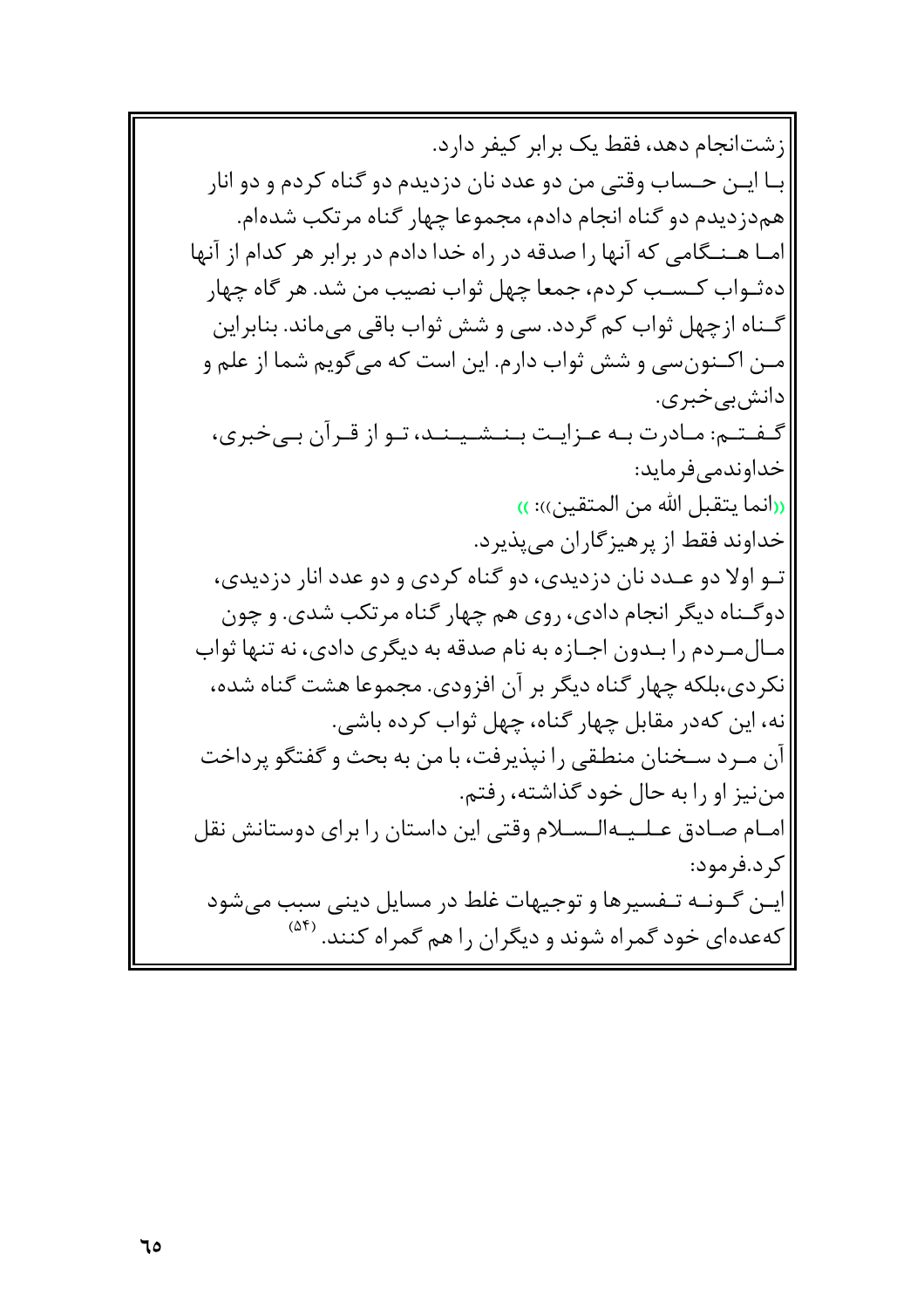### ۴۳- فضولی موقوف

مـرد دهـاتي پيوسته خدمت امام صادق عليهالسلام رفت و آمدمي كرد. مدتی امام علیهالسلام او را ندید. حضرت از حال او جویا شد. شخصی محضر امام بود خواست از مرد دهاتی عیبجویی کند و به اینوسیله از ارزش او نزد امام بکاهد گفت: آقـا آن مـرد دهـاتـي و بـيسـواد اسـت، چـنـدان آدم مـهـمي نيست. |امام عليه السلام فرمود: شخصیت انسان در عقل اوست و شرافتش در دین او و بزرگواریش درتقوای اوست، ارزش آدمی بسته به این سه صفت است. زيرا مردم از لحاظ نـسـل يـكـسانند و همه از آدم هستند و مزاياي |مادی|رزش آفرین نمی باشند. |آن میرد از فیرمیاییش امیام عیلییهالیسلام شرمنده شد و دیگر چیزی انگفت.<sup>(۵۵)</sup>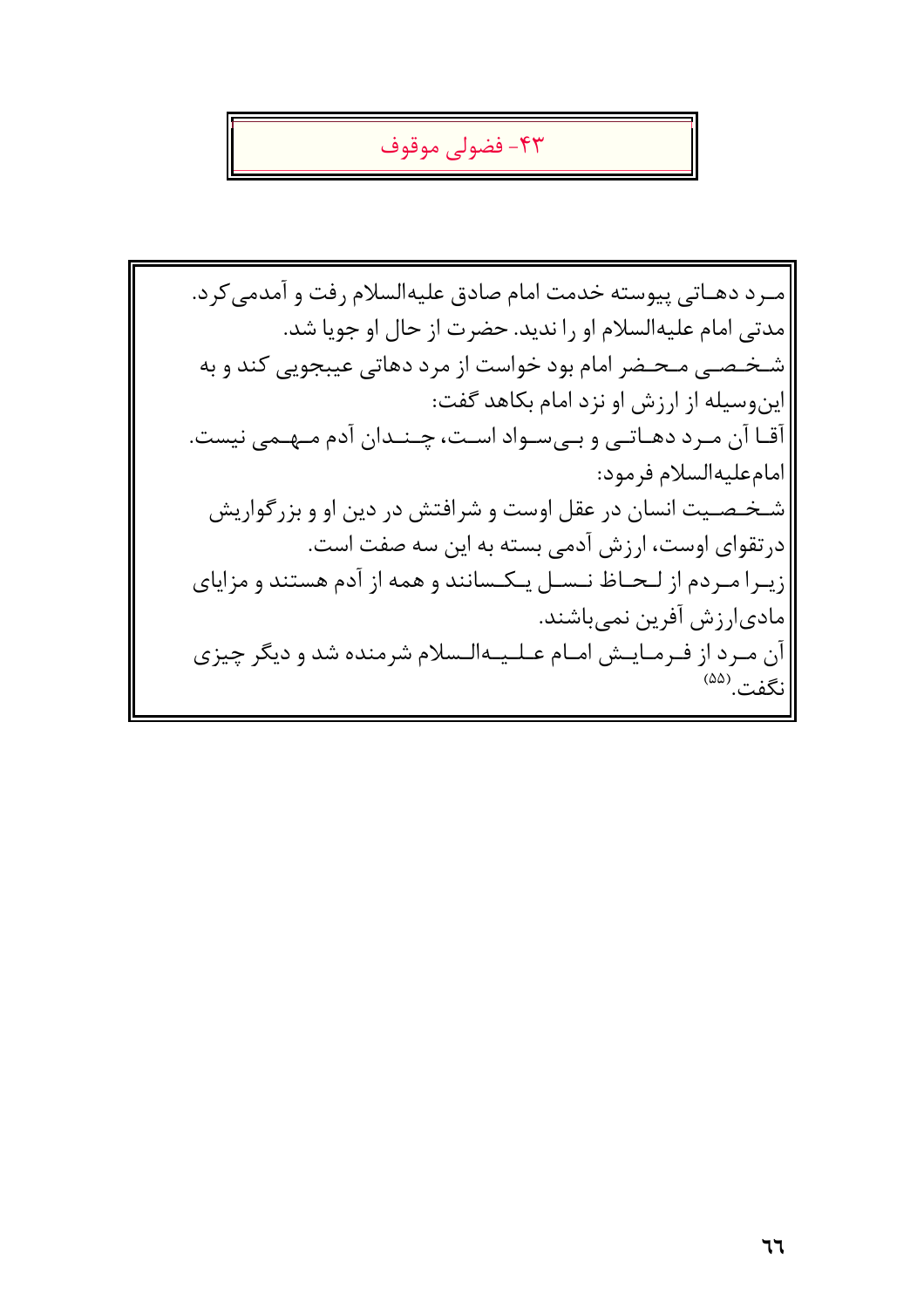#### ۴۴– حمل بار بر دوش شیران

|ابوحازم می گوید: در زمـان حـكـومـت مـنـصـور دوانـيقى من و ابراهيم پسر ادهم وارد کـوفـهشـدیم. امام صادق نیز از مدینه باز گردد، علماء و فضلای کوفه ایشان , اید, قه کردند. صفيان ثوري و ابراهييم پسر ادهم (از پيشوايان صوفي) از جملهبدرقه کنندگان بودند و بدرقه کنندگان کمی از امام جلوتر رفته بـودند.ناگهان در بین راه با شیر درندهای برخورد نمودند. ابراهیم بن ادهم گفت: بایستید تا امام صادق بیاید و ببنیم با این شیر چه رفتاری می کند. هـنـگـامـى كـه حـضرت رسيد، جريان شير را به حضرت گفتند. امام نزدیکشیر رفته گوش شیر را گرفت و از راه کنار زد. |آنگاه فرمود: اگیر میردم از فرمان خداوند اطاعت کنند، می توانند بارهای خود را با |اینشیران حمل کنند. <sup>(۵۶)</sup>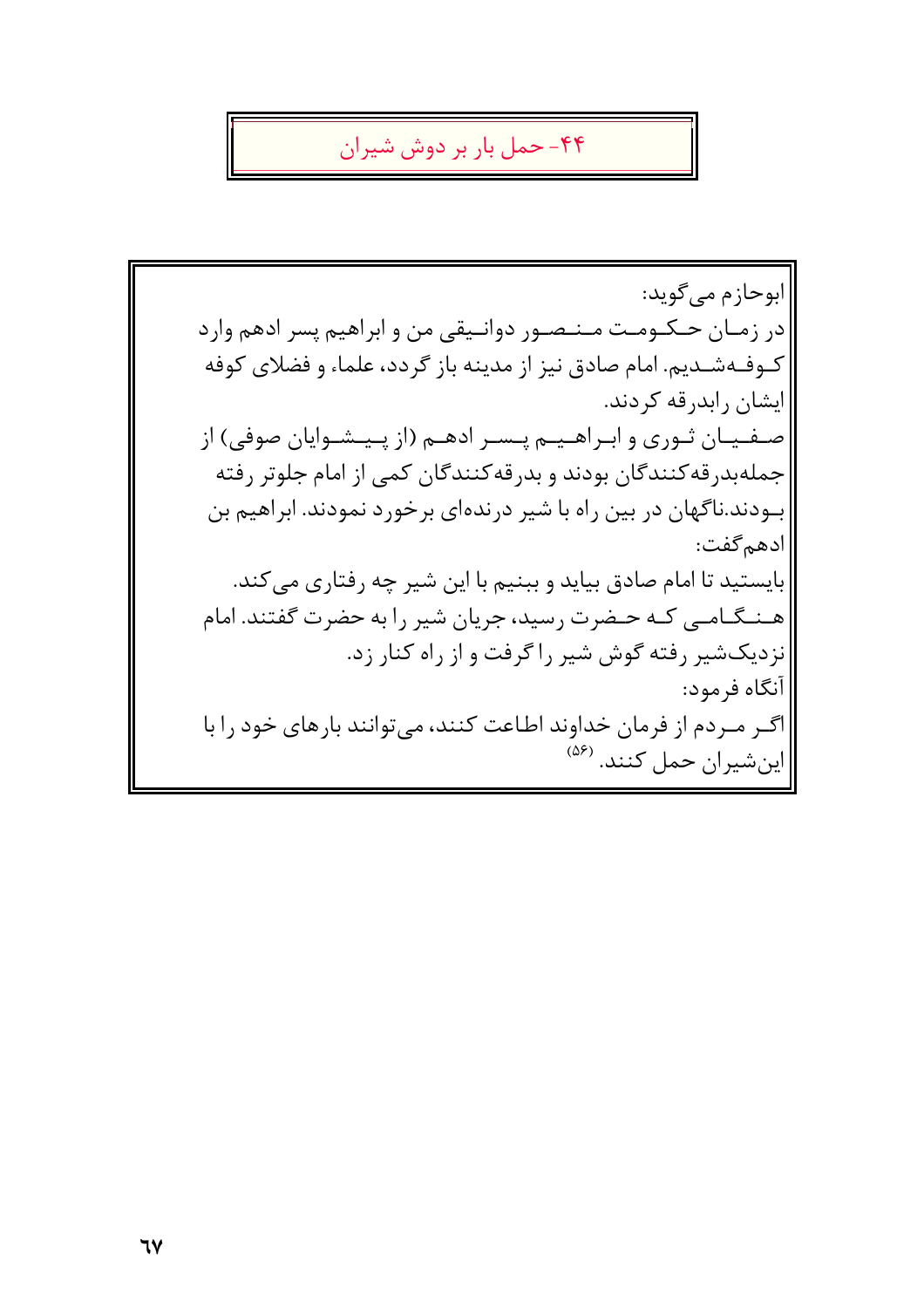## ۴۵- در گرمای آفتاب

|شیبانی میگوید: روزی امـام صـادق عـلـیهالسلام را دیدم، بیلی به دست داشت و لباس زبـر کـارگری پوشیده، در باغ خود چنان کار می کرد که عرق از پشت مباركش سرازير بود. گفتم: فدایت شوم! بیل را بدهید من این کار را انجام دهم. |امام فرمود: نه، من دوست دارم که مرد برای به دست آوردن روزی زحمت بکشد |واز گرمای آفتاب رنج ببرد. <sup>(۵۷</sup>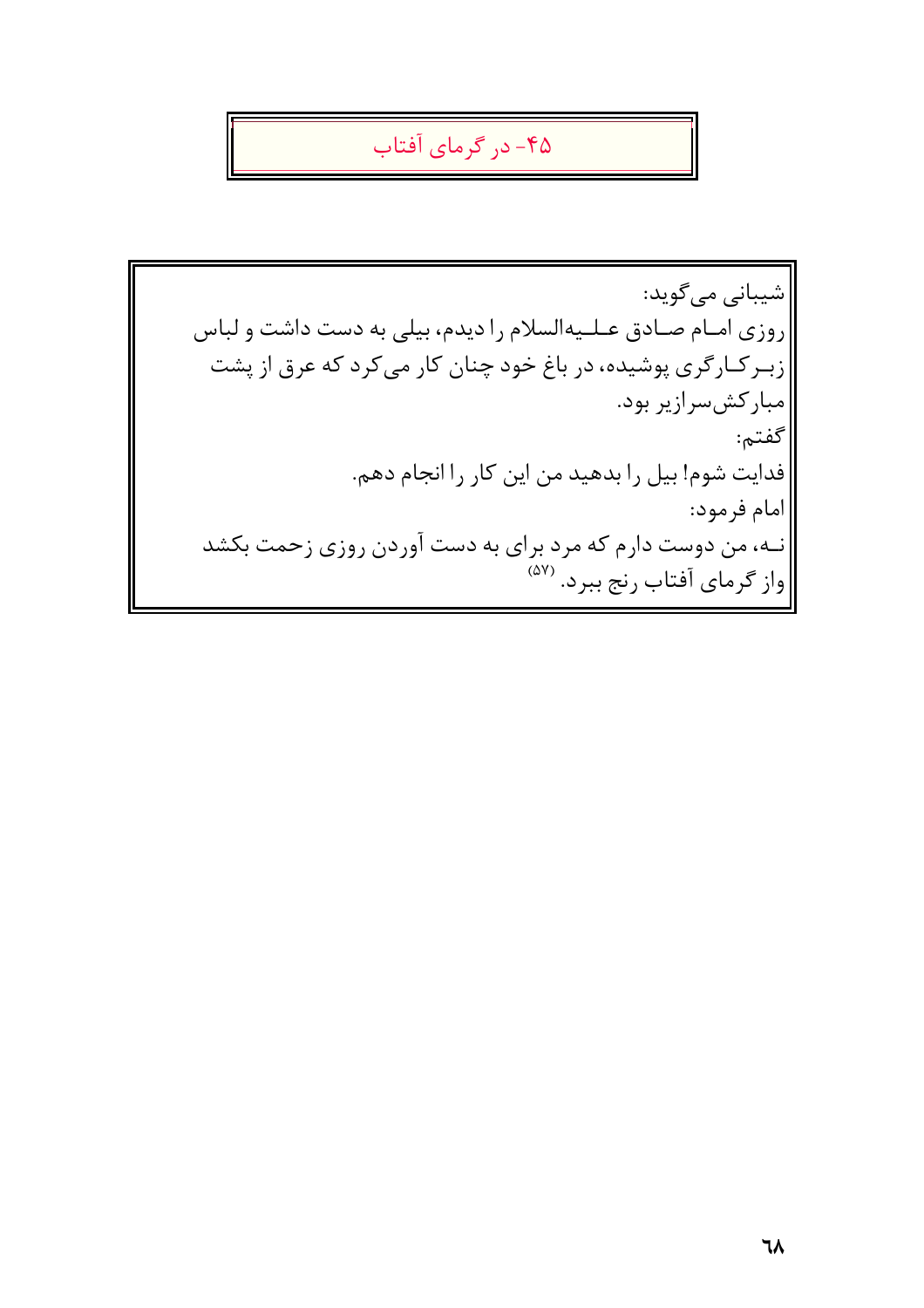#### ۴۶- نجات از مرگ ناگهانی

روزی مـنصور دوانـیـقـی ـ خـلـیـفـه عباسی کسی را به سراغ امام صادق علیهالسلام فرستاد. هنگامی که حضرت نزد وی آمد، او را در کنار خودنشانيد. سیس چند بار صدا زد محمد را <sup>(۵۸)</sup> پیش من بیاورید! مهدی را نزد منبیاورید! و مرتب تکرار می کرد. به منصور گفتند: هم اکنون می آید، وقتی که مهدی آمد منصور رو به امام کرده، گفت: آن حــديــثــي را كــه درباره صله رحم نقل كردي دوباره بگو تا فرزندم مهدىنيز بشنود. |امام فرمود: آري! پدرم از پدرش از جدش از اميرالمؤمنين عليهالسلام از رسول خدا ل وایت کرد که آن حضرت فرمود: مـردي كـه از عـمرش سه سال مانده اگر صله رحم كند خداوند سي سال مانده قطع رحم کند، خداوند به خاطر قطع رحم عمر سی ساله او را سەسالە مى كند. سـپـس ايــن آيــه را خــوانــد: (( يمحوا الله ما يشاء و يثبت و عندهام الكتاب<sup>(۵۹)</sup> منصور: این حدیث نیکو است ولی منظورم این حدیث نیست. امام:آری! پـدرم از پـدرش از جدش از امیرالمؤمنین علیهالسلام از رسولخدا ص نقل کړ د که فرمود: صـلـه رحـم خـانـهها را آباد مى كند و عمرها را فزونى مىبخشد، اگر چەبجاي آورندگان مردمان خوبي نباشند. منصور: اين هم حديثي است، لكن منظورم اين حديث نيز نيست. امـام: صـلـه رحـم حـسـاب ـ روز قـيامت ـ را آسان مى كند و از مرگ |بد،ناگهانی حفظ می نماید.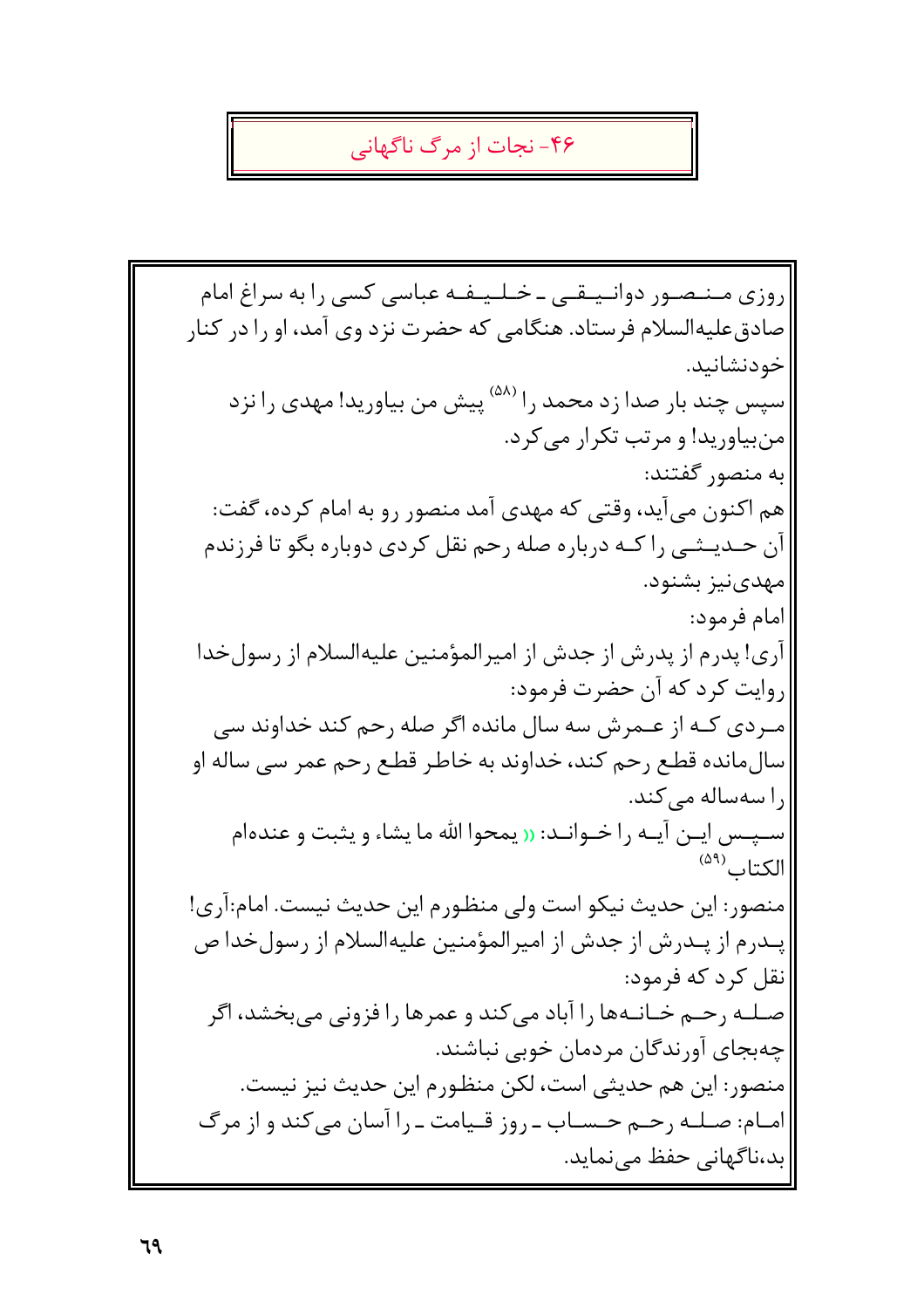|منصور: آري! منظورم همين حديث بود. <sup>(۶۰)</sup> |هـدف مـنـصـور ايـن بود كه مىخواست اين حديث را فرزندش بشنود ||ونسبت به صله ارحام مواظب رفتار خود گردد.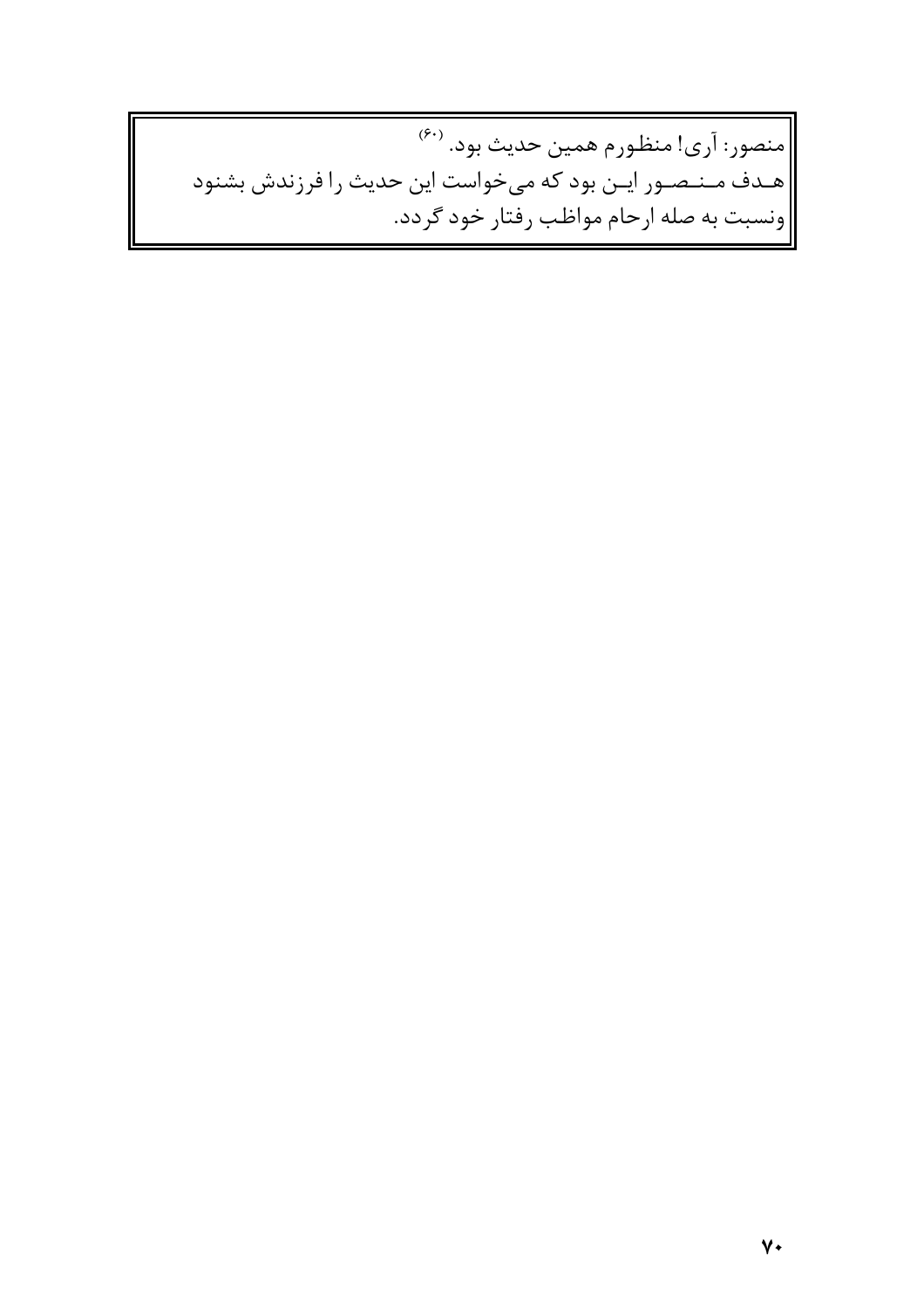#### ۴۷- شکایت از مشکلات

|مفضل می گوید: محضر امام صادق عليهالسلام رسيدم و از مشكلات زندگي شکایت کردم. امام علیهالسلام به کنیز دستور داد کیسهای که چهار صد درهم درآن بود، به من داد و فرمود: با این پول زندگیت را سامان بده. |عرض كردم: فدایت شوم! منظورم از شرح حال این بود که در حق من دعا کنی! امام صادق عليهالسلام فرمود: |بسیار خوب دعا هم میکنم. |و در آخر فرمود: |مفضل! از بازگو کردن شرح حال خود برای مردم پرهیز کن! <sup>(۶۱)</sup> |اگـر چنین نکنی نزد مردم ذلیل و خوار میشوی. بنابراین برای دوری |ازذلت، درد دلت را هرگز به کسی نگو!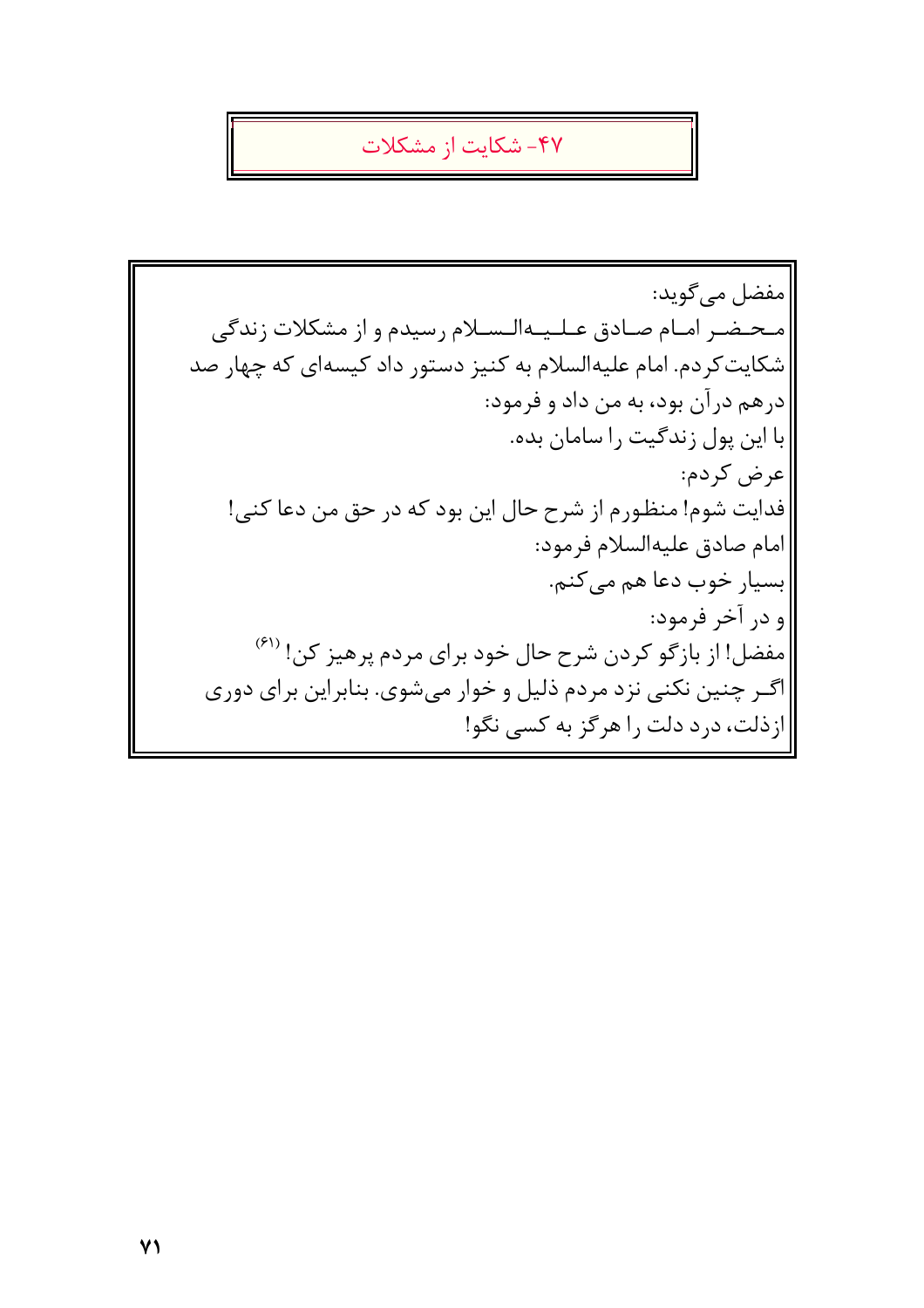## ۴۸- شرایط قبولی دعا و انفاق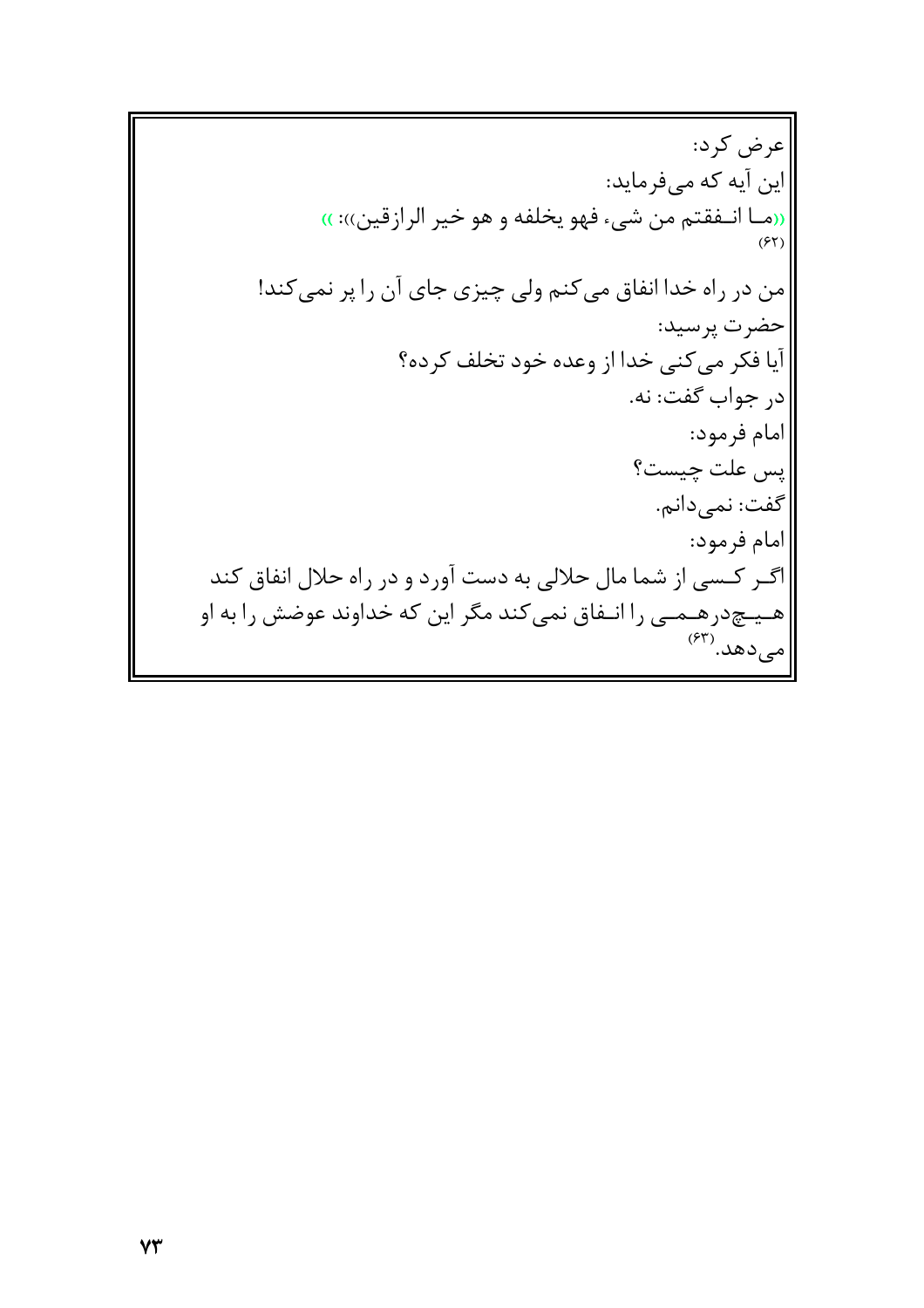# ۴۹-گهواره آرام بخش

|ابراهيم پسر مهزم مي گويد: در خــدمــت امــام صادق عليهالسلام بودم، شب به خانهام كه در مدينه بـودبـرگـشتم، بين من و مادرم بگو و مگو شد و من به مادرم درشتي كردمفرداي آن شب پـس از نـمـاز صـبـح، بـه خـدمت امام صادق عليهالسلامرسيدم، پيش از آن كه سخني بگويم به من فرمود: ای پــسـر مــهـزم! بــا مــادرت چــه کار داشتی که شب گذشته با او به درشــتیسخن گفتی؟ آیا نمیدانی رحم او منزل سکونت تو و دامنش |گهوارهآرام بخش تو بود و پستانش ظرفی بود که از آن شیر |میخوردی؟<sup>(۶۴)</sup>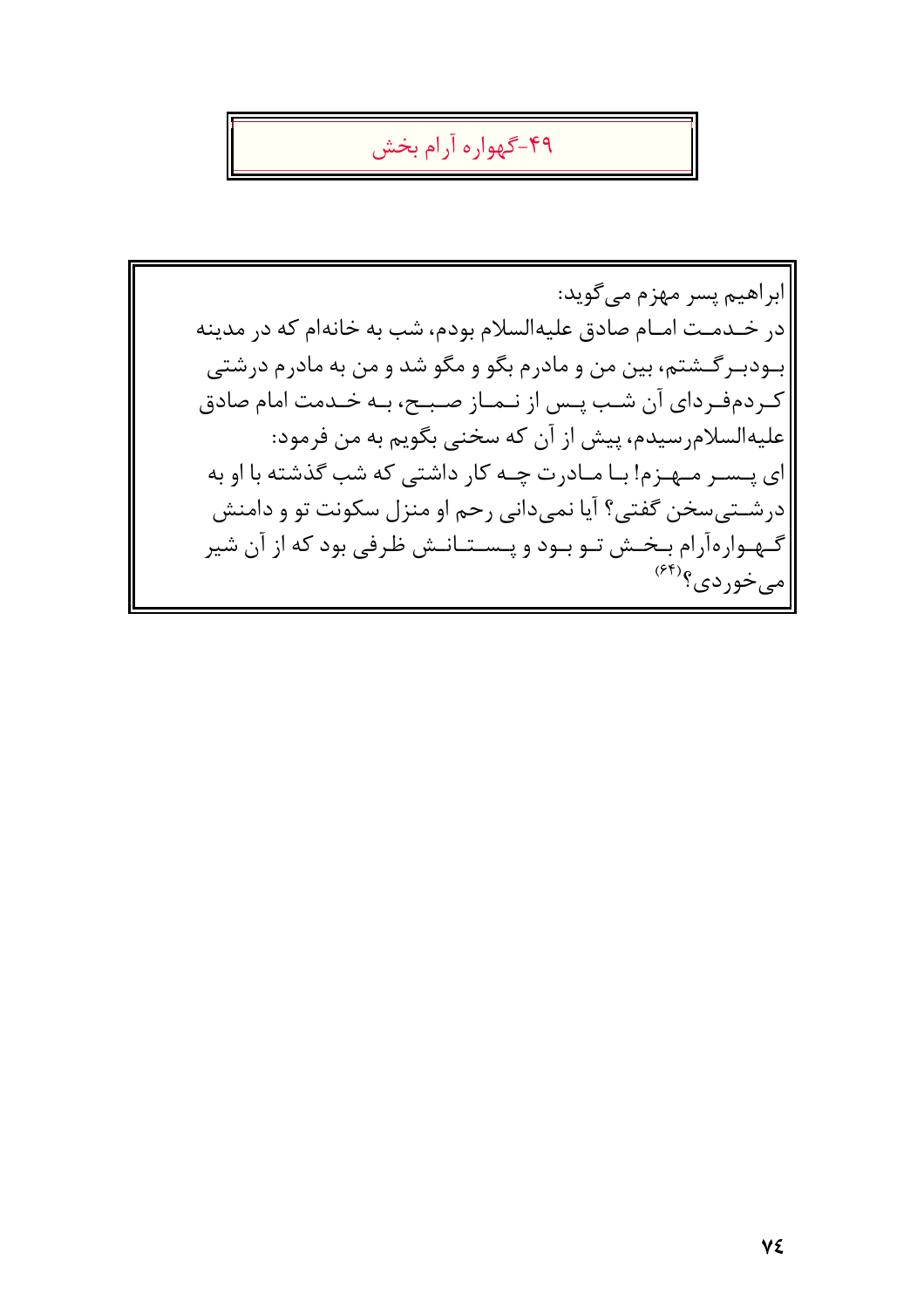#### ۵۰– موعظه كنايهآميز

شقرانی آزاد کرده پیغمبر اسلام صلی الله علیه و آله می گوید: مـنـصور دوانيقى بيت|لمال را تقسيم مى كرد، من هم رفتم ولى كسى رانداشتم که برایم واسطه شود تا سهمم را از بیتالمال بگیرم. همچنان در خــانه منصور متحير ايستاده بودم ناگاه چشمم به امام صادق افتاد، جلورفته عرض كردم: فدایت شوم! من غلام شما، شقرانی هستم. امام به من محبت نمود،آنگاه حاجت خود را گفتم. امـام رفـت، طــولى نكشيد سهمى برايم گرفت، همراه خود آورد و به من داد. سيس با لحن ملايم فرمود: شيقيرانبي! كيار خيوب از هير كيس خيوب اسيت ـ اما چون تو را به ما نسبت می دهند و وابسته به خاندان پیغمبر می دانند ـ لذا از تو خوبتر و ازيباتراست. |و کـار زشت از همه مردم زشت است ـ ولی از تو به خاطر همین نسبت |آزشتتر و قبیحتر است. امام صادق با سخنان كنايهآميز او را موعظه كرد و رفت. شـقـرانـی فهمید که امام از شرابخواری او آگاه است در عین حال در حــقeی مـحـبـت نــمـود. از ایــن رو سـخت ناراحت شد و خویشتن را |سرزنش کرد. <sup>(۶۵)</sup>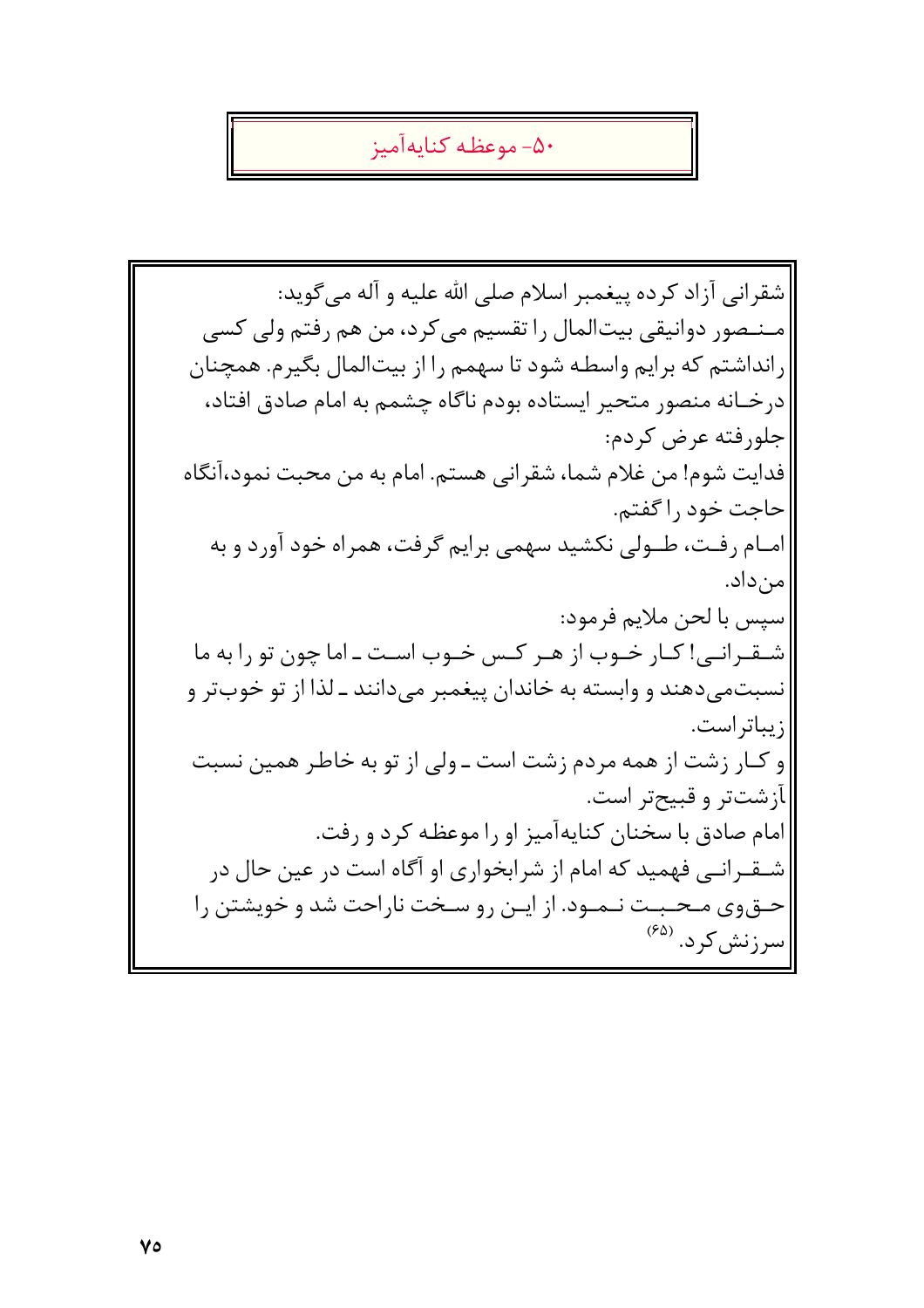#### ۵۱ -عقاید مورد قبول

|عمروبن حريث مي گويد: خـدمـت امـام صـادق عـلـيه|لسلام رسيدم حضرت در منزل برادرش بـود.گـفـتم: فدایت شوم آیا دینی که پیروی آن هستم برای شما بیان نکنم؟ (تابدانم دینم درست است یا نه؟) فرمود: چرا، بيان كن! گفتم: دين من بدين قرار است، ۱. شهادت میدهم به این که خدایی جز خدای یگانه و بی شریکی نیست. ۲. و این که محمد بنده و فرستاده اوست. ۳. روز قـیـامـت در پـیـش اسـت و شـکـی در وقـوع آن نـیـسـت و خداوندمر دگان را زنده خواهد کرد. ۴. اقــامــه نــمــاز و دادن زكــات و گرفتن روزه ماه رمضان و حج خانه خداواحب است. ۵. امـامـت عـلـى عـلـيـهالـسـلام پس از پيامبر صلى الله عليه و آله و امامتحسن و حسین و زینالعابدین و محمد باقر و امامت شما بعد از او |و این که شما امامان من هستید. و بـر هـمین روش زندگی کنم و بمیرم و بر این اساس خدا را پرستش كنم. امام فرمود: ای عمرو! به خدا سوگند دین من و دین پدارنم همین است. يبرهـيـزگـار بـاش! و زبـانت راجز از سخن خير نگهدار! و نگو من به ارادهخـودم هـدايـت شـدهام، بـلـكـه خداوند تو را هدايت كرده است. بسناب راین خدا را در مقابل نعمتهایش که به داده شکر گزار باش! و از کـسـانی مباشوقتی که حاضر است سرزنشش کنند و چون غایب شود پــشــت ســرشفــيــبـت نمايند و مردم را بر دوش خود سوار مكن! و بر خویشتن مسلطمساز! (به این که کارهایی را که از عهده تو بر نمیآید،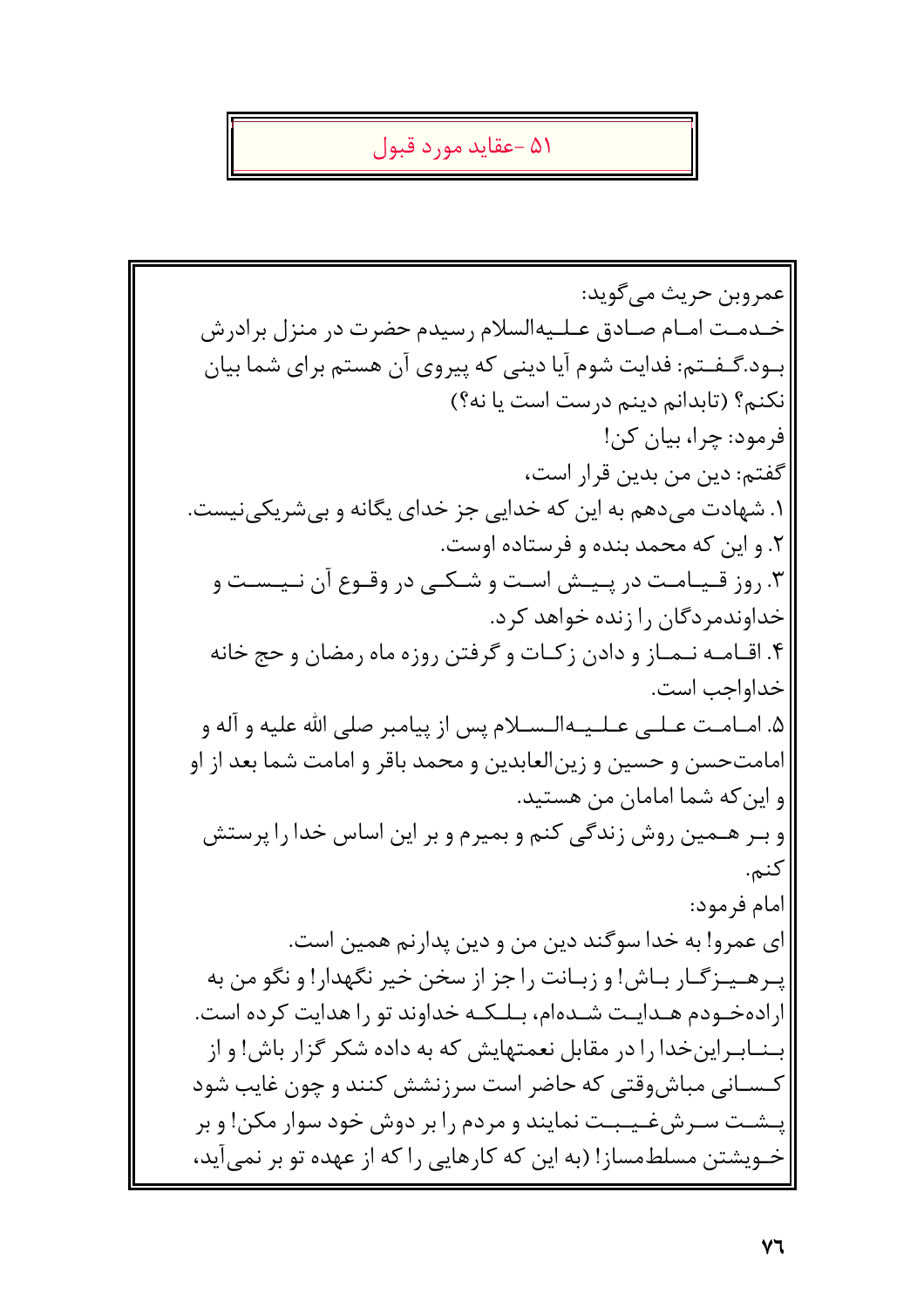|بـه آنـهـا وعدهبدهي.) زيرا اگر مردم را بر خود مسلط كنى، بر دوشت |سـوار نـمـایـی،ممکن است استخوان شانهات بشکند و درمانده شده از<br>|زندگی بیفتی.<sup>(۶۶)</sup>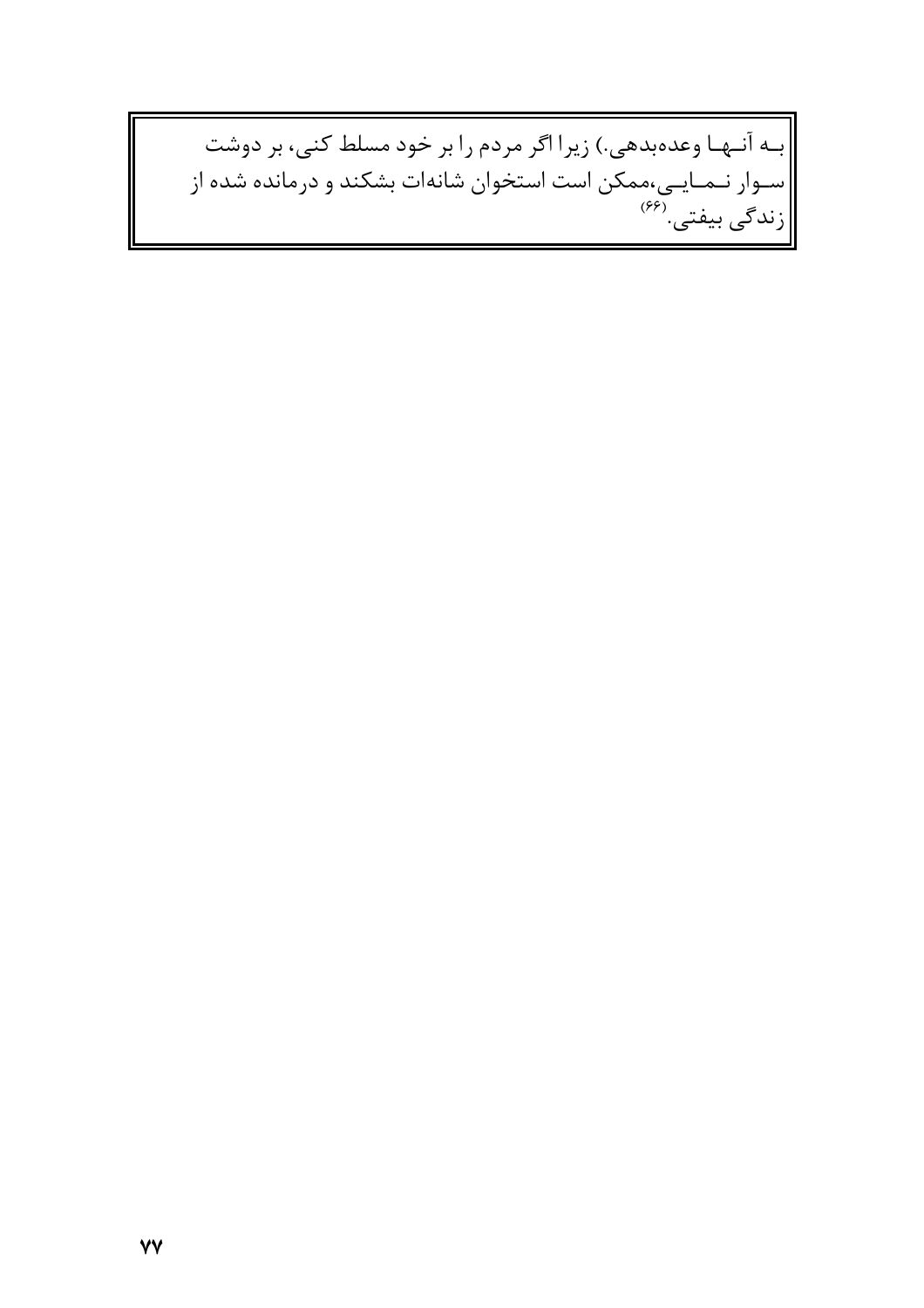#### ۵۲– بوی بهشت

ٰ یـکی از خدمت گزاران امام صادق علیهالسلام به نام سالمهمی گوید: حـضرت وقت احتضار (از شدت اثر سمی که به او داده بودند)بی هوش يود، هنگامي كه به هوش آمد، فرمود: بـه حـسن افطس هفتاد دينار بدهيد و به فلاني اين مقدار و به ديگري فلان مقدار . عـرض کـردم: بـه کـســی ایـن همه پول میدهید که شمشیر کشید و قصدكشتن شما را داشت؟ در پـاسـخ فرمود: آيا مايل نيستى من از كسانى باشم كه خداوند درباره آنهامىفرمايد: <u>((والــذيــن يـصـلــون مـا امر الله به ان يوصل و ي</u>خشون ربهم و يخافون سوء الحساب)) <sup>(۶۷)</sup> آري! اي سالمه! خداوند بهشت را آف ریـد وبـویـش را خـوب و مـطبوع قرار داد و بوی دلانگیز بهشت از |مــسـافت دوهزار سال به مشام مىرسد و همين بوى خوش به مشام دو |دستهنمیرسد: عاق پدر و مادر و قاطع صله ارحام. <sup>(۶۸)</sup>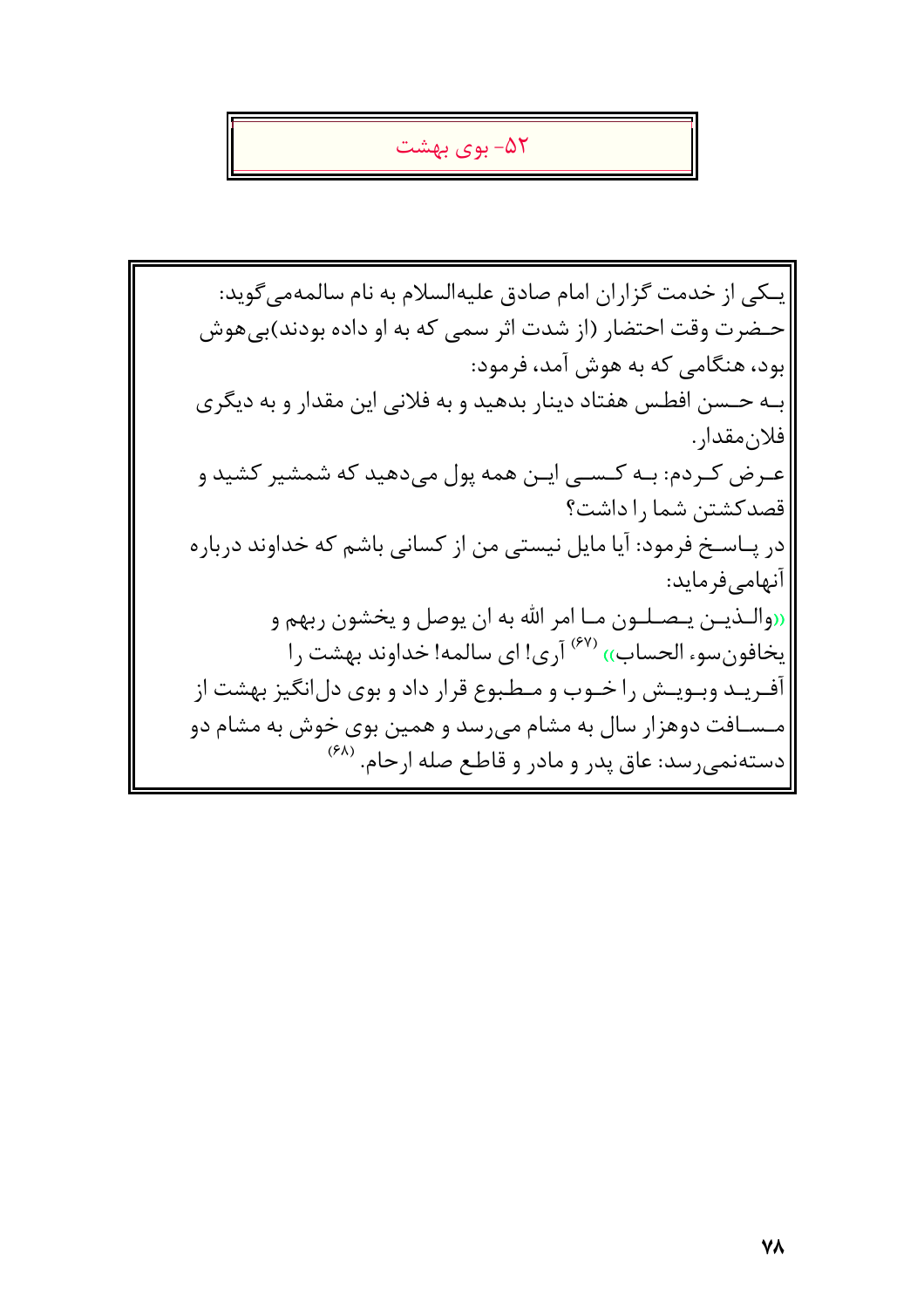۵۳– امام كاظم عليهالسلام عابدترين انسان

حـضـرت مـوسـى بن جعفر عابدترين، دانشمندترين،سخاوتمندترين و |گـرامــی تـریــن انــسان در زمان خود بشمار می٫رفت. امامعلیهالسلام نمازهای مستحبی شبانه را همیشه میخواند و آن را به نمازصبح وصل مے کـرد سـپـس تا طلوع آفتاب مشغول تعقیبات میشد آنگاهپیشانی بـسـجـده مـی5ـذاشـت، تـا هـنـگام ظهر سر از سجده برنمیداشت <sup>(۶۹)</sup>هــمــوار ه چــنــين دعا مےنمود: «اللهم انى اسالک الراحة عـنـدالـمـوت و العفو عند الحساب)) <sup>(٧٠)</sup> و اين دعا را تكرار مے کر د. يكي از دعـايـش ايـن بـود: ((عظـم الذنب من عبدك فليحسن الـعفورمن عندک)) گناه از بندهات بزرگ شد پس عفوت نیکو |اسـت.چنان از ترس خدا می گریست که محاسنش از اشک دیدگان تر |مبي شد.از همه مردم بيشتر به خانواده و خويشانش رسيدگي مي كرد. |شبها بازنبیلهایی که محتوی طلا، نقره، آرد و خرما بود، به سراغ فقرای |مـدينهمي رفت و به ايشان ميداد در عين حال نميفهميدند چه كسي  $\left| \text{ }^{(Y1)} \right.$ به آنهاکمک می کند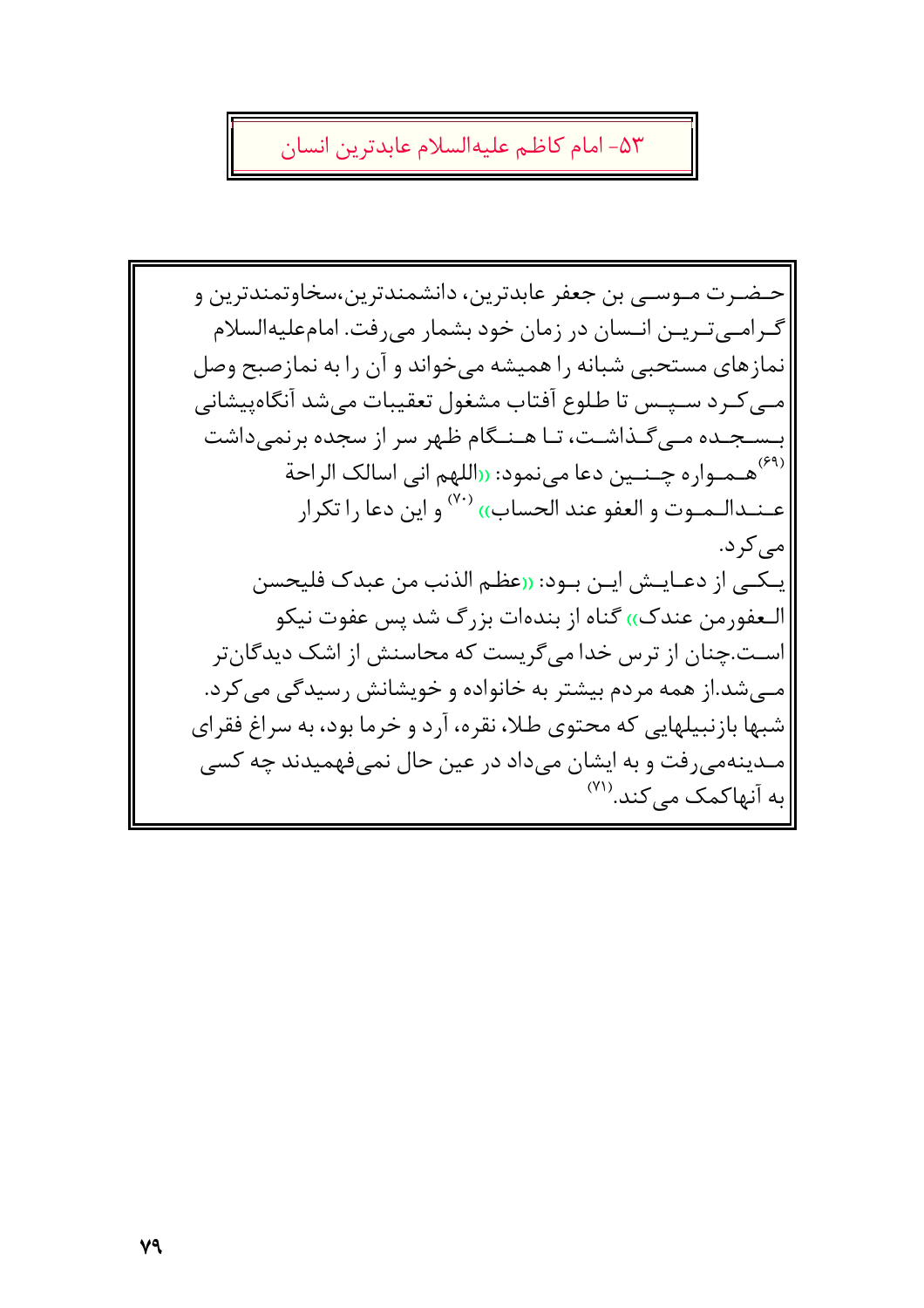#### ۵۴- عنایت امام کاظم علیهالسلام به شیعیان

روزی هارون الرشید مقداری لباس از جمله جبه زرباف سیاهرنگی را ـ کـه پـادشـاه روم به هارون فرستاده بود ـ به عنوان قدردانی بهعلی بن ابقطین، هدیه کرد. عـلــيبــن يــقـطــين تمام آن لباسها، همراه همان جبه و مبلغي پول و خـمـس|مـوال خـود را كـه مـعـمولا به حضرت مىداد، به محضر امام كـاظـمفرستاد. امام عليهالسلام پول و لباسها را قبول كرد اما جبه را به وسـیـلـهآورنده باز گرداند و نامهای به علی بن یقطـین نوشت و در آن تاءکید کردجبه را نگهدار و آن را هرگز از دست مده! چون به زودی به |آن نیازمندخواهی شد. |عـلــی بــن پــقطـین علت بر گرداندن جبه را نفهمید و به شک افتاد در عين حال أن را محفوظ نگه داشت. چـنـد روز گذشت، علی به یکی از غلامان خدمتگزارش خشمناک شد |واو را از کــار بــر کــنار کرد. غلام متوجه بود على بن يقطـين هوادار امام |كـاظــم|ســت، ضمنا از فرستادن هديهها نيز باخبر بود لذا پيش هارون ارفت و ازاو سخن چينې کرد، گفت: |عـلـی بــن یــقــطــیــن موسی بن جعفر را امام می۱داند و هر سال خمس امـوال خـود را بـه ايـشان مىفرستد، به طورى كه جبهاى را كه خليفه برای احتراماز وی داده بود همراه خمس اموال فرستاد. هارون الرشيد بسيار غضبناك شد گفت: بـايــد ايــن قــضيه را كشف كنم اگر صحت داشته باشد على را خواهم كشت.همان لحظه دستور داد على را بياوريد همين كه آمد، گفت: جبهای را که به تو دادم چه کردی؟ گـفـت: نـزد مـن است آن را عطر زده، در جعبهای در بسته محفوظ نگهمی دارم، هر صبح و شام در جعبه باز کرده به عنوان تبرک آن را میبوسمو دوباره به جایش میگذارم.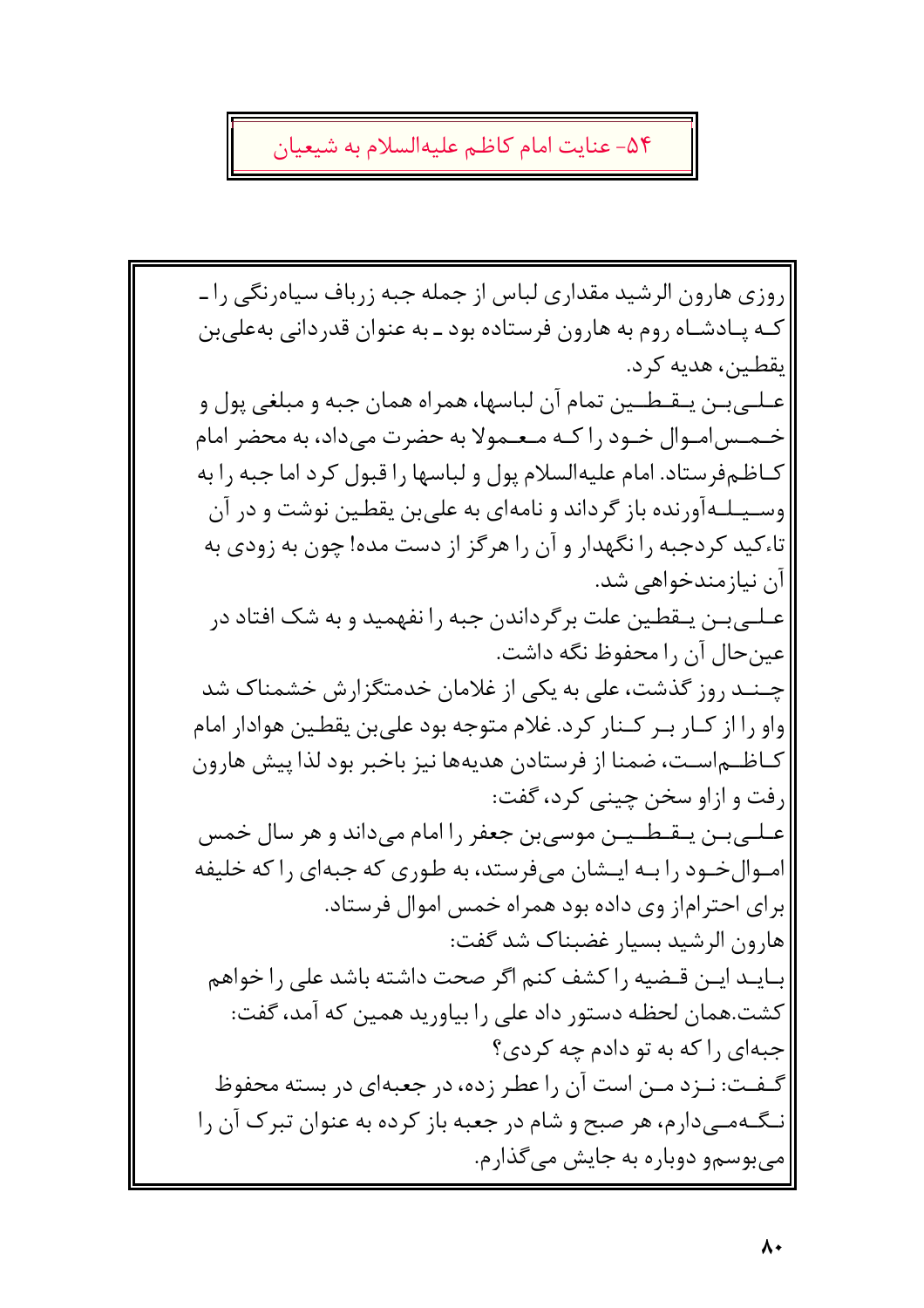|هارون گفت: هم اكنون آن را بياور! |علی گفت: هم اکنون حاضرش میکنم، به یکی از غلامان خود گفت: |بـرو كـلـيـد فـلان اتـاق را از كـنيز كليددار بگير اتاق را كه باز كردى فلان صندوق را بـگشا! جعبهای را که رویش مهر زدهام بیاور! طولی نکشیدغلام جعبه مهر شده را آورد و در مقابل هارون گذاشت. دستور داد جعبه, ا باز کردند. |هـنـگـامـي كـه هـارون جبه را با آن كيفيت ديد كه عطر آگين است خشمشفر و نشست، به علی بن یقطین گفت: جبه را به جايش بازگردان و به سلامت برو! هرگز حرف سخن چينان |رادرباره تو نخواهم پذیرفت و نیز دستور داد به علی جایزه بدهند. |سپس امـر کـرد بـه سـخـن چين هزار تازيانه بزنند در حدود پانصد |تازیانهزده بودند که از دنیا رفت.<sup>(۷۲</sup>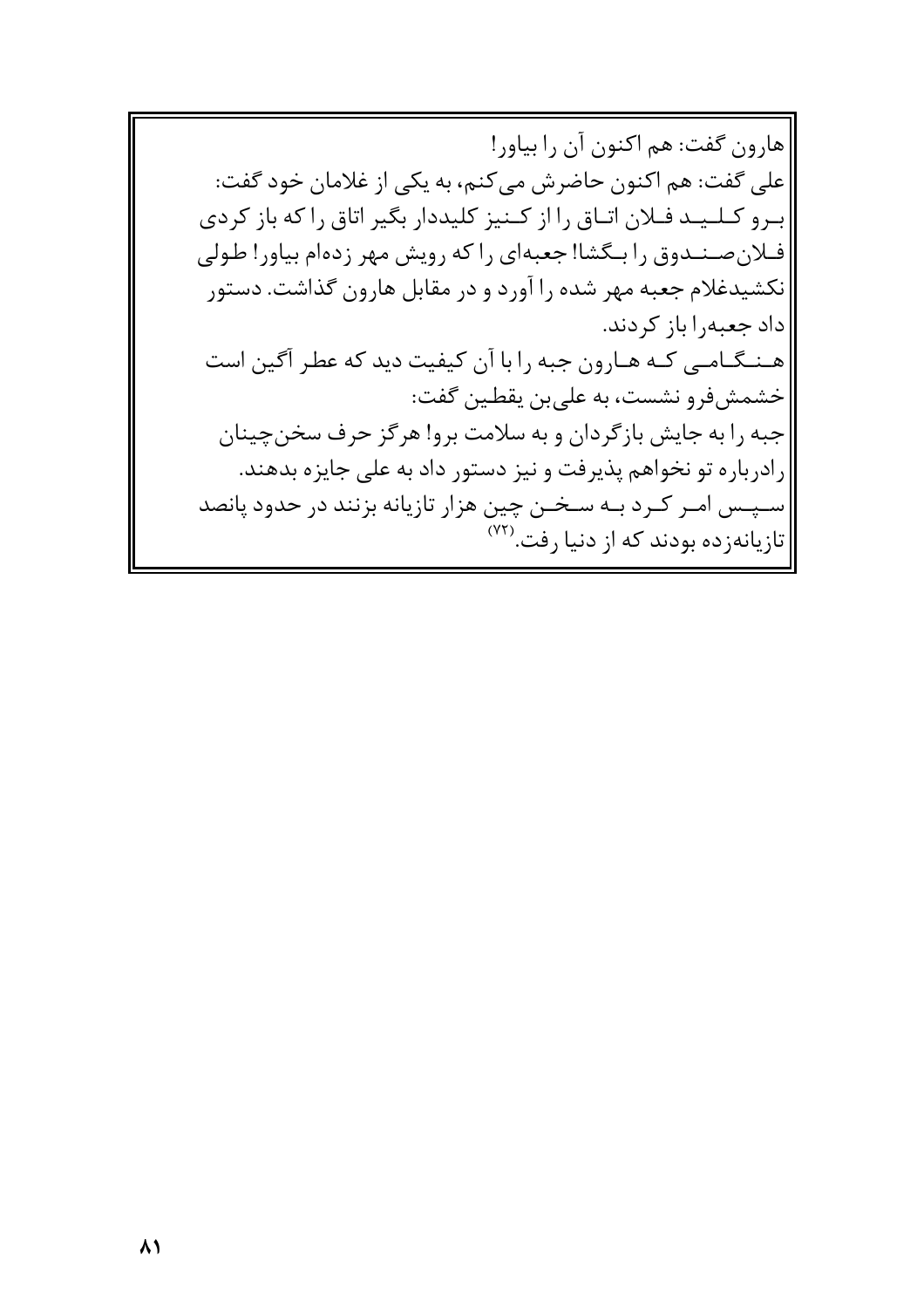# ۵۵– ارزش کار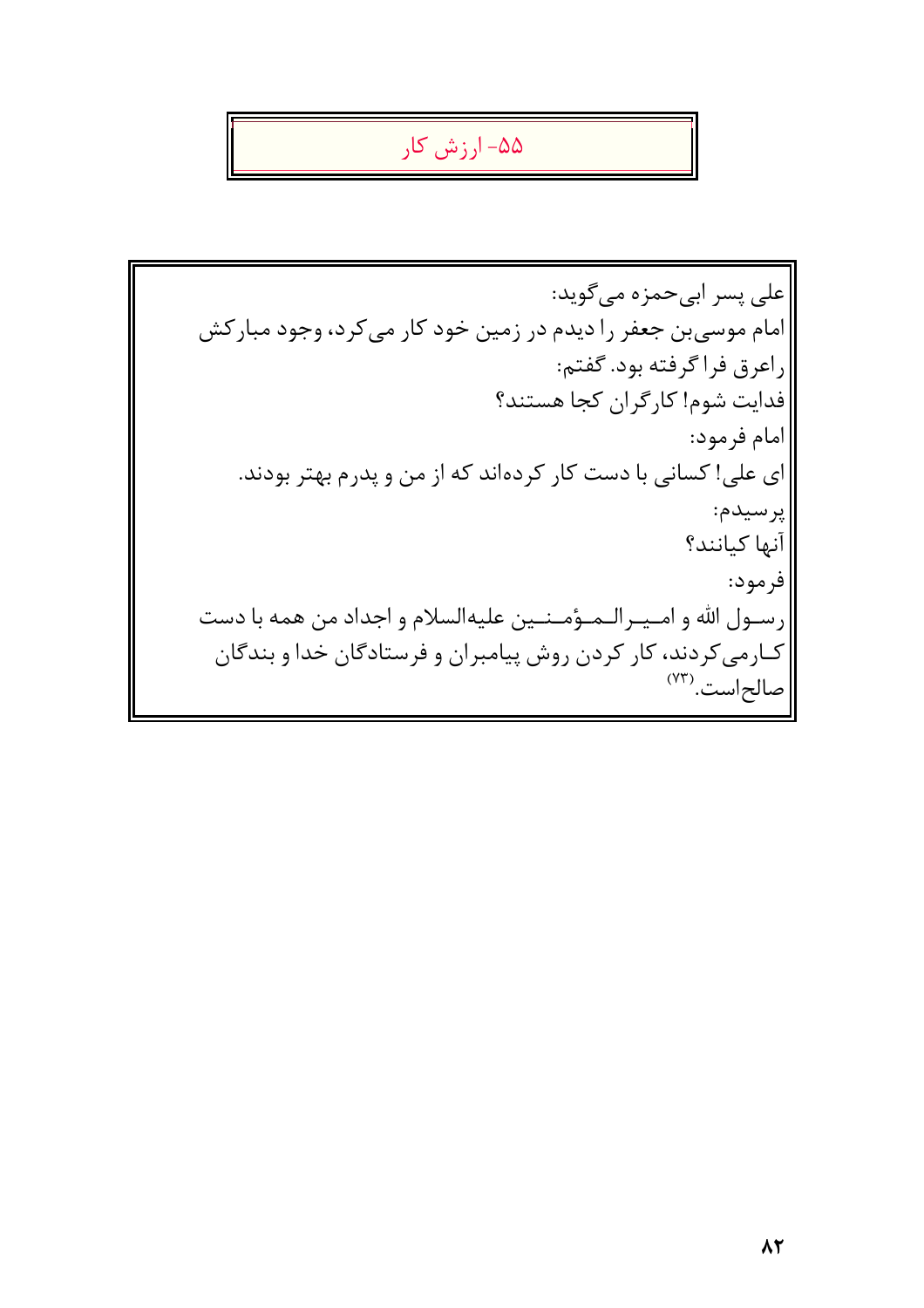## ۵۶– همکاری با ستمگران ممنوع

صفوان پیکبی از ارادتیمینیدان اهل بیت، آدم فهمیده و پرهیز گاری بــود.شــتــران بسیار داشت، به وسیله کرایه دادن آنها زندگانی خود را |ادار ەمے کر د. صـفوان پس از آن که با خلیفه (هارون الرشید) قرارداد بست که حمل ونيقيل استبياب سيفر حج وي را به عهده بگيرد، محضر امام موسى بن جعفر عليهالسلام رسيد. امام فرمود: صفوان! همه کارهای تو خوب است به جز یک عمل. صفوان گفت: فدايت شوم! آن كدام عمل است؟ امام فرمود: شترانت را به این مرد (هارون) کرایه دادهای! صـفـوان: پــابــن رسول الله براي كار حرامـي كرايه ندادهام، هارون عازم حـجاسـت بـراي سـفـر حج كرايه دادهام. افزون بر اين، خودم همراه او نخواهم٫فت، بعضی از غلامان خود ٫۱ همراهش می فرستم. |امـام: آيـا تــو دوست داري هارون لااقل اين قدر زنده بماند كه طلب تو ا الدهد؟ صفوان: چرا يابن رسول الله قهرا چنين است. امـام: هـر كـس بـه هـر عـنوان دوست داشته باشد كه ستمگران باقى بهمانندشریک ستمگران است و هر کس شریک ستمگران به شمار آید، ادر آتشخواهد بود. پس از این گفتگو صفوان یکجا کاروان شترش را فروخت. هنگامی که هارون از فروختن شترها باخبر شد، صفوان را به حضورخود خواست و به او گفت: شنیدهام شترها را یکجا فروختهای؟ |صفوان: بلي! همين طور است.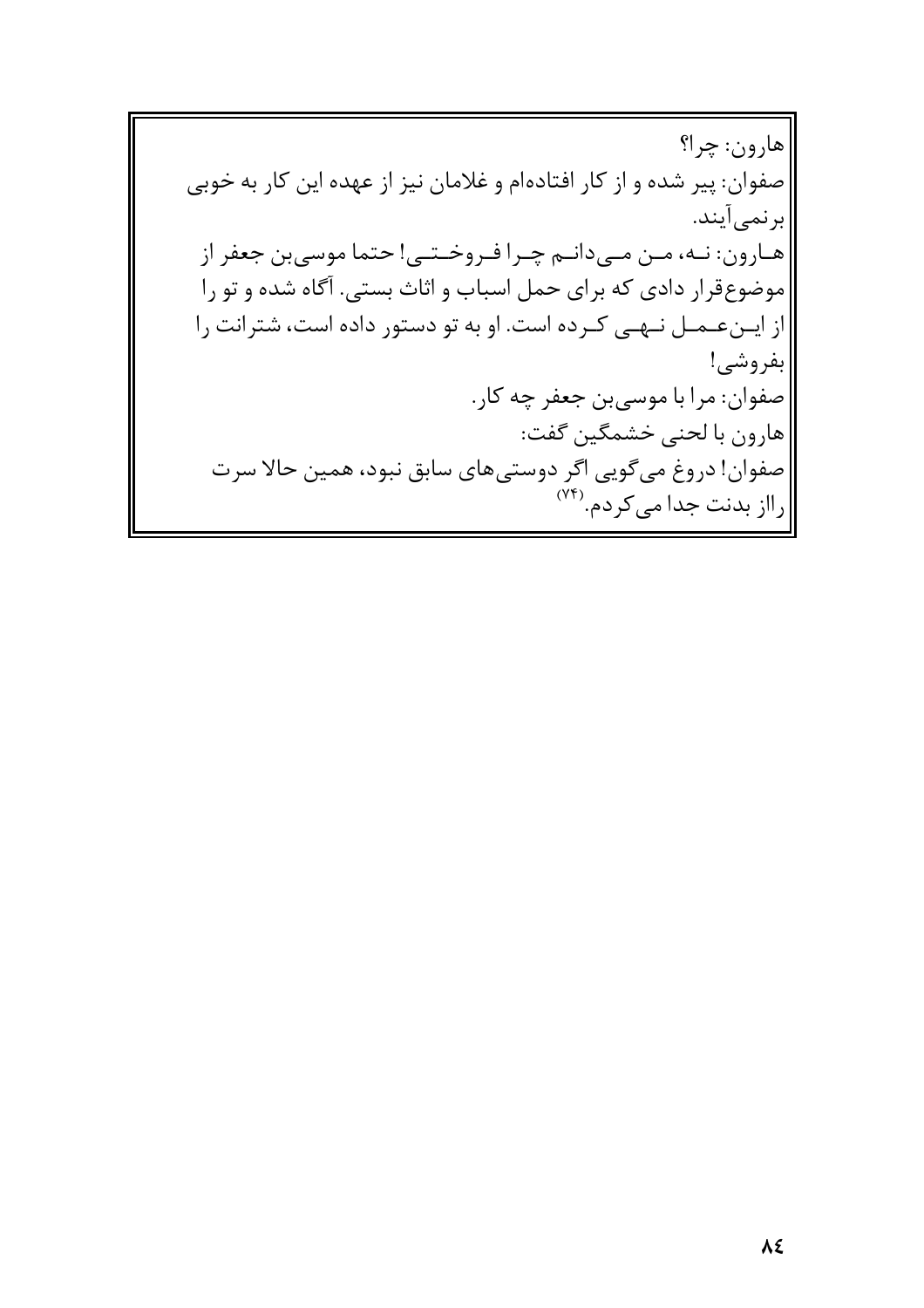#### ۵۷– از همه به من نزدیکتر

روزي ابوحنيفه محضر امام صادق عليهالسلام رسيد، عرض كرد: |مـن فـرزنـدت مـوسى (امام كاظـم) را ديدم كه نماز مى خواند و مردم |ازجـلـوی او عـبـور مـی کردند و آنها را مانع نمیشد، در حالی که این |كارخوب نيست. حضرت صادق عليهالسلام فرمود: فرزندم موسى را صدا بزنيد! چون خدمت پدر آمد، حضرت به اوفرمود: ابوحنيفه مي گويد: تـو مـشـغول نماز بودهاى و مردم از جلويت رفت و آمد مىكردند، آنها رانهی نکردهای؟ در پـاسخ عرض کرد: پدر جان! آن کس که من برای او نماز می خواندم |ازهمه به من نزدیکتر بود، زیرا خداوند میفر ماید: ما به انسان از رگ گردنش نزدیکتر هستیم.<sup>(۷۵)</sup> |امام صادق عليهالسلام او را به سينه چسبانيد و فرمود: |فدایت شوم که اسرار البهی در قلب تو وجود دارد.<sup>(۷۶</sup>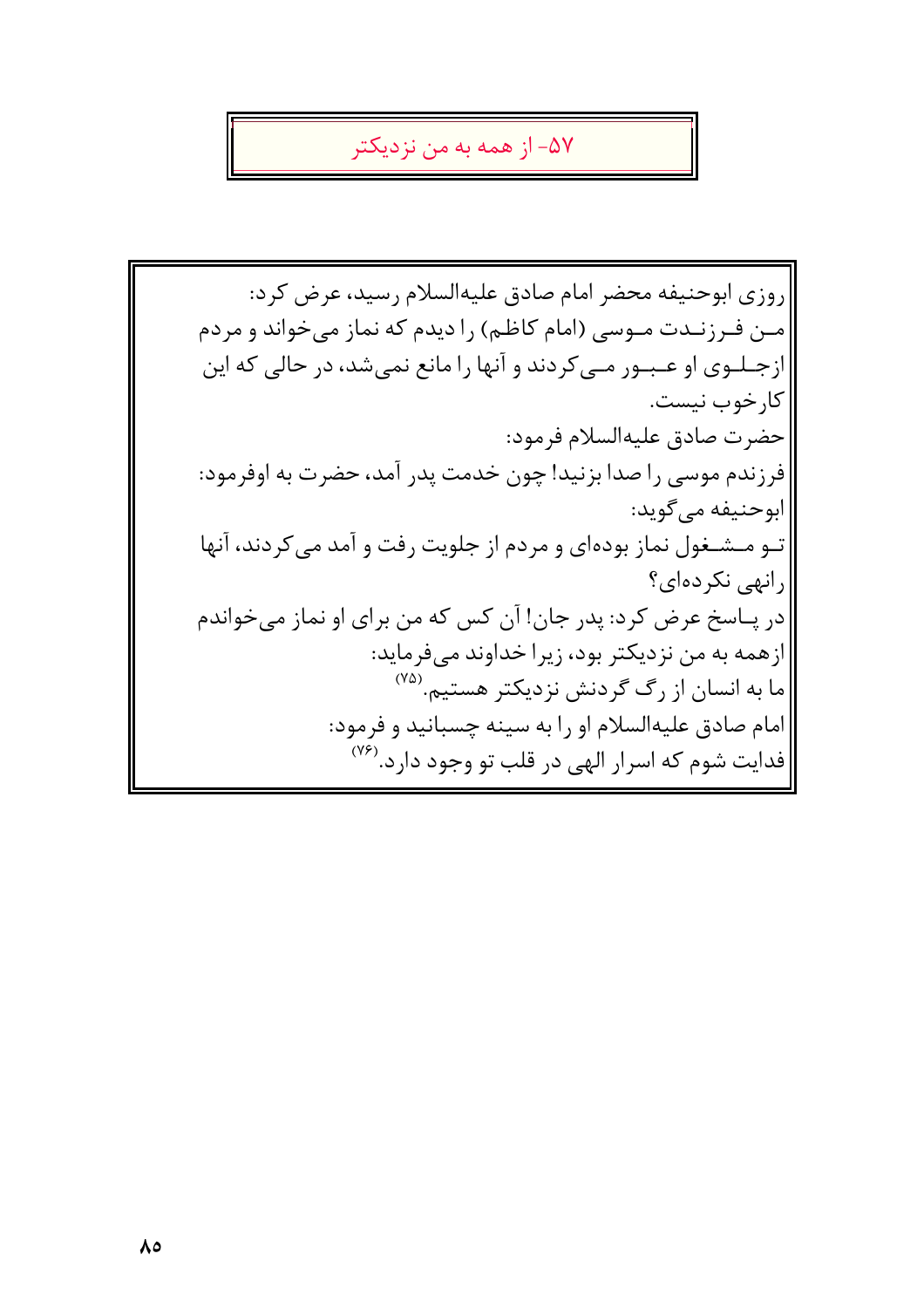## ۵۸– امام رضا علیهالسلام و مردی در سفر مانده

ايسع پسر حمزه مي گويد: در مـحـضـر امـام رضـا بـودم، صحبت مي كرديم، عده زيادي نيز آنجا بــودنــدکه از مسائل حلال و حرام مے پرسیدند. در این وقت مردی بلند قد وگندمگون وارد شد و گفت: فـرزنـد رسـول خـدا! مـن از دوسـتـداران شـمـا و اجـدادتان هستم، خرجی راهم تمام شده، اگر صلاح بدانید مبلغی به من مرحمت کنید تا بـه وطنخود برسم و در آنجا از طرف شما به اندازه همان مبلغ صدقه |میدهم،چون من در وطن خویش ثروتمندم اکنون در سفر نیازمندم. امـام بـرخـاسـت و بـه اطـاق دیگر رفت، دویست دینار آورد در را کمی باز کرد خود پشت در ایستاد و دستش را بیرون آورد و آن شخص را صدا |; دو فرمود: |ایـن دویـسـت دیـنـار را بـگـیر و در مخارج راهت استفاده کن و از آن |تبرکبجوی و لازم نیست به اندازه آن از طرف من صدقه بدهی. برو که |مرانبيني و من نيز تو را نبينم. آن مرد دينارها را كرفت ورفت، حضرت به اتاق اول آمد به حضرتء ض کردند: شــمــا خــيــلى به او لطـف كرديد و مورد عنايت خويش قرار داديد، چرا خودرا پشت در نهان کردید که هنگام گرفتن دینارها شما را نبیند؟ |امام فرمود: |به خاطر این که شرمندگی نیاز و سؤال را در چهره او نبینم... (۷۷)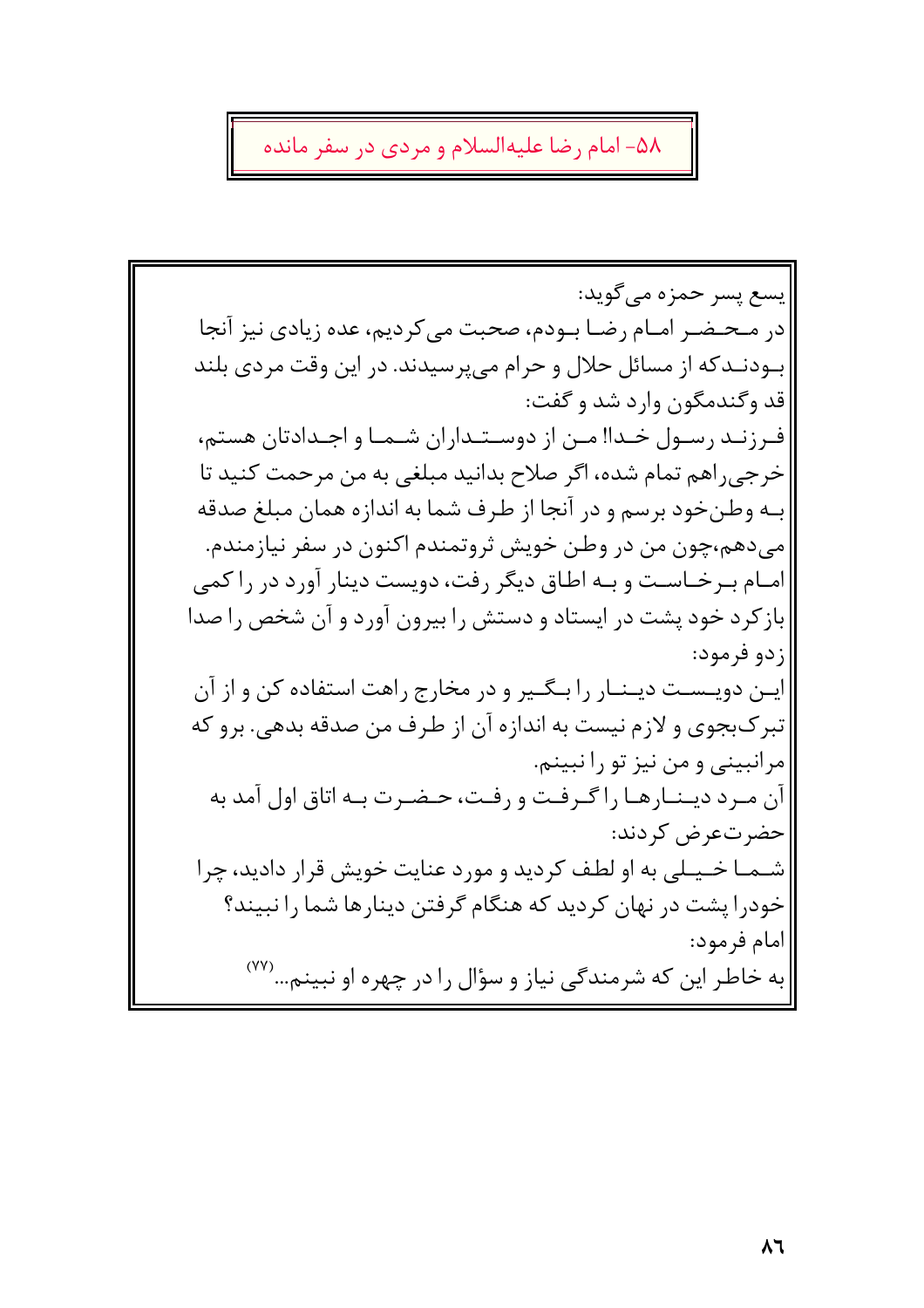۵۹- اول قرارداد، سپس کار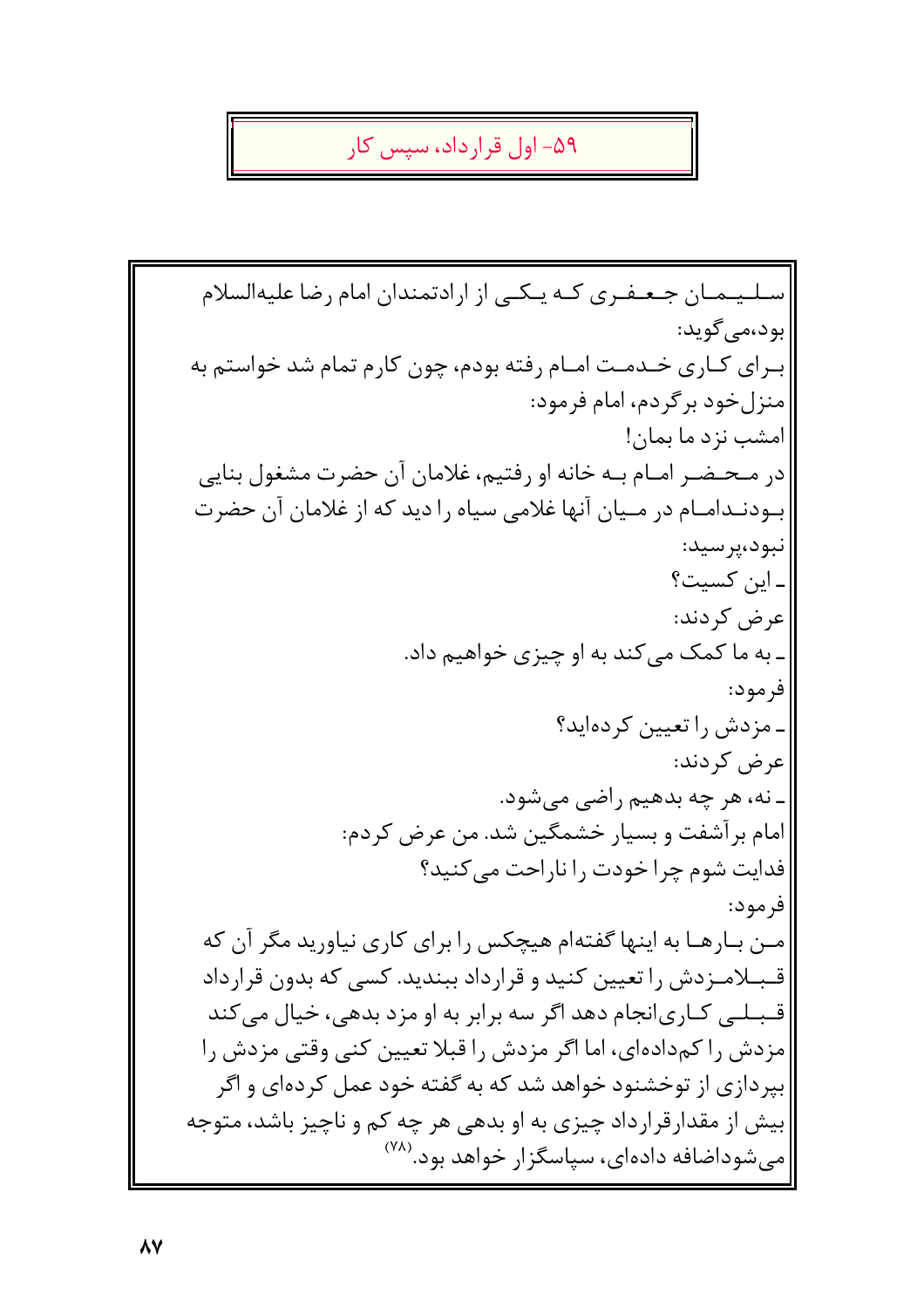۶۰- امام جواد علیهالسلام و دستور مدارا با پدر

من دامادی داشتم به امام جواد علیهالسلام نامهای نوشت و در آناظهار داشـت كـه پـدرم دشـمن اهل بيت است و عقيده فاسد دارد، با من هم بدرفتاري مي كند و خيلي اذيتم مي نمايد. |سـرورم! نـخـسـت از تو مىخواهم براى من دعا كنى! ضمنا نظر تو در |اینباره چیست؟ آیا علیه او افشاگری کنم و عقیده فاسد و رفتار زشت او رابرای دیگران بیان کنم؟ یا با او مدارا نموده و خوش رفتار باشم؟ امام جواد عليهالسلام در باسخ نوشت: |مـضـمـون نـامه تو و آنچه که راجع به يدر خود نوشته بودي فهميدم، الـبــتهبه خواست خداوند من از دعاى خير تو غفلت نمى كنم اما اين را هـمبدان مدارا و خوش رفتاری برای تو، بهتر از افشاگری و پردهدری است ونييز بيدان با هر سختي، آساني است. شكيبا باش و عاقبت نيكو اخـتصاصبه پرهیزگاران دارد. خداوند تو را در دوستی اهل بیت ثابت قدم بدارد!ما و شما در پناه خداوند هستیم و پروردگار نیز پناهندگان خود رانگهداری می کند. |بکر مے گوید: پــس از آن خــداونــد قــلــب پــدر دامادم را چنان دگرگون ساخت که |دوستداراهل بیت شد و به پسرش هم محبت نمود.<sup>(۷۹)</sup>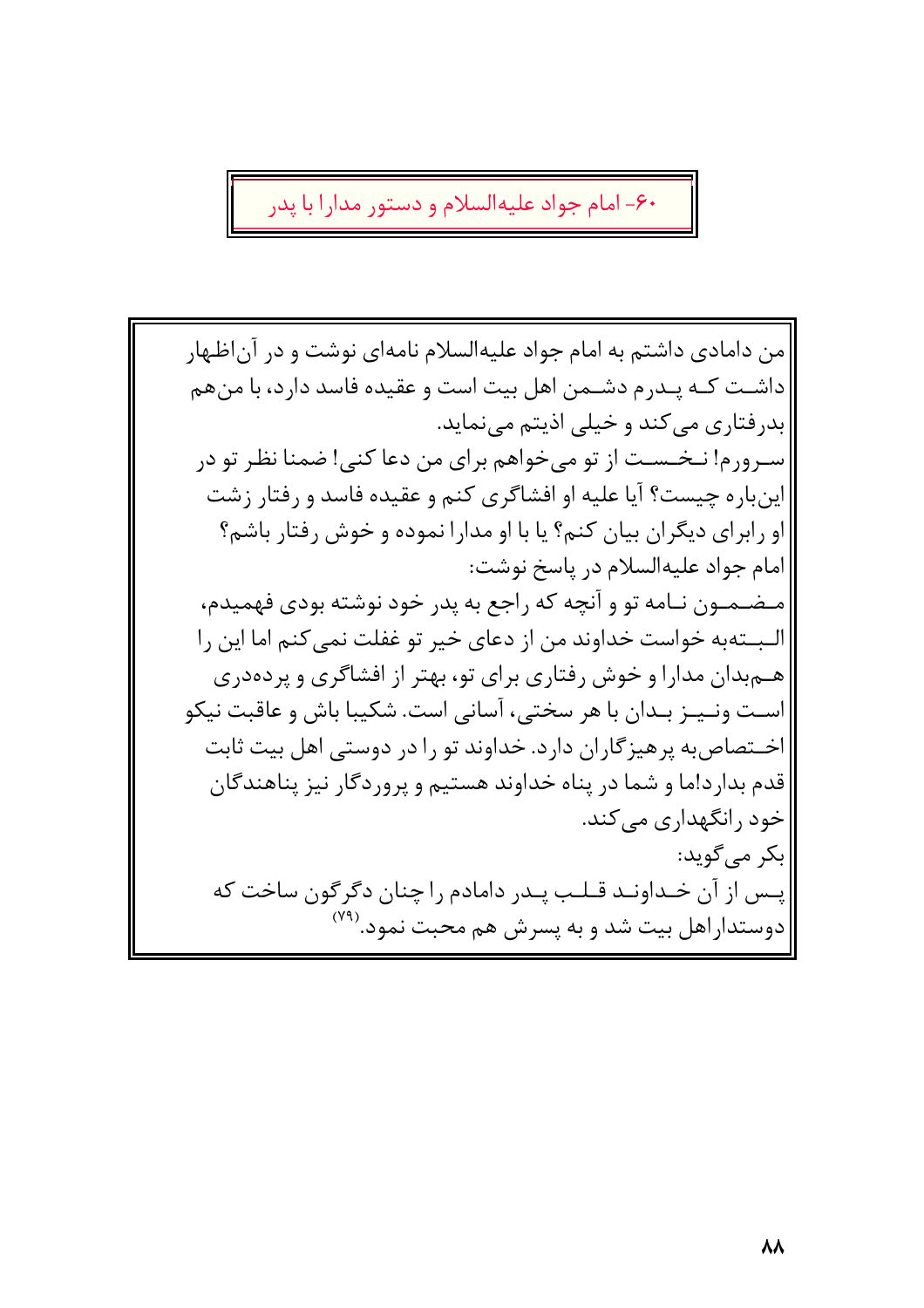۶۱- امام جواد علیهالسلام و تقدیر از علمای ربانی

محمد پسر اسحاق و حسن بن محمد می گوید: |مـا يــس از وفـات زكـريــابن آدم به سوى حج حركت كرديم، نامه امام جوادعلیهالسلام در بین راه به ما رسید. در آن نوشته بود: بـه يـاد قـضـاي خـداوند درباره زكريابن آدم افتادم، پروردگار او را از روزتـولد تا روز درگذشت و همچنین روز رستاخیز که زنده می شود، مـوردرحـمـت و عنایت خویش قرار دهد! او در درون زندگی عارفانه زیست وانسان حق شناس و حقگو بود بود و در این راه رنجها کشید و صبر وتحمل نمود. پیوسته به وظیفه خویش عمل می کرد، کارهایی که موردرضای خداوند و پیامبر بود انجام میداد. او پیاک و بے آلاییش از دنیپیا رفت، خداوند اجر نیت و یاداش سعی و تلاش وي را عنايت كند! |وصـی او نـیـز مورد توجه ماست، او را بهتر میشناسیم و نظر ما نسبت بهاو بر نمیگردد. منظور حسن پسر محمدبن عمران است.<sup>(۸۰)</sup> |امـید است علماء زمان ما نیز طوری رفتار کنند که همگان مورد تقدیر وتاءييد ائمه اطهار عليهالسلام قرار گيرند.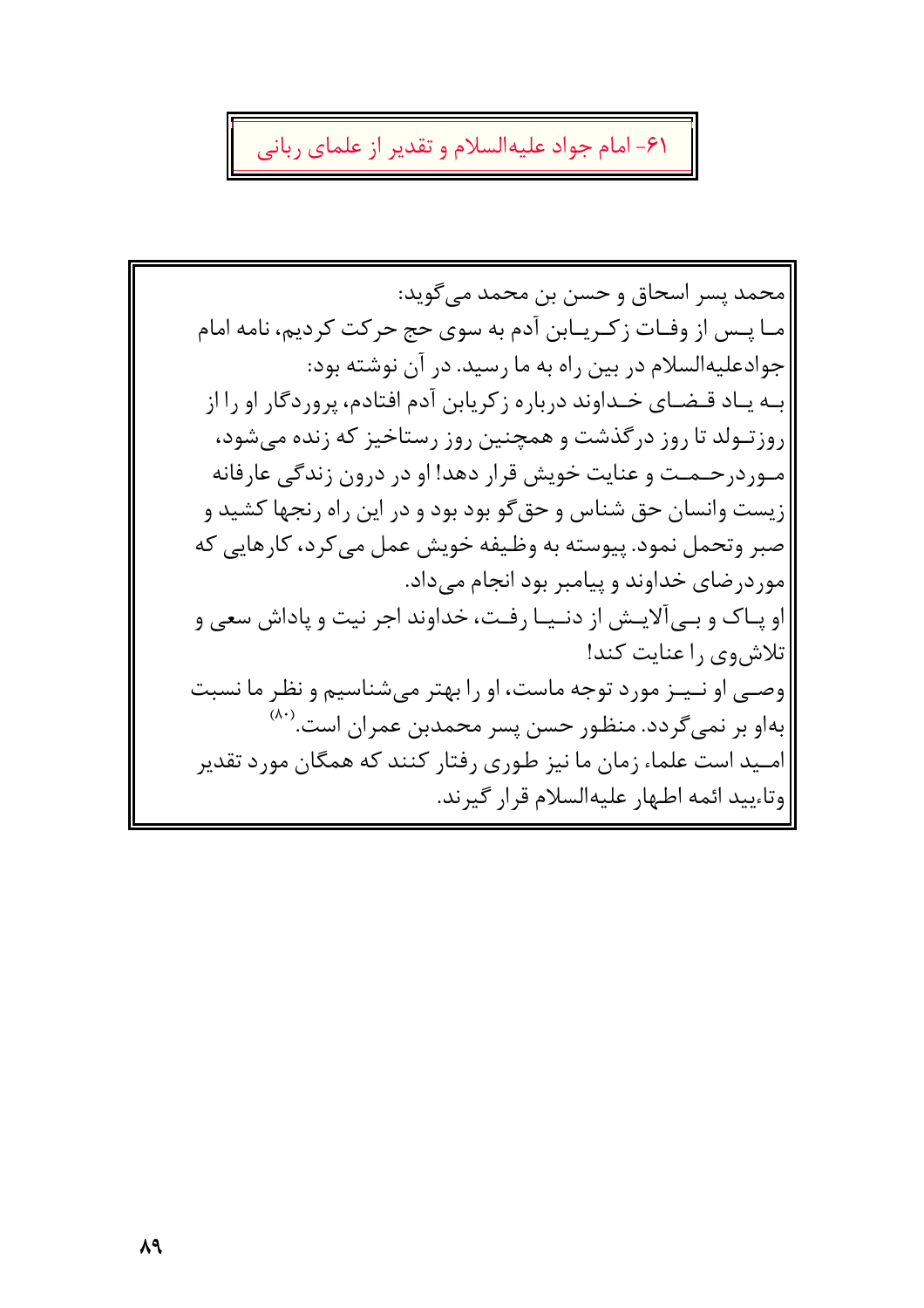۶۲- تقدیری دیگر از یک عالم ربانی

يـكـي از شخصيتهاي مورد پسند امام جواد عليهالسلام علىبن مهزيار اهوازي است. حسن پسر شمون مي گويد: نياميهاي را كيه اميام جيواد عبليپهالسلام با دست خط خود به علي بن مهزیار نوشته بود خواندم، چنین بود: به نام خداوند بخشنده و مهربان. ای عـلـیبن مهزیار! خداوند بهترین پاداش را به تو عنایت کند! منزلت رادر بهشت قرار دهند، تنو را در دنیها و آخیرت خیوار نکند و با ما محشور گرداند! ای عـلـی! تـو را در خـیـر خـواهـی، مـسـلـمـانـی، فـرمان برداری از خـداونـد،احترام به دیگران، انجام وظایف دینی، آزمایش کردم، و تو را |يسنديدم. اگــر بگويم مانند تو را نديدهام حـتما راست گفتهام. خداوند جايگاه تو ارادر بهشت برین قرار دهد. |ای عـلـی! در سـرمـا و گـرمـا، در شـب و روز، خـدمـت تـو بـرای ما |مـخـفـی نـیـست. از خداوند مسئلت دارم روز رستاخیز تو را آن چنان |مشمول رحمت خود قرار دهد که مورد غبطه دیگران باشی! خداوند دعا رامستجاب می کند.(۱۸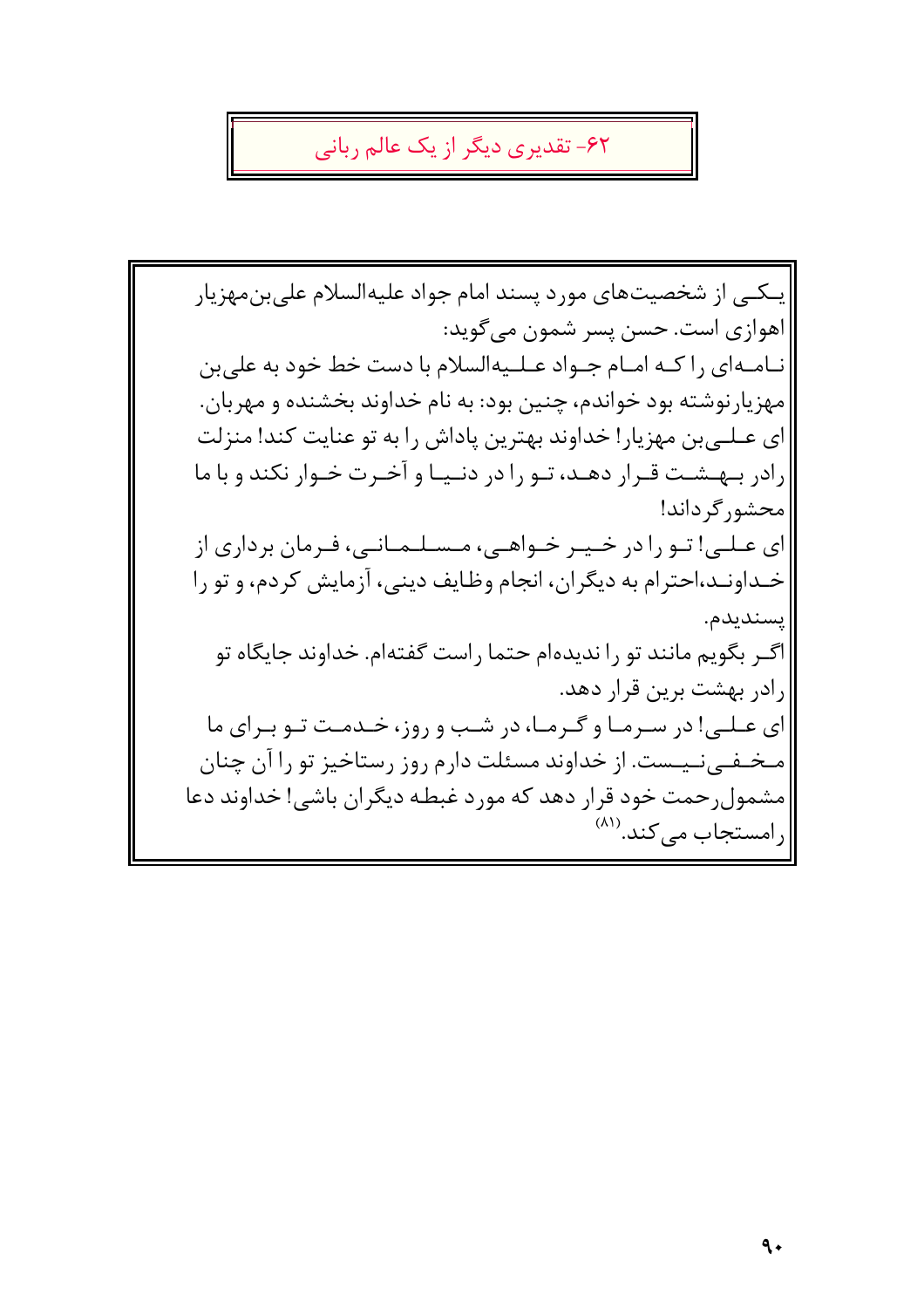#### ۶۳– امام هادی در سامرا

امام هادي (على النقى) در صريا (دهى است در اطراف مدينه) درنيمه ذیبحیچیه پیه سال ۲۱۲ متولد شد و در سامرا نیمه ماه رجب سال ۲۵۴ وفات یافت و چهل و یک سال داشت و مدت امامت آن حضر ت۳۳ سال بود، مادرش کنیزی بود که سمانه نام داشت. مستوكل عبياسي أن جناب را به ماءموريت يحيىبن هرثمه از مدينه بهسامرا آورد و در همان شهر ماند تا از دنیا رحلت نمود.<sup>(۸۲</sup> روزی کـه حـضـرت بـا يـحـيــىبـن هـرثـمـه وارد سـامـرا شـد. در کاروانسرای گدایان به امام علیهالسلام جای دادند. صالح بن سعيد مي گويد: روزي كه امام هادي وارد سامرا شد خدمت آن حضرت رسيدم. عرض کردم: فـدايـت شـوم ايـن ستمگران سعى مى كنند به هر وسيله كه هست نور شـمارا خاموش سازند و نسبت به شما اهانت کنند، تا آنجا که شما را در این مکان پست که کاروانسرای فقر است، جای دادهاند. |در این وقت امام علیهالسلام با دست به سویی اشاره کرد و فرمود: |این جا را نگاه کن ای پسر سعید! ناگاه باغهای زیبا و پر از میوه و جوی های جاری و خدمت گـزاران بـهشتی همچون مرواریدهای دست نخورده دیدم، چشمهایم خيره شدو بسيار تعجب كردم. |امام فرمود: ما هر کجا باشیم این وضع برای ماست، ای پسر سعید! ما در کاروانسرای اگدایان نیستیم. (۸۳)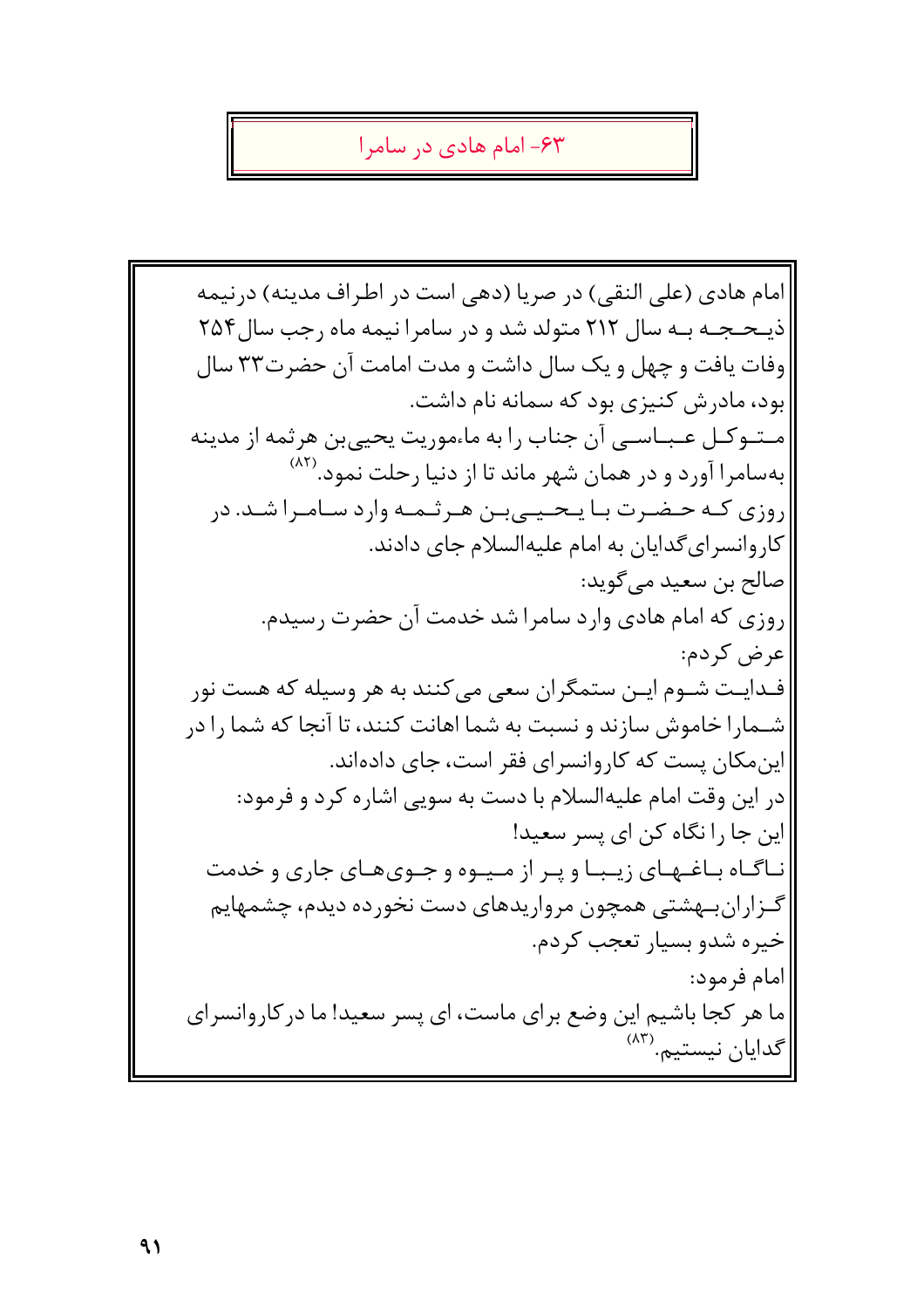### ۶۴- هجوم به خانه امام هادي عليهالسلام

|میردکیے به نام بطحایی پیش متوکل عباسی از امام هادی سخن چینی کرد که اسلحه و پول و نیرو فراهم آورده و قصد قیام دارد. مت و کـل بـه سعید حاجب دستور داد شبانه به خانه امام هجوم ببر د و هرچه يول و اسلحه بيابد ضبط كرده، بياورد. سـعـيـد مـي5ويد: شبانه به خانه آن حضرت رفتم نردباني نيز همراه خــودبـردم، به وسیله آن خود را بالای پشت بام رساندم. سپس از پلکان پـايــينآمدم، شب تاريک بود در اين فکر بودم که چگونه وارد اتاق شوم، ناگهاناز داخل اتاق مرا صدا زد، فرمود: سعيد! همانجا بمان! تا برايت شمع بياورند. فوري شمع آوردند، داخل اتاق شدم ديدم امام جبهاي از پشم به تندارد و شب کـلاهـی بـر سـر گـذاشـته و جانماز را روی حصیر گسترده |ومشغول مناجات است. به من فرمود: |ایـن اطـاقـهـا در اخـتیار شماست میتوانی همه را بگردی! وارد اتاقها |شــدمهمه را بازرسی کردم ولی چیزی در آنها نیافتم. تنها کیسهای که به مهرمادر متوکل مهر خورده بود پیدا کردم و کیسهای مهر شده دیگر نــیز با آنبود. هر دو را برداشتم. آنگاه امام فرمود: زیرا این جانماز را نیز نگاه کن!جانماز را بلند کردم، شمشیری که داخل غلاف بود دیدم، آن را نیزبرداشته، همه را نزد متوکل بردم. هـنـگـامـی که چشم متوکل بر مهر مادرش روی کیسه افتاد، مادرش راخواست و جریان کیسه را از او پرسید. مادرش گفت: آن وقت که بیمار بودی نذر کردم هرگاه تو بهتر شدی ده هـزار ديـنـار از مـال خـودم بـه ابو الحسن (امام هادي) بدهيم. يس ازبههبودی شها آن را در هـمین کیسه گذاشته به او فرستادم که ابوالحسن حتى باز هم نكرده است. متوکل کیسه دومی را باز کرد. آن چهار صد دینار بود.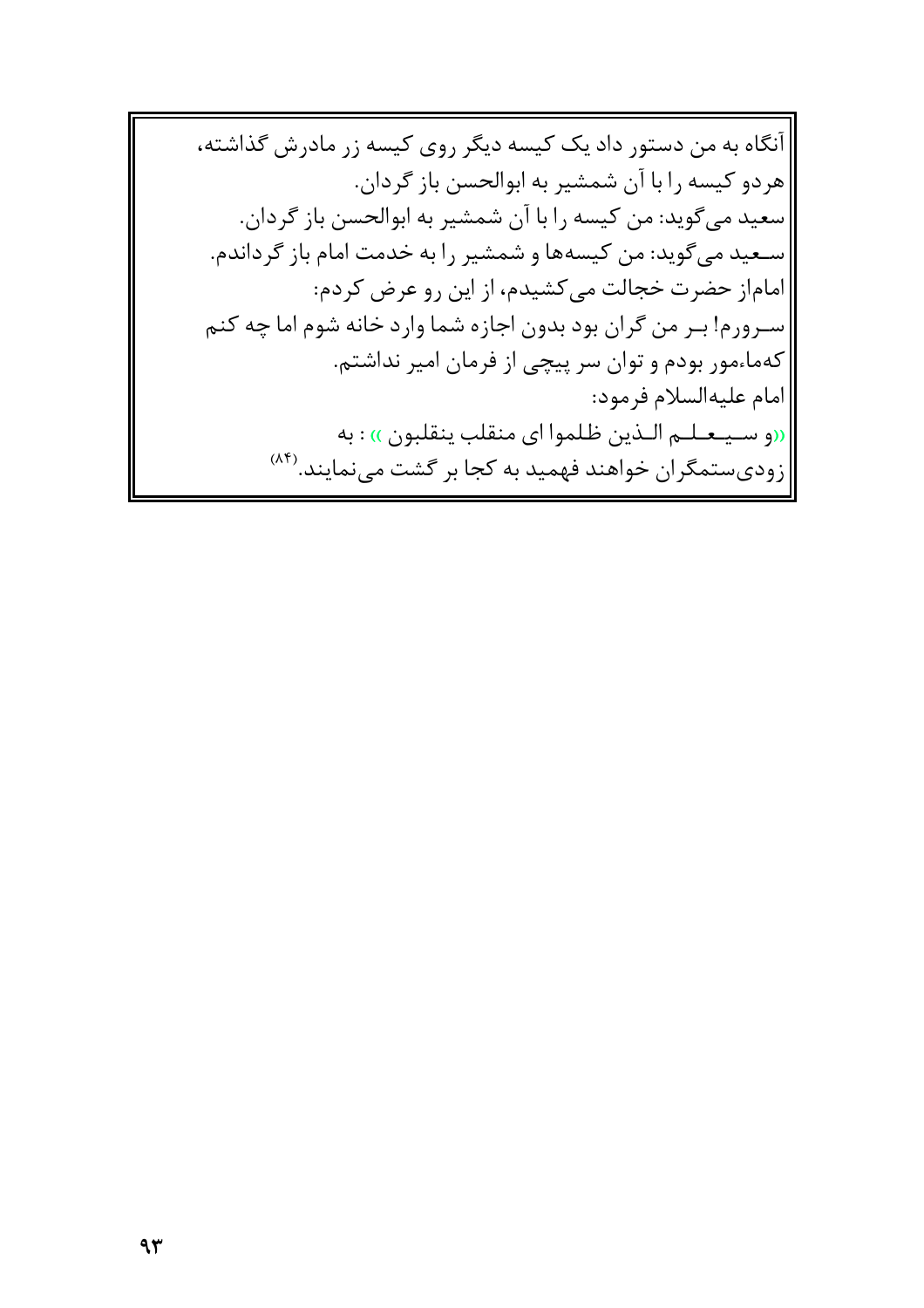#### ۶۵- د, تنگنای سخت

ابو هاشم می گوید: یـک وقـت از نـظـر زنـدگی در تنگنای شدید قرار گرفتم. به حضور امـامهـادي رفـتـم، اجـازه ورود داد. هـمين كه در محضرش نشستم، فرمود: ای اب و هـاشـم! کـدام از نـعـمـتـهـا را کـه خـداونـد به تو عطا کرده مـی تـوانی شکرانهاش را به جای آوری؟ من سکوت کردم و ندانستم در جواب چەبگويم. آن حضرت آغاز سخن کرد و فرمود: خداوند ایمان را به تو مرحمتکرده بـه خـاطر أن بدنت را بر أتش جهنم حرام كرد و تو را عافيت وسلامتي داد و بـدین وسیله تو را بر عبادت و بندگی پاری فرمود و به توقناعت بخشيد كه يا اين صفت آيرويت را حفظ نمود. آنـگـاه فـرمـود: ای ابو هاشم! من در آغاز این نعمتها را به یاد تو آوردم، چون می دانستم به جهت تنگدستی از آن کسی که این همه نعمتها را به تـوعنايت كرده به من شكايت كني. اينك دستور دادم صد دينار (طلا) |به توبدهند آن را بگیر و به زندگی|ت سامان بده! شکر نعمتهای خدا را ابجاي أور!(۵۸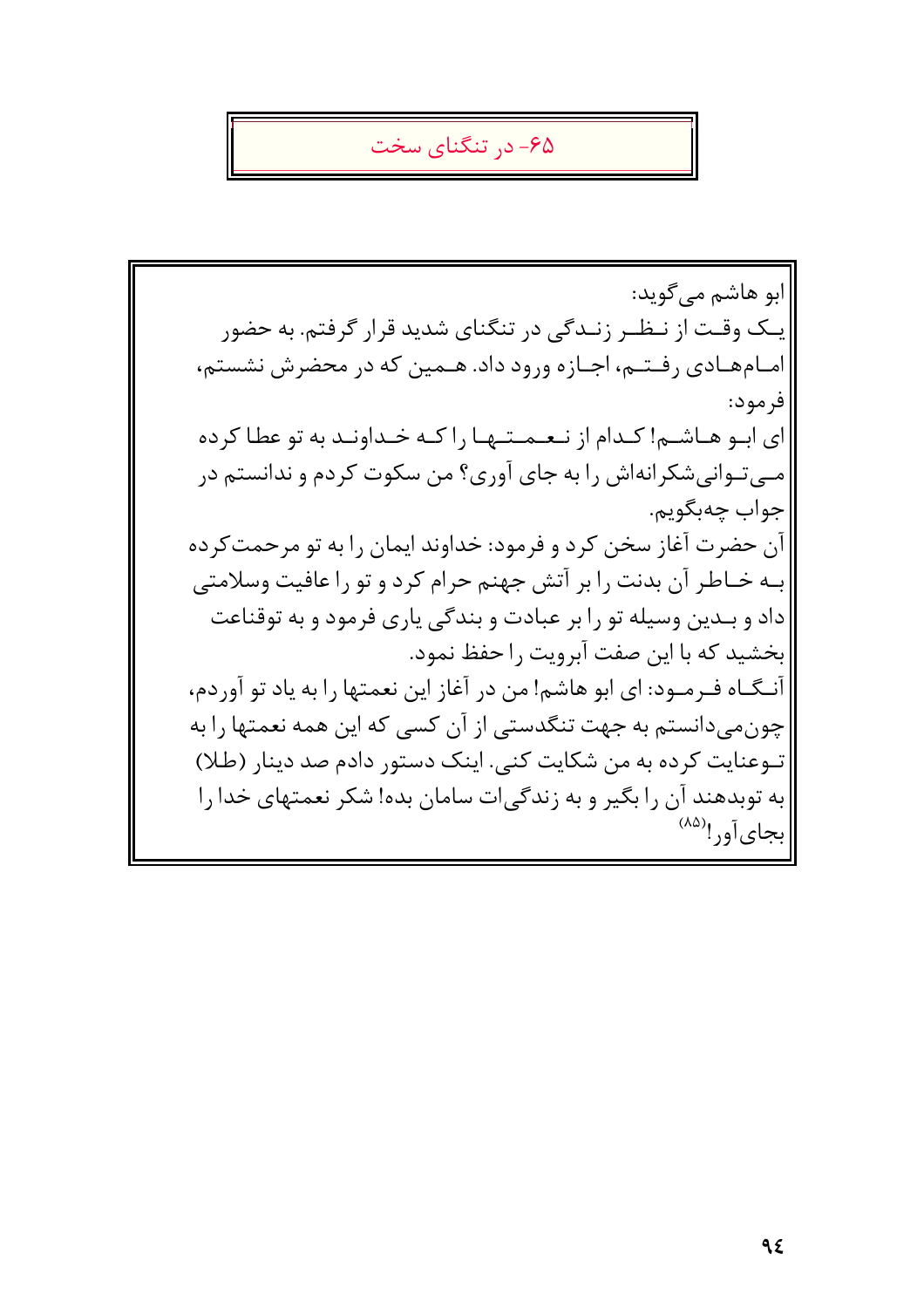#### ۶۶– نگین انگشتر

يــونــس نــقاش، در سامرا همسايه امام هادي عليهالسلام بود، پيوستهبه حضور امام عليهالسلام شرفياب مي شد و به آن حضرت خدمتمي كرد. یبک روز در حیالی که لرزه اندامش را فراگرفته بود محضر امام آمد وعرض کرد: سرورم! وصيت مي كنم با خانوادهام به نيكي رفتار نماييد! امام فرمود: ـ چه شده است؟ عرض کرد: ۔ آمادہ مرگ شدہام. امام با لبخند فرمود: چرا؟ عرض كرد: مــوســِي بن بغا <sup>(٨۶)</sup> نگين پر قيمتي به من فرستاد تا <sub>د</sub>وي آن نقشي ِ بندازم.موقع نقاشی نگین شکست و دو قسمت شد. فردا روز وعده است کـهنگین را به او بدهم، موسى بن بغا که حالش معلوم است اگر از این قضیهآگاه شود، یا مرا میکشد، یا هزار تازیانه به من میزند. امام عليهالسلام فرمود: بیرو بیه خیانیهات جیز خییر و نیکی چیز دیگر نخواهد بود. فردای آن روزیونس در حال لرزان خدمت امام رسید و عرض کرد: فرستاده موسى بن بغا آمده تا نگين انگشتر را بگيرد. |امام فرمود: نزد او برو جز خوبی چیزی نخواهی دید. یونس رفت و خندان برگشت و عرض کرد: سـرورم! چـون نـزد موسى بن بغا رفتم، گفت: زنها بر سر نگين با هم دعـوادارنـد مـمـکن است آن را دو قسمت کنبی تا دو نگین شود؟ اگر چنین کنی تو را بی نیاز خواهم کرد. |امام علیهالسلام خدا را سپاسگزاری کرد و به یونس فرمود: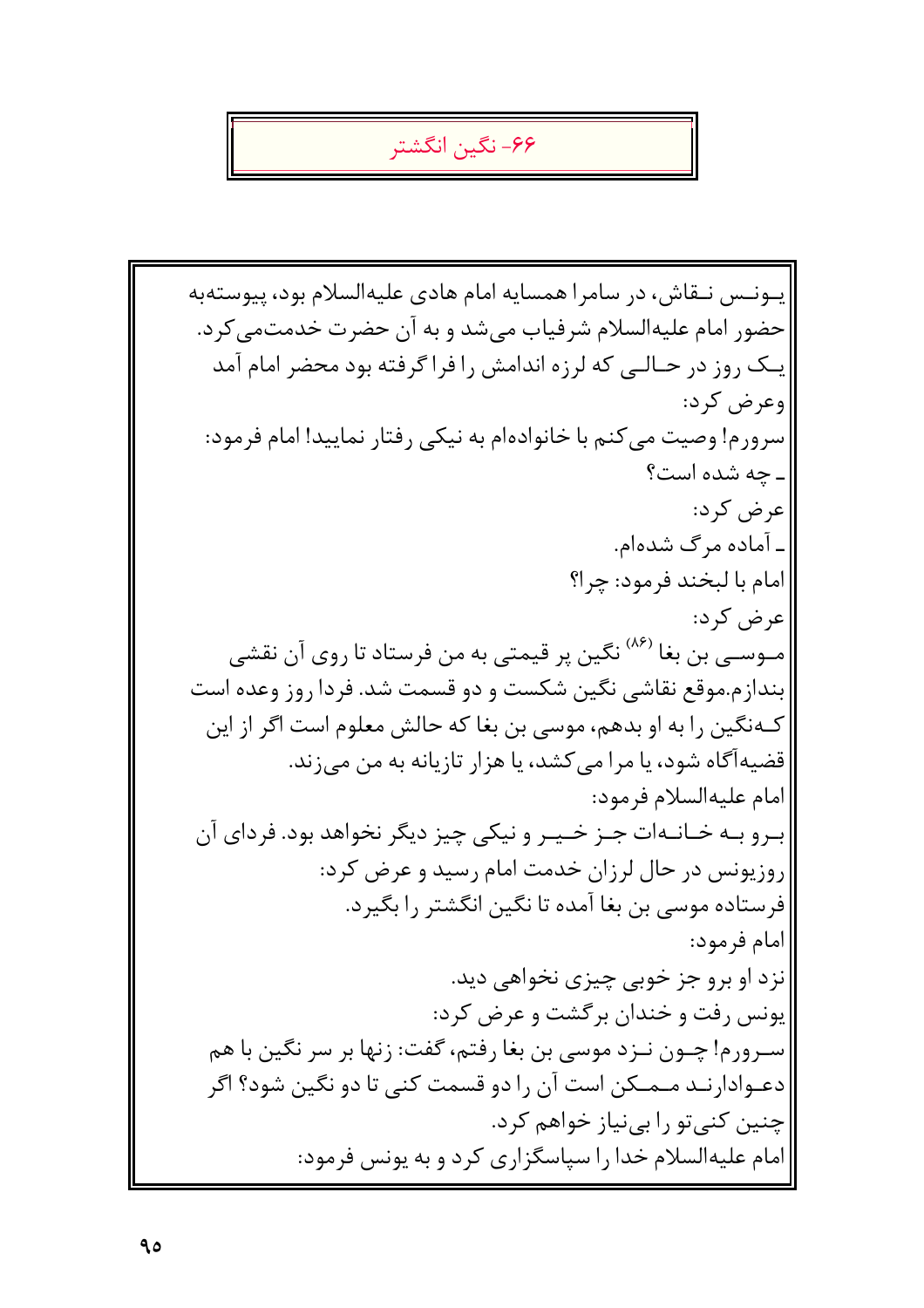به او چه گفتي؟ |ـ گــفــتــم: مــرا مــهلت بده تا درباره آن فكر كنم كه چگونه اين كار را انجام دهم. امـام فـرمـود: خـوب پاسخ دادی. <sup>(۸۷)</sup> بدین گونه، یونس نقاش، از $\Big|$ |مشکلی که زندگی او را تهدید می کرد رهایی یافت.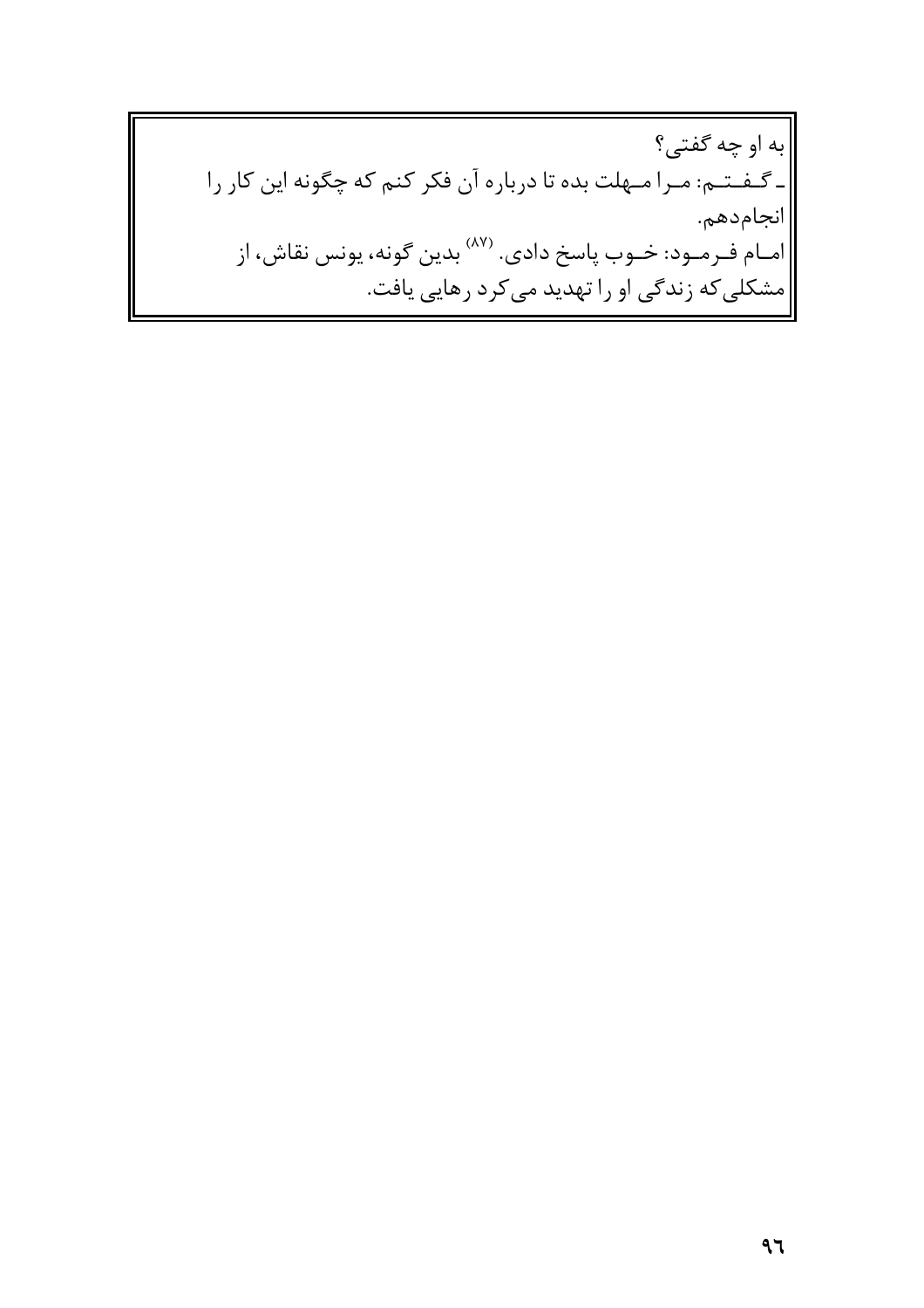# ۶۷- امام حسن عسکري و شکنجه گران

|در زمـان خـلـيفه وقت (مهتدي عباسي) امام حسن عسكري رازنداني كردند. رئيس زندان فردي به نام صالح بن وصيف بود. گروهی از دشمنان امام علیهالسلام پیش رئیس زندان رفتند و اکیدا از اوخواستند به آن حضرت در زندان سخت بگیرد. ا, ئيس زندان گفت: چـه کـنـم؟ دو نـفـر از بـدتـريـن اشـخـاص را بـراي شـكـنجه حسن عسکریماءمور کردم، آن دو نفر پس از مشاهده حال عبادت و راز و نیاز آن حـضـرت، آن چـنــان تـحـت تاءثیر قرار گرفتهاند که خود مرتب به عبادت ونماز مشغولند، به طوری که رفتارشان شگفت آور است! آنها را احضار كردم و پرسيدم: شــمــا چــرا چــنـــين شدهايد؟ چرا به اين شخص شكنجه نمي كنيد، مگر ازایشان چه دیدهاید؟ اد, پاسخ گفتند: چـه بـگـویـم دربـاره شخصی که روزها را روزه می گیرد و شبها را به عـبــادتمــی گــذراند، نه سخن می گوید و نه جز عبادت به کار دیگر |سـرگـرممـي5ردد، هنگامي كه به ما نگاه مي كند بدنمان ميلرزد و چنان وحشتسراسر وجود ما را فرا می گیرد که نمی توانیم خود را نگه |داریـم.مـخـالـفـیـن امـام کـه ایـن سـخـنـان را شـنـیدند ناامید سر |افكندهبر گشتند.(<sup>۸۸)</sup>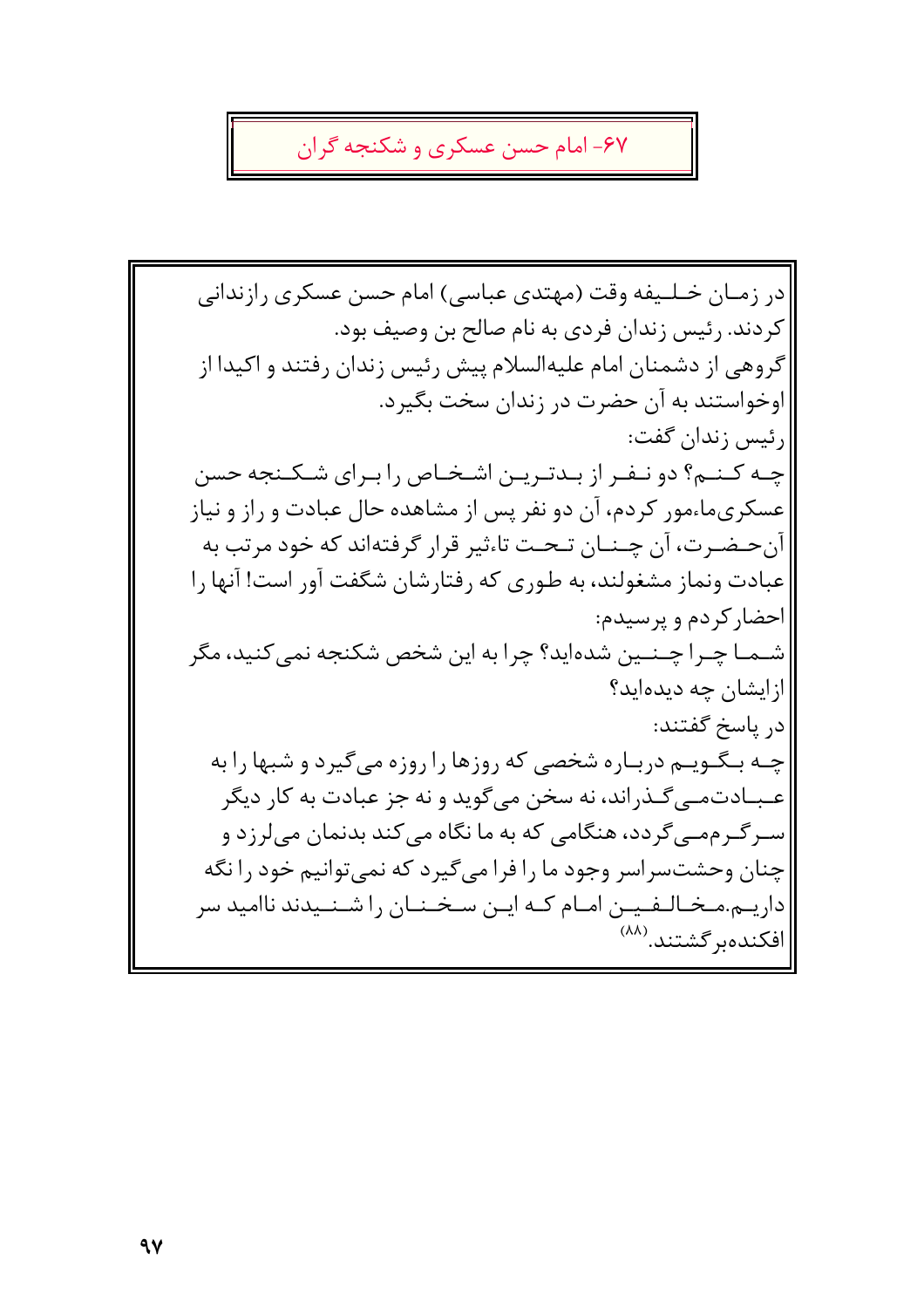## ۶۸- نامه امام عسکری به یکی از علماء بزرگ

|امــام حــســن عسكري نامهاي به يكي از بزرگان فقهاء شيعه (على يسر حسین بن بابویه قمی) نوشتهاند که فرازی از آن چنین است: اي عـلـي! يـيـوسـتـه صـبـر و شكيبايي كن! و منتظر فرج باش! همانا ايــيامبرصلي الله عليه و آله فرموده است: بهترين اعمال امت من انتظـار فـرجاسـت. هـمواره شيعيان ما در حزن و اندوه خواهند بود، تا فرزندم (امـام قـائم عـليهالسلام) ظـهور نمايد، همان كسى كه ييغمبر صلى الله عـليه و آلهبشارت ظهور او را چنين داد: زمين را پر از عدل و داد كند، همچنان که پراز ظلم و جور شده است. ای بـزرگـمـرد و مـورد اعـتماد من! ای ابوالحسن! صبر کن! و بگو به |شیعیان صبر کنند، در حقیقت زمین از آن خداست. به هر کس بخواهد |می دهد،سرانجام نیکو برای پرهیز کاران است و سلام و رحمت و بر کات |خداوندبر تو و همه شیعیانم، درود او بر محمد و آلش باد.<sup>(۸۹</sup>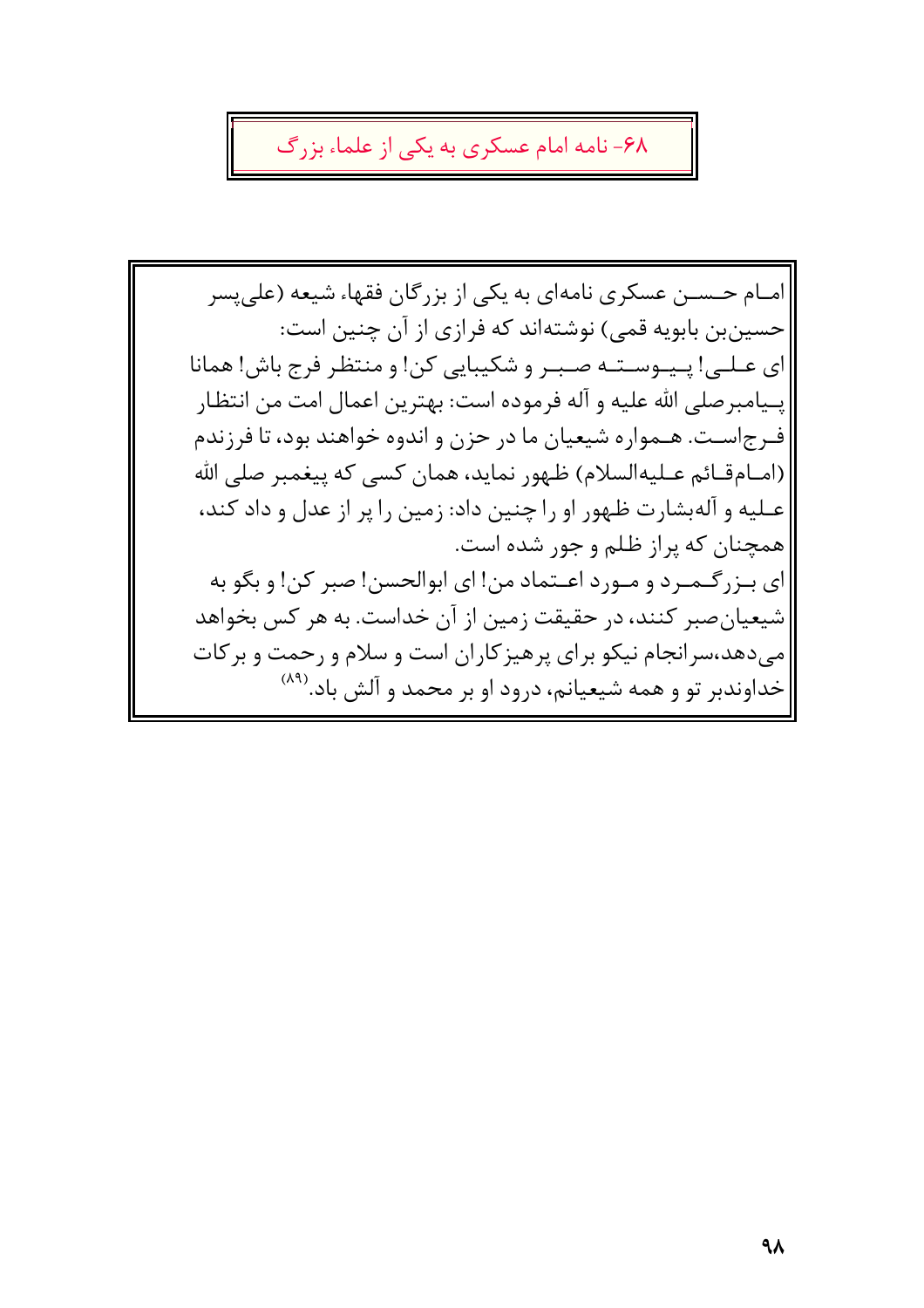# ۶۹- غیبت امام زمان (عج در بیان پیغمبر صلی الله علیه و آله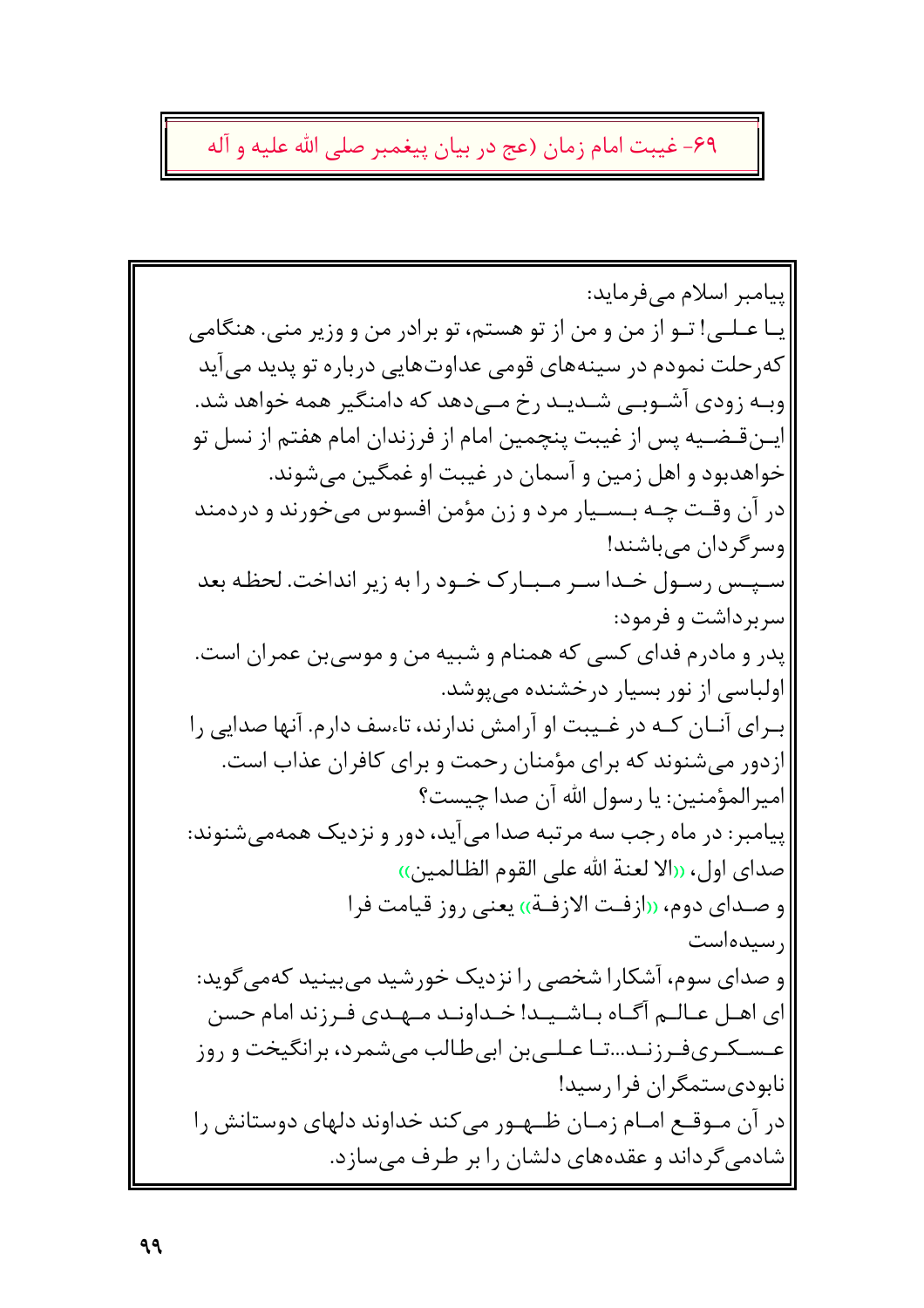|امیرالمؤمنین: یا رسول الله! بعد از من چند امام خواهد بود؟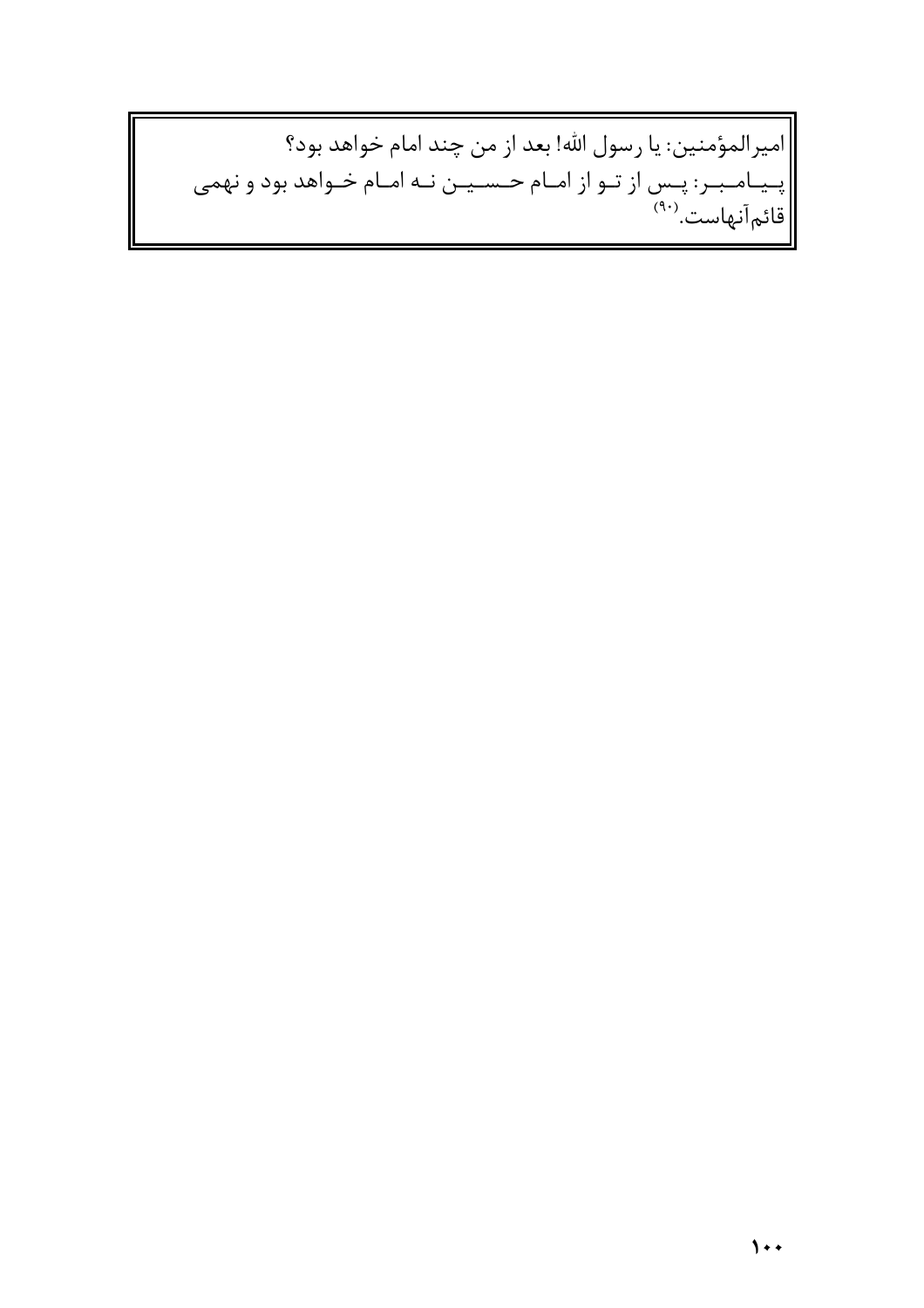# ۷۰- غیبت امام زمان در بیان علی علیهالسلام

امير المؤمنين عليه السلام مي فرمايد: خـداونـد در آخـرالـزمـان و روزگـار سخت مردى را مى|نگيزد و او را بهوسیله فرشتگان خود تاءیید کرده، پاران وی را حفظ می کند و با آیات ومعجزات خودش او را پاری نموده و بر کره زمین مسلط میگرداند تـاآنـجـا كـه عـدهاى از مـردم بـا مـيـل و گـروهـى بـاجـبار به دين خداوندمي گروند. او زمـين را پس از آن كه پر از ظلم و ستم مىگردد، پر از عدل و داد و نور وبرهان می کند. تمام مردم جهان در برابر وی مطیع میشوند. هیچ کافرینمیماند، مگر این که مؤمن میشود، هیچ تبهکاری نمیماند مگر |این که اصلاح مے گردد. در دوران سلطنت او درندگان در حال آشتی و صلح زندگی می کنند وزمیپنسیان خبود را رشد می دهند و آسمان بر کاتش را فرو می ریزد، گـنـجـهـابـرای او آشـكـار مـی شود، مدت چهل سال بر شرق و غرب حکومتخواهد کرد. خوشا به حال آن کسی که روزگار او را درک کند و سخنانوي را بشنود.<sup>(۹۱)</sup>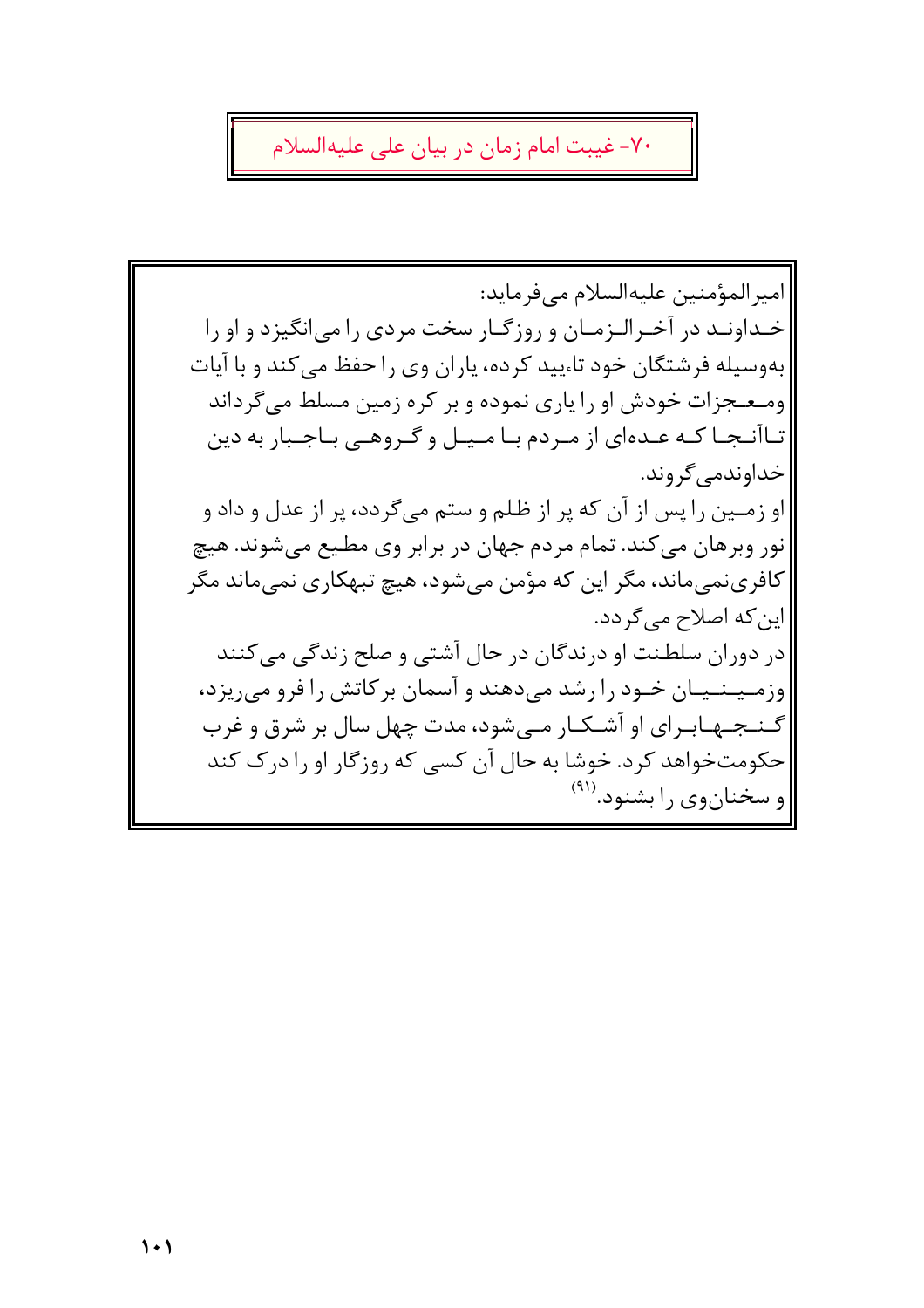#### ۷۱– یک داستان جالب

احمد پسر ابي روح مي گويد: زنی از اهل دینور مرا خواست، چون نزد او رفتم گفت: ای پــسـر ابــی روح! تــو از لــحاظ دين و تقوی از همه مورد اطمينان تر هــســتــی مــی خواهم امانتی به تو بسیار م که آن را به عهده گرفته و به صاحبش پر سانبي. گفتم: به خواست خداوند انجام مے دهم. گفت: مـبلغي پول در اين كيسه مهر كرده است، آن را باز مكن! و نگاه ننما! تا آن کــه بــه کــســی بــدهی که پیش از باز کردن، آنچه در آن هست به تو بـگـویـد و ایـن هـمـه گوشواره من که ده دینار ارزش دارد و سه دانه مروارید نیز در آن است که معادل با ده دینار میباشد و من حاجتی به امام زمان دارم مایلم پیش از آن که از او بیرسم به من خبر دهد. گفتم: حاجت تو چیست؟ گفت: مـادرم ده ديـنـار در عـروسـي من وام گرفته، اكنون نمىدانم از چه كــسـي گــرفته و بايد به كي پرداخت كنم؟ اگر امام زمان عليهالسلام خبر آن را به تو داد، هر کس را که حضرت به تو نشان داد این کیسه را به او بده. با خود گفتم: اگـر جـعـفـربـن على (جعفر كذاب پسر امام على النقى كه آن روزها ادعای|مامت می کرد) آن را از من بخواهد چه بگویم؟ سپس گفتم: ایــن خــود یــک نــوع آزمــایش است بین من و جعفر (اگر او امام زمان باشدناگفته میداند نیاز به گفتن من ندارد.)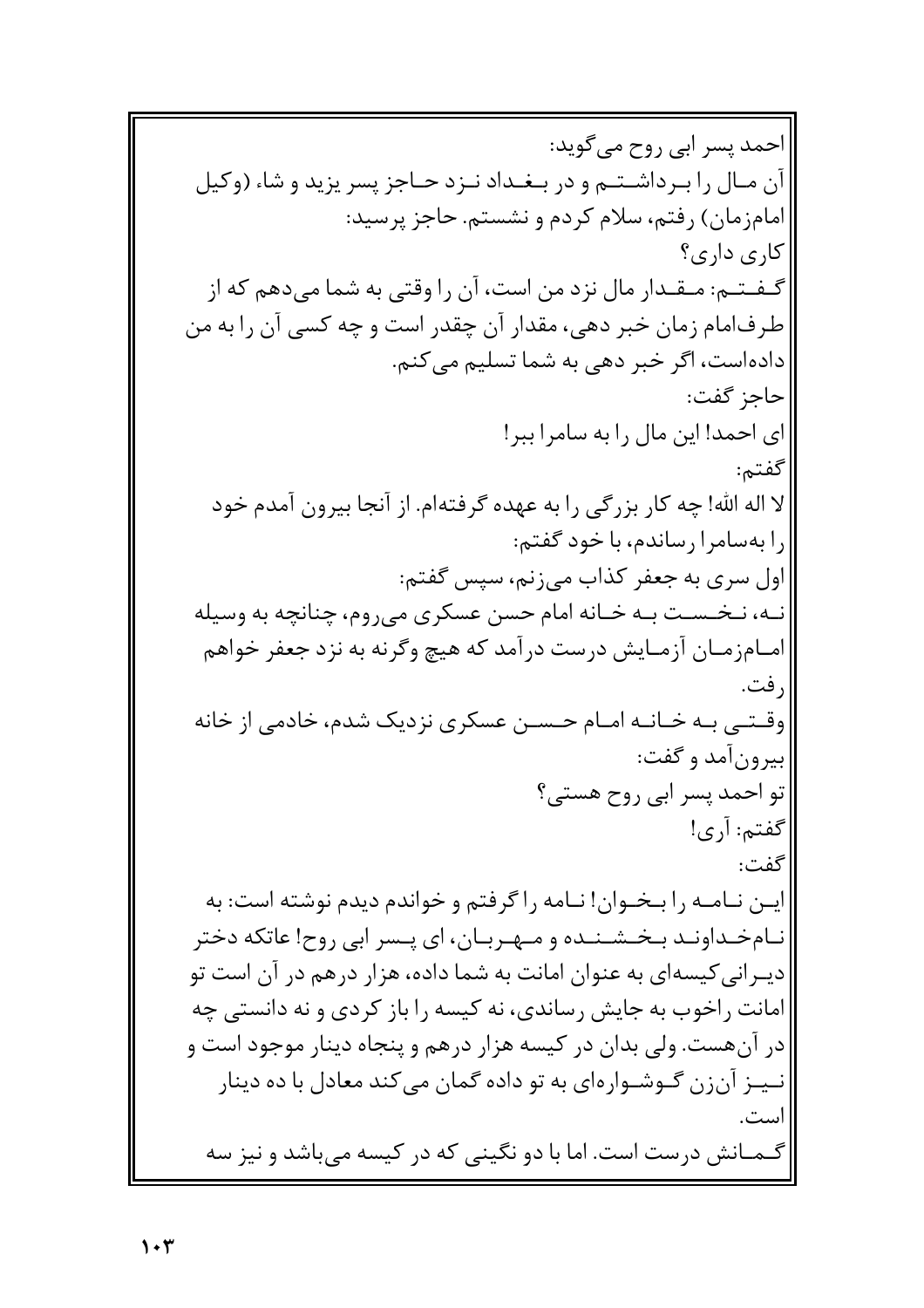|دانـهمـرواريـد در آن كيسه است كه او مرواريدها را به ده دينار خريده |ولی|رزش آنها بیش از ده دینار است. آن گوشواره را به فلان خدمتکار ما بده که به او بخشیدیم و به بغداد برو و پولها را به حاجز بده و مقداری از آن یول برای مخارج راهت به تو می دهد، بگیر! |و امـا ده ديـنــار كه زن مىگويد مادرش در عروسى وى وام گرفته و |اکنوننمیداند از کی گرفته است؟ بدان که او میداند مادرش وام را از كلثوم دختر احمد گرفته كه او زن ناصبي (دشمن اهل بيت) است. ولي برای عاتکه گران بود که آن پول را به آن زن ناصبی بدهد، اگر او از ما |اجــازهبخواهد آن ده دينار را در ميان برادران خود تقسيم كند ما اجازه مے دھیہولی آن را به خواهران تھے ،دست بدھد. ای پسسر اببی روح لازم نسیست نزد جعفر بروی و او را آزمایش کنی، زودتربه وطن برگرد که عمویت از دنیا رفته و خداوند زندگی او را به تو قسمتنموده است. مـن بـه بـغـداد آمـدم و كـيـسـه پـول را به حاجز دادم. حاجز پولها را شمرد،همان مقدار بود که امام نوشته بود. حاجز سی دینار از آن پول به |من داد وگفت: |امــام دســتــور داده ايــن مــقــدار را براي مخارج راه به تو بدهم. من نيز |سي دينار را گرفتم و به منزلي كه در بغداد گرفته بودم برگشتم، در |آنـجـا خـبـررسید عمویم فوت کرده و خویشان مرا خواستهاند نزد آنها |بـرگـردم، مــنبـه وطــن بـرگشتم و از عمويم مبلغ سه هزار دينار و |صدهزار درهم به منارث رسید. <sup>(۹۲)</sup>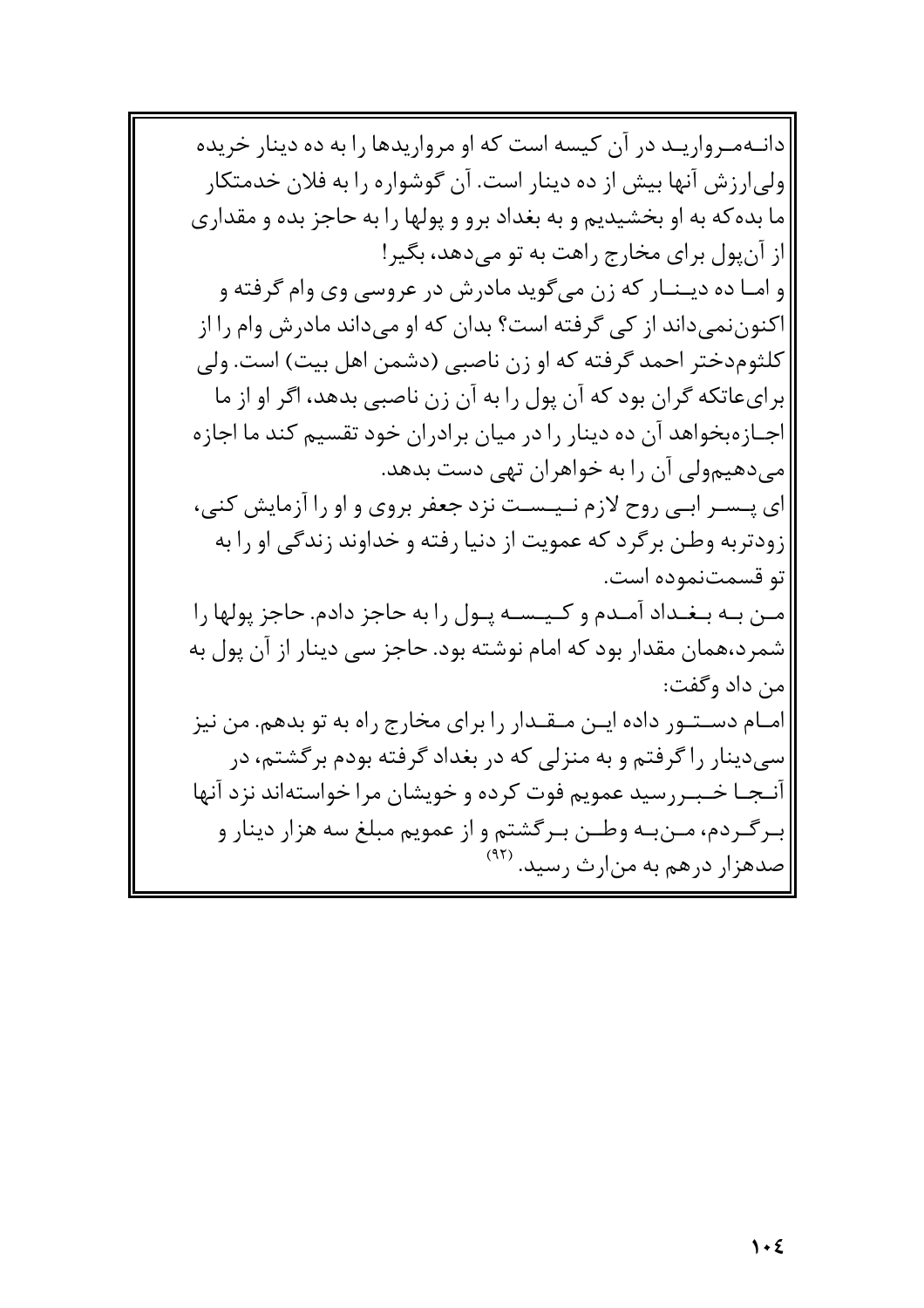## ٧٢ -مقدس اردبيلي در محضر امام زمان عج

عبالیم فیاضل و پیرهیپزگیار میپر عبلام ـ که از شاگردان مقدس ار دیبلے بودہ است ـ مے گوید: در يـكـي از شـبـهـا در صـحن مقدس اميرالمؤمنين عليهالسلام بودم میقیدار زیبادی از شیب گذاشته بود که ناگاه دیدم شخصی به طرف حـرمامـيـرالمؤمنين مىرود. وقتى نزديك او رفتم، ديدم استاد بزرگ وپـرهـيزگارم مولانا مقدس اردبيلي (قدس سره) است. من خود را از اوپـنــهـان كـردم، مـقـدس بـه درب حرم رسيد. در بسته بود، ولي به محض رسیدن او، در باز شد و وارد حرم گردید. در کنار قبر مطهر امام قـرارگـرفـت. صـداي مـقـدس را شنيدم مثل اين كه آهسته با كسي حرف مے زند. ِ سَـَـيـَـِس از حـرم بِــيرون آمد در بِسته شد. من به دنبال او رفتم، از شهر نـجـفخـارج شد و به جناب کوفه رهسيار گشت. من هم يشت سر او ب ودم به طوری که او مرا نمی دید. تا این که داخل مسجد کوفه شد و به |سـمـتمـحـرابي كه اميرالمؤمنين عليهالسلام آنجا شهيد شد، رفت و |مـدتــی آنــجاتوقف کرد، آنگاه برگشت از مسجد بیرون آمد و به سوی نجف حرکت کرد. من همچنان دنبال او بودم تا به دروازه نجف رسیدیم، در آنجاسرفهام گرفت، نتوانستم خود داری کنم، چون صدای سرفه مـرا شـنـیـدبرگشت و نگاهی به من کرد و مرا شناخت، گفت: تو میر علام هستي؟ گفتم: آري! گفت: اینجا چه می کنی؟ گفتم: از لـحـظــهاي كــه شــمــا وارد صـحــن مطـهر شديد تاكنون همه جا با |شمابودهام. شما را به صاحب این قبر سوگند میدهم! آنچه در این شب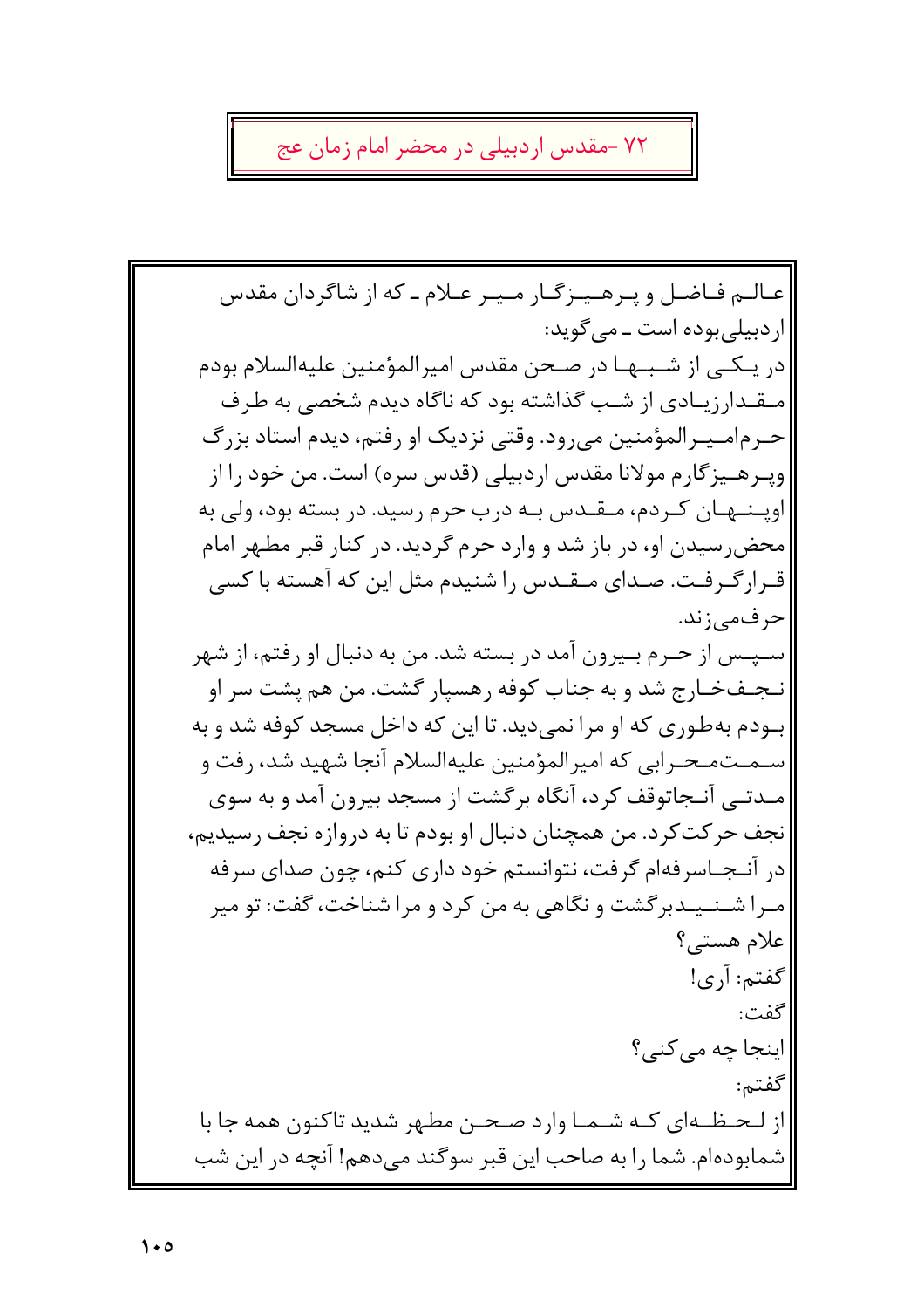بر توگذشت از اول تا به آخر برایم بیان فرمایید. گـفـت: مـيگـويــم، به شرط اين كه تا زندهام به كسي نگويي! وقتي اطمينان پيدا كرد به كسى نخواهم گفت، فرمود: |فـرزنــدم! بــعضى اوقات مسائل علمي بر من مشكل ميشود، به حضور آقاامیرالمؤمنین رسیده و حل مشکل را از او می خواهم و پاسخ پرشسها |رااز مــقــام آن حــضــرت مــىشــنــوم، امــشــب نيز براي حل مشكلي به حـضـورش٫فـتم و از خداوند خواستم که مولا على عليهالسلام جواب |پرسشهایم٫را بدهد. ناگاه صدایی از قبر شریف شنیدم که فرمود: ابيرو بيه ميستجيد كوفه و از فرزندم قائم سؤال كن! زيرا او امام زمان تو |است.من هم به مسجد کوفه آمدم و به خدمت حضرت رسیدم و مساءله |راپیرسییدم و حیضرت پیاسخ داد و ایینیک بیرگشته به منزل خود ۹۳)<br>-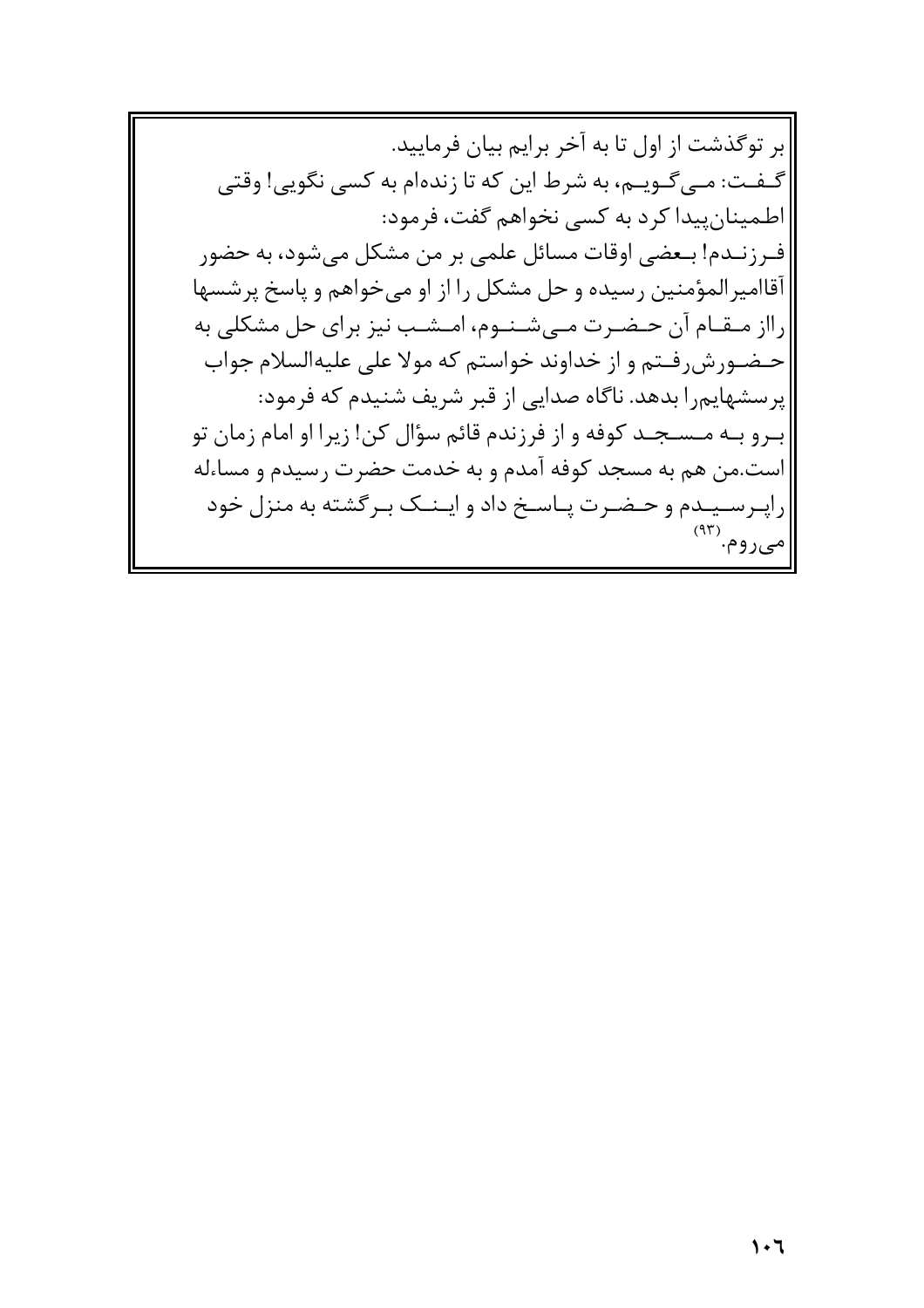# پاورقی بخش اول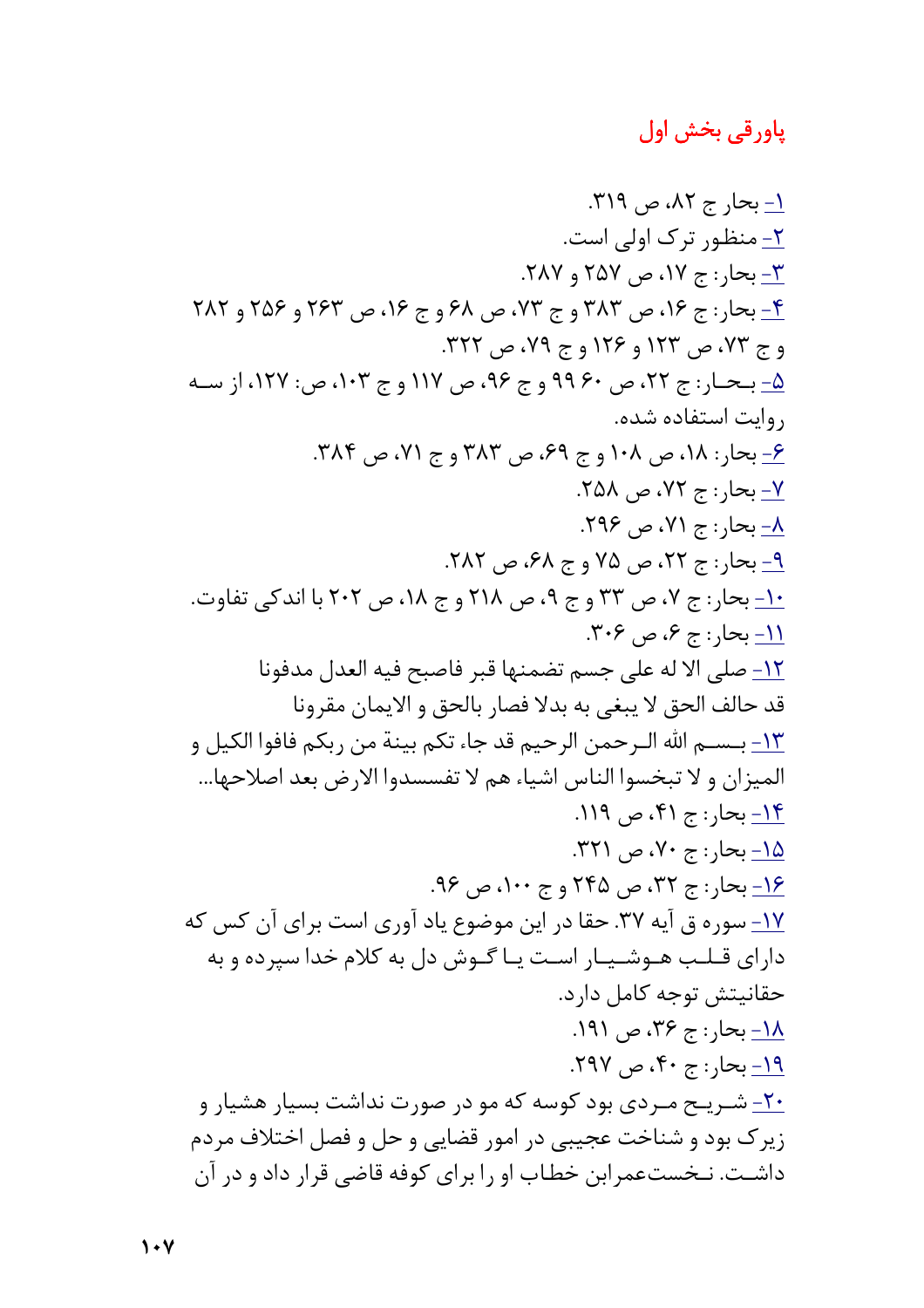ديبار بــه قــضاوت اشتغال داشت اميرالمؤمنين خواست او را عزل نمايد اهـل کوفه اعتراض کردند و گفتند:نباید شریح را عزل کنبی، زیرا او را عمر نصب کرده است و ما با این شرط با تو بیعت کردیم که آنچه ابوبکر و عمر انجام دادهاند تغیر ندهی! هـنگامی که مختار ثقفی به حکومت رسید، او را از کوفه بدهی که همه ساکنین آن یهودی بودند تبعید نمود و چون حجاج حاکم کوفه گشت او را بــه کوفه آورد با این کهییر و سالخورده بود، دستور داد به قضاوت مشغول گردد ولی شریح عذر خواست و عذرش پذیرفته شد. داستانی از او نقل شده، مے گویند: شـریـح مـدتـی در نـجـف اشرف ساکن بود وقتی که به نماز و عبادت مي پرداخت. روباهي مي آمد و در اطراف او بازي مي كرد و فكر او را پرت می نمود. (البته در محلی بیرون از شهر) این قضیه مدتی تکرار شد تا این که شریح آدمکی درست کرد و در جایی گـذاشت، پس از آن روباه می آمد کنار آن آدمک (به خیال این که آدم واقعی است) بازی می کرد. یک وقت شریح از پشت سر آن روباه آمد و او راگرفت. به این جهت در میان عرب ضربالمثل ماند که میگفتند: شريح ادهي من الثعلب (شريح ازروباه زيركتر و حيلهبازتر است). شـریـح هفتاد و پنج سال قاضی بود دو سال آخر عمر بر کنار ماند و در سـن صدوبیست سالگی از دنیا رفت.(م) <u>٢١-</u> بحار: ج ٣٣، ص ٤٥٨ و ج ۴١، ص ١۵۵ و ج ٧٧، ص ٢٧٩. ٢٢- بحار : ج ٩٣، ص ٢٧٧. <u>٢٣-</u> بحارج ۴۱، ص ٢٠٢. <u>۲۴ - بحار: ج ۶، ص ۲۴۲</u>. <u>۲۵-</u> بـحـار: ج ۴۲، ص ۱۱۷ ایــن قضیه پیش از مقام امامت امام حسین بوده و در ج ۴۱، ص ۱۱۲ به امام حسن نسبت داده شده است. <u>۲۶-</u> بحار : ج ۴۲، ص ۱۱۷. <u>۲۷-</u> اسـماء از نزدیکان حضرت فاطـمه علیهاالسلام و از مهاجران حبشه بود وي نخست همسر جعفربن ابيطالب بود، چون جعفر در جنگ موته شههید شد ابوبکربنابی قحافه او را تزویج نمود. ظاهرا در شستشوی حضرت زهرا علیهاالسلام به امیرالمؤمنین علیهالسلام کمک می کرده و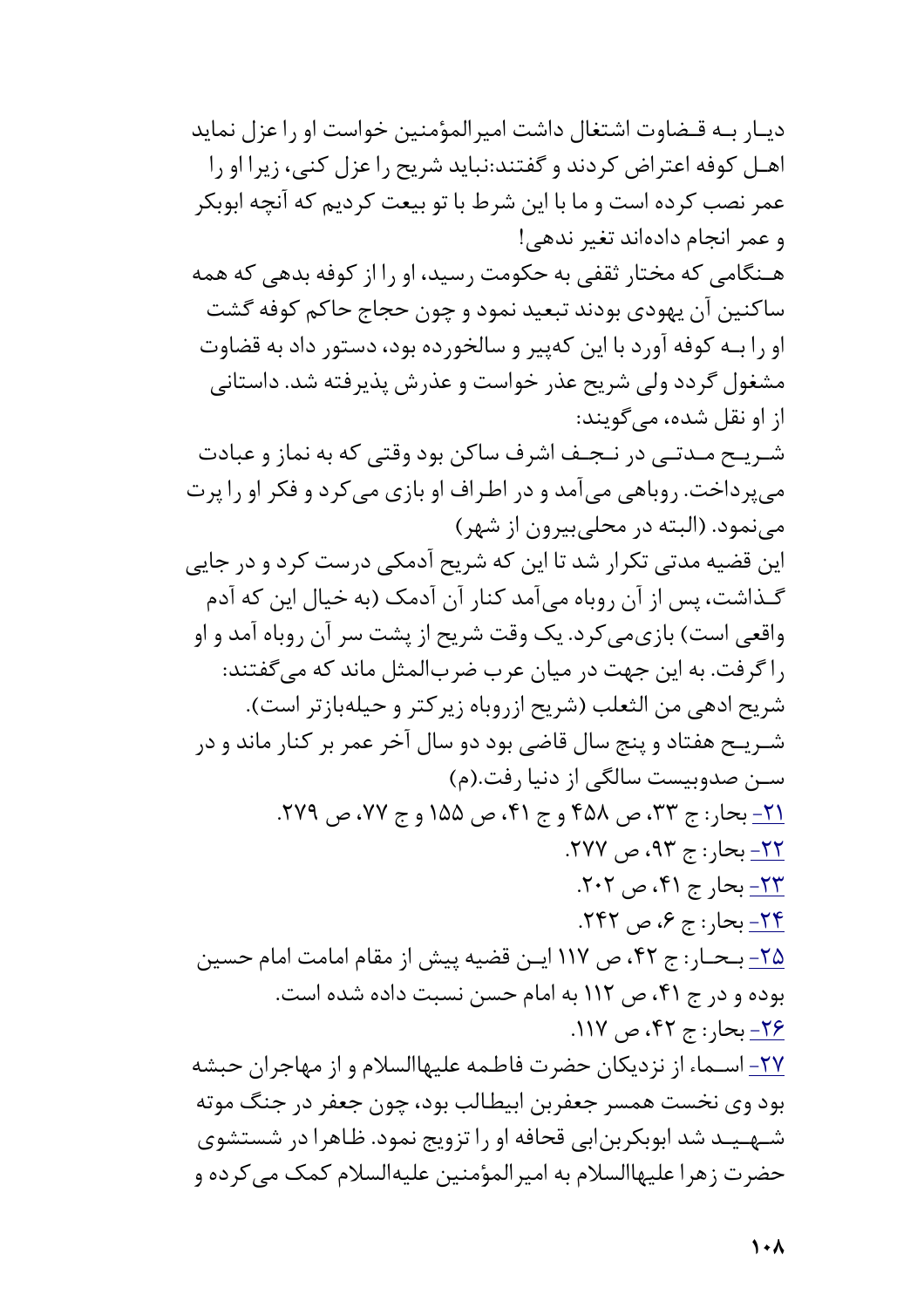شکل تابوتهای کنونی از پشنهاد اومی باشد. چون در گذشته شاید هنوز هــم در بعضی جاها هست، جنازه را روی چند چوب می گذاشتند و به سوي مغسل و قبرستان مي بردند. (م) <u>٢٨ ب</u>حا<sub>د</sub>: ج ۴۳، ص ١٨٩. <u>٢٩-</u> بحار: ج ۴۳، ص ٨٧. آيات به ترتيب: زخرف ٨٩، زمر ٣٨، اعراف ٢٩، فصلت ۴۴، آل عمران ۹۱ ق ۳۷، انبیا ۲۲، زخرف ۱۲، ص ۲۵، آل عمران ١٢٨، مريم ١٣،طه ١١ و ١٣، كهف ٤٤، قصص ٢٤، بقره ٢٤٣، حجر ٤٣ و  $\mathcal{F}$ در گــذشته این داستان برای بعضی باور کردنی نبود ولی ظـهور دکتر محمد حسین طباطبایی مساءله را حل کرد و امروز بسیاری از مردم از نـزديک و يا در رسانهها اينiابغه کوچک قرن را که اکنون تقريبا نه بهار از عمر پر برکتش می گذرد، دیده و از حالات وی کم و بیش آگاهند. <u>٣٠-ب</u>حار: ج ۴۳، ص ٣٣١. ٣<u>١ -</u> بحار : ج ۴۳، ص ٣٣٩. <u>٣٢ - ب</u>حار: ج ۴٣، ص ٣٣٨. ٣٣- بحار: ج ۴۴، ص ١٠۴. <u>٣۴-</u> شــنــشنة اعفـها من اخزم هل تلد حية الا الحية اين جمله در ميان عربها ضرب المثل است معمولا به افراد شجاع و زير ک گفته مي شود. ۳۵- بجار: ج ۴۵، ص ۱۴۳.  $Y^*$ - بجار: ج ۴۴، ص ۱۱۰. <u>٣٧-</u> « لم يخب الان من رجاك و من حرك من دون بابك الحلقه انت جواد و انت معتمد ابوك قد كان قاتل الفسقه لو الذي كان من اوائكم كانت علينا الجهيم منطبقه » <u>۳۸- «</u> خدها فانی الیک معتذر و اعلم بانی علیک ذو شفقه لو كان في سيرنا الغداة امست سمانا عليك مندفقة ولكن ريب الزمان ذو غير و الكف مني قليلة النفقه » <u>٣٩ - بحار: ج</u> ۴۴، ص ١٩٠. <u>۴۰ -</u> بحار: ج ۴۴، ص ۳۷۱. <u>۴۱-</u> بحار: ج ۱۰۱، ص ۱۶. <u>۴۲ - بحار : ج ۴۶، ص ۶۸.</u>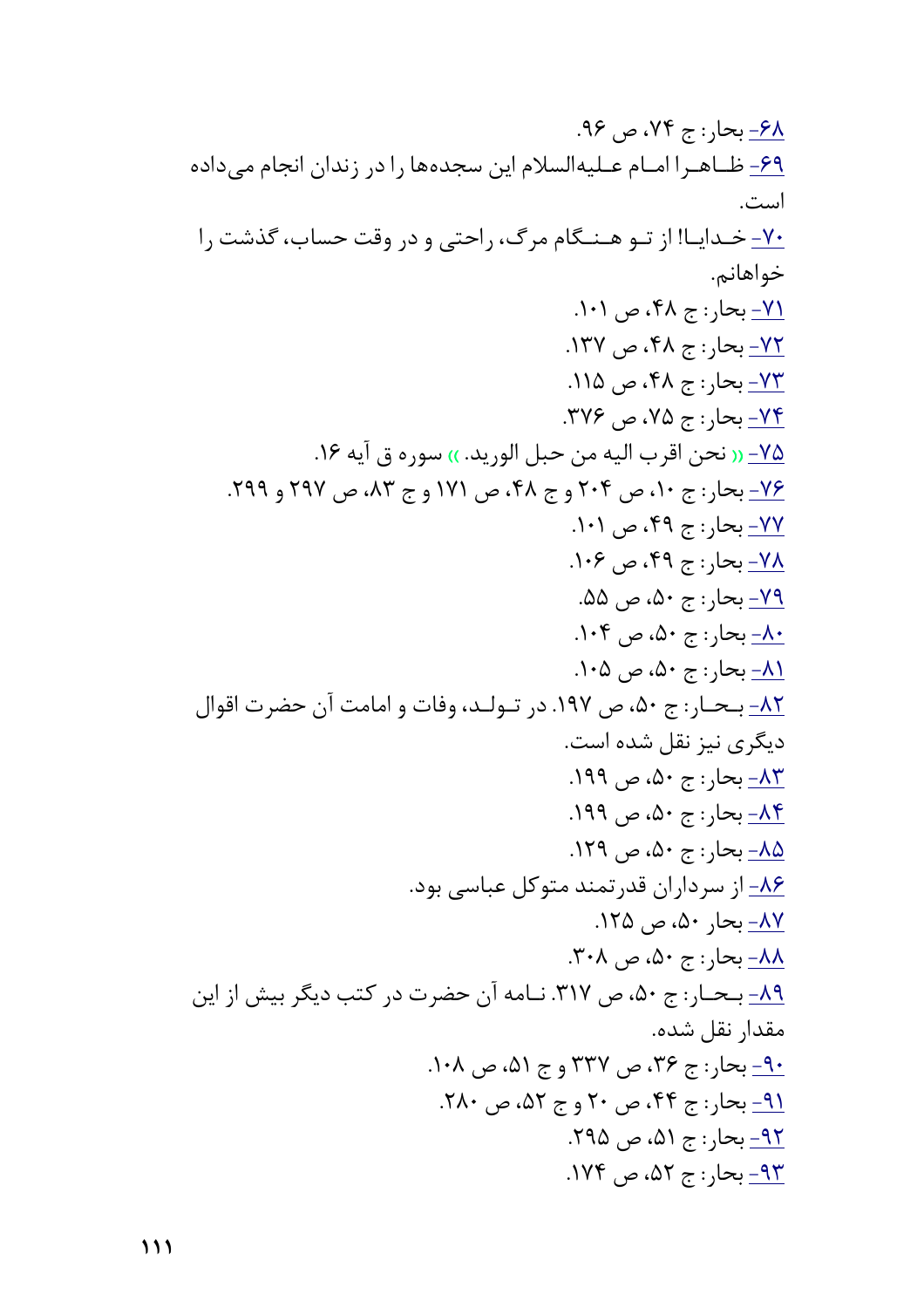### بخش دوم: معاصرين چهارده معصوم، نكتهها و گفتهها

۷۳- ماجرای ازدواج جوسر و ذلفا

جويبر از اهل يمامه بود، هنگامي كه آوازه پيغمبر صلى الله عليه وآله را شنید، به مدینه آمد و اسلام آورد. طولی نکشید از خوبان اصحاب رسول خـدا بـه شمار آمد و مورد توجه پیامبر اسلام قرار گرفت. چون نه،یول داشـت و نـه، منزل و نه، آشنایی، پیغمبر صلی الله علیه و آله دستورداد |در مـسـجـد بـه سر برد. تدریجا عدهای از فقرا اسلام آوردند و آنان نیز بـاجـویـبـر در مـسـجد به سر می بردند. رفته رفته مسجد پر شد، همه در مضیقه قرار گرفتند. از جانب خداوند دستور رسید کسی حق ندارد درمسسجـد بـخوابد! پيامبر دستور داد بيرون مسجد سايباني ساختند تامسسلهمانان غریب و بهیبناه در آنجا ساکن شوند و آن مکان را (صفه)نامیدند و به ساکنین آنجا اهل صفه میگفتند. رسول خدا مرتب به وضع آنها رسیدگی می کرد و مشکلاتشان را برطرف می ساخت. روزی پـیـامـیـر اسلام برای رسیدگے به وضع آنها تشریف آورده بود، بـهجـويـبـر كه جوان سياه پوست، فقير، كوتاه قد و بدقيافه بود، با مهر |ومحبت نگريست، فرمود: جويبر چه خوب بود زن ميگرفتي تا هم نياز تو به زن بر طرف ميشد وهم او در کار دنیا و آخرت به تو کمک می کرد. جویبر عرض کرد: يــا رسول الله! يدر و مادرم فداي تو باد! چه كسي به من رغبت مي كند، نـه،حـسـب و نسب دارم و نه، مال و جمال، كدام زنى حاضر مىشود با منازدواج كند؟ ارسول خدا فرمود: جـویـبـر! خـداونـد بـه برکت اسلام ارزش افراد را دگرگون ساخت،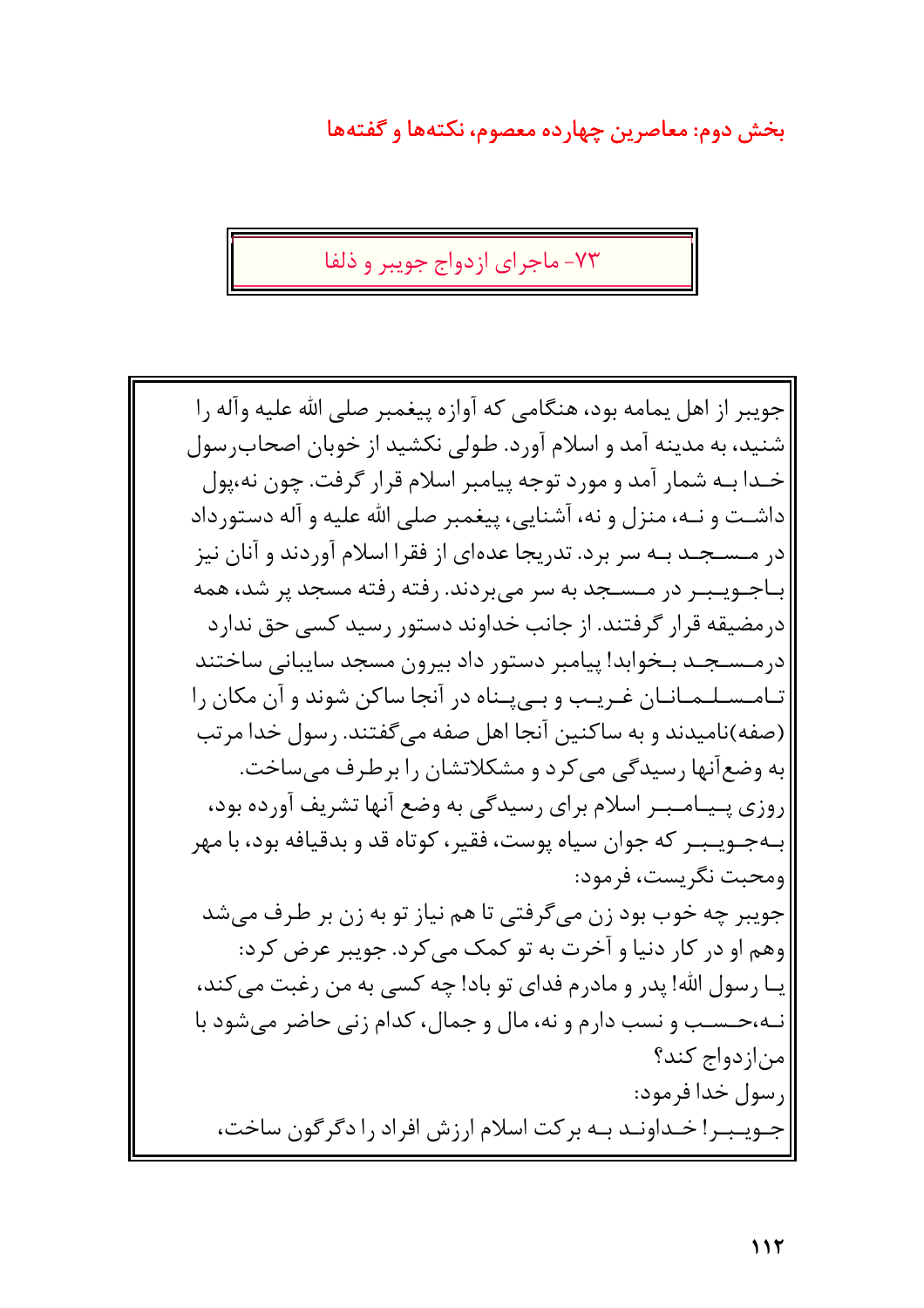کـسـانـی که در جاهلیت بالانشین بودند آنها را پایین آورد و کسانی که خوار وبی مقدار بودند، مقام آنها را بالا برد و عزیز کرد. خـداونـد بـه وسـيله اسلام افتخار و باليدن به قبيله و حسب و نسب را ابله کیلیی از میپیان برداشت. اکنون همه مردم، سیاه و سفید قریشی و عـربيـكـسـانند و همه فرزندان آدمند، آدم از خاک آفريده شده است وهـیـچـکـس بـر دیـگـری بـرتـری نـدارد. مـگـر بـه وسـیـلـه تقوا و مـحـبـوبتـريـن|نــسـان روز قـيامت در پيشگاه خداوند افراد پارسا و پیرهیینزگیارنید. مینامیروز فقط کسی را از تو برتر میدانم که تقوا و اطاعتش نسبت به خدا از تو بیشتر است. سيس فرمود: جـويبر! هم اكنون يكسره به خانه زياد بن لبيد رئيس طايفه بني بياضه بـروو بـگـو مـن فـرسـتـاده پـيـامـبر خدا هستم و آن حضرت فرمود: دخترت((ذلفا)) را به همسری من جویبر درآور! در مقام خواستگاری جـویـبـر بـرخـاست و به سوی خانه زیاد بن لبید روان شد. وقتی وارد خانهزیاد شد، گروهی از بستگان و افراد قبیله لبید در آنجا گرد آمده بودند.جویبر پس از ورود به حاضرین سلام کرد و در گوشهای نشست، سـریایین انداخت، لحظـاتی گذشت سر را بلند کرد، روی به زیاد نمود وگفت: مـن از جـانـب پـيـغـمـبر صلى الله عليه و آله براي مطـلبي پيام دارم، |محرمانهبگويم يا آشكا, ا؟ |زیـاد: چـرا سـری؟ آشـكـارا بـگـو! مـن پـیـام رسول خدا را برای خود |افتخار مے دانم. جـويـبـر: يـيغمبر ييغام داد كه دخترت ذلفا را به ازدواج من درآوري! زیاداز شنیدن این پیام غرق در حیرت شد و با تعجب پرسید: ييغمبر تو را فقط براي ابلاغ اين پيام فرستاد؟ جويبر: بلي، من سخن دروغ به پيغمبر نسبت نمي٥هم. زیـاد: جویبر! ما هرگز دختران خود را جز به جوانان انصار که همشاءن مـاباشند تزويج نمى كنيم، تو برو تا من شخصا خدمت رسول خدا برسم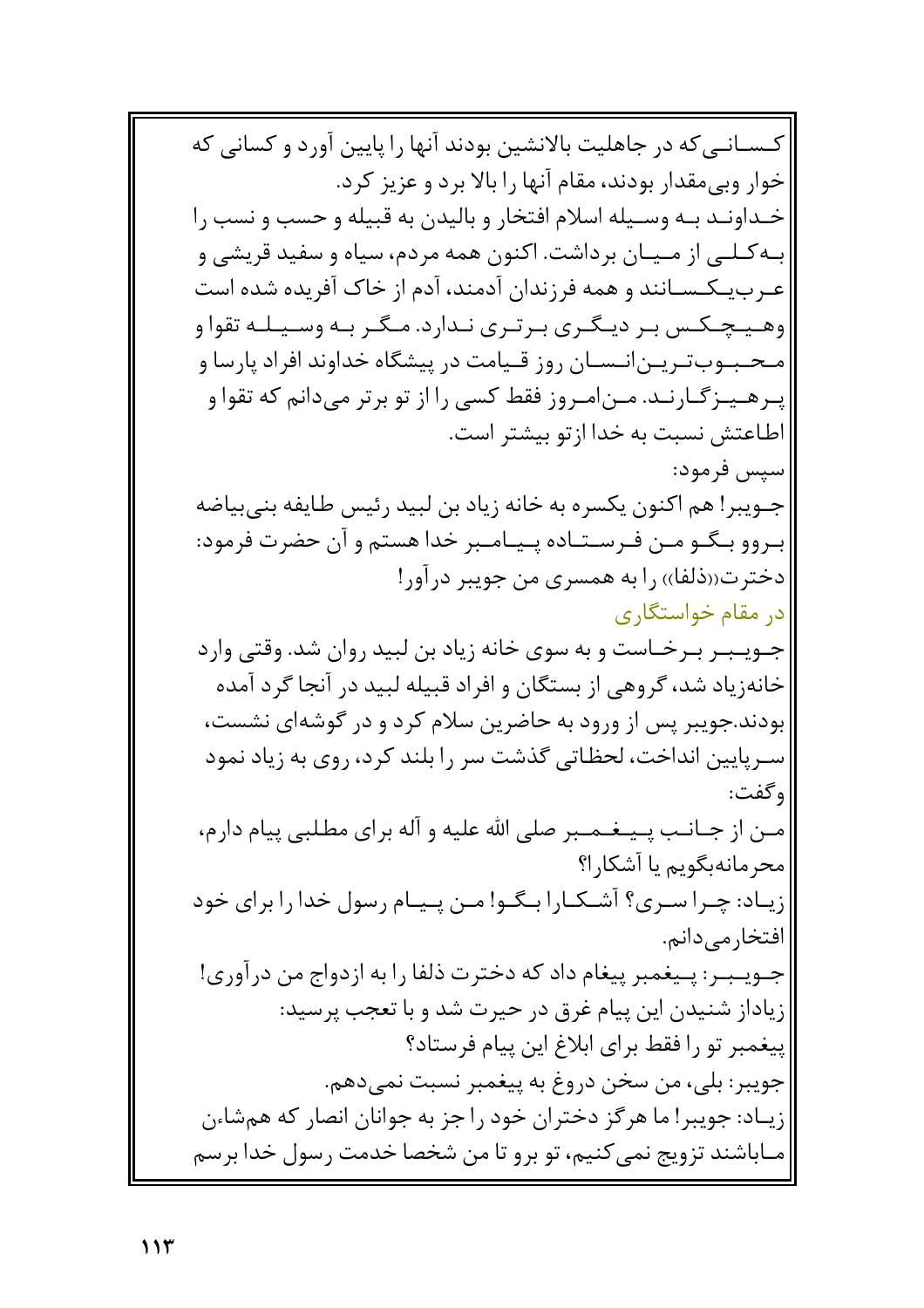|وعذر خود را در عدم پذیرش با آن حضرت در میان می گذارم. جويبر در حالي که مي گفت: |بـه خدا سوگند! این گفته زیاد با دستور قرآن و پیامبر مطابق نیست، ازخانه بيرون آمد. ذلـفا از پس پرده گفتگوی جویبر و پدرش را شنید، با شتاب پدرش را بهاندرون خواست و پرسید: پـدر جـان! ايــن چــه سخني بود به جويبر گفتي و چرا اين گونه او را اردكردى؟ زیاد: این جوان سیاه برای خواستگاری تو آمده بود و می گفت: پیغمبر مرافرستاده که دخترت ذلفا را به همسری من درآوری! ذليفا: به خلدا قسم! جويبر دروغ نمي گويد، رد كردن او بي اعتنايي بـهدسـتـور پیغمبر است. زود کسی را بفرست پیش از آن که به حضور پیغمبربرسد، برگردان و خودت محضر رسول خدا برو و ببین قضیه از چه قراراست. زیاد فورا کسی را فرستاد و جویبر را برگردانید و مورد محبت قرار داد وگفت: جـویـبـر! تـو ایـنـجا باش! تا من برگردم. سپس خود به حضور رسول خدارسيد و عرض كرد: |یا رسول الله! پدر و مادرم به فدایت! جویبر پیامی از جانب شما آوردهبود ولي من جواب رضايت بخش به ايشان ندادم و اينک من شرفيابشدم تا به عرضتان برسانم، رسم ما طایفه انصار این است که دختران خود را جز به هم شاءن خود نمي دهيم. |ييغمبر فرمود: ای زیاد! جویبر مرد مؤمن است. مرد مؤمن همشاءن زن باایمان می باشد، دخترت را به او تزويج كن! و ردش نكن! زيباد ببه خيانيه بيرگيشيت و آنيچيه از پيغمبر شنيده بود به دخترش |, سانبده.دختر گفت: پدر جان! دستور پیغمبر باید اجرا شود اگر سرپیچی کنی کافر شدهای. |زیاد از اتاق بیرون آمد و دست جویبر را گرفت به میان طایفه خود آورد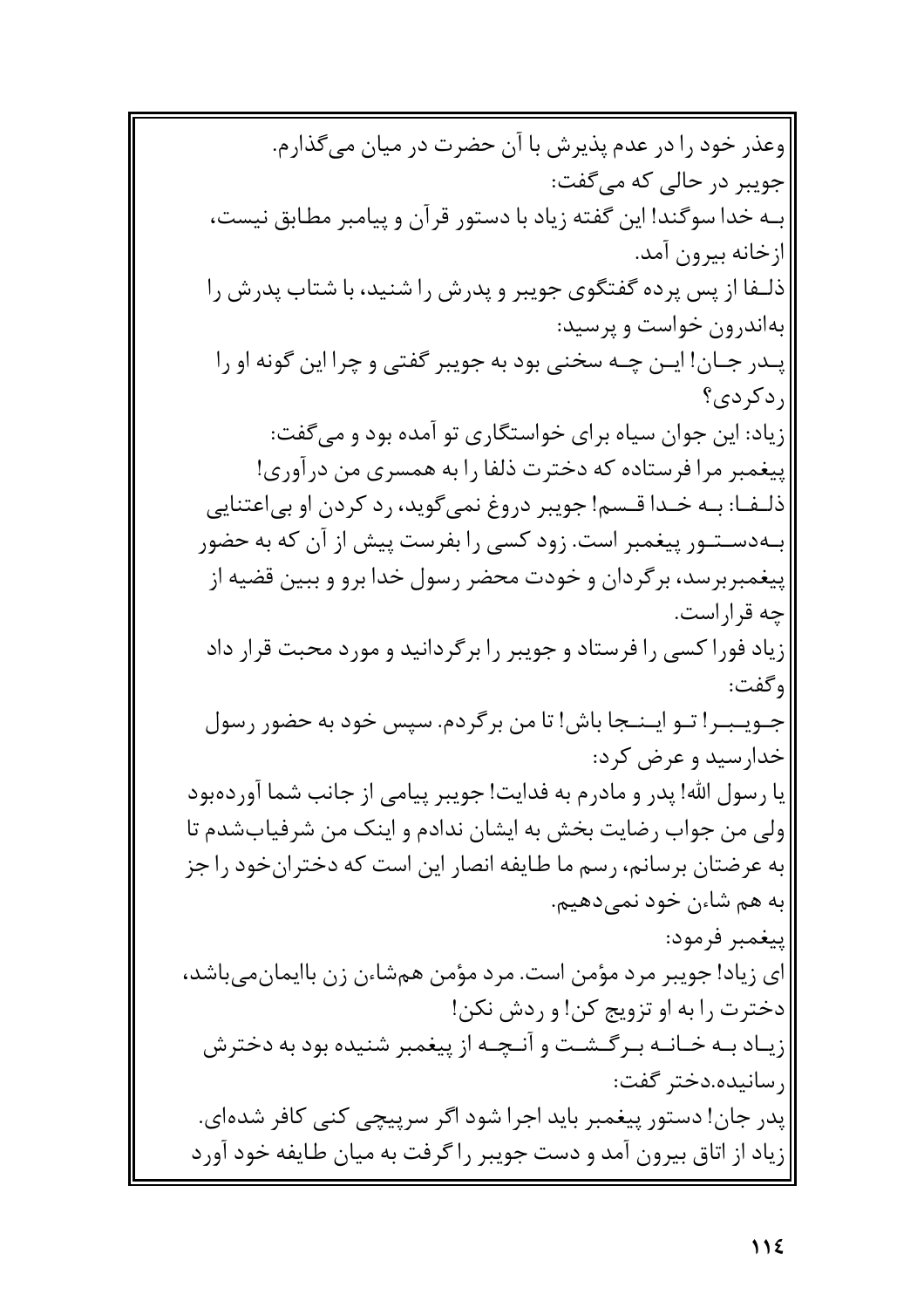ودخـتـرش ذلـفـا را بـه عـقد او در آورد و مهریهاش را از مال خودش تعیننمود و جهاز خوبی برای عروس تهیه دید و دختر را برای رفتن به خانەداماد آمادە ساختند. آنگاه از جويبر پرسيدند: آيا خانه داري كه عروس را به آنجا ببريم؟ |ياسخ داد: نه، منزلی ندارم. زیباد دستتور داد خیانیه مینیاسب بیا تیمیام وسایل لازم برای جویبر ف راهم کردند و لباس دامادی بر جویبر پوشاندند و عروس را نیز آرایش نموده،به خانه شوهر فرستادند. به ایس گونه (ذلیف) دختر زیبای یکی از بزرگترین و شریفترین قبیلهبنی بیاضه به همسری جوانی سیاه چهره، بی پول، از نظر افتاده که تنها بهزيور ايمان آراسته بود درآمد. در حجله دامادی جـویـبـر بـه هـجـلـه دامـادی وارد شد، همین که چشمش به رخسار زیبایء وس افتاد و خود را در خانهای دید که همه وسایل زندگی در آن مـهیااست، برخاسته و گوشهای از اتاق رفت، تا سییده دم به تلاوت اقرآن وعبادت پرداخت. |وقــتــي صــداي اذان صبح به گوشش رسيد، برخاست براي اداي نماز بـهسوی مسجد حرکت کرد و همسرش ذلفا نیز وضو گرفت و مشغول نمازشد. روز که شد، سرگذشت شب را از ذلفا پرسیدند. گفت: جـویـبـر شـب را تـا سحر در حال تلاوت قرآن و نماز بود، اذان صبح را کـهشـنــیـد برای ادای نماز از منزل بیرون آمد، شب دوم نیز به همین |تر تیب گذشت. ِ مـاجـراي را از زيـاد بـن لـبيد پنهان داشت ولي چون شب سوم هم به |ایـن گـونه گذشت زیاد از قضیه آگاه گشت و به محضر رسول خدا ارسيد وعرض كرد: یـا رســول الله! دســتــور فــرمودید دخترم را به جویبر تزویج کنم، با این |كـههـم شـاءن مـا نبود، به فرمان شما اطاعت كردم، دخترم را به عقد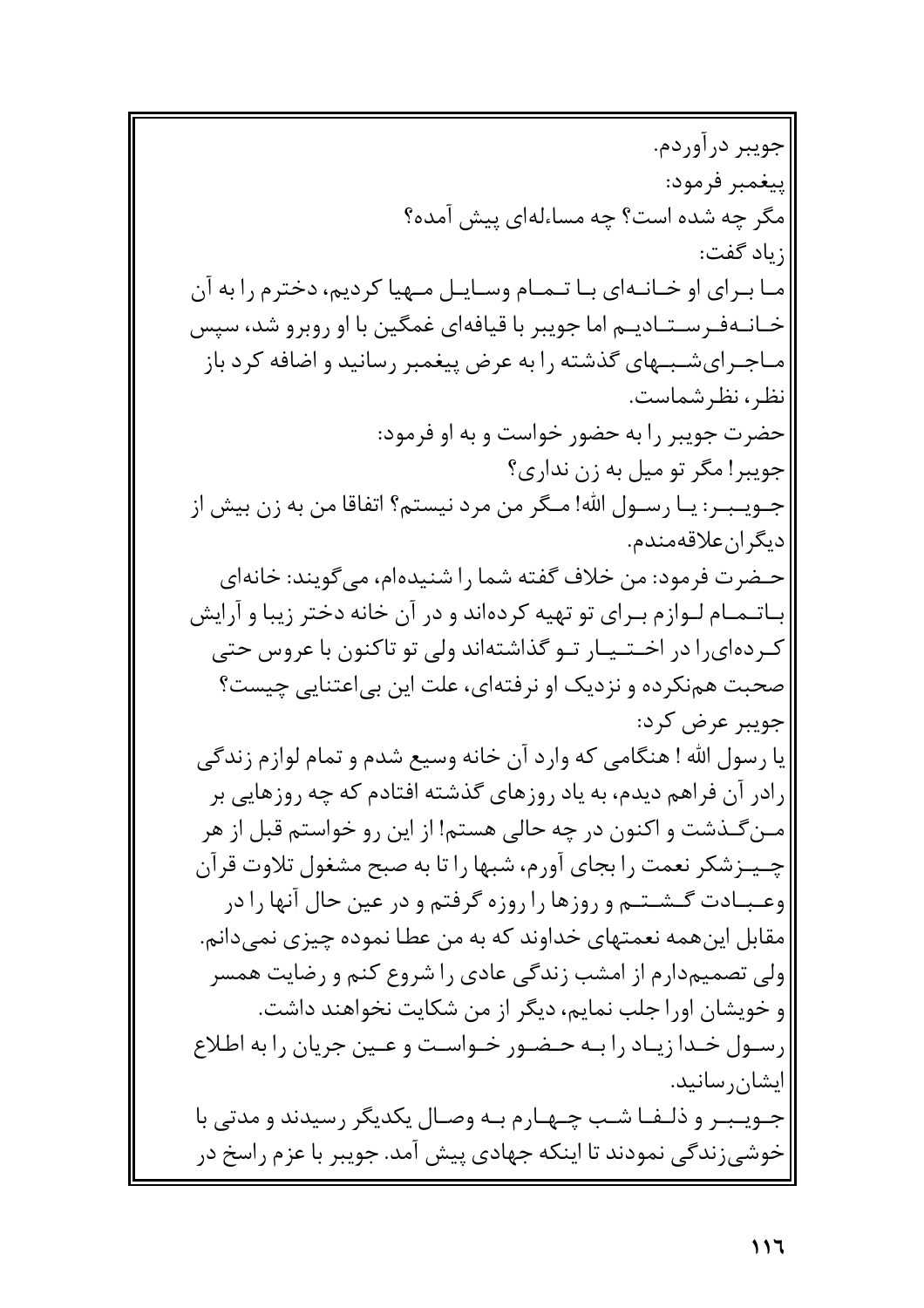|آنجنگ شرکت کرد و به شهادت رسید. |پـس از شــهـادت ايـشـان ذلفا خواستگاران زيادى پيدا كرد، به طورى کههیچ زنی به اندازه ذلفا در مدینه خواستگار نداشت و برای هیچ زنی بهاندازه ذلفا، حاضر نبودند در راهش پول خرج کنند.<sup>(۱)</sup>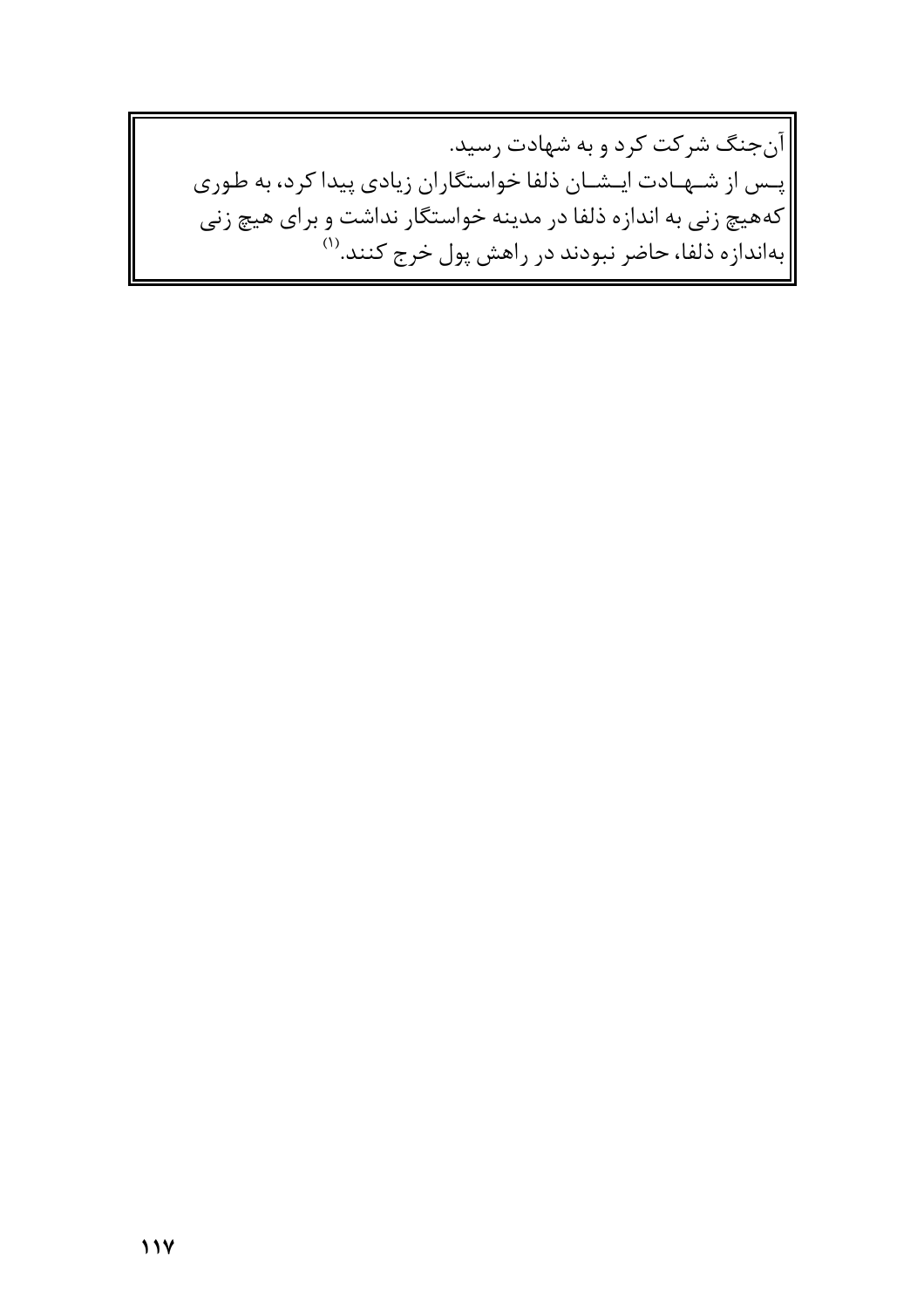#### ۷۴– او مادر من هم بود

|هنگامی که مادر امیرالمؤمنین (فاطمه بنت اسد) از دنیا رفت،حضرت عـلــ عـليهالسلام در حالي كه اشك از چشمان مباركشان جاريبود، محضر رسول خدا صلى الله عليه و آله رسيد. ييامبر صلى الله عليه و آله پرسيدند: چرا اشک می ریزی؟ خداوند چشمانت را نگریاند! على عليهالسلام: مادرم از دنيا رفت. پـيـامـبـر صـلى الله عليه و آله: او مادر من هم بود و سپس گريه كرد. پیراهن وعبای خود را به علی علیهالسلام داد و فرمود: بـا ايـنــهـا او را كـفن كنيد و به من اطلاع دهيد! پس از فراغ از غسل و کـفـنحـضـرت را در جریان کار گذاشتند آنگاه به محل دفن حرکت دادند. ارسبول خبدا صبلبي الله عبليييه و آليه جنازه را تشييع كرد قدمها را با آرامی برمی داشت و آرام بر زمین می گذاشت. در نماز وی هفتاد تکبیر گـفت.سیس داخل قبر شد و با دست مبار کش لحد قبر را درست کرد کمی درقبر دراز کشید و برخاست جنازه را در قبر گذاشت، خطاب به فاطمەفرمود: فاطمه! جواب داد: لبيک يا رسول الله! فرمود: آنچه را خدا وعده داده بود درست دریافتی؟ ياسخ داد: بلي! خداوند شما را بهترين پاداش مرحمت كند. حـضرت تلقينش را گفت از قبر بيرون آمد. خاک بر قبر ريختند. مردم کـهخـواسـتـند برگردند ديدند و شنيدند رسول خدا صلى الله عليه و |آلەفرمود: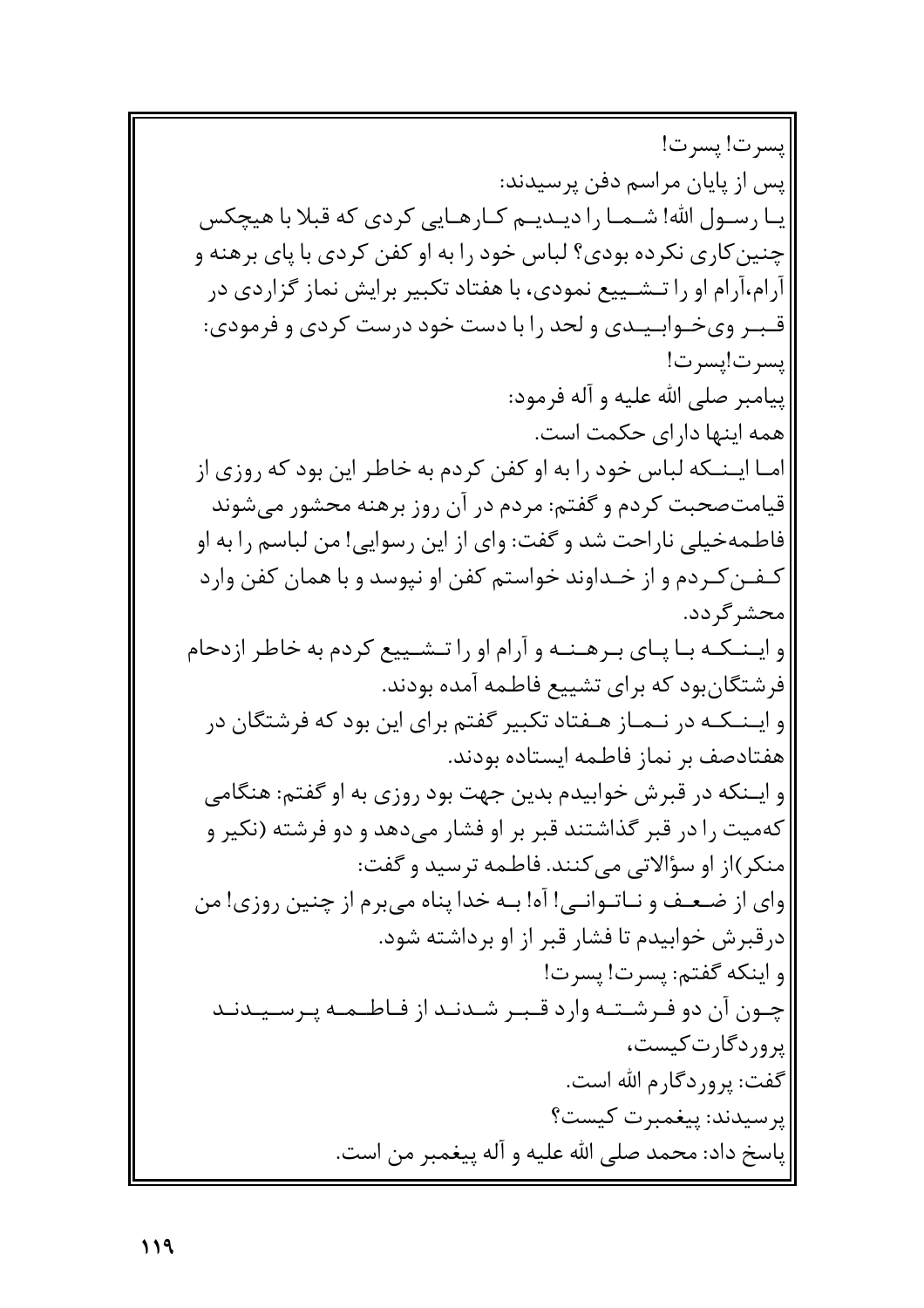|پـرسـیـدنـد: امـامـت کـیست؟ فاطمه حیا کرد از اینکه بگوید فرزندم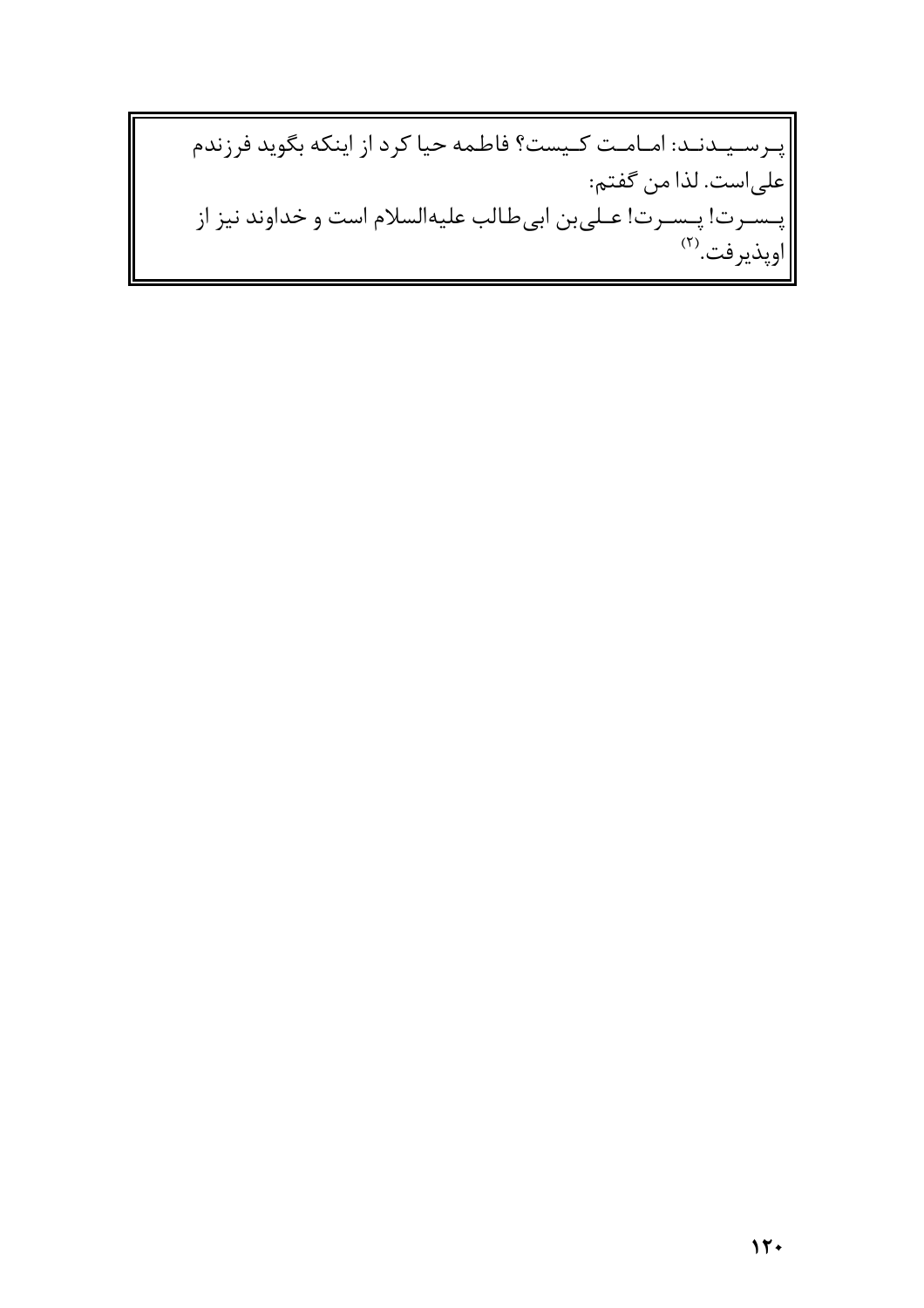# ۷۵- مناظره دانشمند شیعی با یک عالم سنی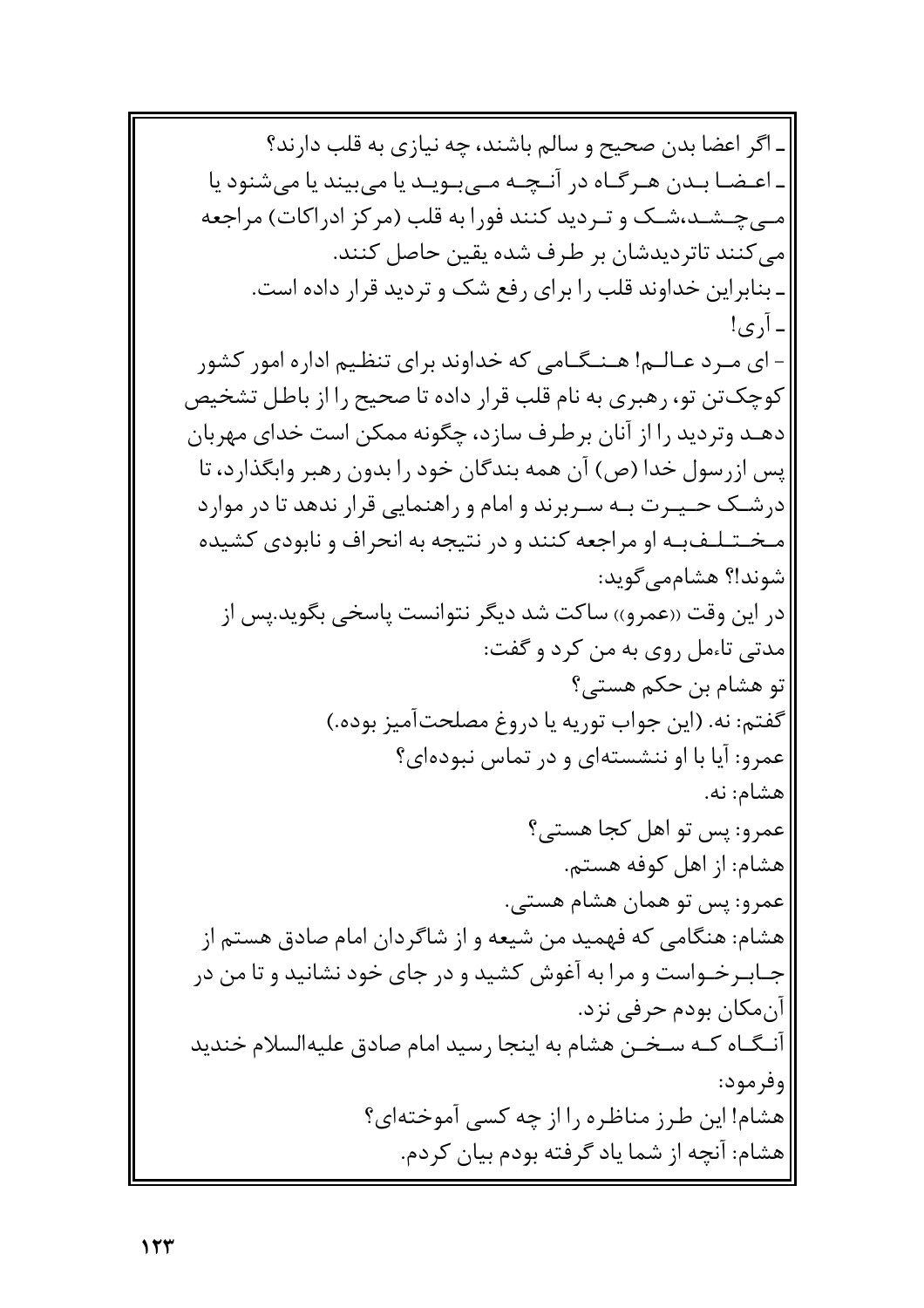امام صادق عـلـيـهالـسلام: « هذا و الله مكتوب في صحف ابراهيم | ومــوســى:)) قسم به خدا! این طرز مناظره تو در صحف ابراهیم<br>| وموسى نوشته شده است. <sup>(۴)</sup>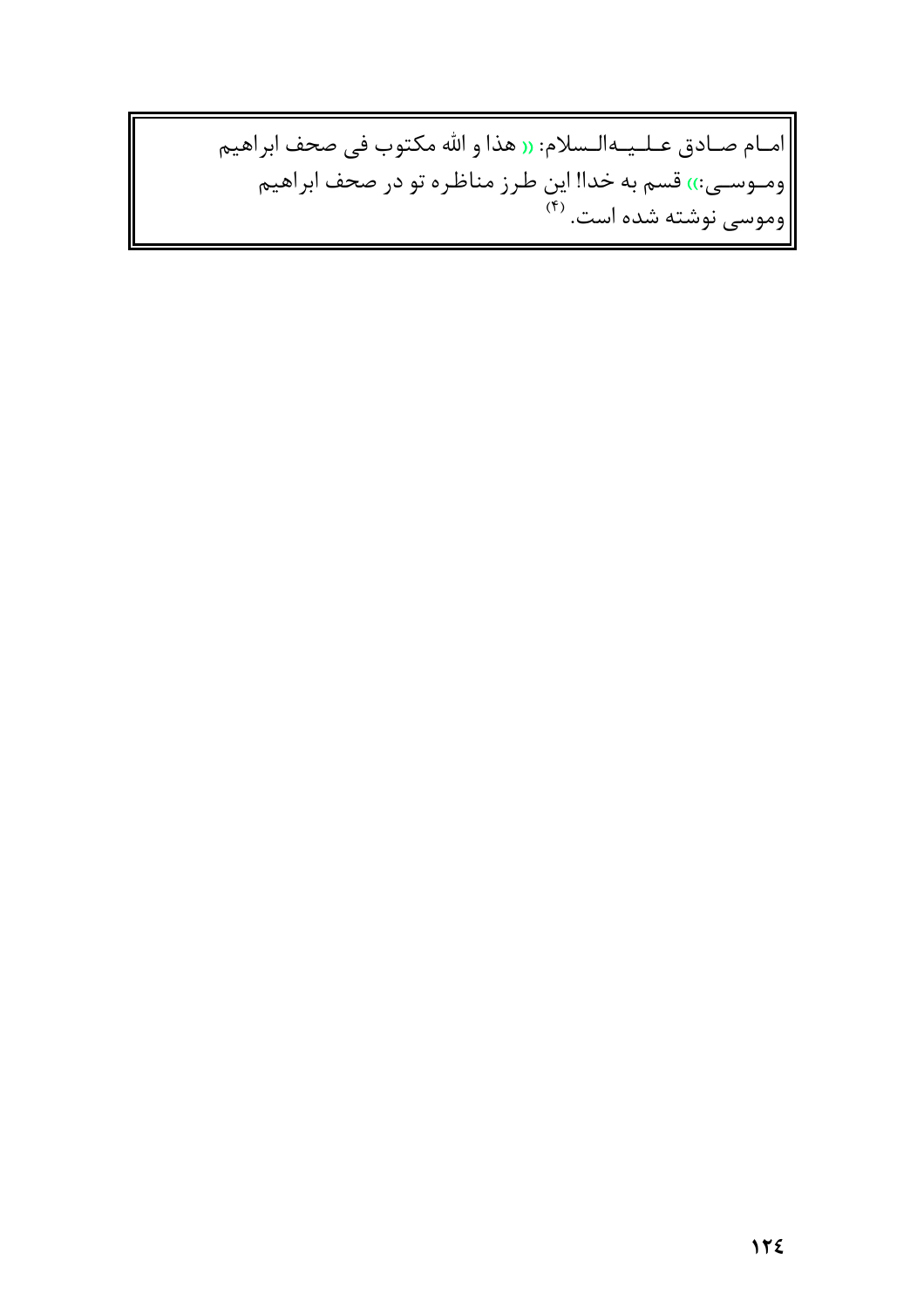## ۷۶- سلمان فارسي و جوان بيهوش

روزی سـلـمان فارسی در کوفه از بازار آهنگران می گذشت، جوانی را دید که بی هوش روی زمین افتاده و مردم به اطرافش جمع شدهاند. میردم خیدمت سیلیمیان رسیده از او تقاضا کردند که بر بالین جوان آمدهدعایی به گوش او بخواند! هـنـگامي كه سلمان نزد جوان آمد، جوان او را ديد به حال آمد و سرش رابلند کرد و گفت: يـا سـلـمـان! اين مردم تصور مي كنند من مرض صرع (عصبي) دارم و بهايـن حـال افـتـادهام، ولـى چـنين نيست، من از بازار مى گذشتم، دیـدمآهـنـگـران چکشهای آهنین بر سندان میکوبند، به یاد فرموده خـداونـدافتادم كه مى فرمايد: «ولهم مقامع من حديد)): بالای سراهل جهنم چکش هایی از آهن هست. |از تيرس خيدا عقل از سرم رفت و اين حالت به من روي داد. سلمان به |آن جـوان عــلاقــهمــنــد شده و محبت وي در دلش جاي گرفت و او را |بر دارخود قرار داد. |و هــمـیــشــه در کــنــار یکدیگر بودند تا جوان مریض شد، در حال جان کندن بود، سلمان به بالین او آمد و بالای سرش نشست. |آنگاه به ملک الموت خطاب کرد و گفت: |ای ملک الموت! با برادرم مدارا و مهربانی کن! |از مـلـک الـمـوت جـواب آمـد که ای سلمان! من نسبت به همه افراد |مؤمن مهربان و رفيق هستم.<sup>(۵</sup>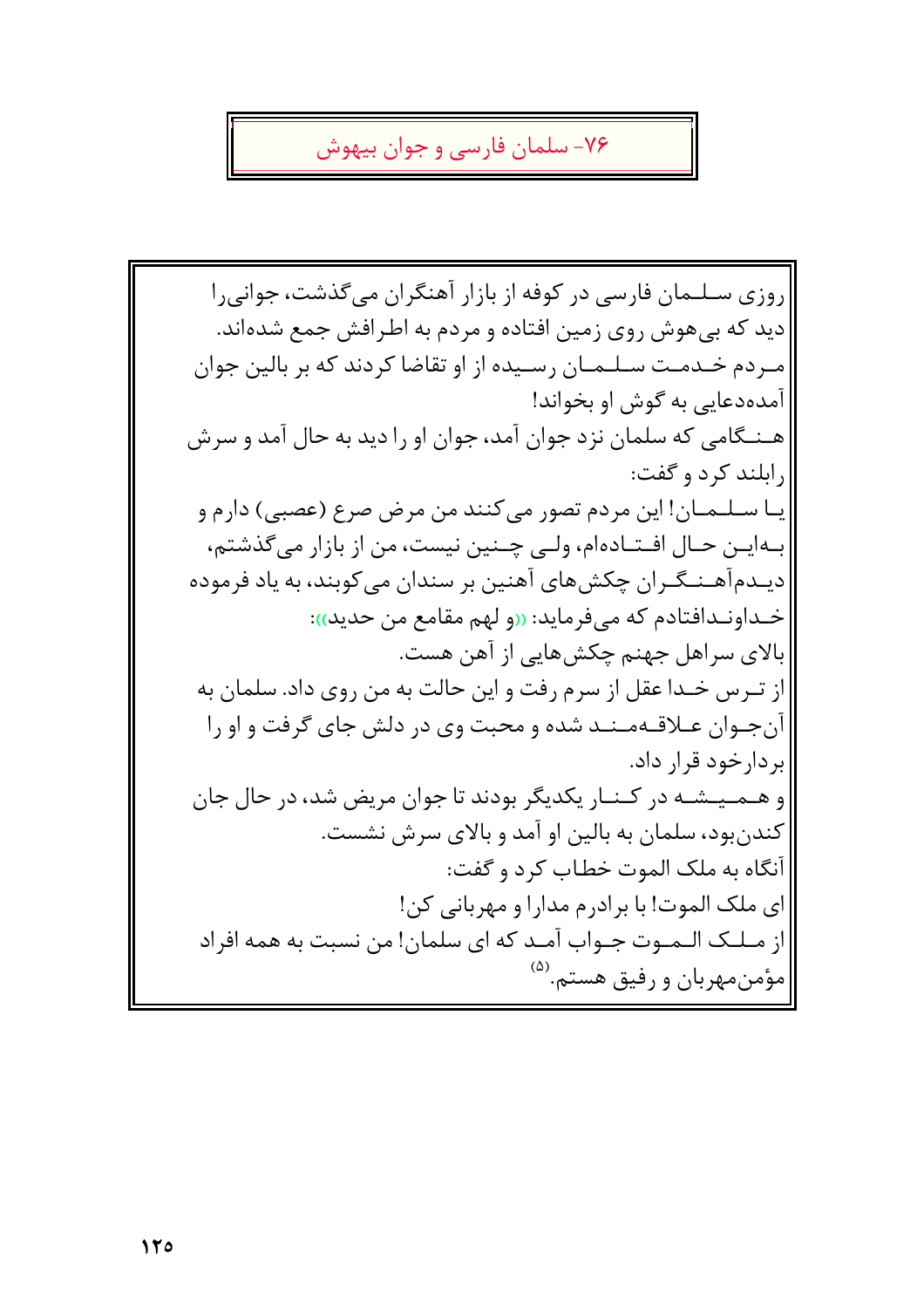# ۷۷- برخویشتن بدی نکن!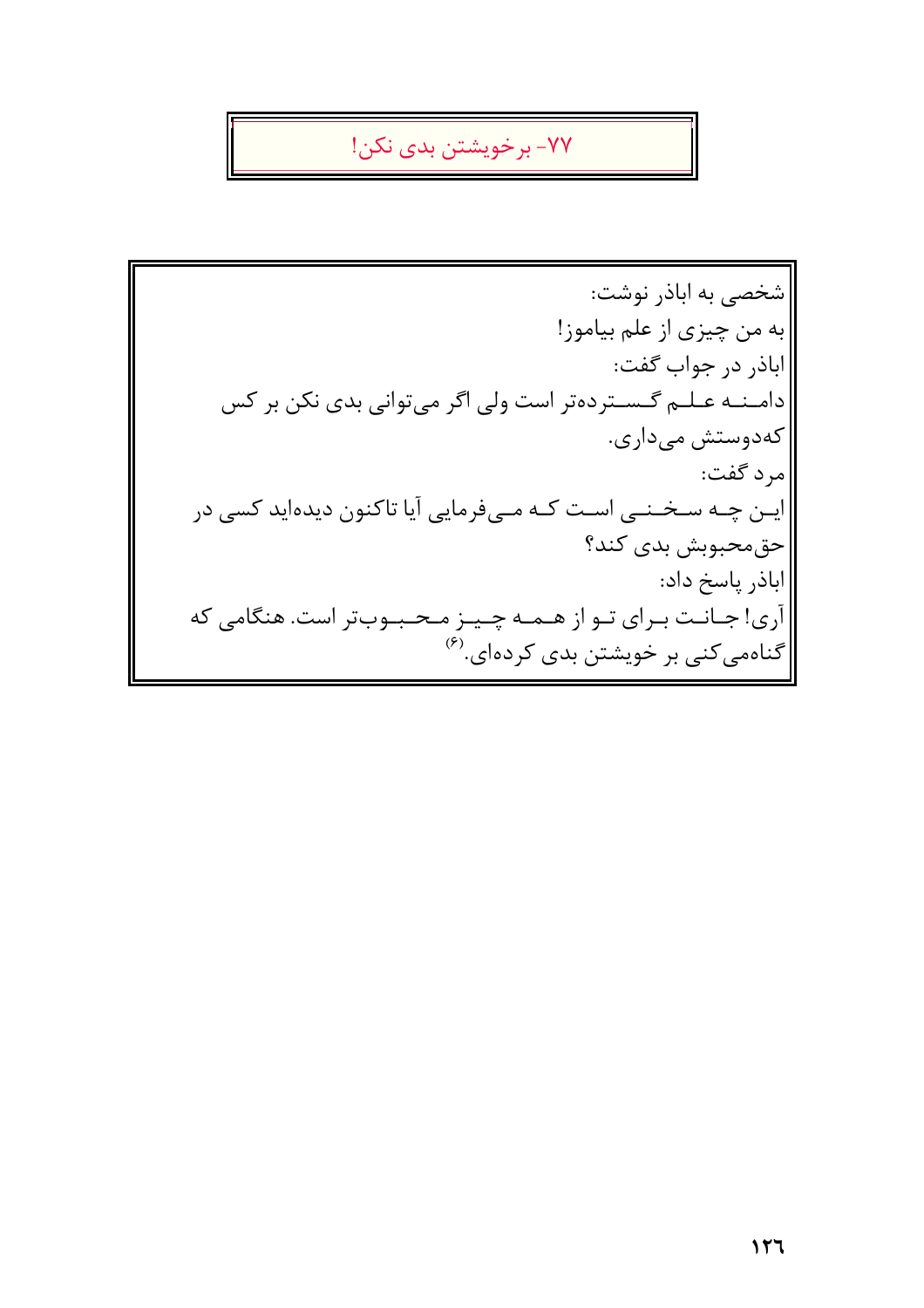## ۷۸– نبر د بے ارزش!

در مـديـنـه مردى بود به نام «قزمان» هر وقت سخنى از او بهميان می آمد و از کارهای نیکش صحبت می شد، پیغمبر می فرمود: |او اهل آتش جهنم است. هـنـگـامـى كـه جـنـگ احـد پـيـش آمـد، قـزمـان در ميدان نبرد، با شهامتجنگید و به تنهایی تعدادی از کفار را کشت. سـرانـجـام زخـمـهـاي سـنـگـيـن بـرداشـت، هـمـراهـان او را بـه خــانــههــاي((بــنــی ظــفر)) بردند. بعضی خدمت رسول خدا آمدند و ماجرای قزمان را گفتند. |حضرت فرمود: خـداونـد هـر آنچه را که اراده کرد، انجام مے دهد. عدهای از مسلمانان در کنار بستر او بودند و به او می گفتند: بسهسشت بیر تبو میژده بیاد! زیبرا امیروز، در راه خیدا سخت کوشش و فداکاری کردی و خویشتن را به خطر انداختی. اقزمان در جواب گفت: |مـژده بـهـشـت بـراي چيست؟ به خدا سوگند، فداكاري و جنگم تنها |بـهخـاطـر دفاع از قبيله و فاميلم بود، اگر موضوع قبيله و فاميل نبود |هرگز بهجنگ حاضر نمی شدم. وقتی زخمهای بدن، او را به شدت رنج داد تیری از تیردان بیرون کشید |وبــا آن رگــي از بــدن خــود را بــريــد، بدين وسيله خودكشي كرده به زندگی خودپایان داد. $\vert \raisebox{.6ex}{\hspace{.2ex}\raisebox{.6ex}{\scriptsize$\bullet$}}$ زندگی خودپایان داد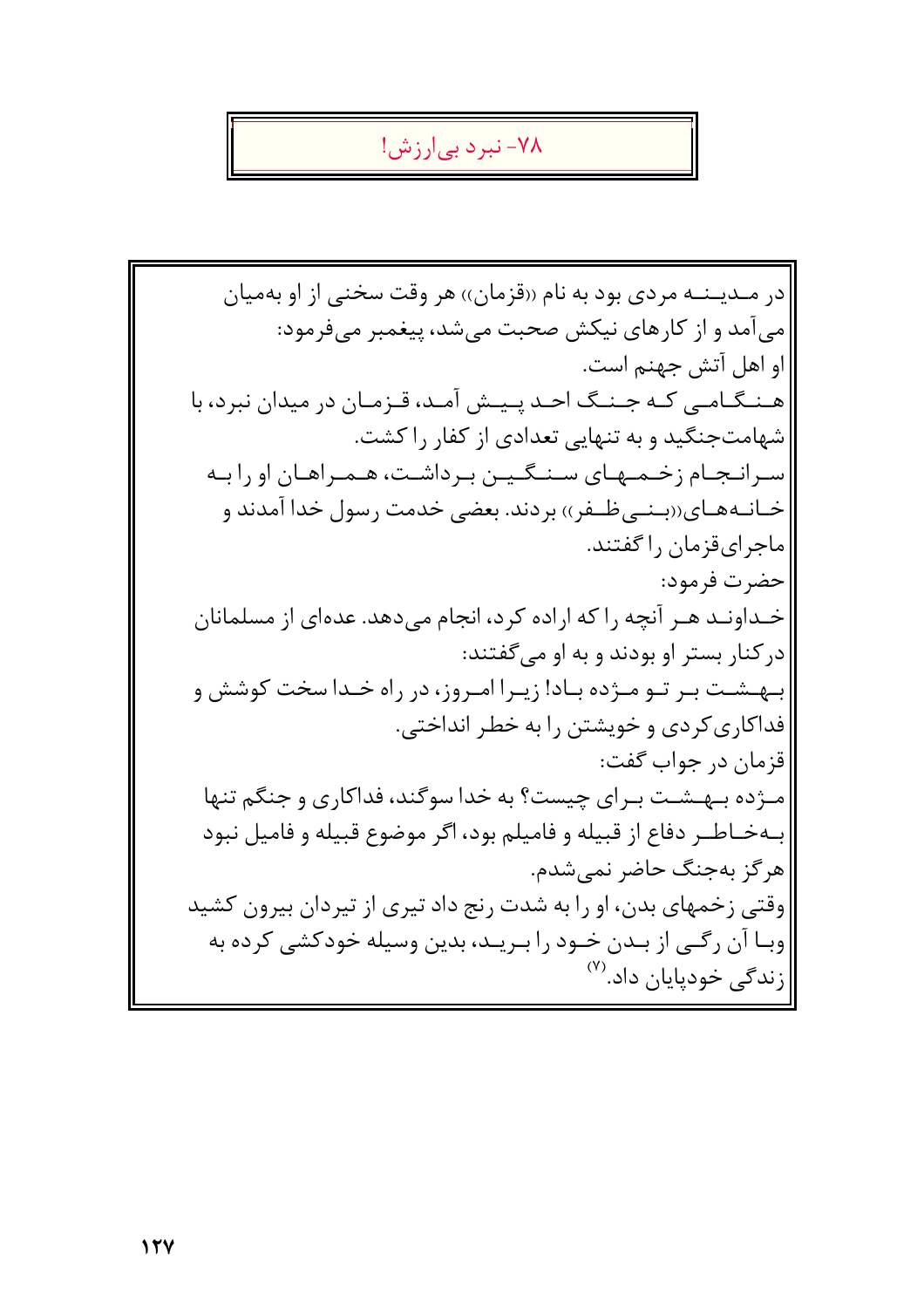# ۷۹- مردی دست و پای بریده سخن میگوید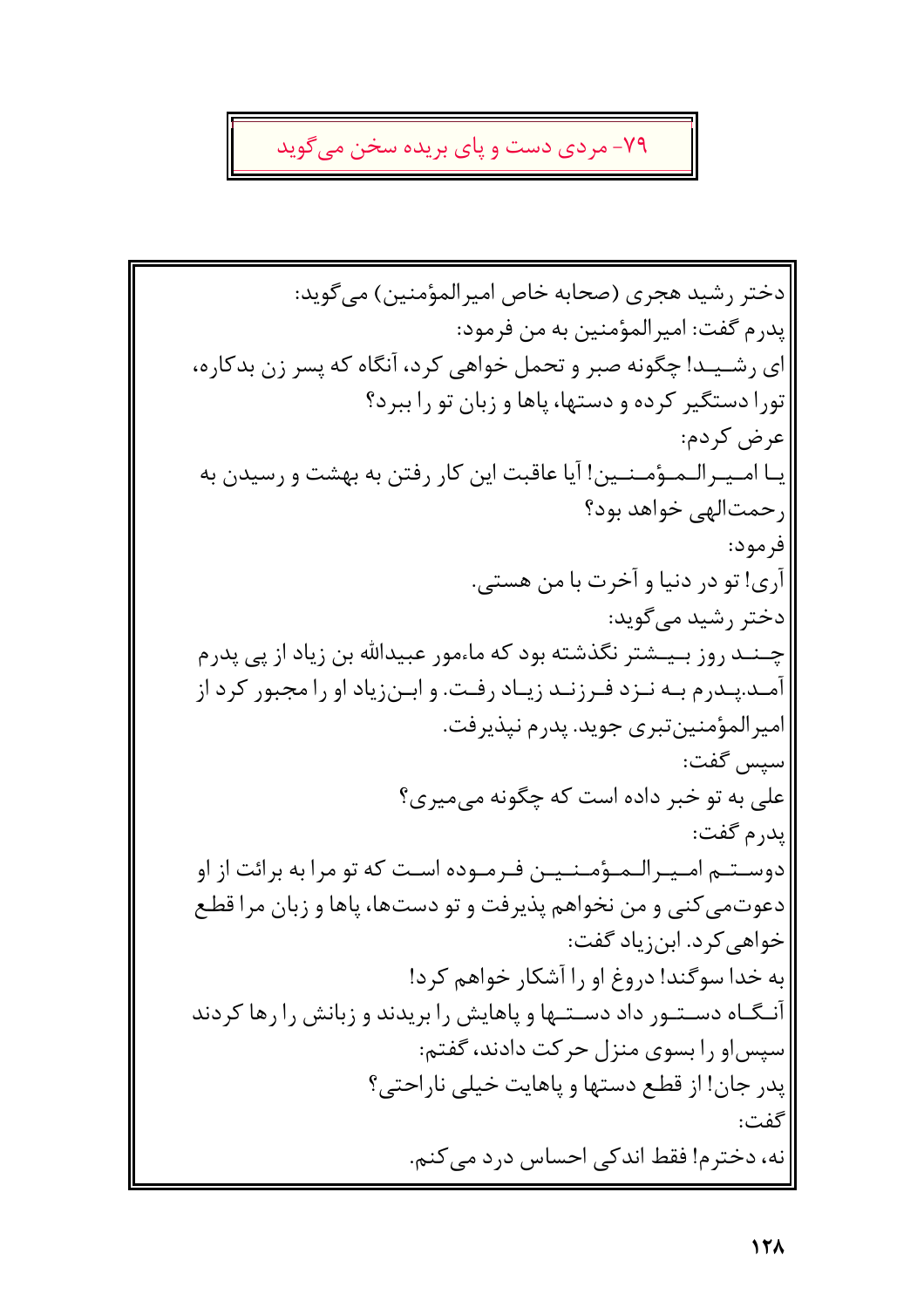|هـنـگـامـى كه پدرم را از قصر بيرون آوردند در حالى كه مردم دورش راگرفته بودند گفت: كاغن و قليم بيباوريند تنا از حنوادث آينده و رويدادهايي كه تا روز قیامتواقع خواهد شد ـ که از سرورم امیرمؤمنان شنیدهام ـ شما را خبر دهم.آنگاه قسمتی از حوادث آینده را بازگو کرد. |ابنزیاد از این جریان آگاهی یافت، کسی را فرستاد زبان او را نیز بریدند |ودر همان شب به رحمت خداوندی پیوست.<sup>(۸)</sup>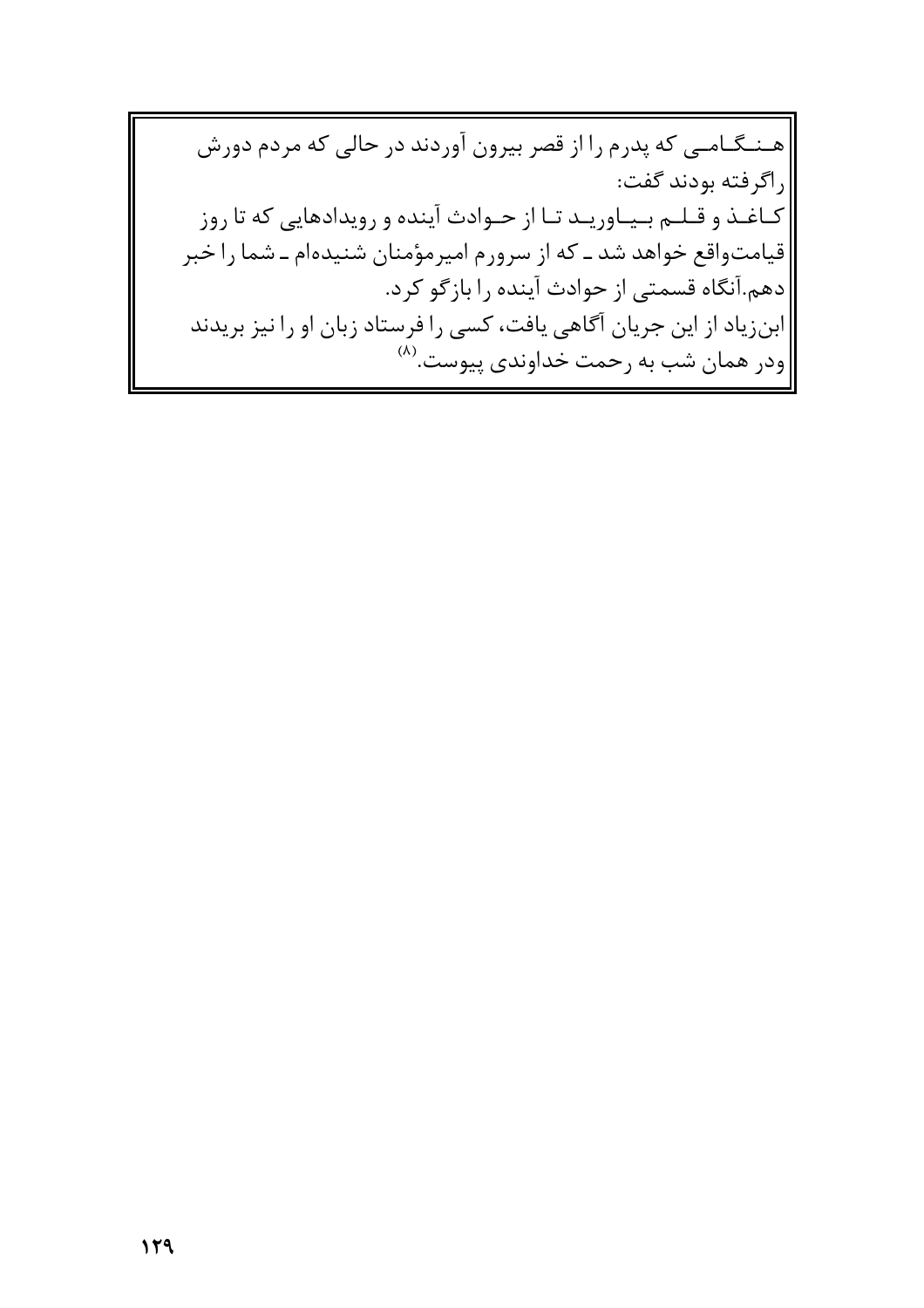#### ٨٠- حنظله، غسيل الملائكه

|در مدينه جواني بود بن نام حنظله از قبيله خزرج. در آستانه جنگ|حد مقدمه عروسی او با دختر عبدالله پسر ابی شروع شده بود. شـبــی کـه رسـول خـدا دستور داد مسلمانان برای جنگ، از مدینه به سـوىاحـد حركت نمايند، حنظله همان شب را از پيامبر اجازه گرفت مراسم عروسی را انجام دهد و فردایش به سپاه اسلام ملحق گردد. پیامبر صلی الله علیه و آله اجازه داد. حنظله پس از انجام عمل زفاف،در حال جنب برای جنگ آماده شد. نجمه (تازه عروس) چهار نفر از زنها را حاضر نمود و ایشان را برای وقوع عمل زناشویی شاهد گرفت. زنها از نجمه پرسیدند: چرا زنها را شاهد گرفتی؟ اد, پاسخ گفت: |مـن در خـواب ديـدم دري از آسـمـان بـاز شد حنظـله از آن به آسمان داخــلگرديد، دوباره آسمان به هم متصل شد من فهميدم كه حنظله شهیدخواهد شد ـ این کار را کردم تا بعدا مورد تهمت قرار نگیرم ـ ـ حـنـظله پیش از اذان صبح خود را به رسول الله رساند و نماز صبح را |باتیمم خواند. آنگاه وارد میدان نبرد شد، ناگاه ابوسفیان را دید که اسبش را میان دولـشـكـر بـه جـولان آورده اسـت. حنظله با يک حمله اسب او را پي کـرد،ابـوسـفـیـان از اسب سرنگون به زمین افتاد، فریاد زد و از قریش ب رای نـجـات خـود کـمـک خواست. سیس یا شد ٫ و به فرار گذاشت. حـنـظــلـههــمچنان در تعقيب او بود كه مردى از كفار به جنگ او آمد حنظله با اوجنگید و به شهادت رسید. |ييامبر فرمود: |فـرشــتـگان را ديدم حنظله را بين زمين و آسمان با باران ابر سفيد در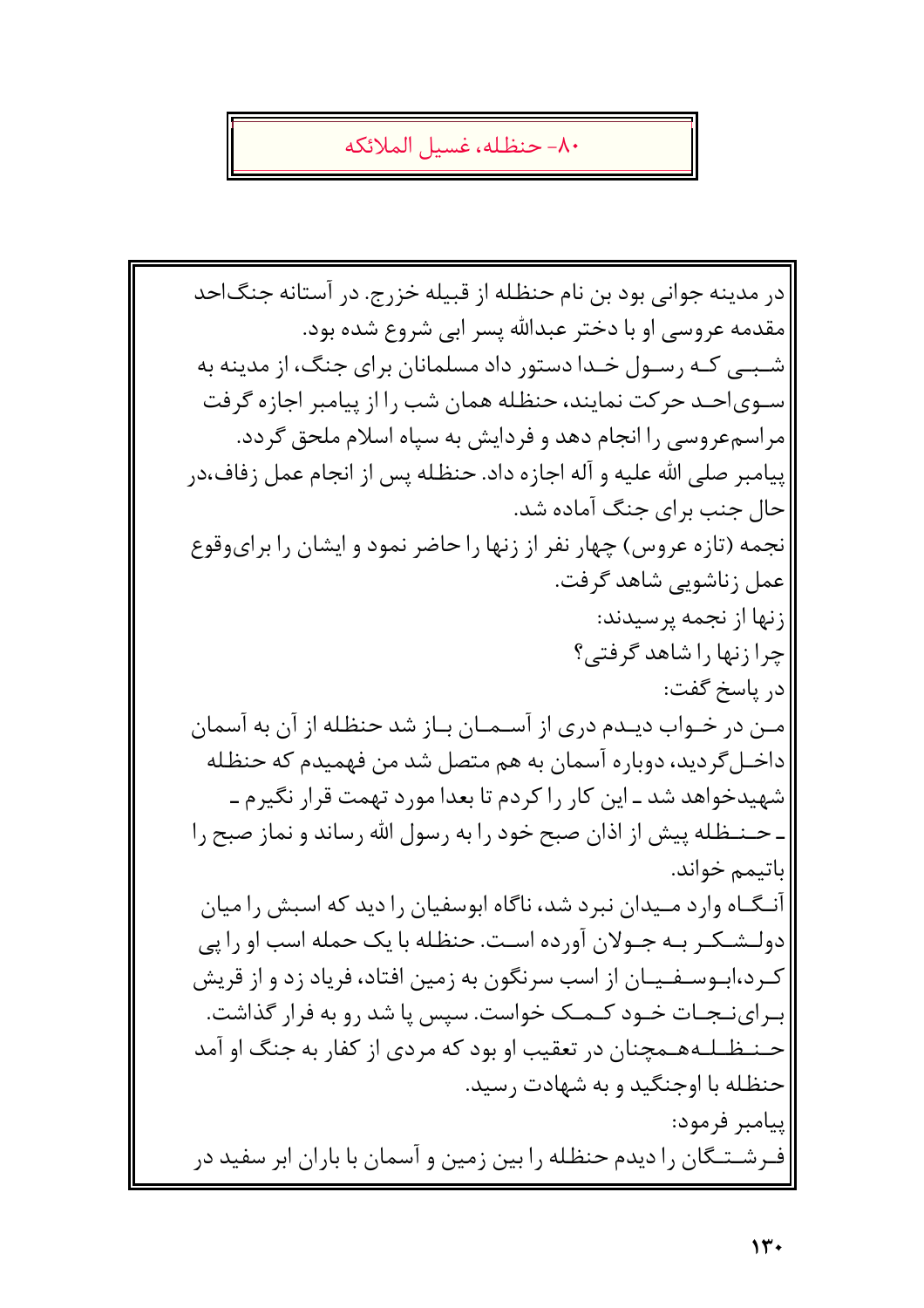# |<br>|طـرفـىاز نـقـره شـسـتـشـو مـىكنند، از آن پس او راحنظله غسيل<br>|الملائكهمىناميدند.<sup>(٩)</sup>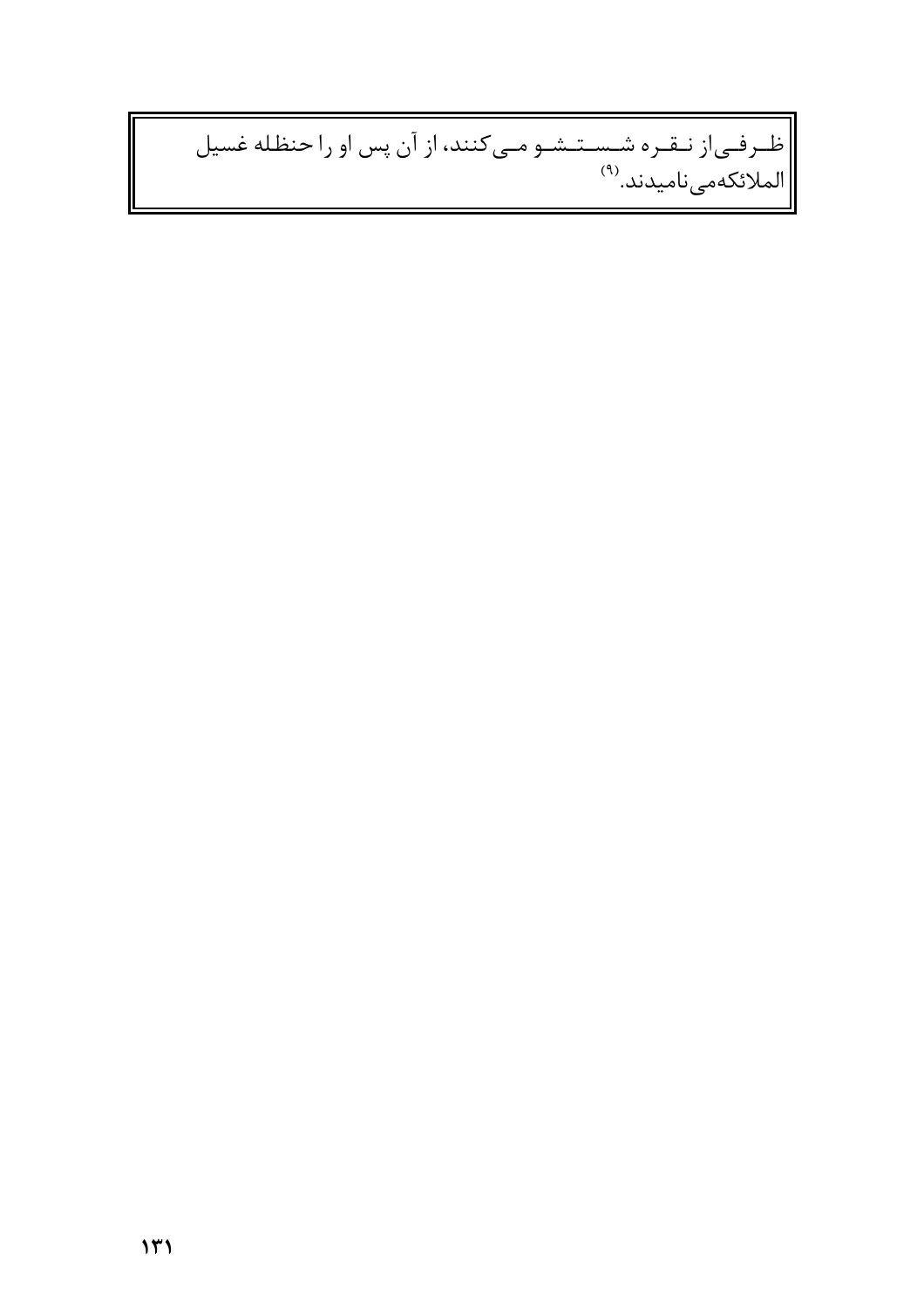## ٨١- اولین سری که در اسلام به فراز نیزه رفت

پیامبر اسلام سپاهی را برای جنگ فرستاد و به آنان فرمود: در فيلان شب و فيلان سياعت راه راكم مي كنيد. هنگامي كه راه را گ&كىرديىد بىه سىمىت چپ برويد! وقتى طرف چپ رفتيد، شخصى رامیبینید که در میان گوسفندانش میباشد، راه را از ایشان بپرسید، |اوخواهد گفت: تا مهمان من نشوید راه را به شما نشان نخواهم داد. او گــوســفــندي مي كشد و از شما پذيرايي مي كند، آنگاه راه را به شما نـشـانمـیدهـد. شـمـا سلام مرا به او برسانید و بگویید من در مدینه ظہور کردہام. لشکر حرکت کرد. همان شب که پیغمبر فرموده بود راه را گم کردند، بـهطـرف چپ رفتند با عمروبن حمق مواجه شدند. وی پس از پذیرایی ازلـشـكـر راه را نـشـان داد ولى فراموش كردند سلام رسول خدا را به |ایشان بر سانند. |وقــتــى كــه خــواستند حركت كنند عمروبن حمق پرسيد آيا پيغمبري درمدينه ظهور كرده است؟ گفتند آ, ی! عــمــربــن حــمــق پس از شنیدن این مژده به سوی مدینه حرکت نمود خودرا محضر پیامبر رساند و مسلمان شد. مدتبی در حضور پیغمبر مانده بـودحـضـرت بـه او فـرمود به وطـن خود برگرد! هنگامی که علی بن |ابي طـالبِخليفه شد نزد او برو! عــمربن حمق به وطن خود بازگشت. وقتی که امیرالمؤمنین به کوفه آمدعمرو نیز به خدمت حضرت رسید و در حضور امام ماند. روزي على عليهالسلام به عمربن حمق فرمود: خانه داري؟ عمرو گفت: آري! |فـرمود: آن خانه را بفروش و ميان قبيله ازد خانه بخر! زيرا هنگامي كه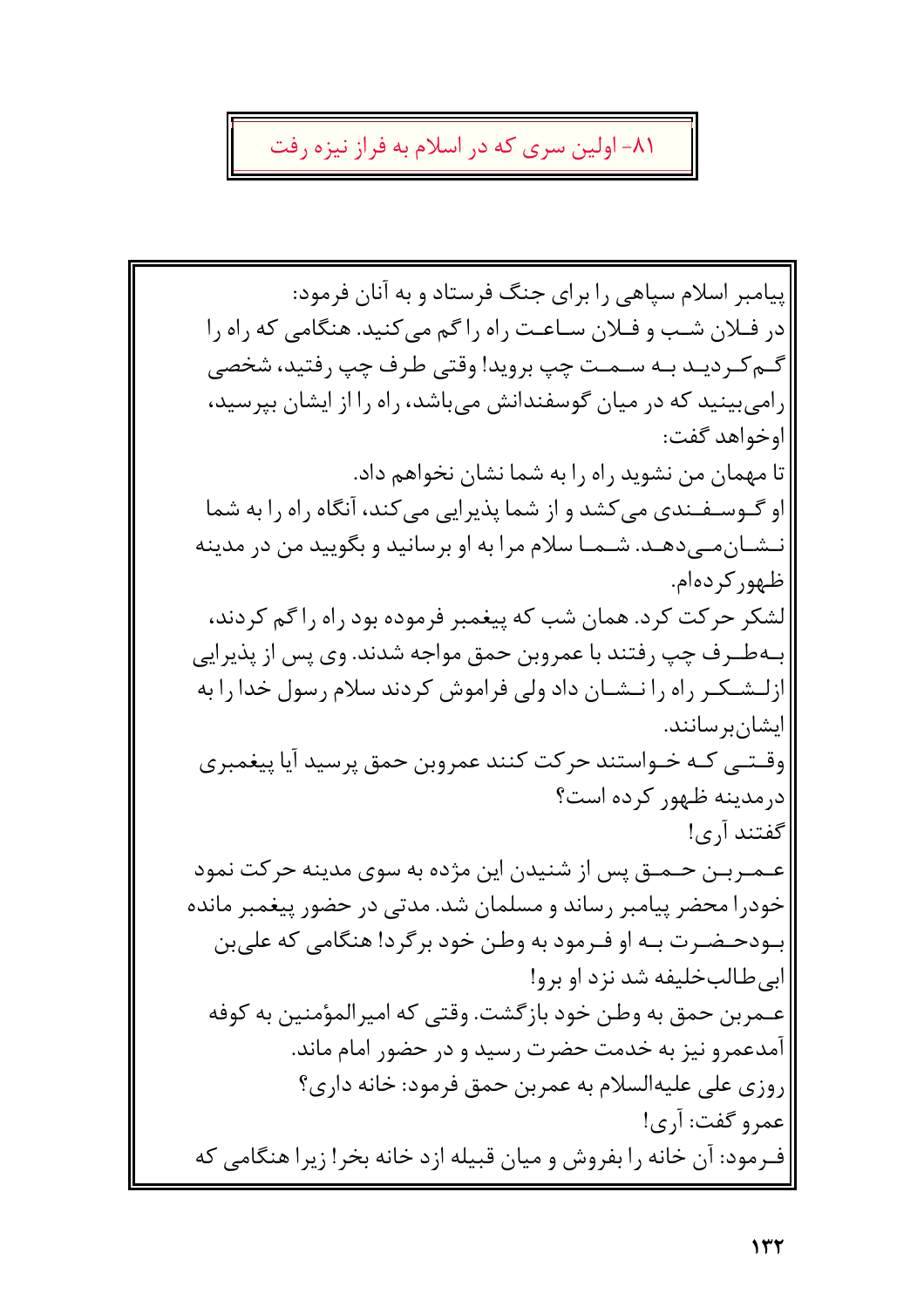|ازمـیـان شـمـا رفـتم فرمانروایان ستمگر در تصمیم کشتن تو خواهند |بود،ولی قبیله ازد از تو حمایت می کنند و نمی گذارند تو را بکشند، تو از کــوفــهبه سوى موصل خواهى رفت، در بين راه به مرد زمين گيرى |بیرمیی خبوری، در کینیار او میی نشینی و آب می خواهی وی به تو آب |مےدهـد.سـپس از تو احوال پرسی میکند شما وضع خود را برای وی توضيح بدهو او را به دين اسلام دعوت كن! او مسلمان خواهد شد. آنگاه به رانهای وی دست بمال! خداوند پای او را شفا خواهد داد و بر می خیزد |و همراهتو می شود. مقداری راه کـه طي کـردی به مرد کوری بر میخوری، از او هم آب طــلبِمی کنی او به تو آب خواهد داد، تو حال خود را به ایشان نیز بگو و او را بهاسللام دعوت کـن! یـس از آن که مسلمان شد، دستانت را به چشمان اوبکش! چشمانش را خداوند شفا خواهد داد و او نیز با تو همراه می شود واین دو رفیق، بدن تو را دفن می کنند. عـدهای سـوار بـرای دسـتـگـیـری، تـو را تـعـقیب خواهند نمود و در نزدیکی قلعه موصل به تو میرسند. هنگامی که سواران را دیدی از اسب پیمادهشده داخل آن غار می شوی که در آن حدودهاست. زیرا بدکاران جن وانس در ریختن خون تو شریک خواهند شد. |پــس از آن كــه امــيــرالــمــؤمــنــيــن عــلــيــهالــسلام به شهادت رسيد، مـاءمورینمعاویه خواستند عمروبن حمق را دستگیر کرده و به شهادت |برسانند از کوفه به موصل فرار نمود هر چه علی علیهالسلام فرموده بود، |يپش آمد. عـمـرو بـه هـمـه دسـتـورات امام عمل كرد. وقتى كه به نزديك قلعه موصل رسید، به آن دو همراهش گفت: به طرف کوفه نگاه کنید! اگر چیزیدیدید به من اطلاع دهید. |ایشان گفتند: سوارانی میبینیم که میآیند. عمرو پیاده شد، اسبش را رها نمود وداخل غار شد ناگهان مار سیاهی آمد و او را نیش زد و کشت! هـنـگـامـى كـه سـواران رسـيـدنـد، اسب را ديدند. گفتند: اين اسب |مال|وست. مشغول جستجوي وي شدند، ناگاه جسدش را در ميان غار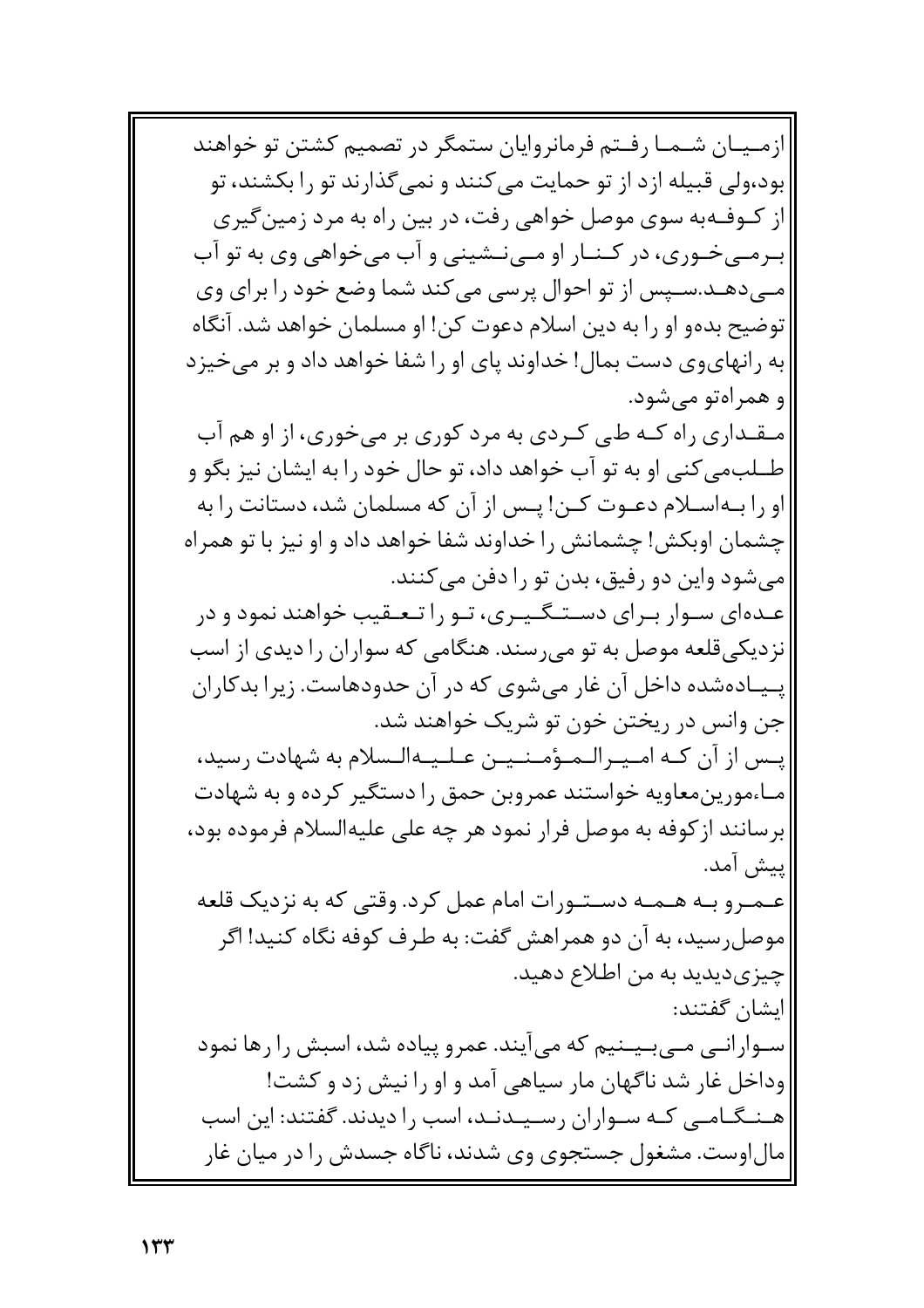|پـیـداکـردنـد، ولـی بـه هـر عضو از اعضایش که دست میزدند از هم |جدامیشد. |عاقبت سر مبارک وی را از پیکرش جدا نموده و نزد معاویه آوردند! |مـعـاويه دستور داد سر مقدس وي را بالاي نيزه زدند. اين اولين سري |بودکه در اسلام بر فراز نیزه رفت.<sup>(۱۰)</sup>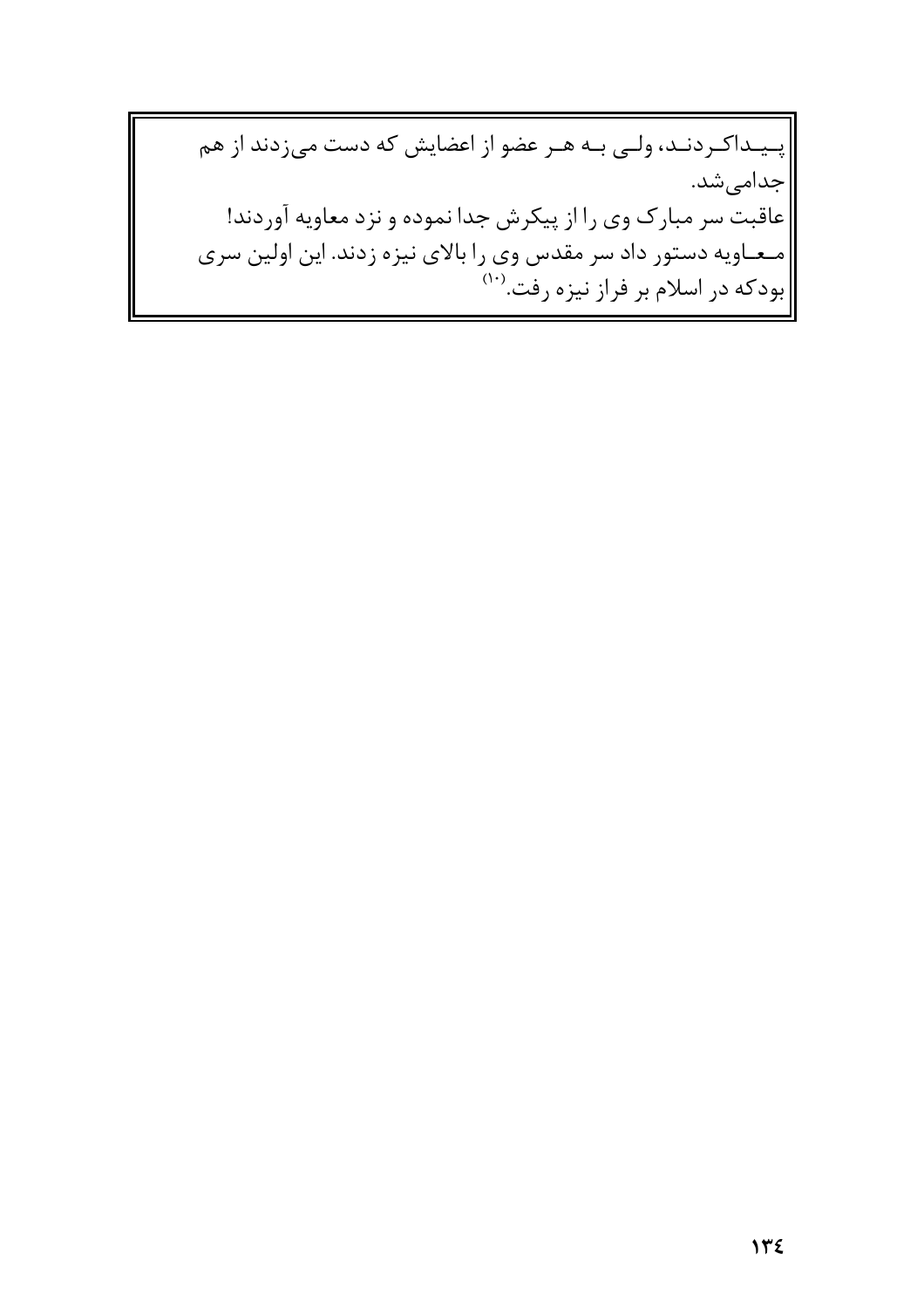٨٢- دانشمند ديوانه

انعمان پسر بشير مي گويد: مین بیا جیابیر پیسیر پیزیید جیعیفیی، از شیپیعیپیان مخلص امام باقر عليه السلام همسفر بودم. در مدينه محضر امام باقر عليه السلام شرفياب شـد و بـا آن حضرت دیدار کرد و خوشحال برگشت. از مدینه به سوی کــوفــه حر کت کردیم. روز جمعه بود. در یکی از منزلگاهها نماز ظـهر را خـواندیم،همین که خواستیم حرکت کنیم، مردی بلند قد گندمگون ییدا شد ونامهای در دست داشت که امام باقر علیهالسلام به جابر نوشته بــود و مــهــرگلی که بر آن زده بود هنوز تر بود. جابر نامه را گرفت و بوسید و بردیدگانش گذاشت و پرسید: چه وقت از محضر سرورم امام باقر مرخص شدی؟ |یاسخ داد: هم اکنون از امام جدا شدم. جابر پرسید: پیش از نماز ظهر یا بعد از نماز؟ گفت: بعد از نماز. جابر چون نامه را خواند بسیار غمگین شد و دیگر او را خوشحال ندیدیم. شـب هـنـگـام وارد كـوفه شديم و چون صبح شد، به ديدار جابر رفتم. دیدماز خانه بیرون آمده، چند عدد استخوان، مانند گلوبند بر گردن آویـخته وبر یک نی سوار شده و فریاد میزند: «منصوربن جمهور» امـیری|ست بدون ماءمور و استانداری است بر کنار شده و از این گونه حرفهامی; د. جـابـر نـگـاهـي بـه مـن كـرد و مـن هم نگاهي به او كردم، ولي با من سخنبي نگفت، و من نيز حرفي نزدم اما به حال او گريستم. |جـمـعـيـت زياد اطـراف او را گرفته بودند. جابر با آن حال وارد ميدان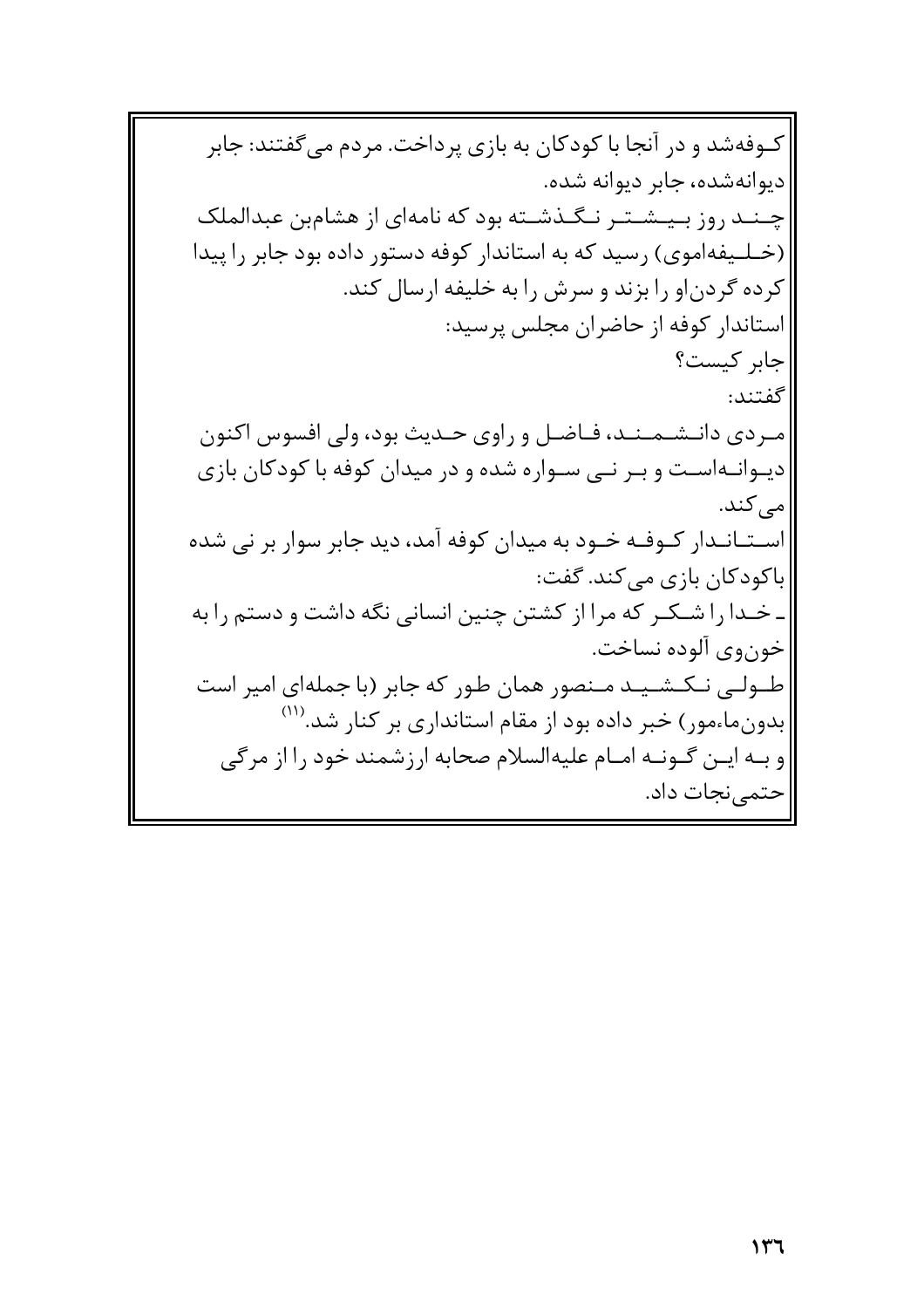## ۸۳- لنگه کفش به دست

در دوران جـاهلیت مردی بود به نام جمیل پسر معمر فهریحافظـهای |بـسـیـار قـوی داشـت، بـه طـوری که هر چه میشنید حفظ می کردو می گفت من دارای دو قلب (دو عقل) هستم که با هر کدام از آنها بهتر ازمـحمد صلى الله عليه و آله مىفهمم! از اين رو مشركان قريش نيز او راصاحب دو قلب می شناختند. در جـنـگ بـدر دشمنان اسلام فرار كردند جميل پسر معمر نيز با آنان فرارمی کرد. ابوسفیان او را دید که یک لنگه کفشش در پای وی و کفش دیگر ش را به دست گرفته فرار می کند. گفت: ای پسر معمر چه خبر است؟ حمىل گفت: لشكر فراركرد. ابوسفيان: پس چرا لنگه كفشي را در دست داري و لنگه ديگري در پا؟ جـمـيـل: بـه راستي از ترس محمد توجه نداشتم و خيال مي كردم هر دولینیگیه در پیای مین است.(۱۲) آری! در دگیر گیونی روزگار، |شخصیت انسان آشکار می گردد.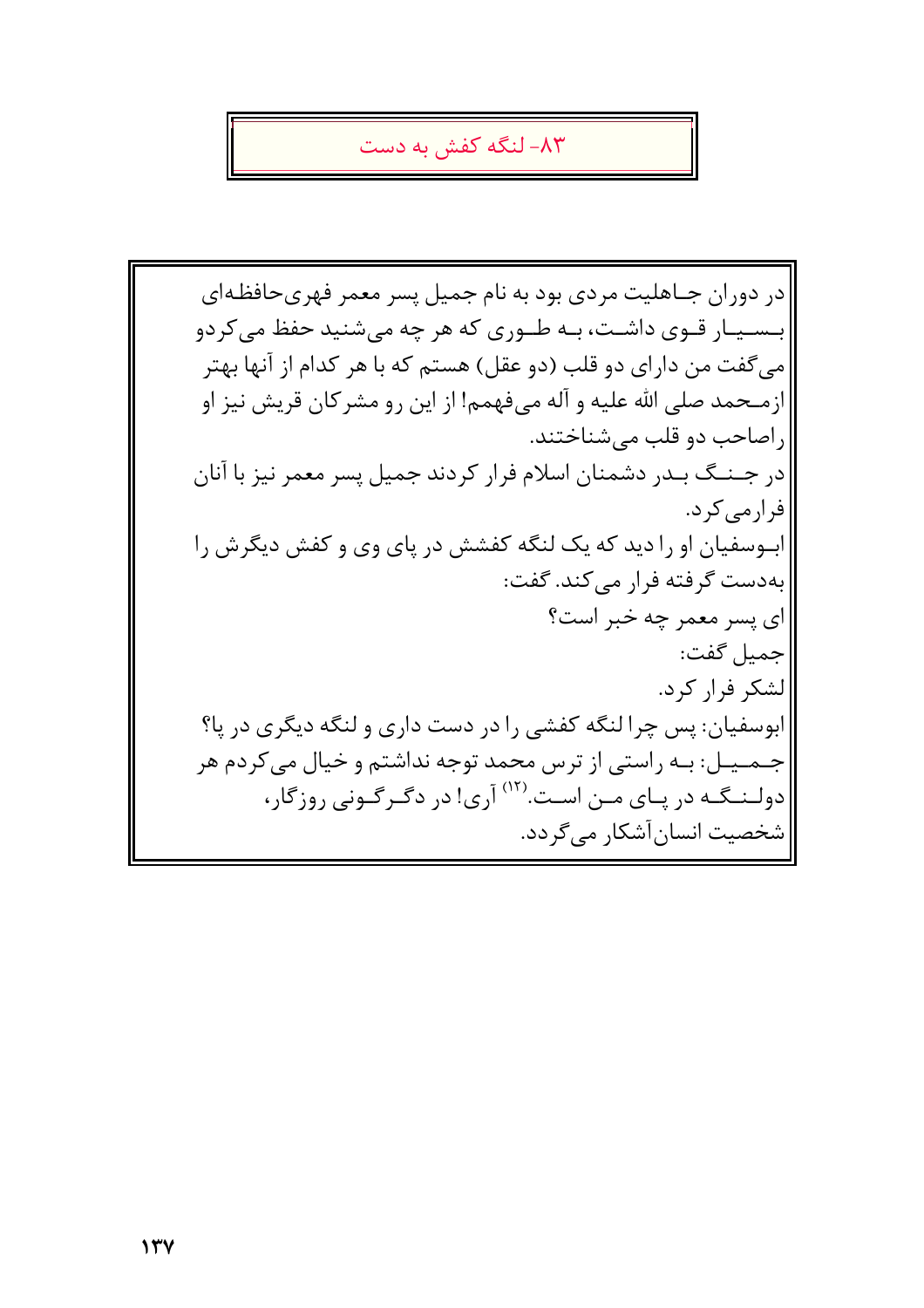# ۸۴- بانویی در محضر هشت امام معصوم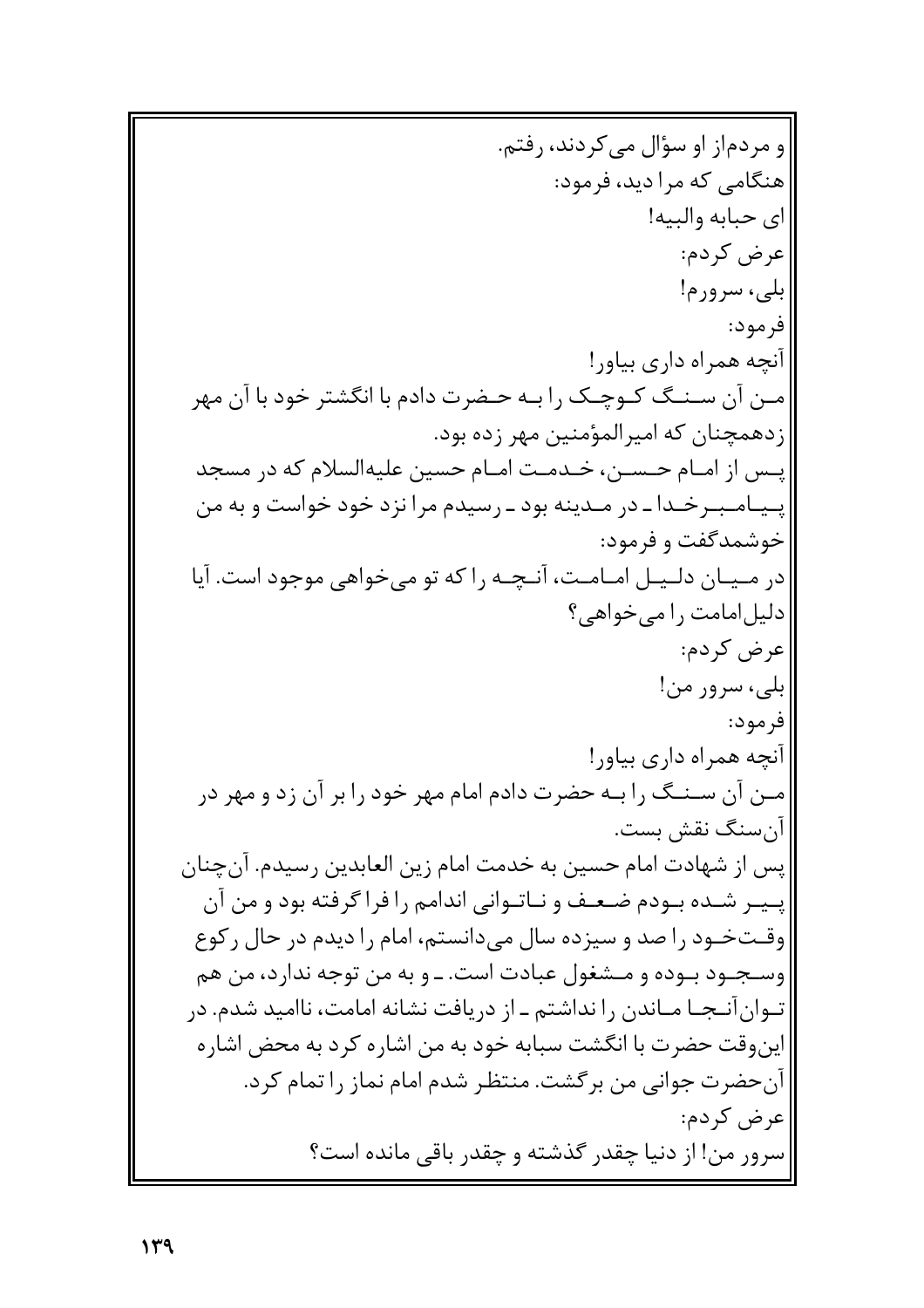فرمود: نـسـبـت بـه گذشته آرى، اما نسبت به آینده نه. (گذشته را مى توان مـعلومكرد، به أن أكاهيم، ولي باقي مانده را كسي أكاه نيست، أن را خدامی داند). |آنگاه فرمود: |آنچه همراه خود داري بياور! |مـن سـنـگ كـوچـك را بـه امـام سـجاد دادم آن حضرت نيز مهر زد. سپس محضر امام باقر رفتم، او نیز بر آن سنگ مهر زد. بعد از آن خدمت |امامصادق رسیدم آن حضرت نیز بر آن سنگ مهر زد. پس از آن سنگ را بهخـدمـت امـام كــاظــم عــلــيه|لسلام تقديم نمودم. او نيز مهر كرد. |سپس|محضر امام رضا عليه|لسلام رفتم آن حضرت نيز همان سنگ |کوچک رامهر زد. حبابه والبیه پس از آن، نه ماه زندگی کرد و در سن |۲۳۶ دار دنیا راوداع نمود.(۱۴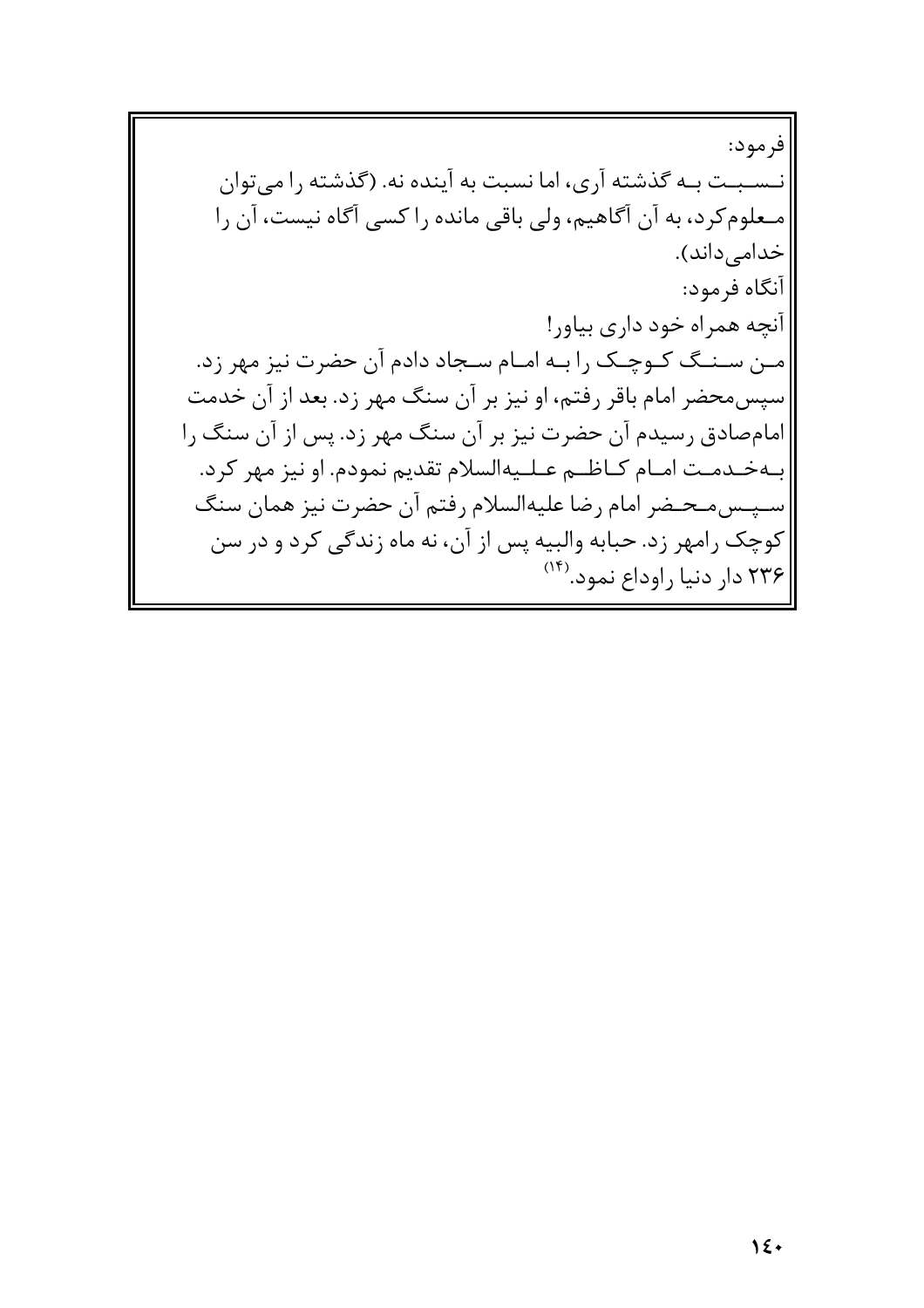# ۸۵- حاضر جوابی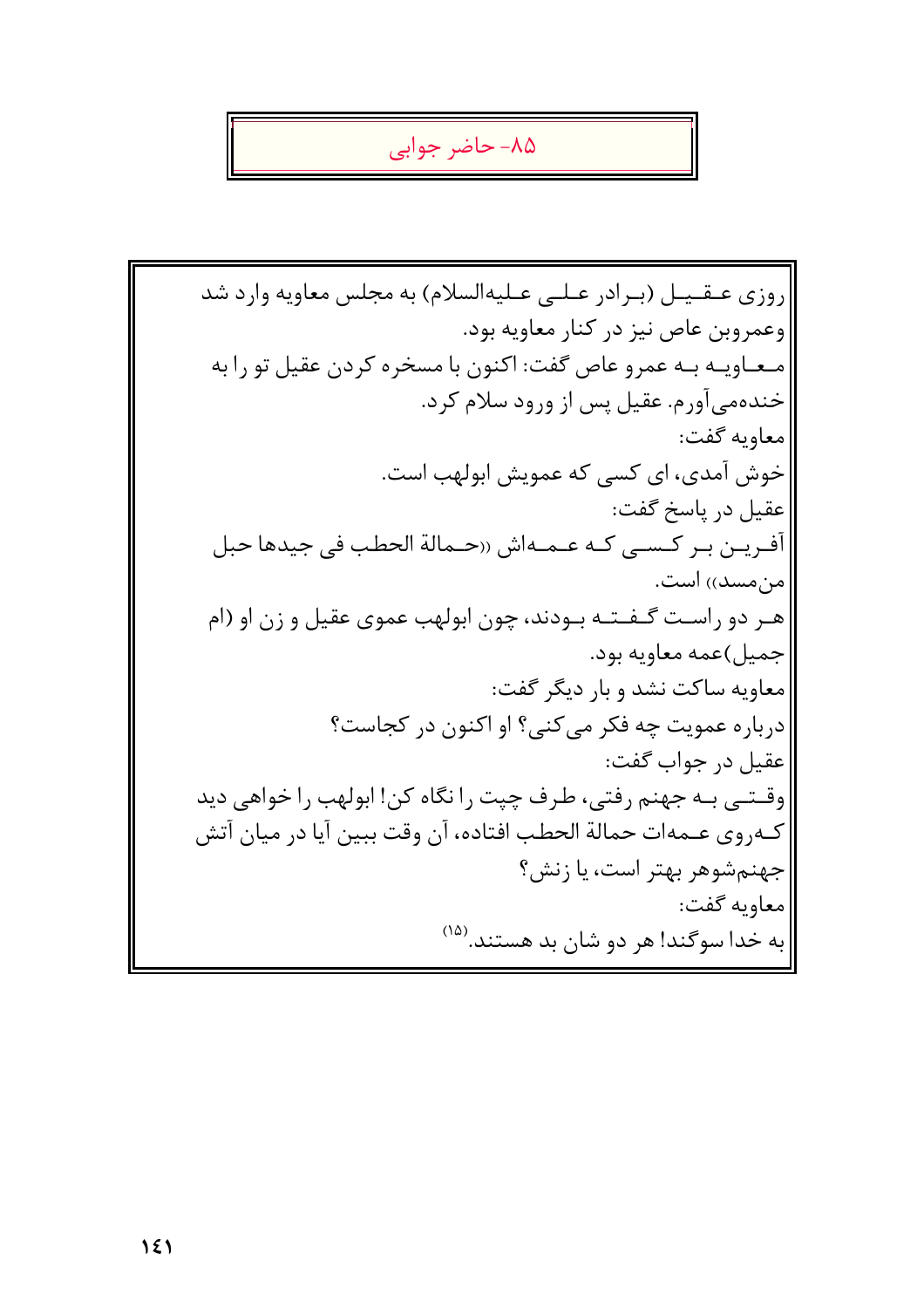## ۸۶- فرزند شجاع از مادر شجاع

روزي معاويه به عقيل گفت: حاجتي داري، من بر آورده كنم؟ عقبل گفت: آری! کـنـیـزی بـرایـم پـیـشـنـهـاد شـده و صـاحبش کمتر از چهل دینارنمیفروشد، او را برایم خریداری کن! معاويه از راه مزاج گفت: عقیل تو که نابینا هستی، چرا کنیزی به چهل دینار (طلا) مـیخـری،کـنـیـزی بـه چهل درهم (نقره) کافی است، چون تو نابینا هستے ؟ عقبل گفت: هدف این است کنیزی لایق بخرم که فرزندی بزاید که هنگامی که او را پهغضب آوردي گردنت را پزند. |معاويه خنديد و گفت: اشوخي مي کنم. سـپـس دستور داد همان كنيز را برايش خريدند و از آن، حضرت مسلم |بەدنيا آمد. مسسلـم ١٨ سـال داشـت كـه يدرش عقيل از دنيا رفته بود، روزي به مـعـاويه گفت: من در مدينه زمين دارم، مبلغ صد هزار دادهام، مايلم شما آنزمین را به همان قیمت که خریدهام از من بخری! معاويه زمين را خريد و پولش را داد. امـام حـسـيـن عـلـيهالسلام از قضيه باخبر شد. طـي نامهاي به معاويه نـوشـت:مـعاویه! تو جوان بنی۵هاشم (مسلم) را گول زدهای، زمینی از اوخـریــدهای کــه هرگز مالک آن نخواهی شد. پولت را بگیر و زمین را يس بده! معاویه مسلم را احضار کرد. نامه امام حسین برای او خواند،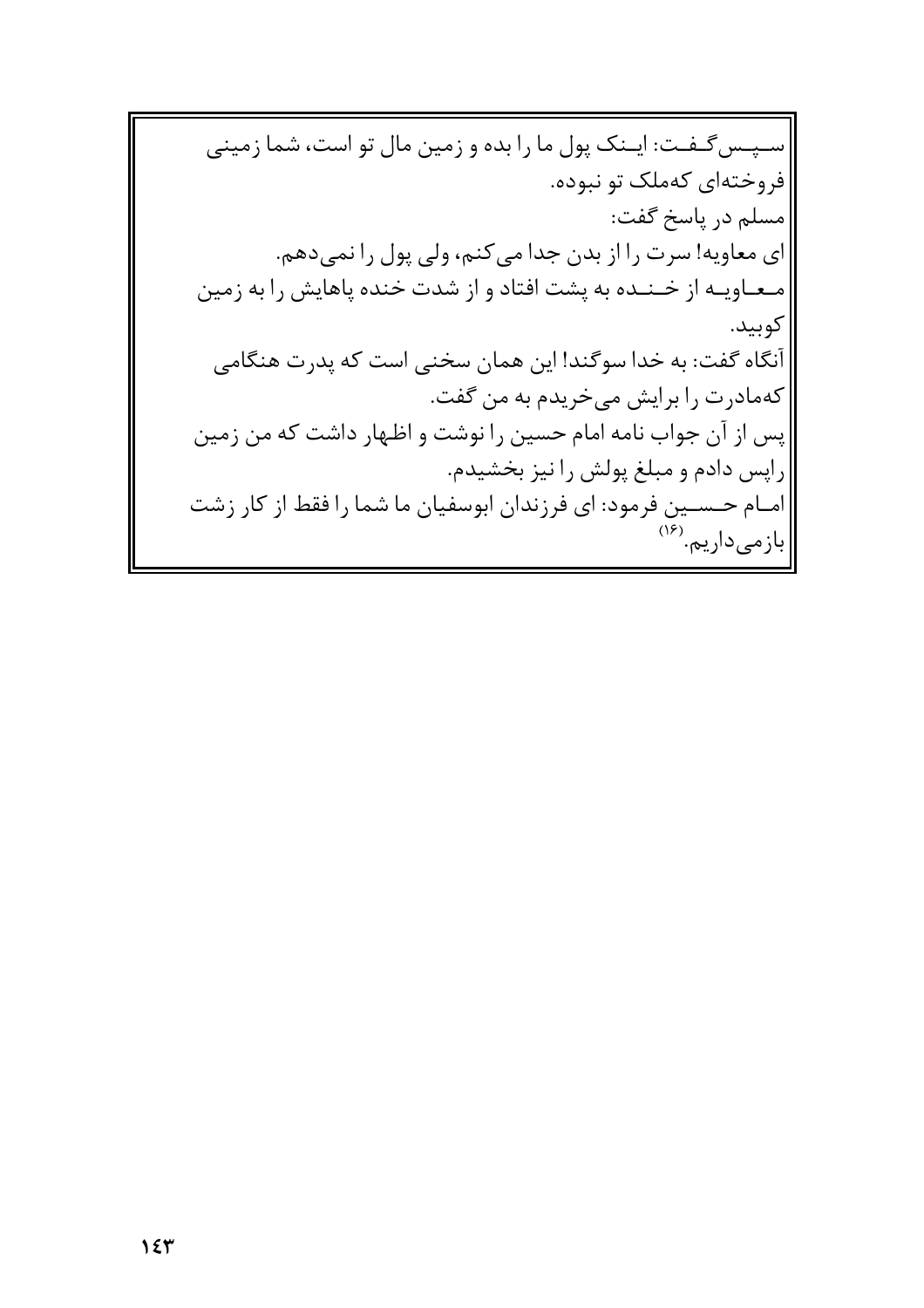٨٧- آفرين بر چنين مردان شجاع

مـوســی بــن بــغا از غلامان ترک معتصم (خلیفه عباسی) بود. درمیدان جنگهای بزرگ می جنگید و همیشه سالم از صحنه جنگ بیرون می آمد و هيچ وقت براي حفظ بدن خود لباس جنگي نميپوشيد.بعضي او را بر |این کار سرزنش مے کردند. یک وقت از او پرسیدند که چرا بدون لبیاس رزمی در جنگ شركتمى كند؟ در ياسخ گفت: شــبــی پــیــغــمبر گرامی را با عدهای از یارانش در خواب دیدم، به من فر مود: بـغــا! دربــاره يــکــی از امــتــهای من نيکی کردی او برای تو دعا کرد و دعايش مستحاب شد. گفتم: كدام مرد؟ فرمود: همان کسی که او را از درندگان نجات دادی. عرض كردم: از خدا بخواه عمرم طولاني شود. پیامبر صلی الله علیه و آله دست به سوی آسمان بلند کرد و گفت: خـدايــا! عــمــرش را طـولاني كن و اجل او را به تاءخير انداز! در آن حال بهزبانم آمد عرض كردم: نود و پنج سال؟ فرمود: آري، نود و پنج سال. مردي در کنارش بود، گفت: |از آفات نیز محفوظ باشد. |پیامبر فرمود: آري، از آفات محفوظ باشد. |من از آن شخص پرسیدم: شما کیستید؟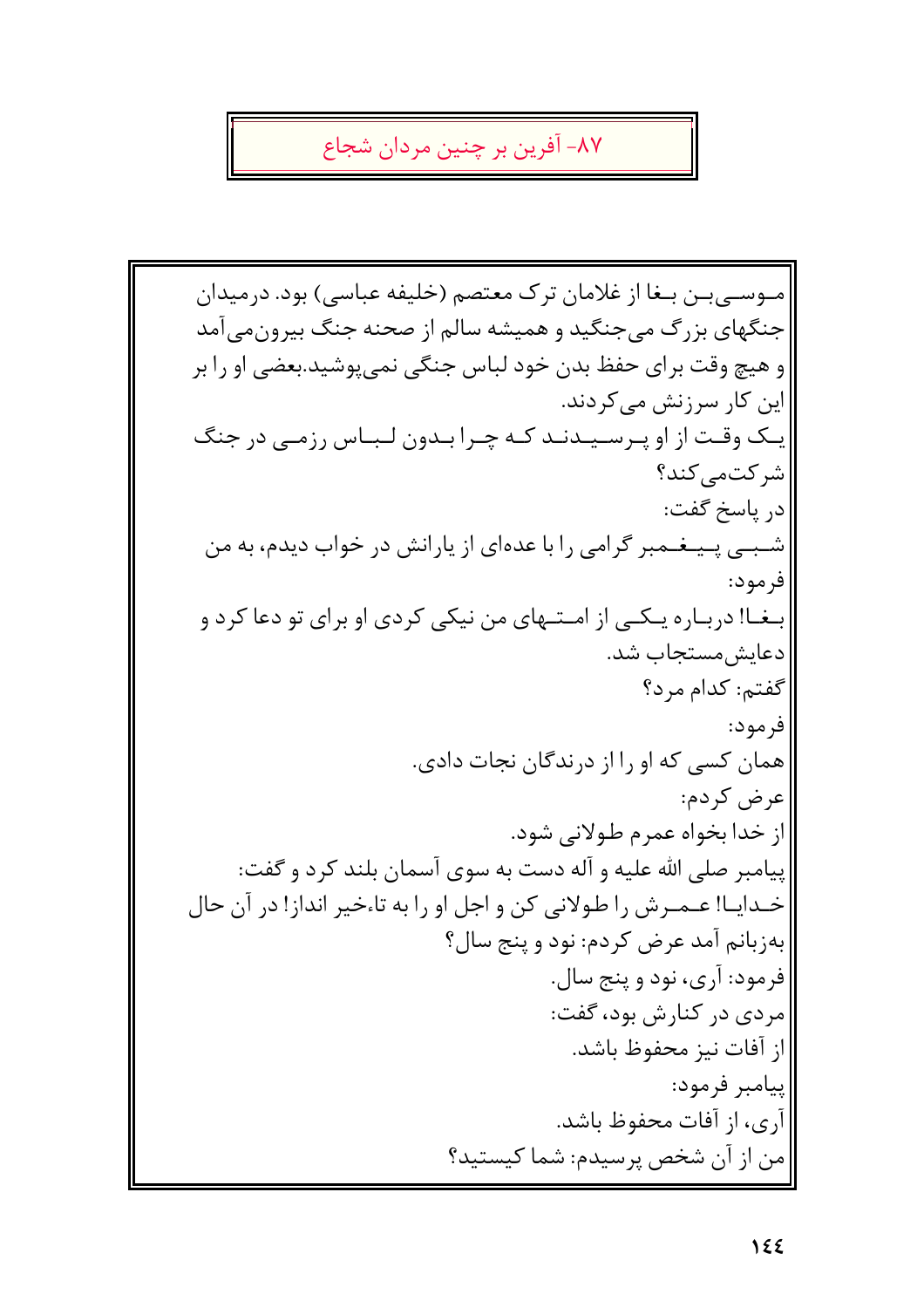|فرمود: من علي بن ابي طالبم. از خواب بیدار شدم در همان حال با خود می گفتم: |علي بن ابي طالب. بغا بر خلاف افراد مقتدر آن زمان به اولاد على عليهالسلام مهربان بود. |از او پرسیدند: آن مردی که از درندگان نجاتش دادی، چه کسی بود؟ ادر جواب گفت: ً میردی را پییش معتصم آوردند که نسبت بدعت در دین و خلاف عمل بـهاو داده بـودنـد، شـب هـنـگـام بين او و معتصم سخناني رد و بدل شد،معتصم به من دستور داد آن مرد را میان درندگان بیانداز! او را بـه سـوى حـيـوانـات درنده مى بردم و در دل بر او غضبناک بودم |ولی در بین راه شنیدم که می *گ*وید: خـدايـا! تــو مىدانى جز براى تو سخن نگفتم و تنها در راه يارى به دين ویـگـانـگـی تـو قـدم بـرداشـتـم و نظرم فقط قرب و نزدیکی تو بود و بیرایاطباعت از فرمان تو و پایداری حق در مقابل کسی که مخالفت تو رامی کرد، ایستادگی نمودم. خدایا! اکنون مرا تسلیم آنان می کنی؟ از سـخـنـان وي لـرزه بـر اندامم افتاد، دلم به حالش سوخت. از وضع |اونــار احــت شدم. با این که چیزی به محل در ندگان نمانده بود از بین | راه او رابرگرداندم و به خانه خود برده، پنهانش نمودم. |پیش معتصم رفتم، پرسید: چه کردی، میان درندگان انداختی؟ |گفتم: آ, ی! |ير سيد: در بین راه چه میگفت؟ گفتم: مـن تـرک زبـانـم، عـربـی را درسـت نـمـی فـهـمـم. او عـربی سخن مي گفت،متوجه نشدم چه مي گويد. سحرگاه در را باز کردم، به او گفتم: |اکـنـون درهـا را گـشودم و تو را آزاد کردم، اما بدان من خود را فدای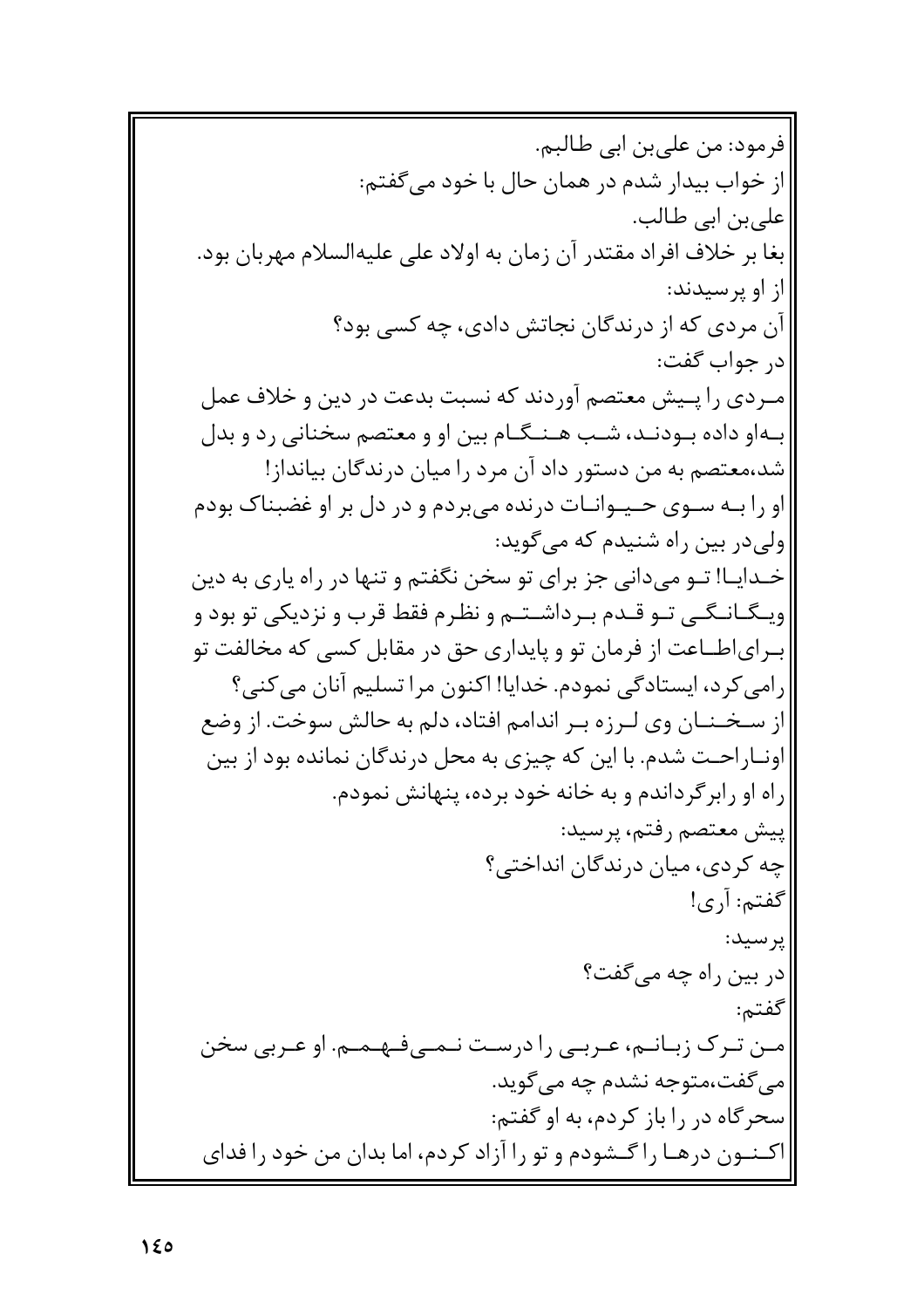ا تونمودم و از این مرگ نجاتت دادم، سعی کن تا معتصم زنده است خود راآشکار نکنی و خود را به کسی نشان ندهی! او هم پذیرفت. |سپس پرسیدم: چه کرده بودی، جریان گرفتاریت چه بود؟ گفت: یک نـفـر از صـاحـب مـنـصـبـان خـلیفه در شهر ما از مقام خود سوء |استنفاده کرده آشکارا فسق و فجور می کرد، به ناموس مردم تجاوز |مې نمود،حقوق بیچار گان را پایمال مې کر د و به هیچ گونه دستورات ديـن رارعـايـت نـمے،نمود. كم كم گروهي را از عقيده مذهبي خارج مے کرد وافراد مثل خودش را می افزود. در این فکر بودم که یک چنین ف رد آلبوده بیایید از جنامعه ما بر داشته شود. ولی کسی را نیافتم از من یشتیبانی کند تاهر چه زودتر کار او را بسازیم. بیالاخیره ییک شب خیودم تینها حمله کرده او را کشتم، زیرا کارهای |زشتاو از نظر دین اسلام همین کیفر را داشت و جزایش فقط مرگ بود و برای این کار مرا دستگیر کرده به اینجا آوردهاند.<sup>(۱۷</sup>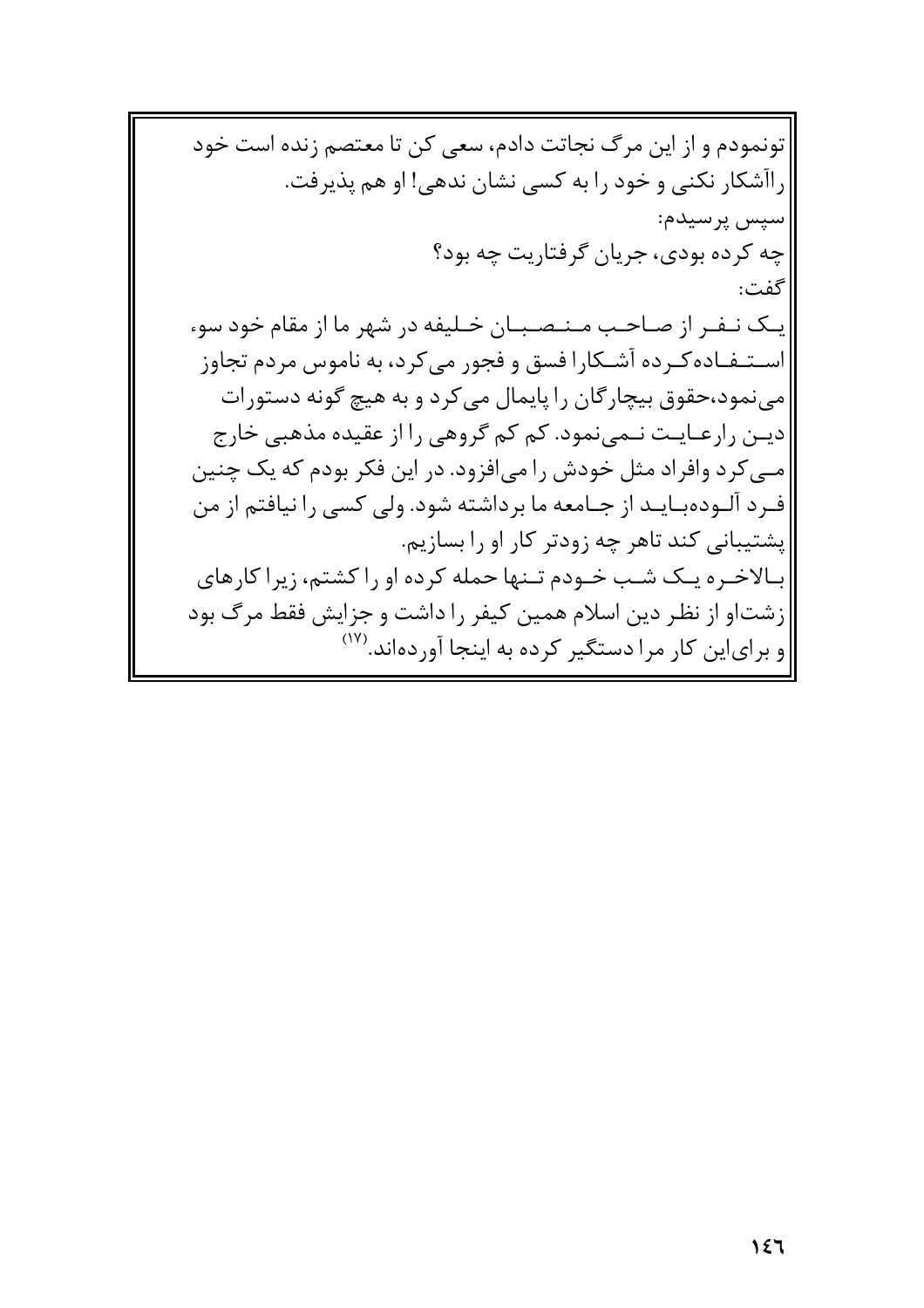٨٨- ماجراي تهمت به همسر پيامبر صلى الله عليه و آله

|عايشه مي گويد: رسول خدا صلی الله علیه و آله هر وقت می خواست سفری برود، دربین هـمـسـرانـش قـرعـه مـی|نـداخت، به نام هر کدام می آمد او را همراه خودمی برد، در یکی از سفرها قرعه به نام من در آمد و من همراه پیامبر بـهسـوی جـنـگ بـنـی مـصـطـلق حرکت کردم، برای این که دستور حـجـاب|آمده بود من در هودجي پوشيده بودم. جنگ خاتمه يافت و ما بىرگىشىتيم.نزديك مدينه رسيده بوديم، شب بود هنگام حركت لشكر نـزديک بود،من براي انجام حاجتي كمي از لشكر فاصله گرفتم وقتي بىرگىشىتىم ديىدم،گىردن بىنىدم افىتادە است. براي پيدا كردن آن بازگشتم، قدری معطل شدم وییدا کردم، وقتی برگشتم، دیدم لشکر حـرکت کرده و هودج مرا بر شترگذاردهاند به خیال این که من در آن هستم، چون زنان در آن زمان بهخاطر کمبود غذا سبک وزن بودند و به عــلاوه مــن هم سن و سالي نداشتم. در آن محل یکه و تنها ماندم و فکر |مــی کــردم وقــتــی کــه به منزلگاه٫سیدند، متوجه شدند من نیستم به اسراغم می آیند. |مـن شـب را بـه تـنهایی در آن بیابان ماندم، اتفاقا صفوان یکی از افراد لـشـكـراسلام كمى دور از لشكر به خواب رفته در آن بيابان مانده بود. هـنـگـامصـبـح كـه مرا از دور ديد نزديک آمد و من نقابم را بر صورتم انـداخـتـم مـراكه شناخت به خدا سوگند! یک کلمه با من حرف نزد. شترش را خواباندو من بر آن سوار شدم، او مهار ناقه را گرفت و حرکت | کر دیم تا به لشکر رسیدیم. ايــن قــضــيــه ســبــب شــد كه عدهاى درباره من شايعه پراكنى كنند و عـبداللهپسر ابی سلول بیش از همه به این تهمت دامن میزد. به مدینه کـه٫ســیدیم این شایعه در شهر پیچیده بود در حالبی که من اصلا از آن خبرنداشتم.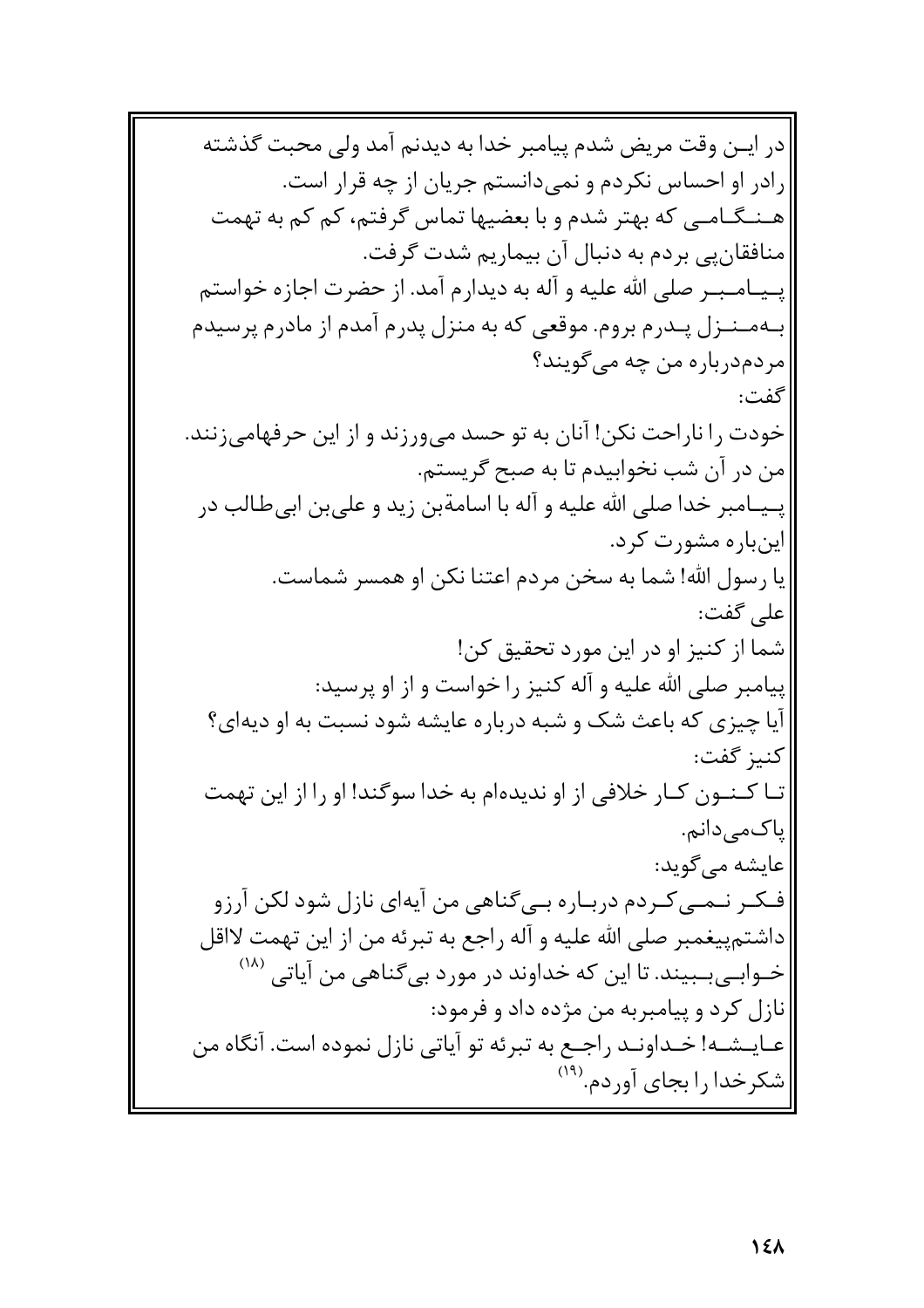### پاورقی بخش دوم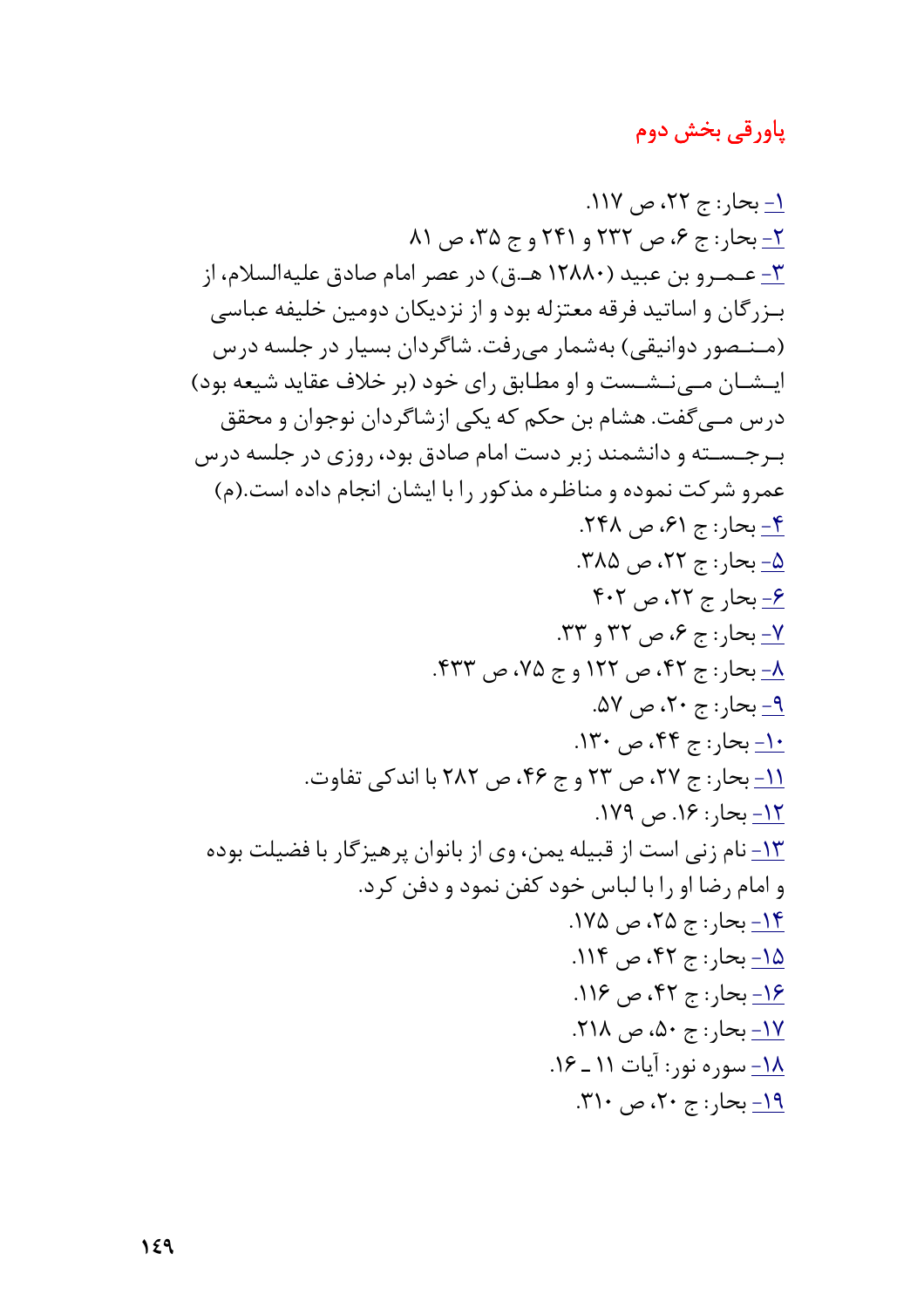بخش سوم: پیامبران الهی، پیامبران و امتهای گذشته

٨٩- در كوه بيت المقدس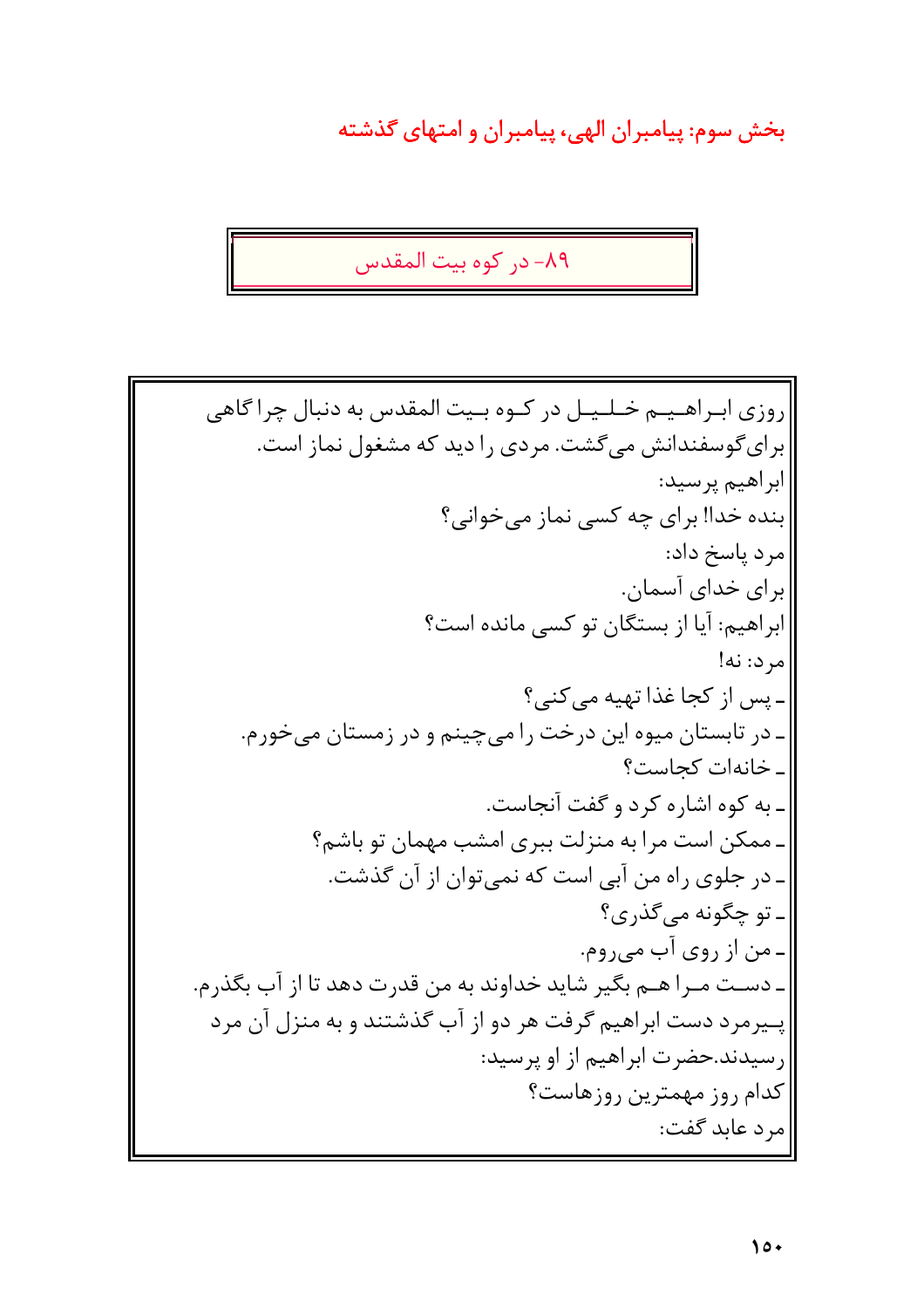روز قیامت که خداوند یاداش اعمال مردم را در آن روز می دهد. |ابـراهـیـم: خوب است با هم دست به دعا برداریم و از خداوند بخواهیم |مارا از شر آن روز نگهدارد. میرد عبایید: دعای من چه اثری دارد؟ به خدا سوگند! سی سال است بهدر گاه خداوند دعایی می کنم، هنوز هم مستجاب نشده است! ۔ می خواهی بگویم چرا دعایت مستجاب نمی شود؟ ۔ چرا؟ بفرمایید! ـ خـداونـد بـزرگ هنگامی که بندهای را دوست داشته باشد دعایش را ديبراجيابت مي كند تا بيشتر مناجات كند و بيشتر از او بخواهد و طلب کـنـد.چـون ایـن حالت را از بندهاش دوست دارد. اما بندهای که مورد لطفخدا نیست اگر چیزی درخواست کند، زود اجابت می کند یا قـلـبـش را از آن خـواسـتـه مـنـصرف نموده ناامیدش میکند تا دیگر د, خواست نکند.آنگاه پرسید: چه دعایی می کردی؟ عايد گفت: سے سال پیش گیله گوسفندی از اینجا گذشت، جوانی زیبا که گیسوانبلندی داشت گوسفندان را چوپانی می کرد از او پرسیدم: این |گوسفندان|ز آن کیست؟ گفت: از ابراهیم خلیل الرحمان است. من آن روز گفتم: پیروردگیارا! اگیر در روی زمیین خلیل و دوستی داری، او را به من انشان بده. ابراهيم فرمود: |پیرمرد! خداوند دعایت را اجابت کرده، من همان ابراهیم خلیل|لرحمان هستم. آنگاه برخاسته یکدیگر را به آغوش کشیدند. <sup>(۱)</sup>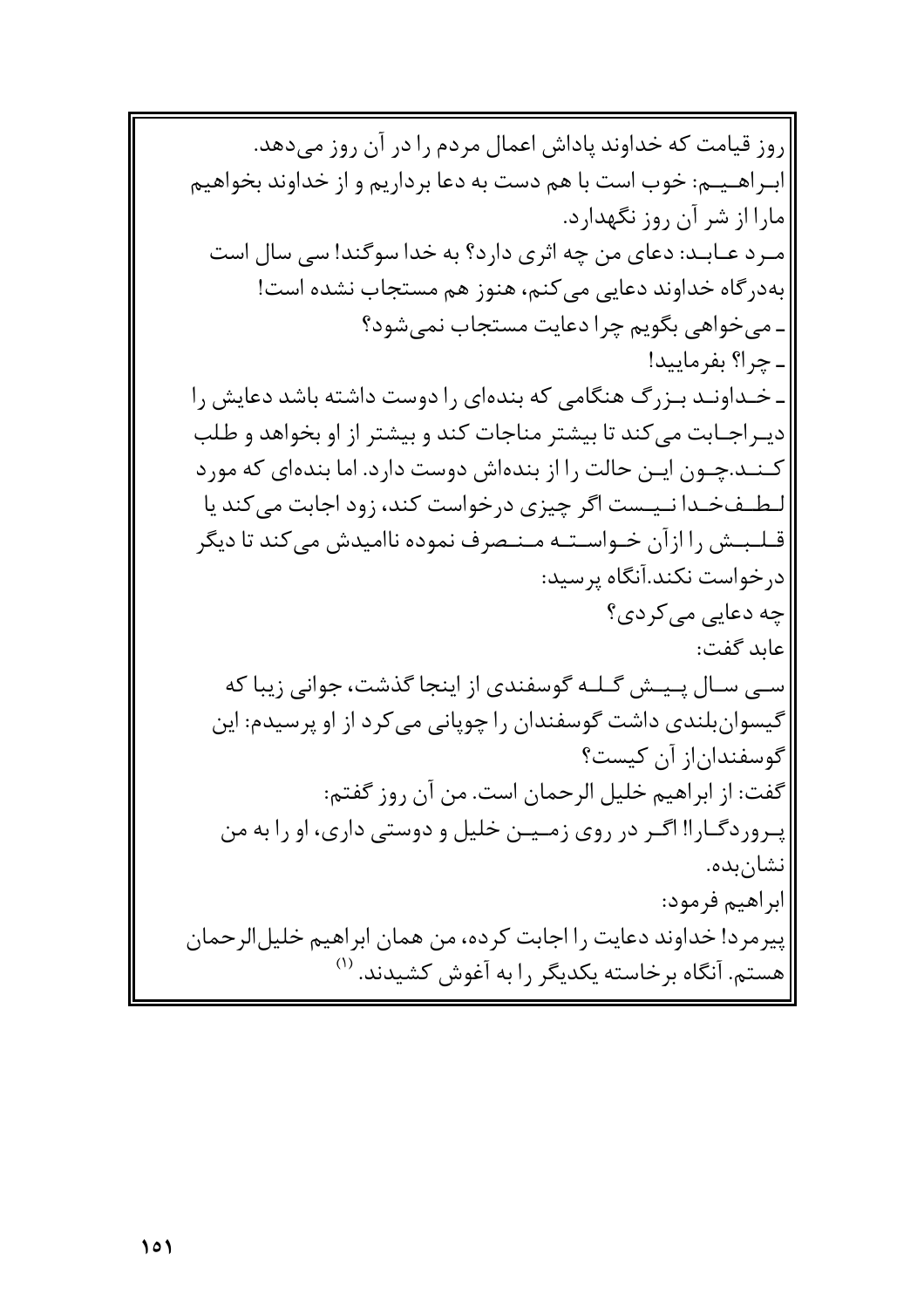## ۹۰- مژده جبرئيل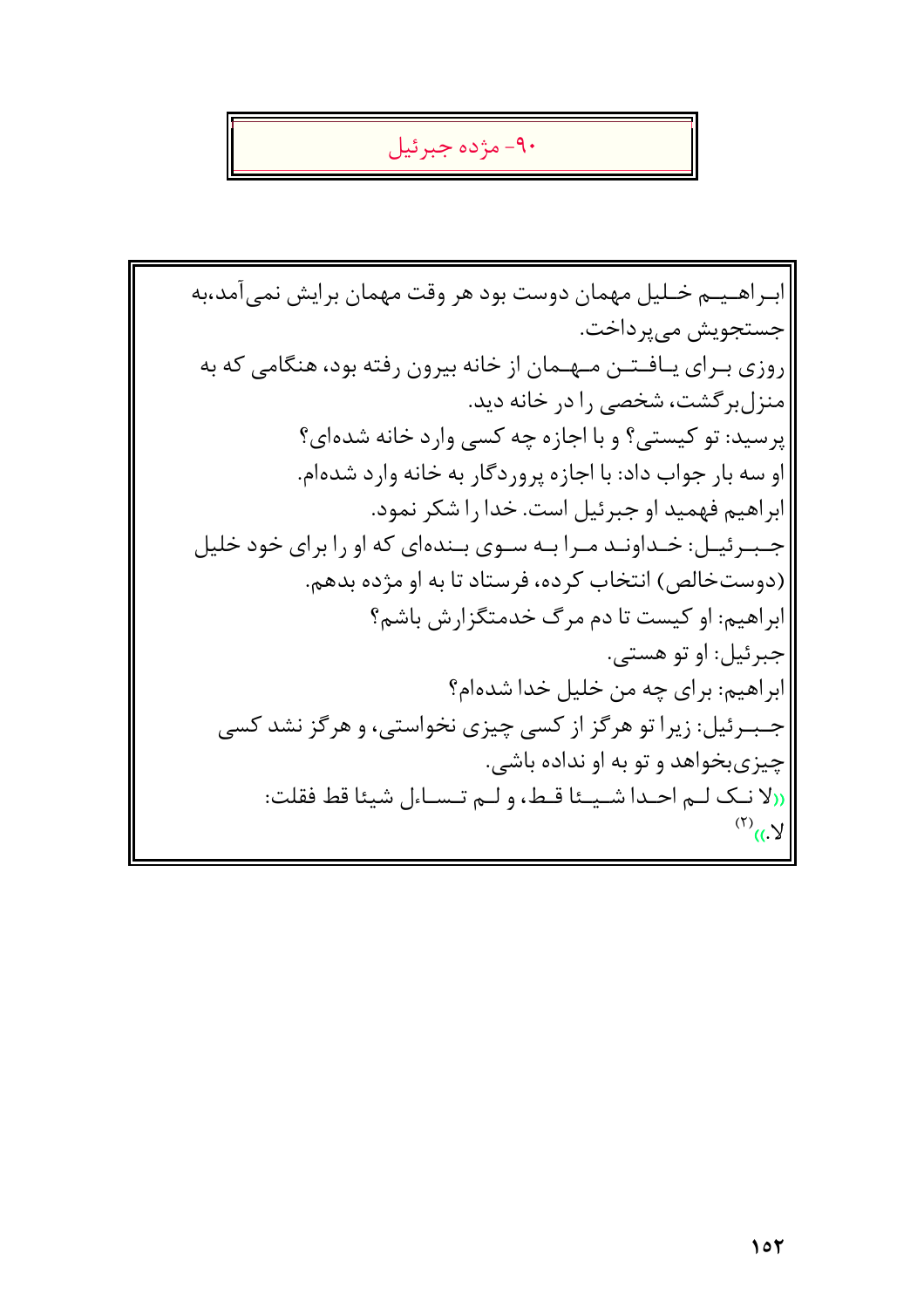#### ۹۱- نه مال جاوید ماند و نه فرزند

|لقمان حکیم به فرزندش میگفت: فیرزنیدم! پیپش از تو مردم برای فرزندانشان اموالی گرد آوردند. ولی نـه،امـوال مـانـد و نـه فـرزندان آنها و تو بنده مزدوری هستی. دستور دادهانــد کــارېکنـی و مزد بگيري! بنابراين کارت را به خوبي انجام بده و |اجرت بگير! در ایـن دنـیـا مانند گوسفند مباش که میان سبزهزار مشغول چریدن استتا فربه شود و زمان مرگش هنگام فربهی اوست. بلکه دنیا را مانند پـلروی نـهـری حساب کن که از آن گذشته و آن را ترک میکنی که ديگر بهسوي آن برنمي گردي... |بــدان چــون فـردای قــیــامـت در بـرابـر خــداوند توانا بایستی از چهار |چيز سواءل مے شود: ۱. جوانیت را در چه راهی از بین بردی؟ ٢. عمرت را در چه راهي نابود نمودي؟ ۳. مالت را از چه راهی به دست آوردی؟ ۴. در چه راهي خرج کردي؟ فـرزنـدم! آمـاده آن مـرحـلـه بـاش و خـود را بـراي پاسخگويي حاضر  $\infty$ کن! $\infty$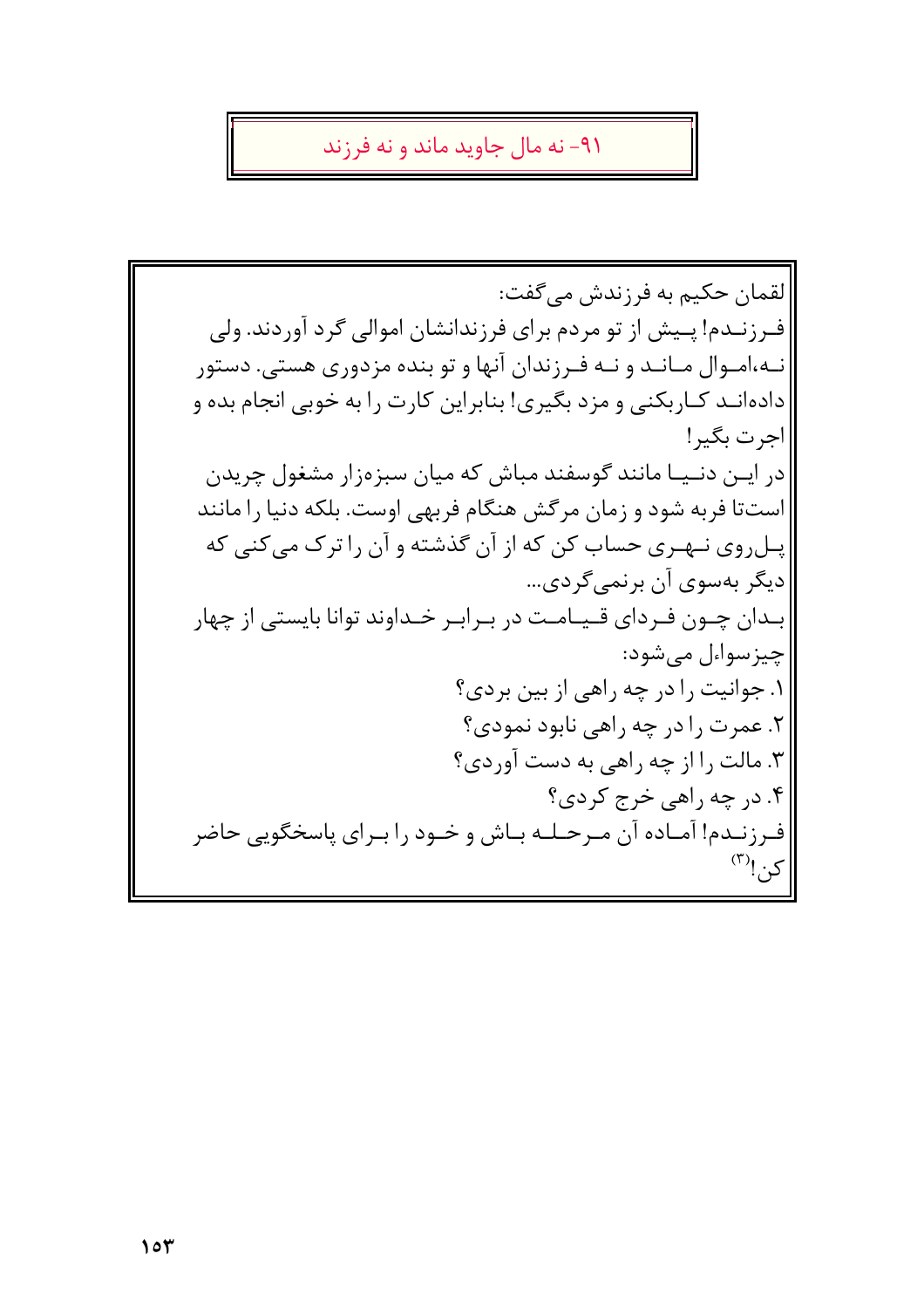#### ۹۲– دعا یازیان پاک

در بيني اسرائيل مردي بود اولادي نداشت. خيلي مايل بود خداوندبه او فـرزنـدي عـنـايـت كـند. سى سال دعا كرد به نتيجه نرسيد وقتى كه ديـدخـداوند دعاى او را مستجاب نمى كند، گفت: خدايا! دور از منى، دعایهرا نـمـیشـنـوی؟ یـا نـزدیـک به منی ولی دعایم را مستجاب نمي کني؟ کسي به خوابش آمد و به او گفت: سبی سـال خـدا را بـا بـان بـد و هـرزه قـلـب سـركش و ناپاک و نيت نادرستخواندی دعایت مستجاب نشد، اینک زبانت را از گناه بازدار و قـبلت رااز آلودگی پاک کن! با نیت راست دعا کن! تا دعایت مستجاب گ دد. میرد از خیواب بیدار شد و به دستورات او عمل کرد با زبان و دل یاک خـدارا خـوانـد، خـداونـد هـم دعايش را مستجاب نمود، خواسته او بر |آوردهشد و خداوند به او فرزندی عنایت کرد. <sup>(۴)</sup>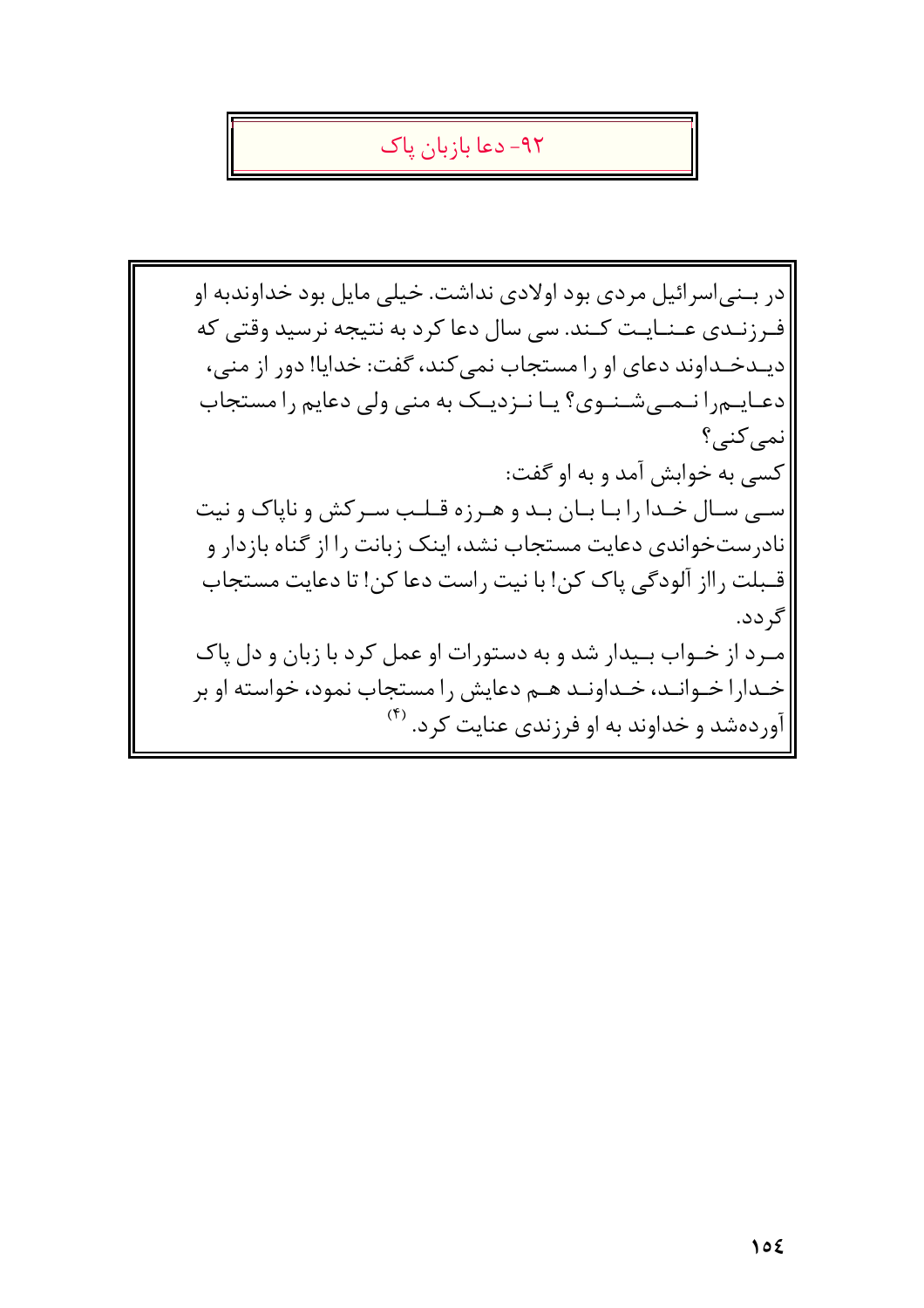#### ۹۳- هر چه صلاح است

در بسنی اسرائیل مردی بود، دو دختر داشت. یکی از آنها را به کشاورز و دیگری را به کوزه گر شوهر داده بود. روزی بـه دیـدار آنـهـا حرکت نمود، اول منزل دختری که زن کشاورز بودرفت، احوال او را پرسید. دختر گفت: پـدر جـان! هـمـسرم زراعت فراوان كاشته، اگر باران بيايد وضع ما از همەبنى اسرائيل بهتر مىشود. از مـنـزل او بـه خـانـه دخـتـر دومى رفت و از او نيز احوال پرسيد. در جواب گفت: پـدر جـان! هـمـسـرم كـوزه زيـادى ساخته، اگر خداوند مدتى باران نـفـرستدتا کوزهها خشک شود وضع ما از همه خوبتر می شود. مرد از |منزل دخترش بيرون آمد، عرض كرد: خـدايا من كه صلاح آنها را نمىدانم، تو خودت هر چه صلاح است،بكن!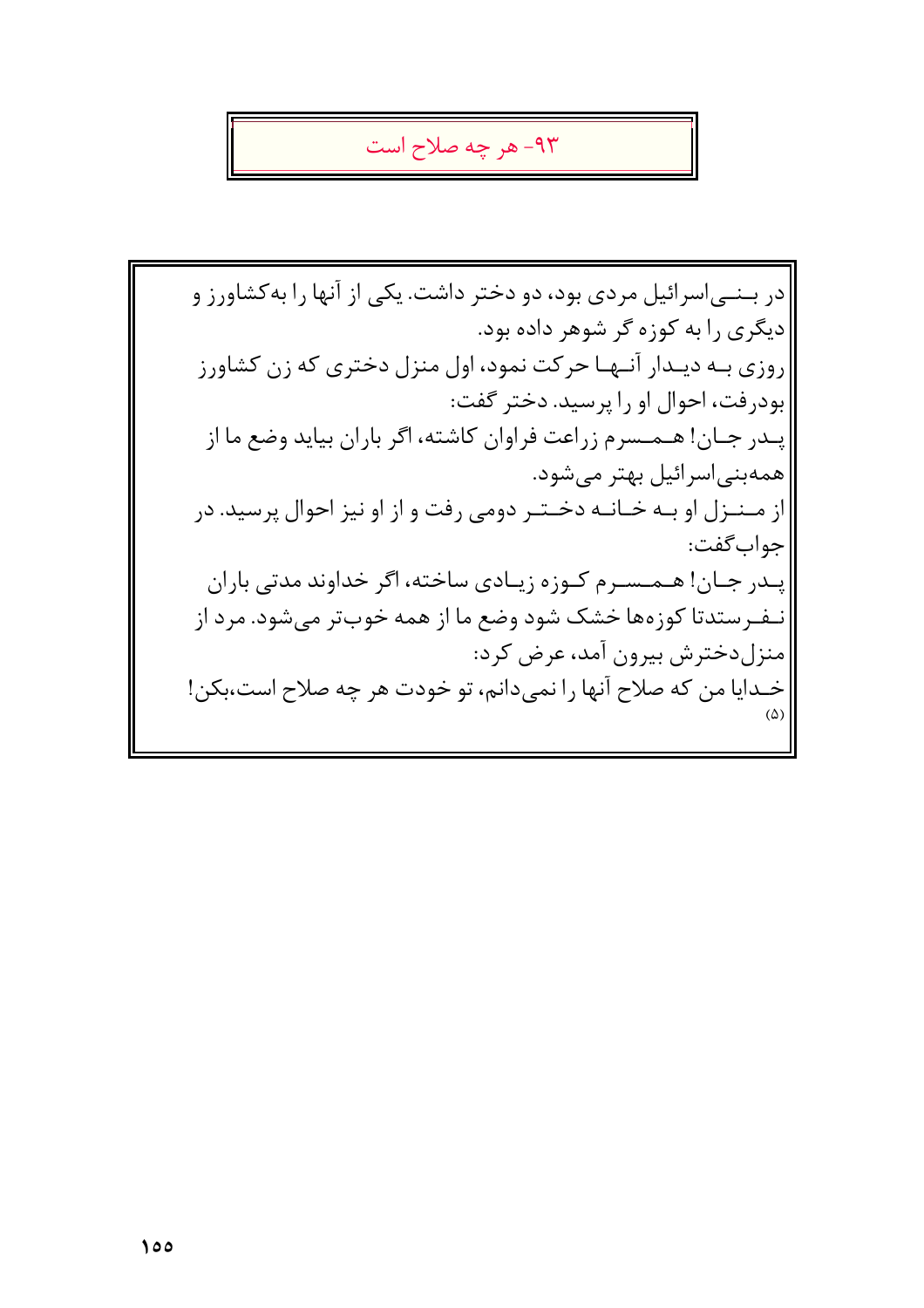# ۹۴– با چه کسی همنشین باشیم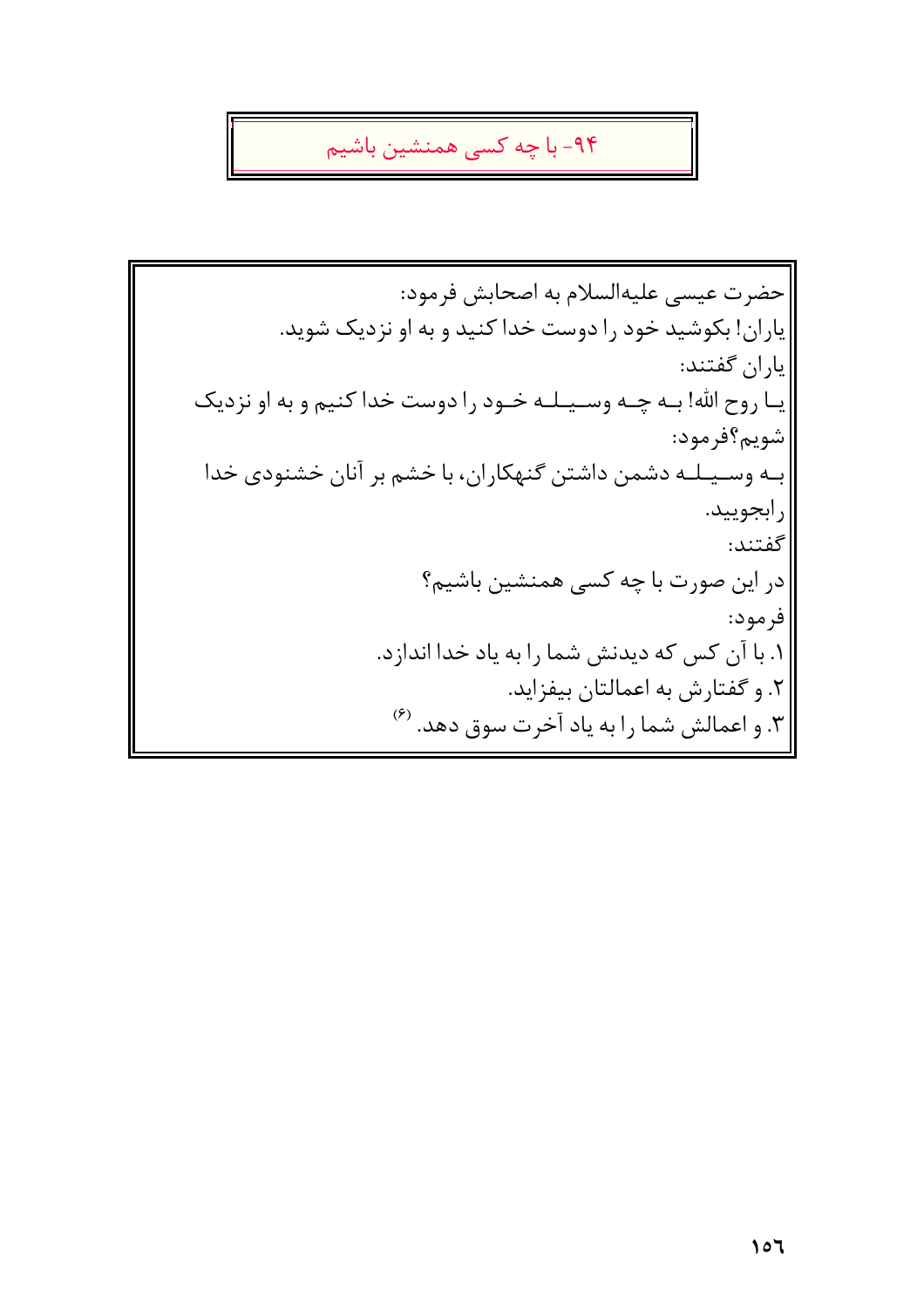#### ۹۵– لقمه لذیذ

خداوند به یکی از پیامبران وحی کرد: کـه فـردا صـبـح اول چـیزی که جلویت آمد بخور! و دومی را بیوشان! وسومی را بپذیر! و چهارمی را ناامید مکن! و از پنجمی بگریز! پیمامیبر خدا صبیح از خیانه بیرون آمد. در اولین وهله با کوه سیاه بزرگی روبرو شد، کمی ایستاده و با خود گفت: خـداونـد دسـتـور داده ايـن كـوه را بـخـورم. در حـيرت ماند چگونه بـخـور د!آنـگاه به فکرش رسید خداوند به چیز محال دستور نمیدهد، حـتـمـا ايـن كـوه خوردنى است. به سوى كوه حركت كرد هر چه پيش مـی رفـت کـوه کوچکتر میشد سرانجام کوه به صورت لقمهای درآمد، وقتي كه خوردديد بهترين و لذيذترين چيز است. |از آن مـحـل کـه گـذشـت طـشت طلايي نمايان شد. با خود گفت: |خــداونــددستور داده این را پنهان کنم. گودالی کند و طـشت را در آن |نــهاد و خاکروي آن ريخت و رفت. اندکي گذشته بود برگشت يشت |سیرش را نگاه کرد دید طشت بیرون آمده و نمایان است. با خود گفت |من به فرمان خداوند عمل كردم و طشت را پنهان نمودم. |سپیس بیا یک پرنده برخورد نمود که باز شکاری آن را دنبال می کرد. ايرنده آمد دور او چرخيد. پيامبر خدا با خود گفت: پـروردگـار فـرمـان داده كه اين را بپذيرم. آستينش را گشود، پرنده واردآستین حضرت شد. باز شکاری گفت: ای پـیـامـبـر خـدا! شـکـارم را از مـن گـرفتی من چند روز است آنرا تعقیب مے کر دم. |ييامبر با خود گفت: پـروردگارم دستور داده این را ناامید نکنم. مقداری گوشت از رانش بريدو به او داد و از آن محل نيز گذشت ناگاه قطعه گوشت گنديده را ديد، باخود گفت: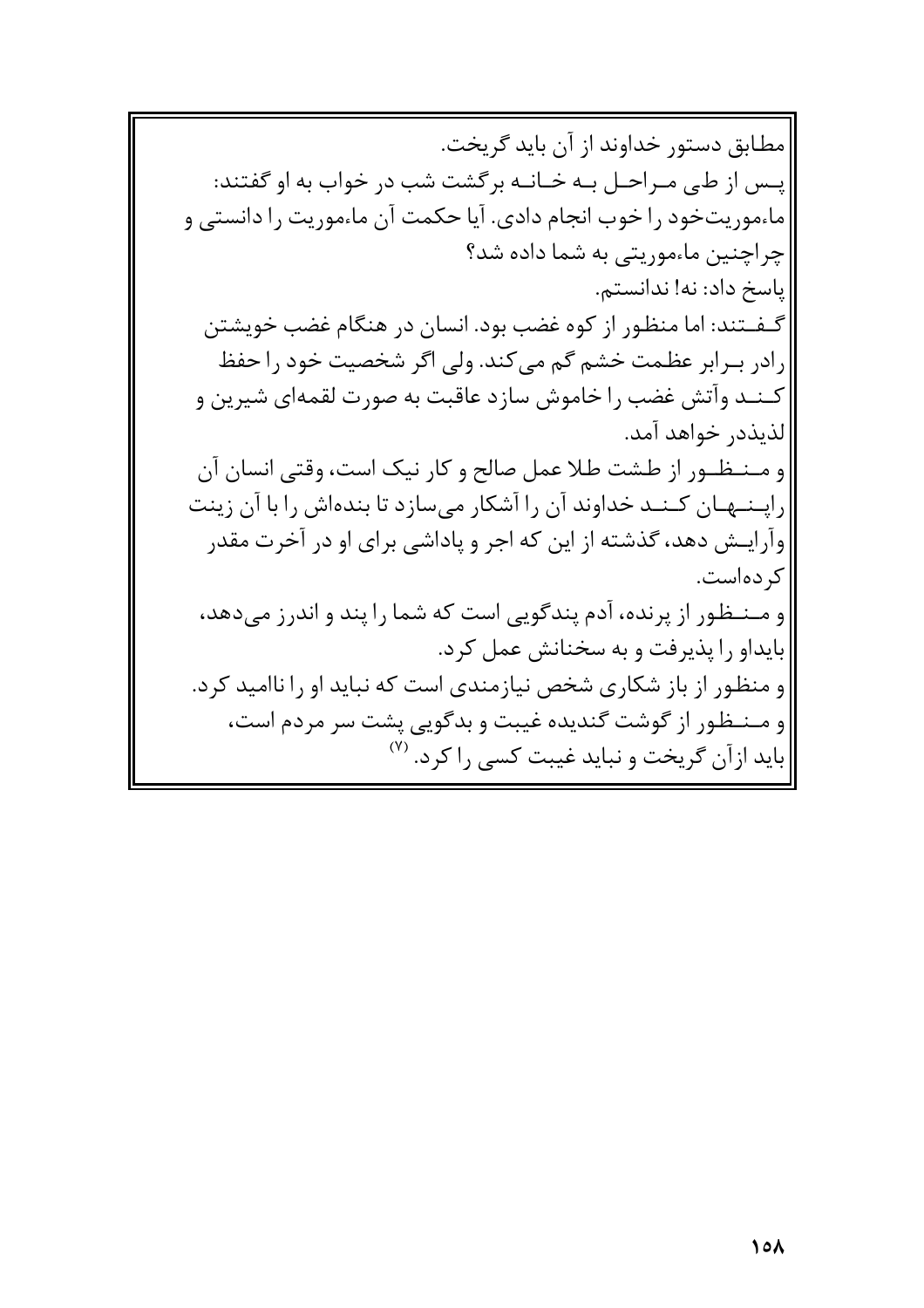### ۹۶- همنشین حضرت داود

حضرت داود عليه السلام عرض كرد: پروردگارا! همنشینم را در بهشت به من معرفی کن و نشان بده کسی را کهمانند من از زندگی بهشتی بهرهمند خواهد شد؟ خداوند فرمود: همنشین تو در بهشت متی پدر حضرت یونس است. داود اجازهخواست بـه دیـدار مـتی برود خداوند هم اجازه داد. داود با فرزندش سلیمان به محل زندگی او آمدند. خانهای را دیدند که از برگ خرماساخته شده. یر سیدند: متے کجاست؟ در پاسخ گفتند: در بازار است. هر دو به بازار آمدند و از محل متبی پرسیدند. در جواب گفتند: او در بیازار هیپیزم فیروشیان است. در بازار هیزم فروشان نیز سراغ او ], اگر فتند. عدهای گفتند. ما هم در انتظار او هستیم. داود و سـلـیـمان به انتظار دیدار او نشستند. ناگاه متی، در حالی که یشتهای|ز هیزم بر سر گذاشته بود آمد. مىردم بىه احىتىرام او بىرخىواستند و پشته را از سر او گرفته، بر زمين نـهـادنـد.مـتــی پس از حمد خدا هیزم را در معرض فروش گذاشت و گفت: چه کسی جنس حلالی را با پول حلال می خرد؟ يـکـي از حـاضـران هـيـزم را خـريد. در اين وقت داود و سليمان به او سلام دادند. متی آنها را به منزل خود دعوت نمود و با پول هیزم مقداری |گـنـدمخريد و به منزل آورد و آن را با آسياب آرد كرد و خمير نمود و |آتش|فروخت، مشغول پختن نان شد.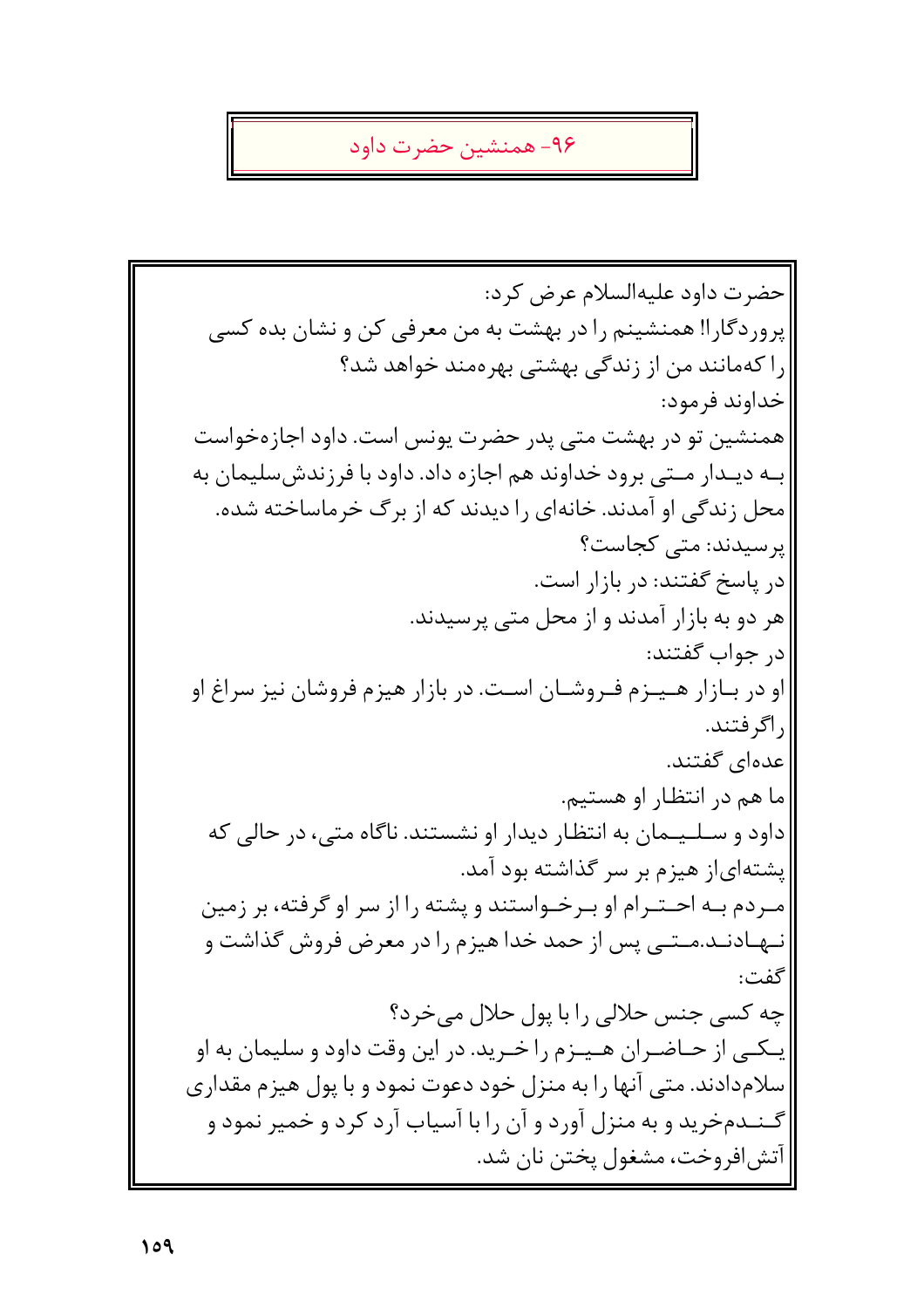|در آن حـال بـا داود و سـلـیـمـان به گفتگو پرداخت تا نان یخته شد. مقدارینان در ظرف چوبی گذاشت و بر آن کمی نمک پاشید و ظرفی |پر از آب هم در کنارش نهاد، آورد و به دو زانو نشست و مشغول خوردن شدند.

مـتــی لـقــمــهای بــرداشت، خواست در دهان بگذارد، گفت: بسم الله |وخــواست ببلعد گفت: الحمدالله و اين عمل را در لقمه دوم و سوم و... نیزانجام داد. آنگاه کمی از آب با نام خدا میل کرد. هنگامی که خواست آب٫ا بر زمین بگذارد خدا٫استود، سیس چنین گفت: البهبي! چـه كـسبي را مـانـنـد مـن نـعـمـت بـخشيدي و دربارهاش |احساننمودي؟ چشم بينا و گوش شنوا و تن سالم به من عنايت كردي و نـیـرودادی تـا تـوانستم به نزد درختی که آن را نه، کاشتهام و نه، در حـفـظ آن کوشش نمودهام، بروم و آن را وسیله روزی من قرار دادی و کـسی رافرستادی که آن را از من خرید و با پول آن گندمی خریدم که آن نـان پـخـتـهو با ميل و رغبت آن را خوردم تا در عبادت و اطاعت تو نيرومند باشم،خدايا تو را سپاسگزارم. ایس از آن متبی گریست. در این موقع داود به فرزندش سلیمان فرمود: فـرزنــدم! بلند شو برويم، من هرگز بندهاي را مانند اين شخص نديده بودمكه |به پروردگار سپاسگزارتر و حق شناستر باشد.<sup>(۸)</sup>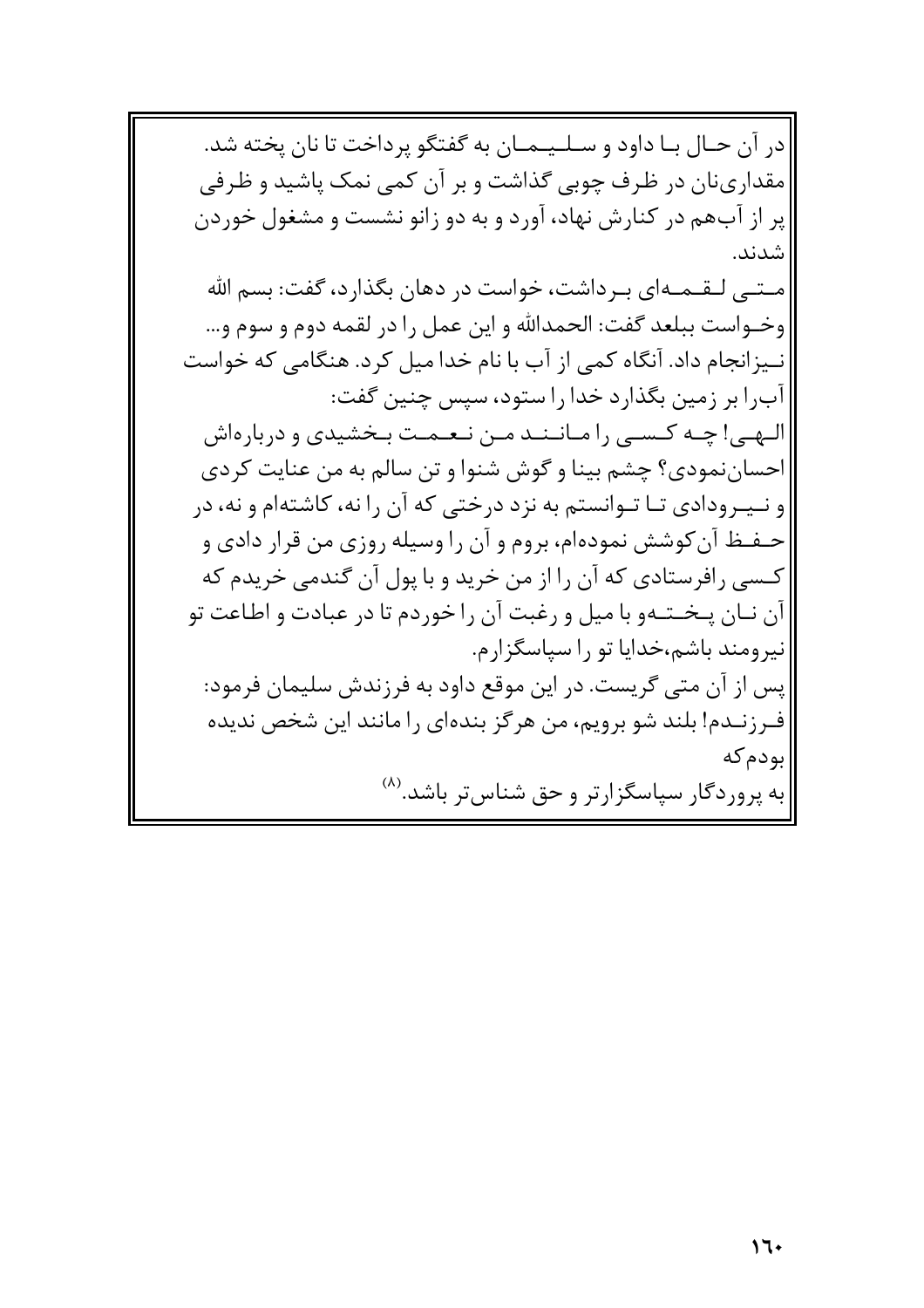## ۹۷- چگونه خضر علیهالسلام به غلامی فروخته شد؟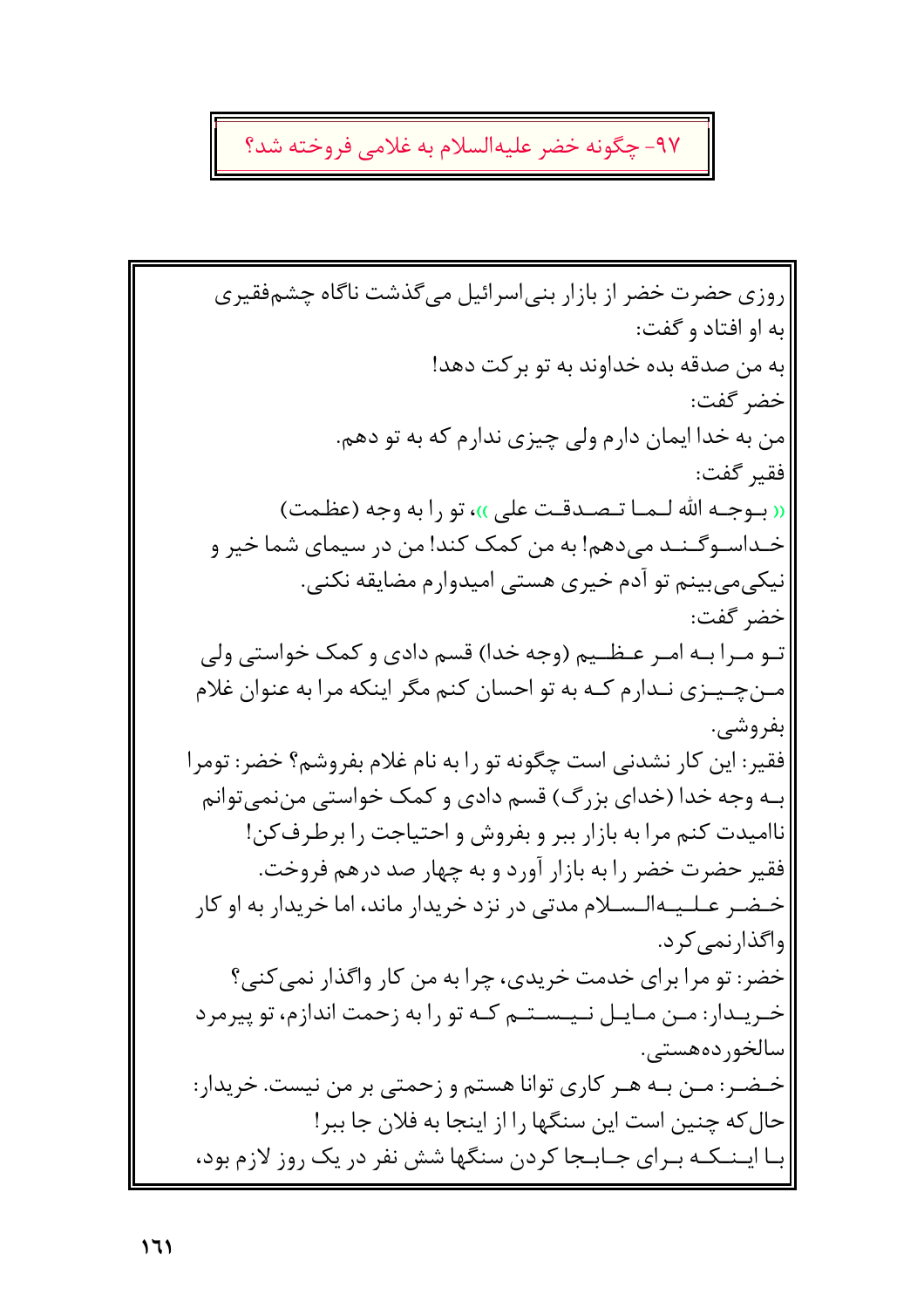|ولی سنگها را در یک ساعت به مکان معین جابجا کرد. خريدار خوشحال شد و تشويقش نمود و گفت: آفرین بر تو! کاری کردی که از عهده یک نفر بیرون بود که چنین کاری ], اانجام دهد. روزی بـرای خریدار سفری پیش آمد خواست به مسافرت برود، بهخضر گفت: مین تو را در ستکار میدانم میخواهم به مسافرت بروم، تو جانشین مــنبـاش، با خانوادهام به نيكي رفتار كن تا من از سفر برگردم و چون ییرمردهستی لازم نیست کار کنی، کار برایت زحمت است. خضر: نه هرگز زحمتی برایم نیست. خـریــدار: حــال که چنین است مقداری خشت بزن تا برگردم. خریدار بـهسـفـر رفـت، خضر به تنهایی خشت درست کرد و ساختمان زیبایی بنانمود. خـریـدار کـه از سفر برگشت، دید که خضر خشت را زده و ساختمانی راهم با آن خشت ساخته است، بسیار تعجب کرد و گفت: تـو را بـه وجـه خـدا سـوگـنـد مـی٥هـم کـه بگویی تو کیستی و چه كار ەاي؟حضرت خضر گفت: ـ چـون مـرا بـه وجـه خـدا سـوگـنـد دادي و هـمـين مطلب مرا به |زحمت|نداخت و به نام غلام فروخته شدم. اكنون مجبورم كه داستانم را به شمابگویم: فيقير نيازمندي از من صدقه خواست و من چيزي از مال دنيا نداشتم کـهبه او کمک کنم. مرا به وجه خدا قسم داد، لذا خود را به عنوان غلام دراختیار او گذاشتم تا مرا به شما فروخت. اکـنـون بـه شـما می گویم هر گاه سائلی از کسی چیزی بخواهد و به وجـهخدا قسم دهد در صورتي كه مے تواند به او كمک كند، سائل را رد کـنـدروز قـیـامـت در حـالـی مـحـشـور خواهد شد که در صورت او یـوسـت،گوشت و خون نیست، تنها استخوانهای صورتش می مانند که وقــتحــر كــت صــدا مــى كــنــنــد (فــقــط بــا اســكلت در محشر ظـاهر |میشود.)خریدار: چون حضرت خضر را شناخت گفت: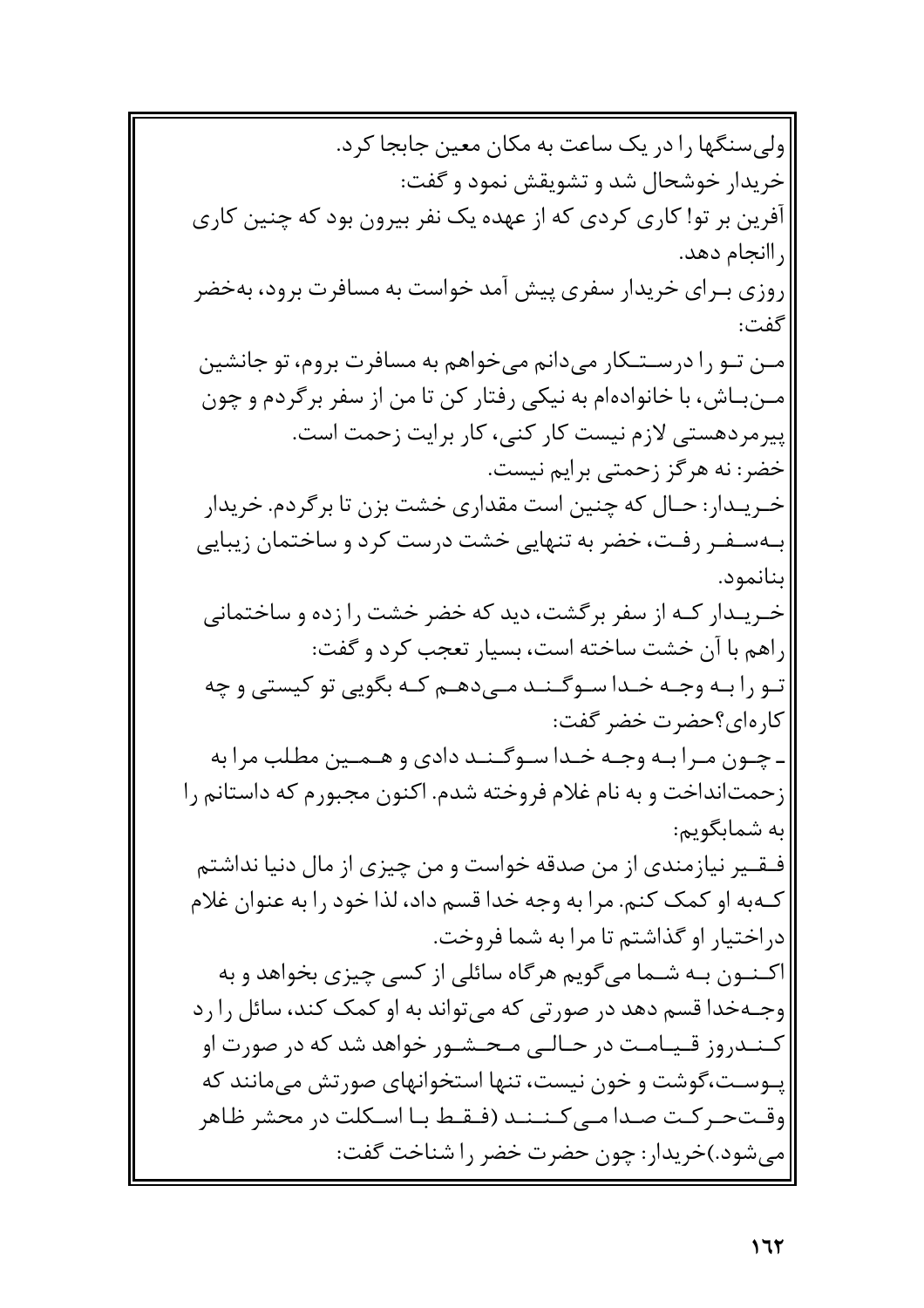مرا ببخش که تو را نشناختم. و به زحمت انداختم. |خـضـر گـفـت: طـورى نـيـسـت. چـون تو مرا نگهداشتى و دربارهام |نيكى نمودى. خریدار: پدر و مادرم فدایت باد! خود و تمام هستی|م در اختیارشماست. خضر: دوست دارم مرا آزاد کنی تا خدا را عبادت کنم. |خريدار: تو آزاد هستي! |خضر: خداوند را سپاسگزارم که پس از بردگی مرا آزاد نمود. <sup>(۹)</sup>